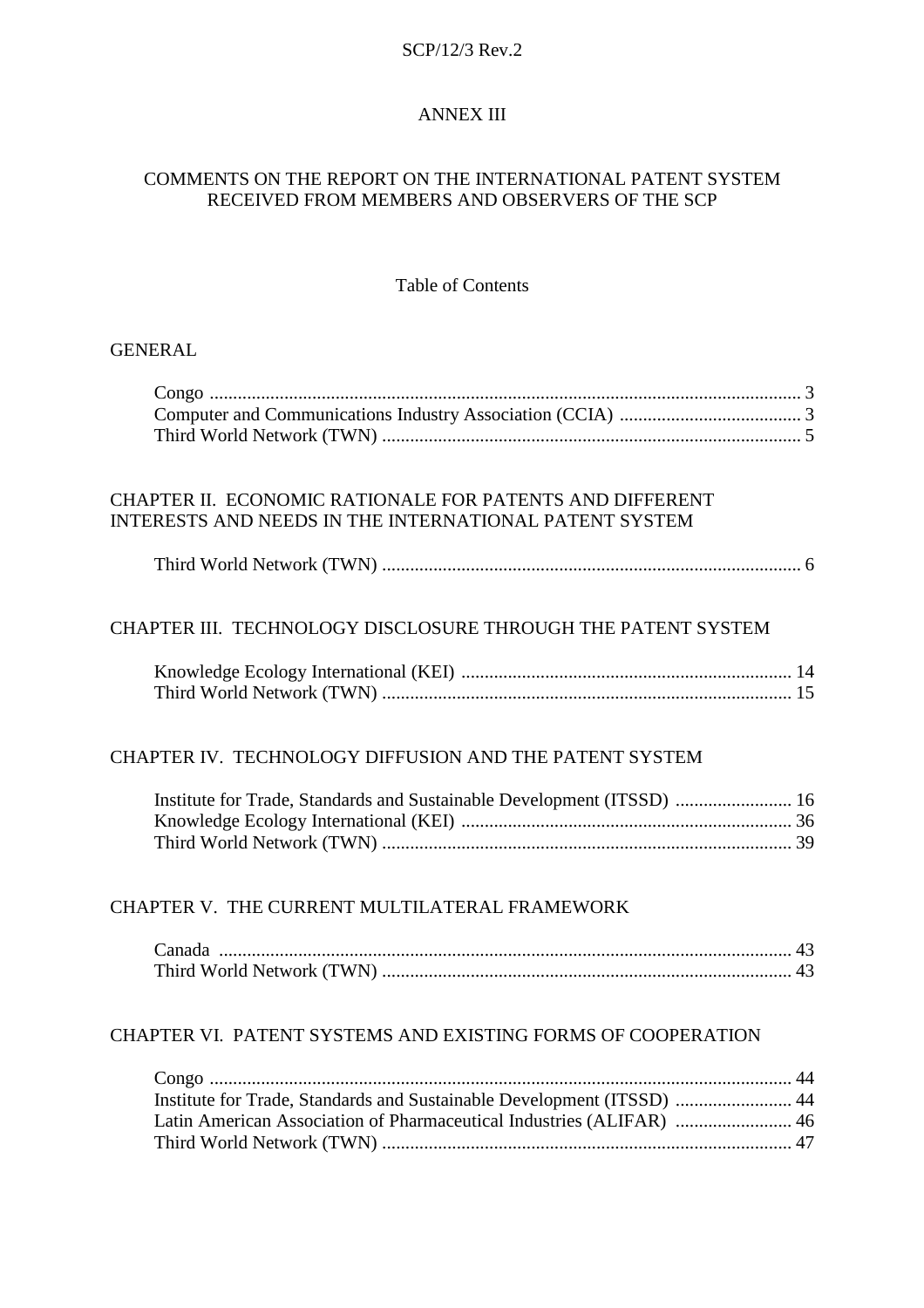#### CHAPTER VII. SUPPORT STRUCTURES FOR THE PATENT SYSTEM

| International Association for the Protection of Intellectual Property (AIPPI)  57 |  |
|-----------------------------------------------------------------------------------|--|
|                                                                                   |  |
|                                                                                   |  |

## CHAPTER VIII. PERCEIVED THREATS TO THE EFFECTIVENESS OF PATENTS AS INCENTIVES TO INNOVATION

|--|--|

# CHAPTER IX. THE INNOVATION INCENTIVE IN THE CONTEXT OF PUBLIC POLICY OBJECTIVES

## CHAPTER X. DEVELOPMENT RELATED CONCERNS

| Canada |  |
|--------|--|
|        |  |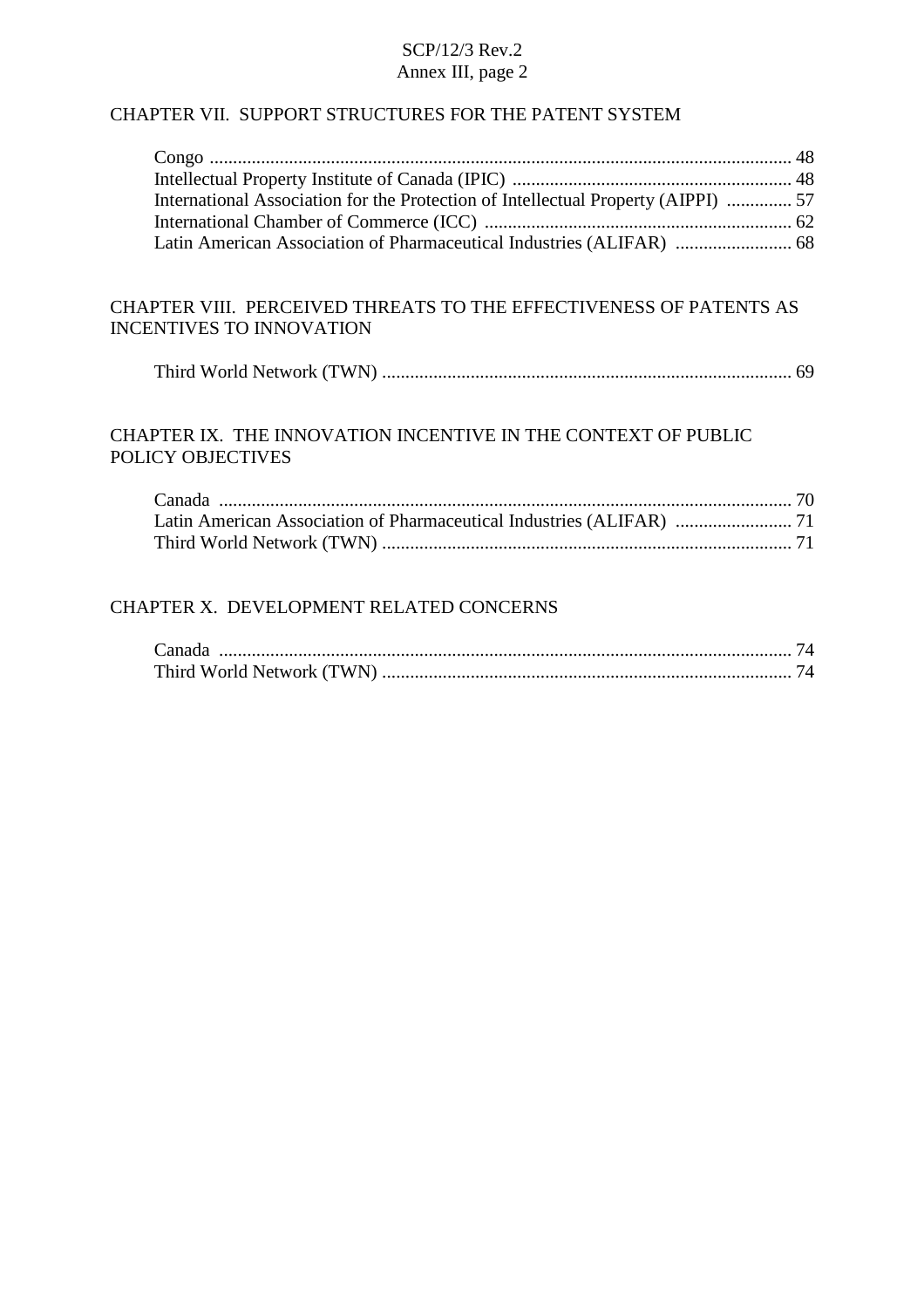#### **COMMENTS**

#### **GENERAL**

#### 1. Congo

The patent system, which is considered a general policy instrument, was created, in principle, to confer exclusive rights that would offer sufficient encouragement to private interests to create public goods. It goes without saying that improvements in the international patent system in favour of WIPO Member States, which have taken place through the gradual harmonization of national patent legislation, should preserve, as standard, public interest clauses. In terms of the importance that this session had for the economic development of our country, the Republic of the Congo, it would be desirable for a number of experts or technicians from areas such as public health, agriculture and the environment to be truly involved so that national objectives are in line with the deliberations of the next session. Furthermore, it is suggested that the ministry responsible for industrial property creates a forum for discussion between private entrepreneurs and the above-mentioned public administrations in order to facilitate relevant dialogue.

Document SCP/12/3 is still valid and unchanged, although gradual work must be done to take into account the four balanced themes which act as a focal point for substantive discussions and allow us to have such discussions.

For clarity, we have used Article 29 of the TRIPS Agreement as a basis, which sets out the conditions imposed on patent applicants.

#### 2. Computer and Communications Industry Association (CCIA)

The Computer and Communications Industry Association wishes to commend WIPO for undertaking this report for the Standing Committee on Patents. This synthesis of current conditions and issues is a landmark first step in reorienting WIPO towards further understanding of how intellectual property functions in the global economy and how patent law regimes can be improved or reformed to better meet agreed-on goals. We believe that WIPO should take a leadership role in integrating economic and legal analysis in collaboration with other organizations that show a genuine commitment to disinterested research and analysis. We hope that WIPO will build capacity both in-house and in engaging the broader community of researchers and stakeholders.

We offer the following on this initial report in the spirit of assembling a more coherent common understanding of the strengths and weaknesses of the patent system. We mean "system" in a broader sense, not just as a collection laws and bureaucracies, but as an economic tool employed by economic actors that should lead to economically beneficial outcomes.

With this in mind, we focus on a set of issues that would benefit from closer attention. The central theme here is the fact that there are substantial differences among different technologies – and thereby different industries - in how patents are used and experienced. CCIA's experience centers on information technology and its applications, so we have a special concern for some issues that may not be seen as troublesome in other areas. We believe that the report needs shed light on these problems and the tensions increasingly apparent within a one-size-fits-all patent system (especially since these tensions are thwarting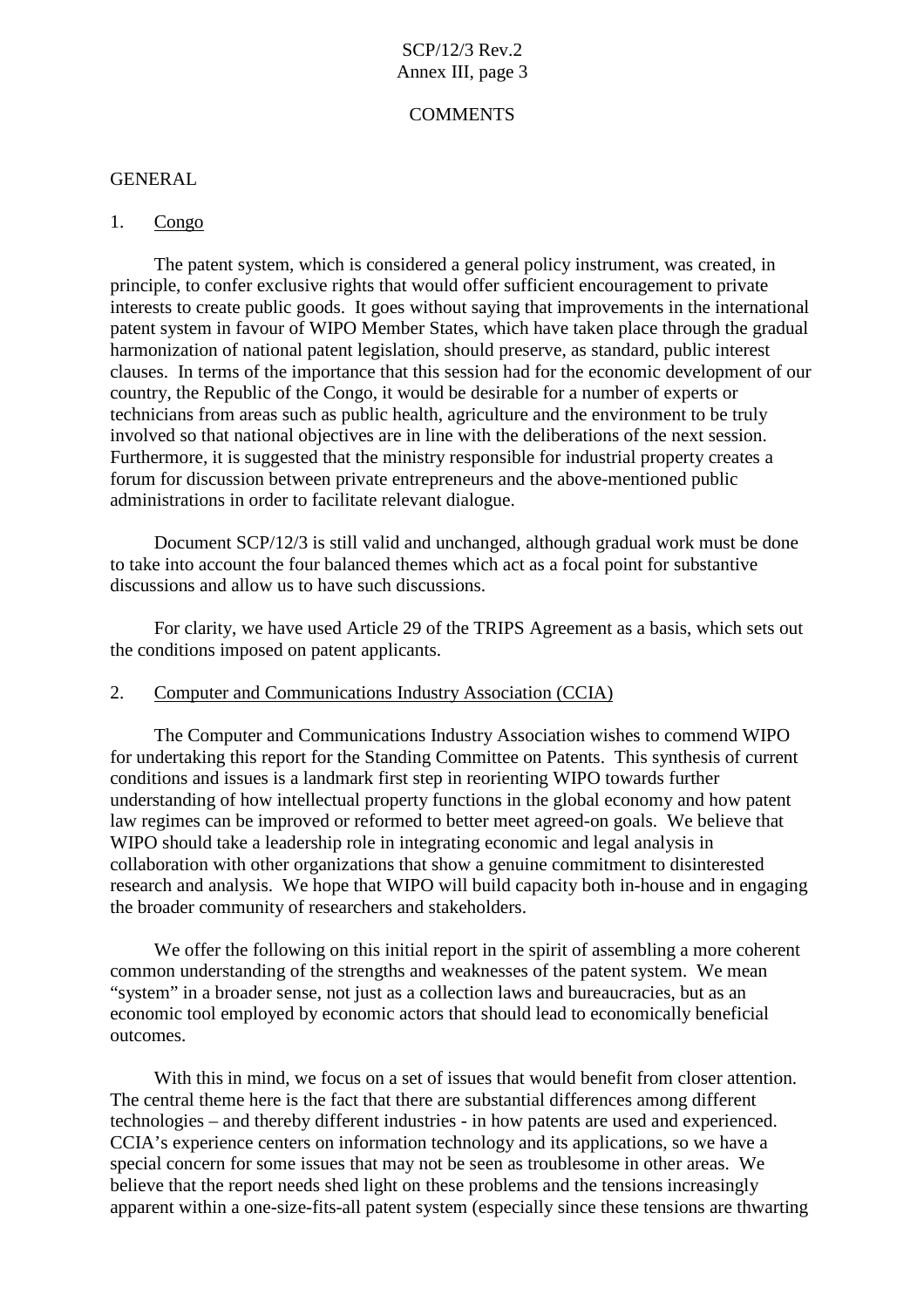a major effort at patent reform in the United States). We also note that the European Patent Office's (EPO) Scenarios Project recognizes many of these challenges in the "Blue Skies" Scenario.

In many respects, these differences revolve around the structural differences between complex-product technologies such as information technology and discrete-product technologies, such as pharmaceuticals and chemicals. Under present standards, complex products may include thousands of patentable functions or components, while a discrete product may be protected by a single primary patent. Accordingly, information technology is characterized by large numbers of relatively low-value patents while pharmaceuticals are characterized by a smaller number of high-value patents.

Thus demand for patents appears to be very high in information technology, but in fact patents play a far lesser role than they do in pharmaceuticals. IT companies want "freedom to operate" in order to build complex products and services without being blocked by the many patents that belong to others. They assemble large portfolios to be used defensively if and when they are threatened with infringement actions by competitors. This deterrent effect is reminiscent of a nuclear arms race, and is often referred to as "mutually assured destruction." Large companies commonly cross-license with each other, often with balancing payments to adjust for the size of their respective portfolios. Cross-licensing is problematic for a field like software, however, where there are a large number of different-sized, differently-situated companies.

From a policy perspective, the evolution of the patent "portfolio" as the relevant frame of reference (as opposed to the individual patent) is likely to discourage new entrants. Conventional wisdom says that patents protect startup companies – and within a narrow ambit, this may still be true. But a startup that wants to develop fully functional products (rather than just technology to license to others) will need access to the patents of others, possibly large numbers of patents. In that respect, portfolios serve as barriers to entry for newcomers while reinforcing the market positions of incumbents.

The high volume of patents in complex-product technologies such as IT creates fertile ground for a major problem: non-practicing entities, commonly referred to as "trolls." The troll problem has several dimensions that need further explanation

First, portfolio-driven demand, especially when combined with low inventive-step standards and inadequate patent office review, results in large numbers of trivial or questionable patents. This diminishes the value of patent information in IT and ultimately make product clearances prohibitively expensive. As a consequence, patents are ignored unless the patent owner asserts them. Thus, independent invention is commonplace, and inadvertent infringement is the inevitable result. (Recent empirical research shows that copying is rare in patent litigation, and especially rare in IT.) This is especially problematic for software, where the high search, information, and transactions associated with clearance simply overwhelm the relatively low cost of authoring software.

The discussion of patent information in the report is especially deficient in this respect. This section is lacking in documentation and expresses unsubstantiated faith in the usefulness of patent information without differentiating among fields.

In fact, the virtual opacity of the information environment in IT creates opportunities for arbitrage. Trolls can assert what were once low-value patents against companies that produce complex products that may inadvertently incorporate the trivial technology covered by the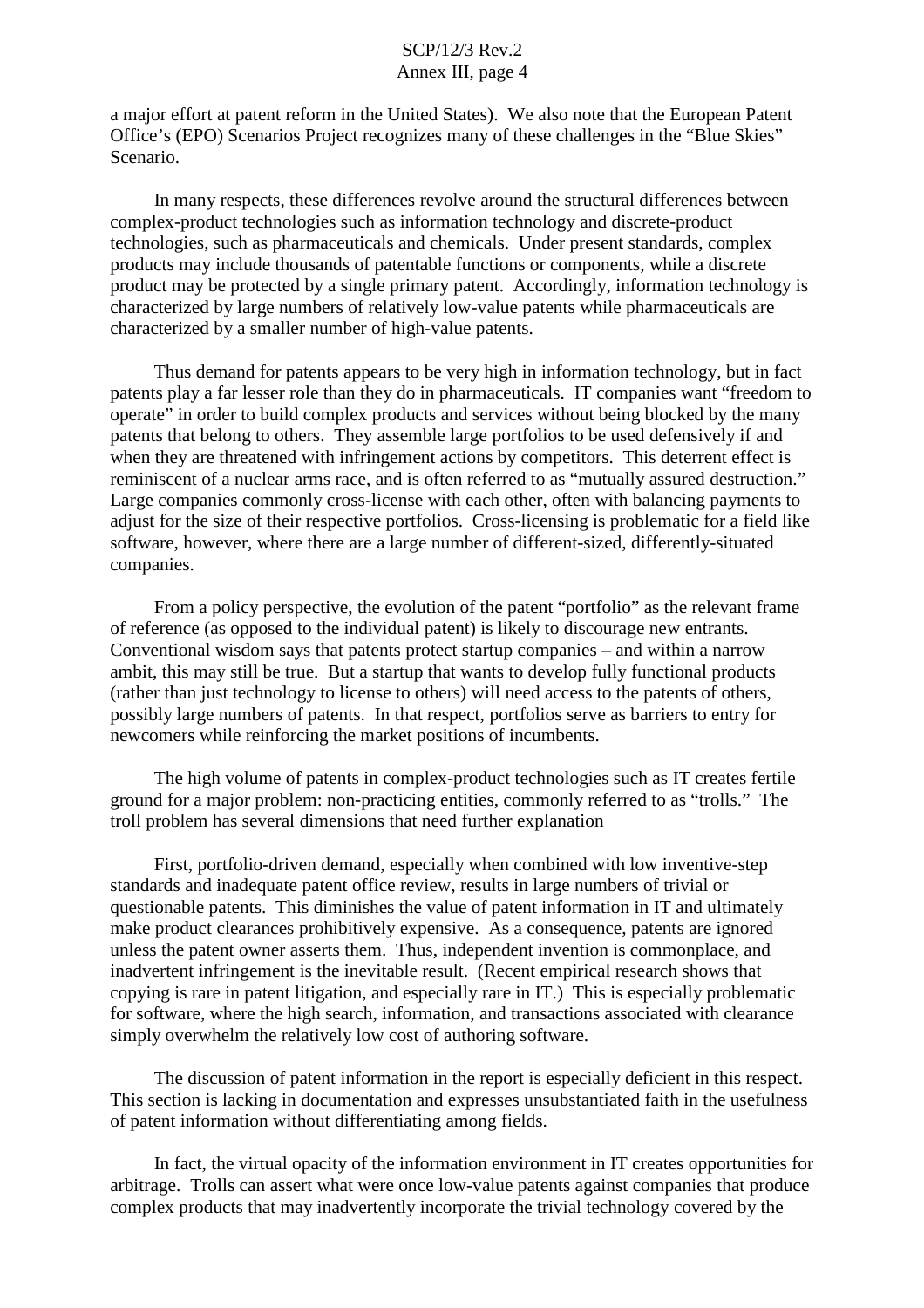patents. The longer the troll waits, the more fully the technology is adopted and embedded, the more leverage the troll has. The leverage reaches an extreme in the case of standards embedded in products all across an industry. This extreme vulnerability also needs to be brought out in the discussion of standards and patents.

The development of markets for technology hailed in the report has a major downside in that patents are often most valuable in hands of trolls. When companies fail – as most startups do – patents are sold off as the remaining assets. These patents enter patent markets where they can be acquired knowing or speculating that they are being infringed by someone somewhere.

Finally, the discussion of subject matter gives short shrift to the patentability of computer programs, which continues to provoke legal, economic, and political controversy. Much of the controversy can explained as extreme version of the problem set faced by IT generally, but in some ways software is unique: Copyright is available for software, which may further diminish the value of patents, and copyright appears to fit better with the high degree of simultaneous innovation that takes place in software. Only software is suited to open source models of development and distribution. For this reason, standards organizations focused on information and software standards (W3C, OASIS) prefer royalty-free licensing since it does not discriminate against open source models.

Much of the global economy is dependent on IT. It is important that WIPO members understand the economic dynamics around patents in information technology – including the possible solutions to the problems they present. To recapitulate, these include:

- differences among technologies, especially between complex and discrete products
- conflict between standards and patents
- direct costs, distorted incentives, and unintended effects created by portfolio practices
- the limited value of patent information in an overheated patent environment
- the destructive potential of patent arbitrage against producers and service providers
- $\theta$  the extent to which software should be patentable subject matter.

Considerably more could be said about patents and standards, but since that has been designated one of four priority areas for future work, we will furnish detailed comments once plans are made public.

We would be happy to furnish references and further explanations for these comments. Thank you for the opportunity to contribute to this much-needed agenda.

#### 3. Third World Network (TWN)

From the WIPO Patent report, it seems that the push for an international patent system is premised, broadly on the following (1) that the patent system is the only credible incentive model that fosters innovation; (2) that the patent system facilitates technology development and diffusion and investment flows and an international patent system would further facilitate technology transfer and investment; (3) that patent offices are unable to deal with the demands of search and examination, resulting in a severe backlog and affecting the quality of patents granted and an international patent system would help with this problem.

However, the WIPO report in what appears to be its attempt to justify the abovementioned premise, neglects (on many occasions) to provide a more comprehensive view of the issues. It is also the case that in several instances the Report addresses the issue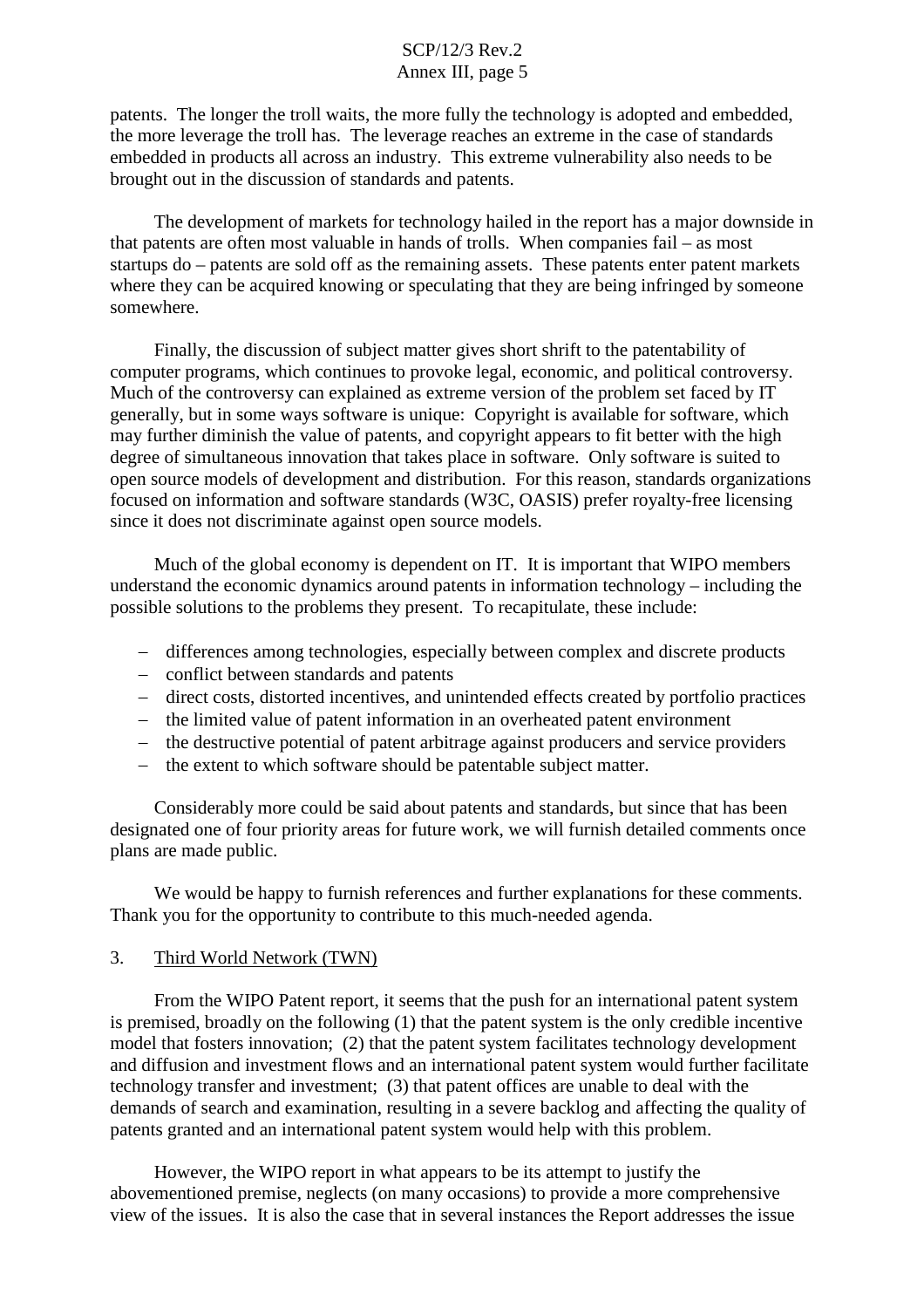from the perspective of developed countries and fails to take into account the perspectives and interests of developing countries and adequately appreciate the different levels of development and technological capacity that exists among developing countries. The Report also often presents simplified arguments to support its premise, and these arguments are made on the basis of assumptions without much evidence to support its contention.

In any case a read of the comments below will show quite clearly that the premise presented in the WIPO report is either flawed, or too simplified as it fails to consider all aspects in particular the interests of developing countries.

This is not to say, that the WIPO report does not address public interests or development related concerns. It does so, but in a very limited manner, despite concrete examples of the often adverse impact of the TRIPS Agreement, which should raise many questions about the desirability of an international patent system.

Comments are only made on some parts of the WIPO Report however this should not be taken to mean that there is agreement on parts which have not been commented on.

# CHAPTER II. ECONOMIC RATIONALE FOR PATENTS AND DIFFERENT INTERESTS AND NEEDS IN THE INTERNATIONAL PATENT SYSTEM

#### 4. Third World Network (TWN)

Chapter II provides 3 economic rationales for the patent system: (i) incentive to innovate; (ii) disclosure of knowledge in the public domain; (iii) technology transfer, commercialization and diffusion of knowledge.

#### *Incentive to innovate*

The WIPO patent report addresses (i) in paragraphs 28 to 33. It states that the "challenge for the policy makers is to design an optimal protection that will provide enough incentives to investment in innovative activities and at the same time minimizes the deadweight loss caused by the monopoly situation" and that the patent system seems to be the only solution that "corrects the market failure by restoring the incentives to innovate" (para 33).

In reality achieving optimal protection through the patent system is easier said than done, since "the optimal degree of patent protection cannot be accurately defined".<sup>1</sup> It depends on many factors and the optimal degree of protection (where the social benefits exceed the social costs) would also "vary widely by product and sector and will be linked to variations in demand, market structures, R&D costs and the nature of the innovative process".<sup>2</sup>

In addition, the assumption is that in developing countries, there is innovative capacity that is waiting to be exploited. Although the reality is that even if patents are an incentive, in

<sup>2</sup> CIPR p. 16

<sup>&</sup>lt;sup>1</sup> Report of the Commission on Intellectual Property Rights (2002), "Integrating Intellectual Property Rights and Development Policy" (CIPR), p. 16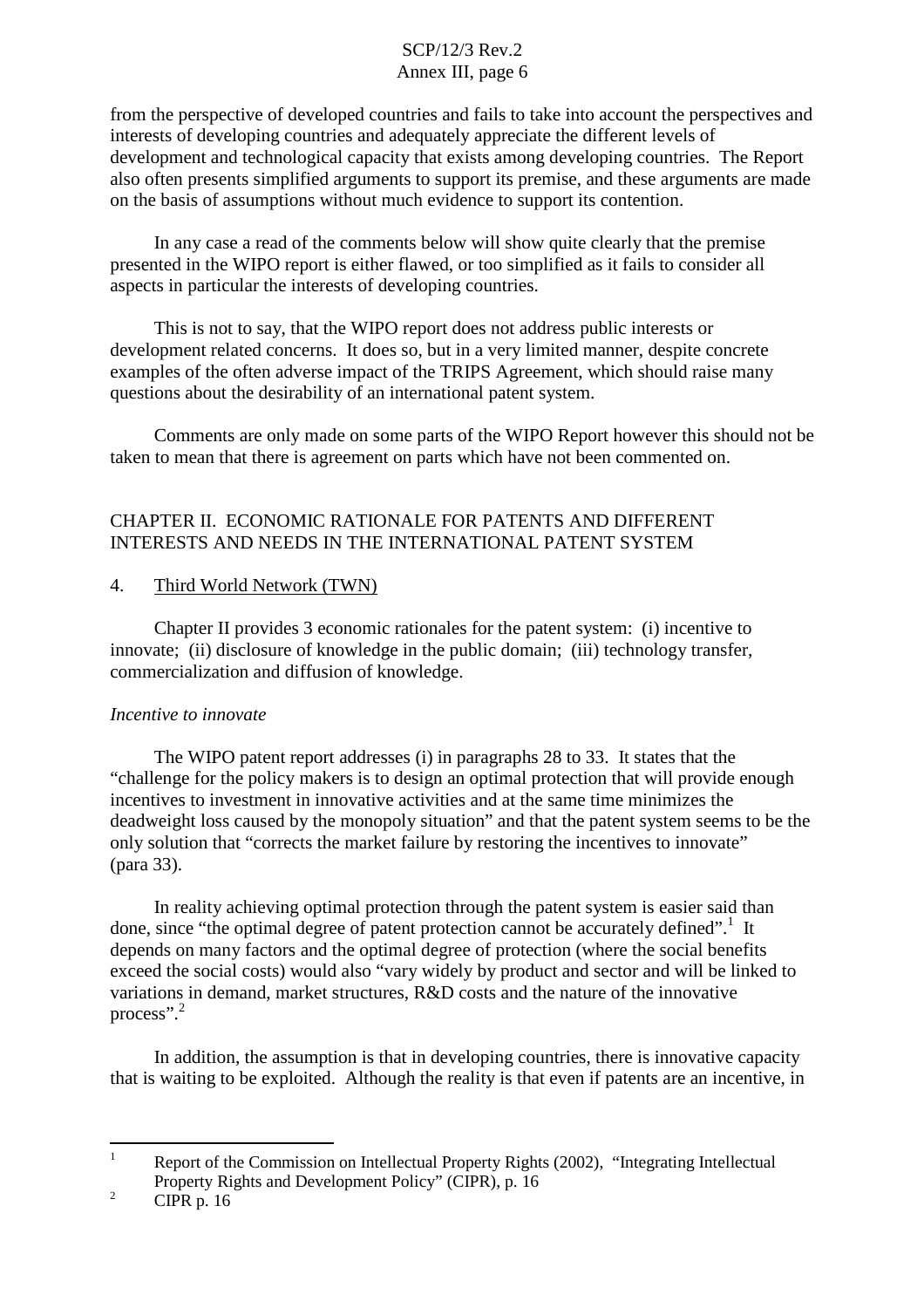most developing countries the innovation systems (of the type seen in developed countries) are extremely weak and even if such capacity exists, they usually exist in the public sector.<sup>3</sup>

Furthermore, developing country entities are also unable to bear the cost of acquiring and maintaining the patent right and defending its right using the legal system and in the event of litigation. Then there are "transaction costs" i.e. for establishing and maintaining the infrastructure of an IP regime, i.e. mechanisms for the grant and enforcement of the IP regime, which can be difficult for developing countries (which usually face scarce human and financial resources) to bear.

In developing countries whether or not the patent system galvanizes innovation depends on many factors. It is obvious for developing countries there is significant costs associated with opting for the patent system as an incentive mechanism.

Finger, the former chief of trade policy research in the World Bank, estimates that the obligations on developing countries to implement TRIPS will result in the increased payments by them of US\$60 billion a year.<sup>4</sup> It further estimates that the net annual increase in patent rents resulting from TRIPS for the top 6 developed countries will be US\$41 billion (with the top beneficiaries being the US with \$19 billion, Germany \$6.8 billion, Japan \$5.7 billion, France \$3.3 billion, UK \$3 billion and Switzerland \$2 billion). Developing countries that will incur major annual net losses include South Korea (\$15.3 billion), China (\$5.1 billion), Mexico (\$2.6 billion), India (\$903 million) and Brazil (\$530 million).<sup>5</sup>

Many academics, economists have been critical about IPRs generally and patents specifically since these rights are about creating restrictions on competition and raised concern about its impact on developing countries. 6

The role of the patent system in fostering innovation should be treated cautiously; something which para 28-33 of the WIPO report fails to do.

The impact of the patent system as an incentive for innovation depends on many conditions such as significant market, sufficient capital, qualified personnel at the firm level and innovation-oriented entrepreneurs, as well as a solid scientific base open to collaboration with industry.<sup>7</sup> There is also evidence that even when such conditions are met, IP may not promote innovation. For instance, a review of 23 empirical studies found weak or no

 $\frac{3}{4}$  CIPR, p.16

<sup>4</sup> Finger, J.M. (2002), "The Doha Agenda and Development: A View from the Uruguay Round", Asian Development Bank, Manila. See also Khor, M., "Intellectual Property, Competition and Development" Intellectual Property Rights Series #7, Third World Network, 2005.<br>
Finger, J.M. (2002), "The Doha Agenda and Development: A View from the Uruguay Round",

Asian Development Bank, Manila.<br><sup>6</sup> CIPR, p. 17-18; See also Panagriya, A. (1999), "TRIPS and the WTO: An Uneasy Marriage";

Bhagwati, J. (2001) Letter to Financial Times on TRIPS Agreement; Ha-Joon Chang "Intellectual Property Rights and Economic Development – Historical Lessons and Emerging Issues", Intellectual Property Rights Series #3 Third World Network, 2001

<sup>&</sup>lt;sup>7</sup> For empirical studies on the factors that induce technological innovation and the role of IP, see generally "Technological Innovation and Economic Performance**",** edited by Benn Steil, David G. Victor, & Richard R. Nelson (2002).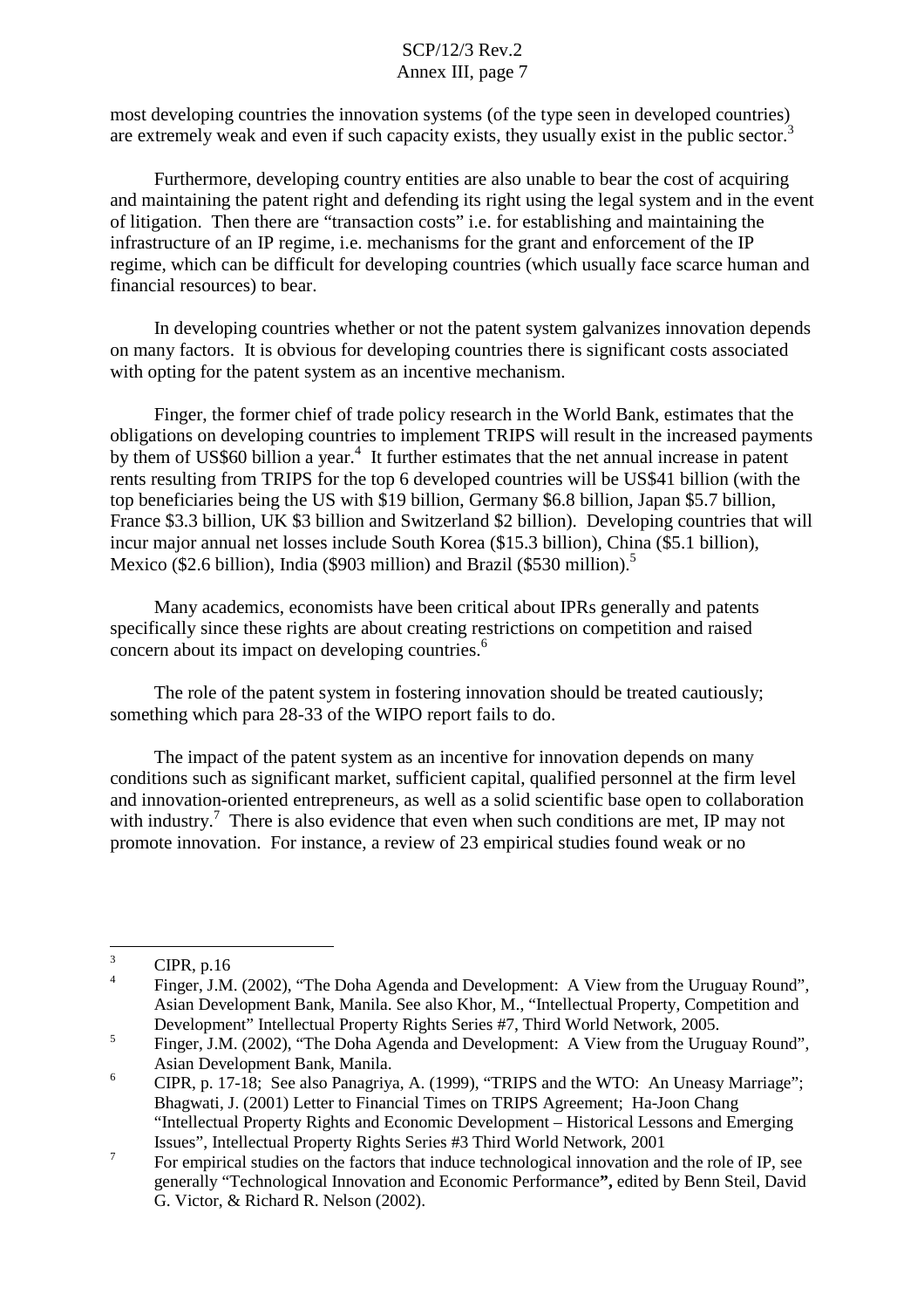evidence that strengthening patent protection increased innovation, but rather the number of patents applied for.<sup>8</sup>

IP protection may be neutral to innovation even in high-tech sectors. In the Nordic countries the general opinion among managers of high-tech firms was that IPRs is not a crucial issue because in the high tech field the product cycle is so short that if you just imitate others "ideas your products will always be outdated and obsolete".<sup>9</sup>

There is also evidence that patent protection has not delivered innovation for developing countries. For example the introduction or strengthening of patent protection for pharmaceutical products has not increased national or foreign direct investment, production or  $R&D$  in this field in developing countries.<sup>10</sup> On the other hand the Indian pharmaceutical industry became a global producer of active ingredients and medicines in the absence of patents on such products, which was only introduced in January 2005, at the expiry of the transitional period allowed by the TRIPS Agreement.<sup>11</sup>

There are also many examples of how the industrialised countries (when in the process of development) did not depend on the patent system but rather the lack of patents to promote innovation.<sup>12</sup> Only when the industrialized countries had a sufficiently mature technological base have they benefitted somewhat from the patent system.

Para 33 of the WIPO Report concludes that the "patent system" is the best incentive mechanism available and that other incentive mechanisms that may provide incentives for R&D without the monopoly costs are unattainable. It does so without discussing other incentive mechanisms and the pros and cons of such mechanisms and why they are unattainable.

It is worth noting and discussing the various other types of incentive mechanisms such as the open source models, prizes, which do provide incentives for innovation and yet do not suffer from the inefficiencies of the monopoly market power often associated with the patent system. Also as mentioned above, in some sectors the patent system plays a negligible role as an incentive.

The WIPO report must present a more accurate and comprehensive picture in relation to the patent system working as an incentive for innovation, for example at what stage of development and/or technological capacity and under which conditions does the patent system spur innovation. For example, in some countries such as the LDCs the patent system

http://www.dklevine.com/general/intellectual/againstnew.htm

<sup>8</sup> Boldrin & Levine 'Against Intellectual Monopoly', 2007,

<sup>&</sup>lt;sup>9</sup> Virén, Matti and Malkamäki, Markku, (2002), "The Nordic countries", in Steil, Benn; Victor, David and Nelson, Richard, (Eds), op. cit., p.222.<br><sup>10</sup> See, e.g., Ida Madieha Azmi and Rokiah Alavi (2001), 'TRIPS, Patents, Technology Transfer,

Foreign Direct Investment and the Pharmaceutical Industry in Malaysia', Journal of World Intellectual Property, Vol 4 No. 6, November.<br>
<sup>11</sup> See, eg., S Chaudhuri (2005), The WTO and India's pharmaceuticals industry. Patent

protection, TRIPS and Developing countries, Oxford University Press, New Delhi.<br>
12 See, e.g. Ha-Joon Chang "Intellectual Property Rights and Economic Development – Historical Lessons and Emerging Issues", Third World Network, 2001; See e.g. Richard Gerster, "Patents and Development: Lessons Learnt from the Economic History of Switzerland", Third World Network 2001; Boldrin & Levine 'Against Intellectual Monopoly', 2007. http://www.dklevine.com/general/intellectual/againstnew.htm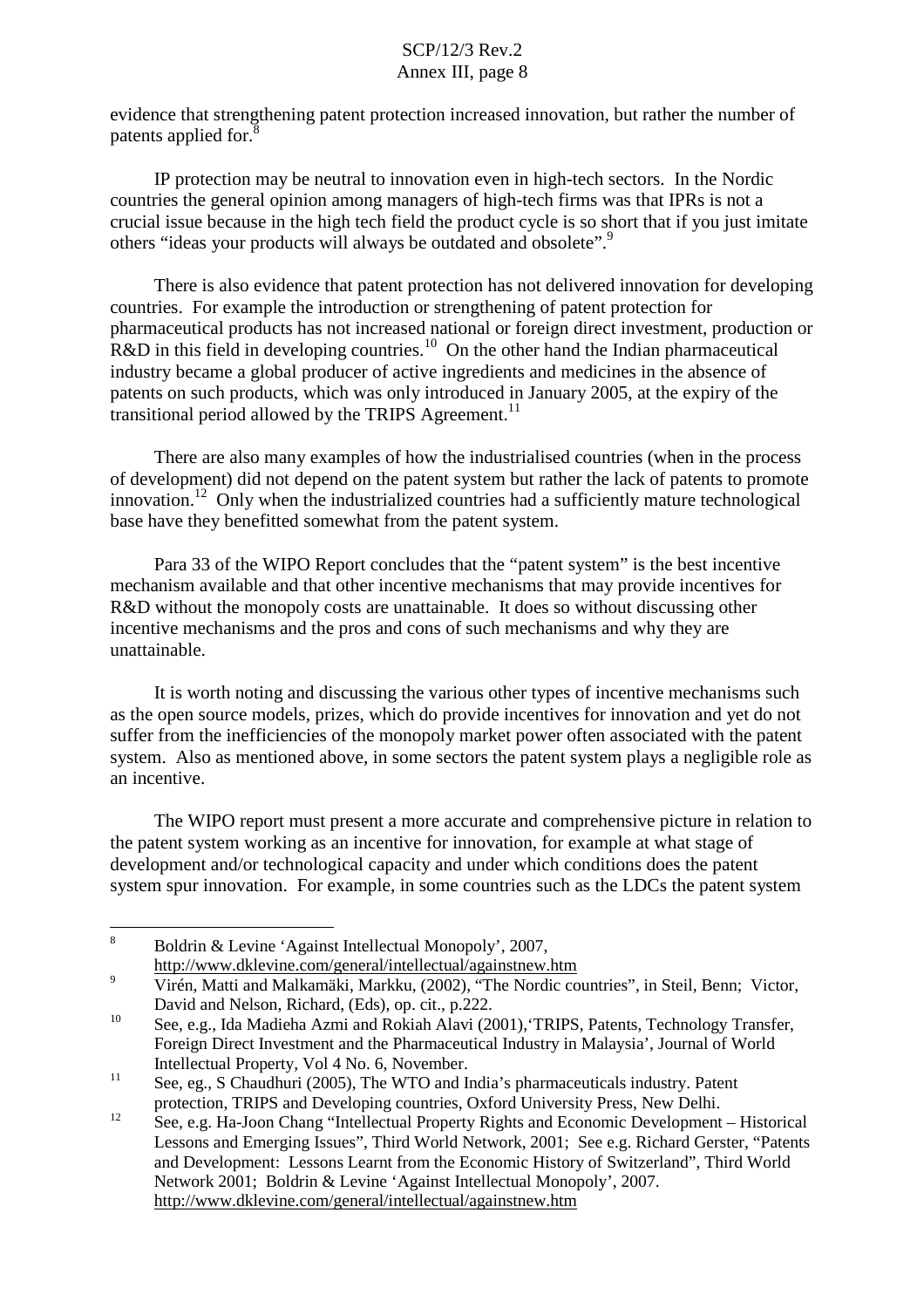would hardly be an effective incentive, thus the reason for Article 66 of TRIPS, which provides transition periods for LDCs. The WIPO report must delve deeper, and provide a more critical analysis of the patent system as an incentive for innovation.

#### *Disclosure of knowledge in the public domain*

The second rationale of the patent system is discussed in para 37-40. It is indeed true that one of the bargains within the patent system is that patent holders are required to disclose information relating to the invention.

However in discussing the benefits of such disclosure, the Report does not make a distinction between developed and developing countries. For developing countries, the benefits of disclosure are limited particularly since most developing countries would not have sufficiently mature technological bases, to be able to exploit the patent information. In addition what is needed to facilitate innovation in developing countries is the transfer of skills and sharing of know-how, which is not enabled by the patent system.

Furthermore if a patent that is granted is overly broad or the information is not adequately disclosed the patent information will not stimulate innovation. A German professor of patent law, Friedrich-Karl-Beier determined that only a small percentage of inventions being patented were being publicly disclosed in a sufficiently clear manner.<sup>13</sup>

WIPO Report should discuss these issues.

# *Technology transfer, commercialization and diffusion of knowledge*

The third rationale of the patent system is discussed in para 41-46 of the WIPO Report. Paragraphs 41-44 do not provide adequate critical thinking on the role of the patent system in facilitating technology transfer to developing countries. What it presents is a rosy picture of how technology transfer is facilitated through licensing of patents, mentioning the huge amounts of money generated from technology licensing in developed countries. But this is hardly surprising since the patent holders are largely from the developed countries. What it fails to critically analyse is technology transfer from the perspective of developing countries i.e. whether the patent system enables or hinders access to technologies noting that developing countries are largely importers of technology.

In para 45 the Report presents empirical data of technology transfer via trade and to support this argument the studies of Maskus and Penubarti (1997) have been quoted. These studies argue that imports are a form of technology transfer and that patent protection in the developing countries enables these imports.

On this issue and on the study, the comment in the Report of the UK Commission on Intellectual Property Rights titled "Integrating Intellectual Property Rights and Development Policy" (CIPR report) should be noted: "But strengthening IPRs is also particularly effective in increasing imports of low technology consumer items and is associated with the decline of indigenous industries based on imitation. This effect is clearly a mixed blessing for a developing country. It may be that there is access to more high technology imports previously withheld for lack of IP protection but the costs may be very substantial in terms of

<sup>&</sup>lt;sup>13</sup> Richard Gerster, "Patents and Development: Lessons Learnt from the Economic History of Switzerland", Third World Network 2001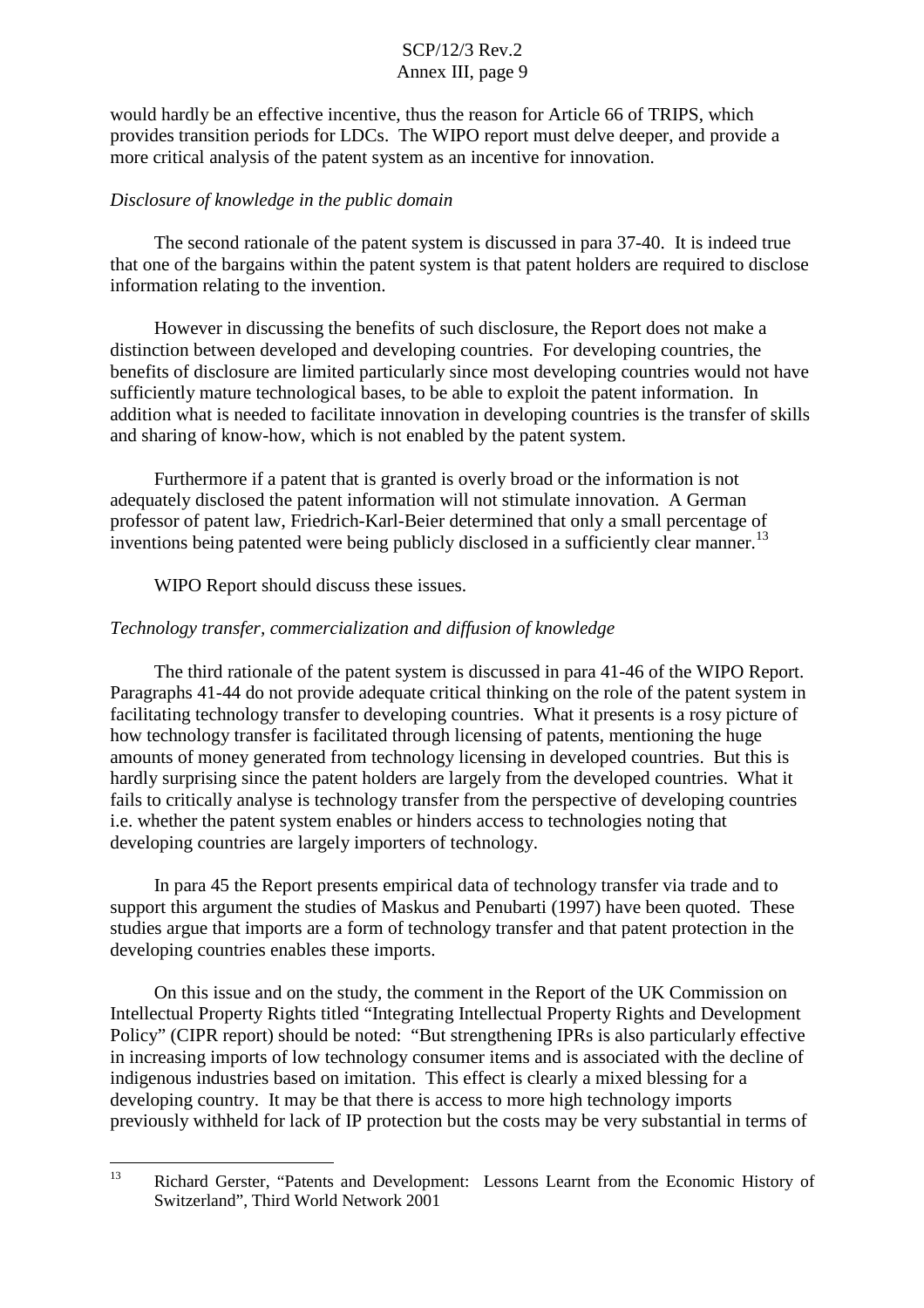lost output and employment, or even retarded growth. This issue is now a very real one in countries such as China." 14

The CIPR report comment brings into question the whole idea of treating imports as a form of technology transfer as such imports come at the cost of developing capacity locally and producing the products through reverse engineering, which in turn creates employment and growth for the country.

In para 46, the Report speaks of the positive relationship between IP and FDI flows on the assumption that with FDI, technology transfer will follow. It quotes several studies in support of its argument. These studies are focused on how strengthened IPR protection in developing countries, will generate FDI from developed countries and encourage technology transfer by US multinationals to developing countries. Of course the assumption made is that an increase of FDI (in all its forms) is always very beneficial to developing countries, but this assumption is itself disputed.<sup>15</sup>

Evidence on a clear cause-effect relationship between strengthened IP protection and FDI is inconclusive. According to Gerster, "Economic history does not support this view" and that "Other factors are far more decisive".<sup>16</sup> He also adds that "Foreign investors are particularly attracted by market size – in countries such as India, China or Brazil, for example – even when conditions do not correspond to textbook descriptions of a market economy. Small countries, on the other hand are frequently regarded as marginal and unattractive, even when they have created admirable market conditions".<sup>17</sup>

A UN study on IPRs and FDI has also found that there is an insufficient linkage between patents and FDI.<sup>18</sup> It also found that cost, market size, levels of human capital and infrastructure development and broad macro-economic conditions were more important considerations. For example China<sup>19</sup> and India<sup>20</sup> have had very large FDI inflows when they had low levels of IP protection. In contrast African countries have relatively high levels of IP protection but receive low levels of FDI.

 $\frac{14}{15}$  CIPR, p. 26

<sup>15</sup> Woodward, D., "Financial effects of Foreign Direct Investment in the Context of a Possible WTO Agreement on Investment" (2003), TWN Trade and Development Series #21; see also "Foreign Investment and Sustainable Development: Lessons from the Americas"(2008) available at http://ase.tufts.edu/gdae/WorkingGroup\_FDI.htm

<sup>&</sup>lt;sup>16</sup> See e.g. Richard Gerster, "Patents and Development: Lessons Learnt from the Economic History of Switzerland", Third World Network 2001. See also CIPR report, p. 26 which states "As regards the analyses of the impact on foreign investment, we have similar reservations. There is a considerable literature which discusses the extent to which stronger IPRs influence foreign investment, licensing behaviour and the transfer of technology. Much of this literature reaches only tentative conclusions, because of weaknesses in data or methodology."<sup>16</sup>

<sup>&</sup>lt;sup>17</sup> Richard Gerster, "Patents and Development: Lessons Learnt from the Economic History of Switzerland", Third World Network 2001

<sup>&</sup>lt;sup>18</sup> "Intellectual Property Rights and Foreign Direct Investment", United Nations, New York, 1993

<sup>19</sup> Professor Jagdish Bhagwati, Testimony before U.S. House of Representatives Committee on Financial Services, April 1, 2003, http://www.columbia.edu/~jb38/testimony.pdf

 $20$  http://www.oup.com/isbn/0-19-567482-0?view=in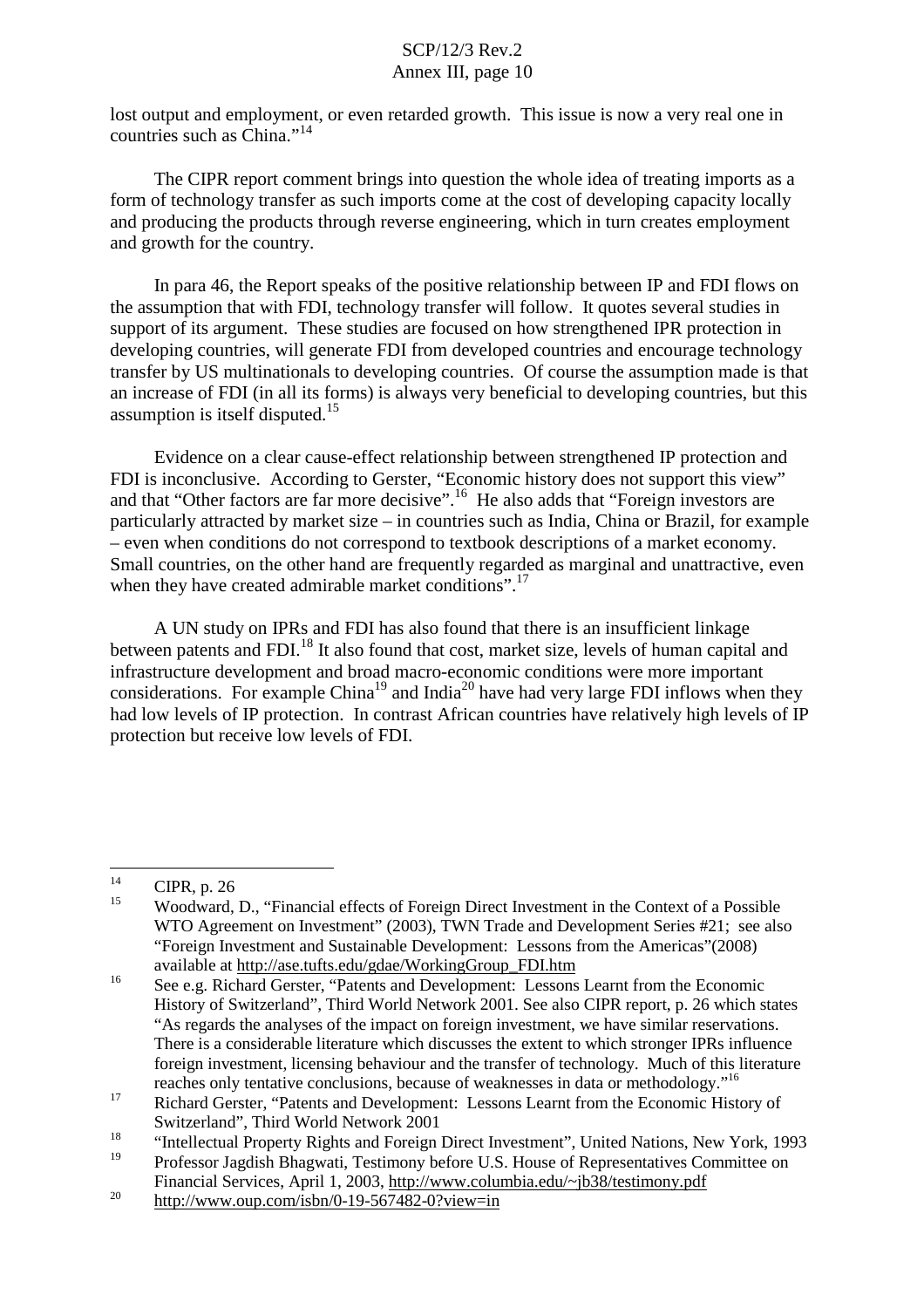Likewise despite Canada's and Italy's lack of patent protection at various times they had no trouble attracting FDI according to the United Nations Development Programme  $(UNDP).$ <sup>21</sup>

A study by Malaysian academics found that "although Malaysia has relatively strong patent laws which are of world standard, foreign investment into the pharmaceutical industry has been negligible".<sup>22</sup> Even when Malaysia increased its intellectual property protection to comply with WTO requirements in 2000 there was no increase in the number of foreign pharmaceutical companies setting up factories in Malaysia.<sup>23</sup>

The same study asked multinationals why they did not invest in Malaysia and the reasons given were because the Malaysian market is relatively small so it is not profitable nor economically viable to have large scale foreign direct investment in Malaysia.<sup>24</sup> Furthermore according to the MNCs there was a lack of other forms of fiscal incentives such as tax incentives. 25

The study concluded that "patent laws are relatively unimportant to foreigners in determining whether to invest in Malaysia or not" and that patent law "should not be seen as the sole attraction for foreign direct investment" and that "Other factors must also be taken into account".  $26$ 

Thus the link between strong IP protection and FDI flows and consequently to technology transfer is tenuous and inconclusive. In fact, high levels of IPRs protection may lead IP holders preferring exportation of the final product rather than investing in or transferring technology to a foreign country.<sup>27</sup> This in turn may deter industrial development and technology catch up.

The WIPO patent report is focused on showing how strengthened IP regimes in developing countries leads to technology transfer by entities in developed countries. However a discussion on technology transfer as the economic rationale for IP is incomplete, if the report does not discuss to what extent IPRs helps or hampers developing countries gain access to technologies and foster technological catch up.

<sup>&</sup>lt;sup>21</sup> Human Development Report 1999, UNDP, pg. 73. See also Richard Gerster, "Patents and Development: Lessons Learnt from the Economic History of Switzerland", Third World Network 2001

<sup>&</sup>lt;sup>22</sup> Ida Madieha Azmi and Rokiah Alvavi, "TRIPS, Patents, Technology Transfer, Foreign Direct Investment and the Pharmaceutical Industry in Malaysia", Journal of World Intellectual Property, Vol. 4 No. 6 November 2001

<sup>23</sup> Ida Madieha Azmi and Rokiah Alvavi, "TRIPS, Patents, Technology Transfer, Foreign Direct Investment and the Pharmaceutical Industry in Malaysia", Journal of World Intellectual Property, Vol. 4 No. 6 November 2001

<sup>&</sup>lt;sup>24</sup> Ida Madieha Azmi and Rokiah Alvavi, "TRIPS, Patents, Technology Transfer, Foreign Direct Investment and the Pharmaceutical Industry in Malaysia", Journal of World Intellectual Property, Vol. 4 No. 6 November 2001

<sup>25</sup> Ida Madieha Azmi and Rokiah Alvavi, "TRIPS, Patents, Technology Transfer, Foreign Direct Investment and the Pharmaceutical Industry in Malaysia", Journal of World Intellectual Property, Vol. 4 No. 6 November 2001

<sup>&</sup>lt;sup>26</sup> Ida Madieha Azmi and Rokiah Alvavi, "TRIPS, Patents, Technology Transfer, Foreign Direct Investment and the Pharmaceutical Industry in Malaysia", Journal of World Intellectual Property, Vol. 4 No. 6 November 2001

 $27$  See CIPR, pg. 27-28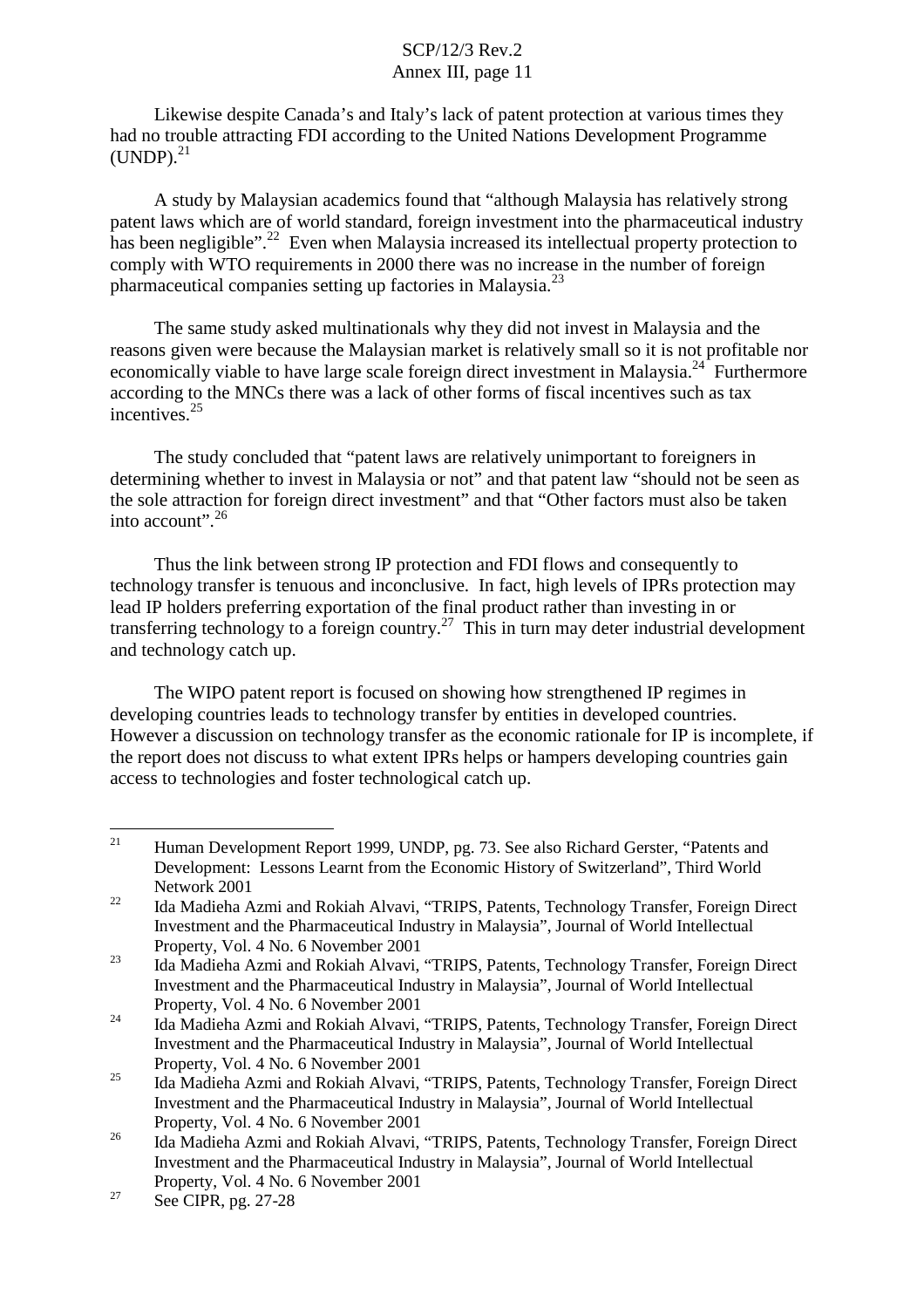There is evidence that patent protection has hindered access to technologies.<sup>28</sup> For example, a study conducted by Watal of the effect of IPRs on technology transfer, in the case of India, in the context of the Montreal Protocol<sup>29</sup> concluded that "Efforts at acquiring substitute technology have not been successful as the technologies are covered by IPRs and are inaccessible either on account of the high price quoted by the technology suppliers and/or due to the conditions laid down by the suppliers. This would require domestically owned firms to give up their majority equity holding through joint ventures or to agree to export restrictions in order to gain access to the alternative technology."<sup>30</sup> The financial assistance to acquire the technology was also not effective. In India, Korea and China, production is dominated by local-owned firms, for which the access to ozone-friendly technology on affordable terms was a central issue of concern.

The study refers to the case of Indian producers wanting to switch to refrigerators that use HFC134a (in order to replace CFCs, which are ozone depleting) for domestic and export sale. However, their efforts to access the technology were unsuccessful. One Indian company that sought access to the technology was quoted a high price of US\$25 million by a transnational company that produces HFC 134a and that holds a patent on the technology. The supplier also proposed two alternatives to the sale, namely, that the Indian firms allow the supplier to take majority ownership in a joint venture to be set up, or that the Indian firms agree to export restrictions on HFC 134a produced in India. Both options were unacceptable to the Indian company as the quoted price was unrealistically high.

There are also numerous situations where weak IP regimes have actually facilitated access to foreign technologies, allowed reverse engineering to take place, resulting in strengthened indigenous technological capacity.

For example prior to 1970 when India allowed patent protection for pharmaceuticals, MNCs dominated the supply of medicines and the Indian manufacturers only supplied 32% of the Indian market. $31$  In 1970, the Indian law was amended and patents on pharmaceutical products were not allowed. Over the years the share of the Indian pharmaceutical market supplied by domestic companies increased to 77%. India also moved from being a net importer of medicines to a net exporter with exports worth US\$3177 million in 2003-4. It exports to 65 countries including developed countries such as the USA and Europe and developing countries. India has the most US Food and Drug Administration approved manufacturing facilities outside the US, which indicates the high technology and quality standards achieved by Indian manufacturers when IP protection was lowered. It should also be noted that between 1970 and 1995 India received significant amounts of FDI.<sup>32</sup>

Likewise, in Switzerland in the 1880s two of Switzerland's most important industries, chemicals and textiles were strongly opposed to the introduction of patens as it would restrict their use of processes developed abroad. Steiger (a textile manufacturer) commented that

<sup>&</sup>lt;sup>28</sup> Khor, M., "Intellectual Property, Competition and Development (2005), Intellectual Property rights series #7

<sup>&</sup>lt;sup>29</sup> The Montreal Protocol on Substances That Deplete the Ozone Layer is an international treaty designed to protect the ozone layer by phasing out the production of a number of substances believed to be responsible for ozone depletion.<br>Jayashree Watal (1998), "The issue of technology transfer in the context of the Montreal

Protocol: Case Study of India". <sup>31</sup> See, eg., <sup>S</sup> Chaudhuri (2005), *The WTO and India's pharmaceuticals industry. Patent*

*protection, TRIPS and Developing countries, Oxford University Press, New Delhi.* http://www.oup.com/isbn/0-19-567482-0?view=in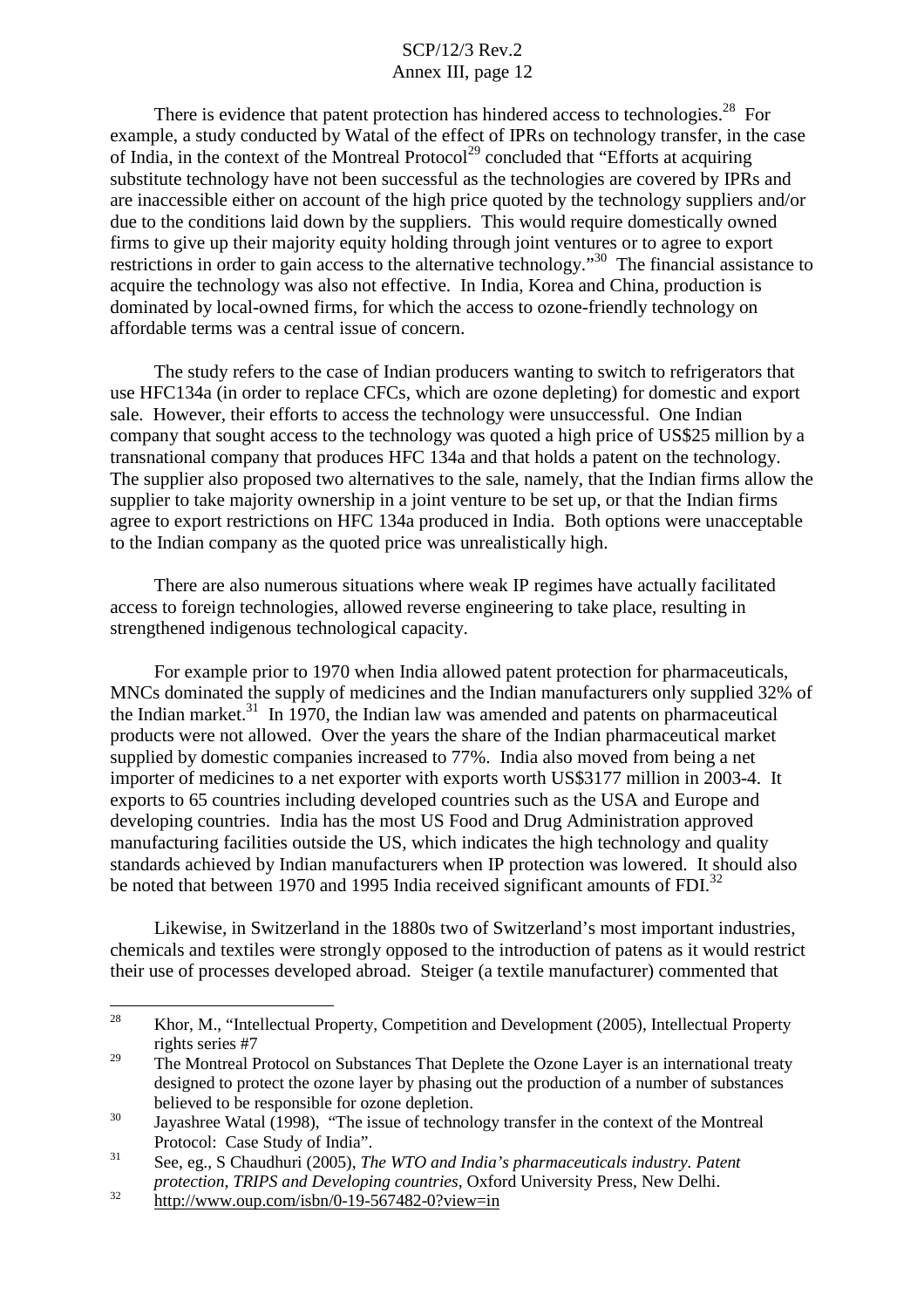"Swiss industrial development was fostered by the absence of patent protection. If patent protection had been in effect neither the textile industry nor the machine building industry could have laid the foundations for subsequent development nor would they have flourished as they did".<sup>33</sup> Benziger (a manufacturer) noted that "Our industries owe their current state of development to what we have borrowed from foreign countries. If this constitutes theft, then all our manufacturer are thieves." In 1907 Switzerland had to allow patents on chemical processes or Germany would have imposed trade sanctions. In the debate Federal Councillor Brenner told the Parliament "In our deliberations on this law, we would do well to bear in mind that it should be framed in such a way that it is adapted to the needs of our own industries and conditions in our own countries. These considerations, rather than the demands and claims for foreign industries, must be our primary concern in shaping the law."<sup>34</sup>

Similarly because the Netherlands abolished its 1817 patent law in 1869, Philips was able to start its production of light bulbs in 1891 in the Netherlands without having to worry about infringing Edison's patents. 35

Of course the TRIPS Agreement now restricts (to a certain extent) the ability of developing countries to follow this path. However such examples provide a more comprehensive view of the patent system and to what extent it enables or hinders transfer of technology, technological catch up and development of industries. What is obvious from the abovementioned examples is that the lack of patent protection in the now-industrialised countries and in developing countries played a major role in strengthening local capacity.

WIPO report in part (v) on "Need for Further Investigation" (para 60-61) states that a majority of the studies on the economic rationale for a patent system are focused on developed countries and that the effect of a stronger patent system on stimulating innovation, especially in developing countries is open to debate. However as shown above, discussion on IP and technology transfer in the WIPO report does not even present the existing examples of how the now-industrialised countries developed their industries when they were in the process of development. As discussed above many of the now-industrialised countries had weak IP regimes (i.e. no patent protection) to facilitate access to technologies. Only when these developed countries had a sufficiently mature industry and became generators of technology, did they benefit from the patent system.

While further investigation may be needed as mentioned in para 61, Chapter II of the WIPO report fails to capture data and studies that are already available, in relation to what extent the patent system helps or hinders developing countries in their process of development. Also to show concretely the link between IP and innovation and technology transfer, the WIPO report must disclose the patent policies that the now-industrialised countries followed (when they were in the process of development), that led to major technology development. They should also explore and disclose the pathways (in relation to IP protection) that certain developing countries followed such as the case of the Indian pharmaceutical industry, the cases of the east asian economies such as Japan, Korea and

<sup>&</sup>lt;sup>33</sup> Gerster Richard "Patents and Development: Lessons Learnt from the Economic History of Switzerland", Intellectual Property Rights Series #4, Third World Network, 2001

<sup>&</sup>lt;sup>34</sup> Gerster Richard "Patents and Development: Lessons Learnt from the Economic History of Switzerland", Intellectual Property Rights Series #4, Third World Network, 2001

<sup>&</sup>lt;sup>35</sup> "Bad Samaritans: Rich Nations, Poor Policies and the Threat to the Developing World". Ha-Joon Chang, Random House Business Books, 2007, pg. 132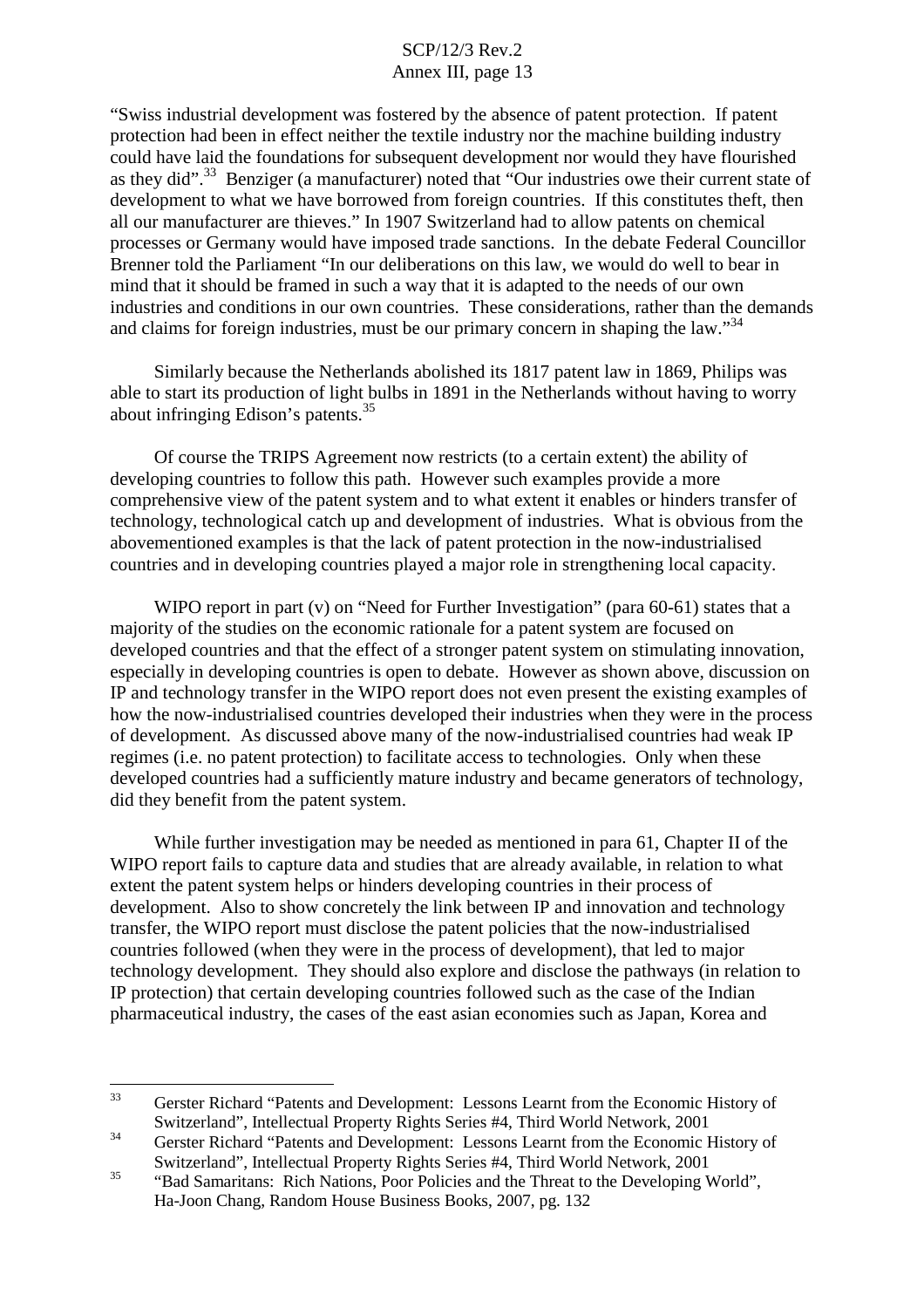Taiwan,<sup>36</sup> that enabled the development of sufficiently mature technology base. All of these instances are relevant and have been documented concretely. It is only when such empirical evidence is presented factually, can there be a better understanding of the link between IP and innovation and IP and transfer of technology.

# CHAPTER III. TECHNOLOGY DISCLOSURE THROUGH THE PATENT SYSTEM

# 5. Knowledge Ecology International (KEI)

Part III of the WIPO Report on the International Patent System discusses "Technology Disclosure through the Patent System" particularly with respect to "Patent Date and Status information"

The Report notes the paucity of patent data available among the 184 member states of WIPO stating that "patent data is only available in electronic format for around 80 patent authorities" and stressing the sheer difficulty to "obtain reliable information about the geographical coverage and legal status of patents in different parts of the world, particularly in developing countries." An additional area to consider is the area of patent quality.

When low quality patents (patents that do not meet appropriate standards of novelty or utility) are issued, government monopolies are created by mistake, business uncertainly is increased, and consumers and the public are harmed. The number of patent filings has grown considerably over the years, and the cost and complexity of examining those patents has increased sharply. In some quarters, the scope of patenting has broadened, including areas where patent examination may be particularly problematic. For these and other reasons enormous numbers of poor quality patents are issued.

In a series of bilateral trade agreements, the Government of the United States is seeking to link the registration of medicines to patent status. That is, the regulator routinely blocks new drug registrations, and the generic entrant must litigate to establish she is not infringing a valid patent. This has the practical effect of decreasing the cost of enforcing poor quality patents and creating additional incentives for firms to obtain low quality or even fraudulent patents.

It is expensive to litigate patent quality as noted in Part VII of the Report. In countries with large markets, such as the United States, there may be sufficient economic incentives for competitors to bear the cost of overcoming some poor quality patents. But in smaller market economies, like those of many developing countries, the costs of litigation are often higher than the benefits of entry, and patents that should never have been issued will convey monopoly power.

# *Recommendations and suggestions:*

• The SCP could explore the creation of a multilateral mechanism administered by WIPO to share information on disputes over patent quality. This could include the creation of a database, possibly associated with the Patent Cooperation Treaty or

<sup>36</sup> See e.g. Nagesh Kumar, "Intellectual Property Rights, Technology and Economic Development: Experiences of Asian Countries", Study paper prepared for the UK Commission on IPRs, available at http://www.iprcommission.org/graphic/documents/study\_papers.htm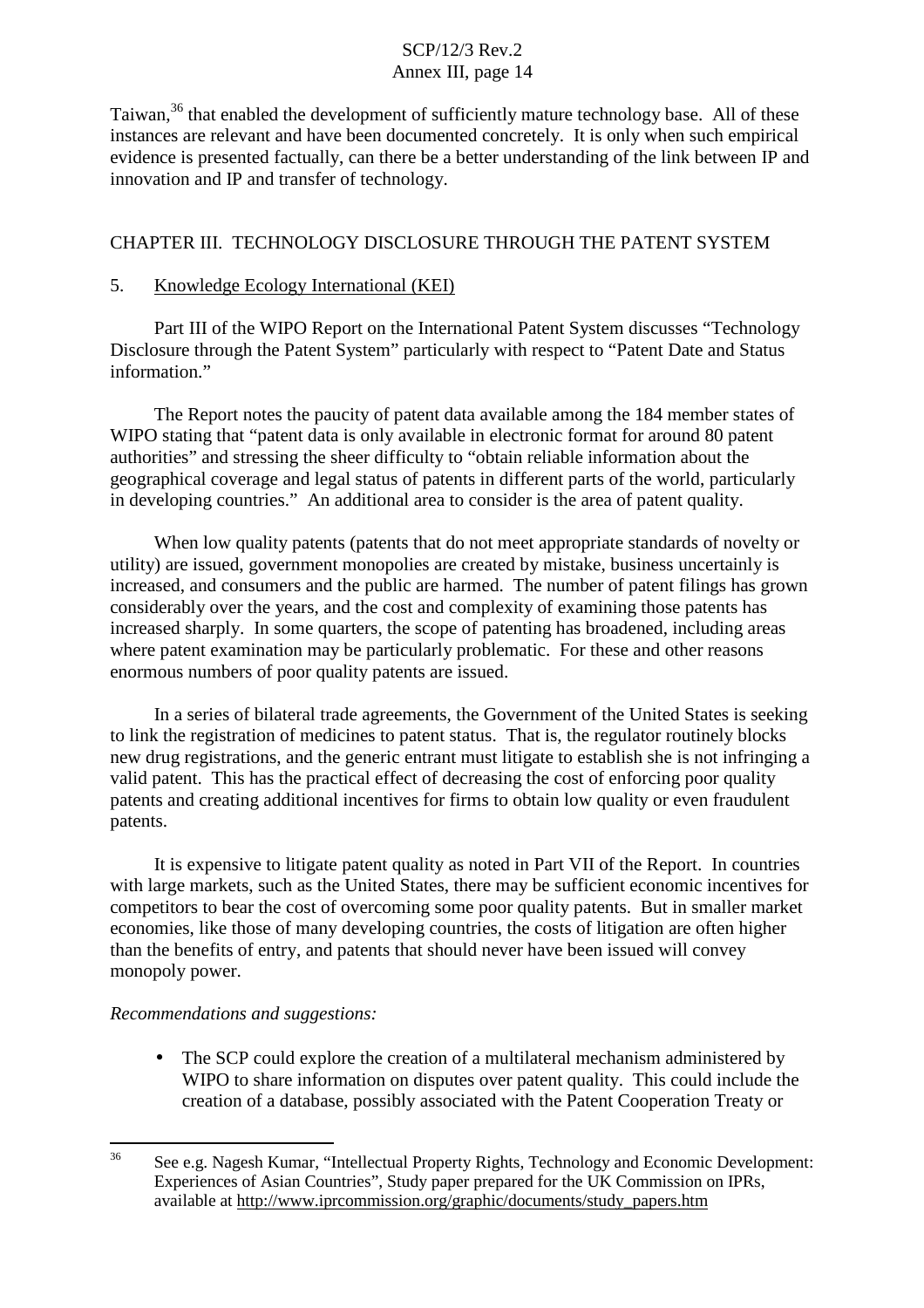through a separate instrument. The database could include information about administrative actions, such as patent reexaminations, as well as private litigation between parties, including both cases decided by the courts and those privately settled.

- The SCP could consider minimum standards for transparency of such disputes.
- The burden of disclosing information on patent challenges could be placed on patent owners. The sanction for non-disclosure could be the non-enforcement of patent rights – an approach used in the United States when patent owners fail to disclose U.S. Government rights in patents that are based upon government funded research.

#### *Background paper*

James Love, "Measures to Enhance Access to Medical Technologies, and New Methods of Stimulating Medical R & D, UC Davis Law Review, Volume 40, Issue No. 3 Symposium: Intellectual Property and Social Justice, 679. An earlier version of this paper is found in James Love, "Four Practical Measures to Enhance Access to Medical Technologies," in Negotiating Health (Pedro Roffe et al. Eds., 2006).

### 6. Third World Network (TWN)

Chapter III discusses the importance of technical information contained in patent applications in business, as well as difficulties in accessing information particularly with regard to the full text of patent documents (which is only available for a minority of patent authorities) and the legal patent status; and difficulties for offices in conducting prior art searches and for users to access the information due to linguistic diversity in prior art.

Chapter III is also premised on the presumption that effective use of patent information in developing countries will unleash the innovative capacity in developing countries.

As it elaborates on the importance of the technical information, it becomes obvious that a country must have a reasonably sophisticated technological base wherein once the information is known, "it stimulates further innovation by helping to develop technology which surpasses the known technology encourages alternative solutions for the same problem, or it may indicate how to solve comparable problems in other technical fields" (para 71).

The reality in most developing countries, which the Report fails to consider, is that they do not necessarily have a sufficiently mature technological base and R&D capacity to be able to benefit from this information. Most developing countries are at the stage of "initiation" and "internalization" of technology, wherein they would have to innovate using existing inventions through reverse engineering, while making minor adaptations, rather than "leapfrogging" over known technology as mentioned by the Report (para 71).

In addition, what most developing countries need to be able to exploit the patent information is capacity building, i.e. the transfer of skills and sharing of know-how, which is not enabled by disclosure in the patent system.

It appears that the analysis in Chapter III overstates the benefits of patent information for developing countries. It does not adequately distinguish between: how patent information may work for developed countries and perhaps some developing countries (in some specific sectors) with a sufficiently sophisticated technology base and the ability to "leapfrog" and other developing countries with nascent, inadequate or non-existent innovative capacity.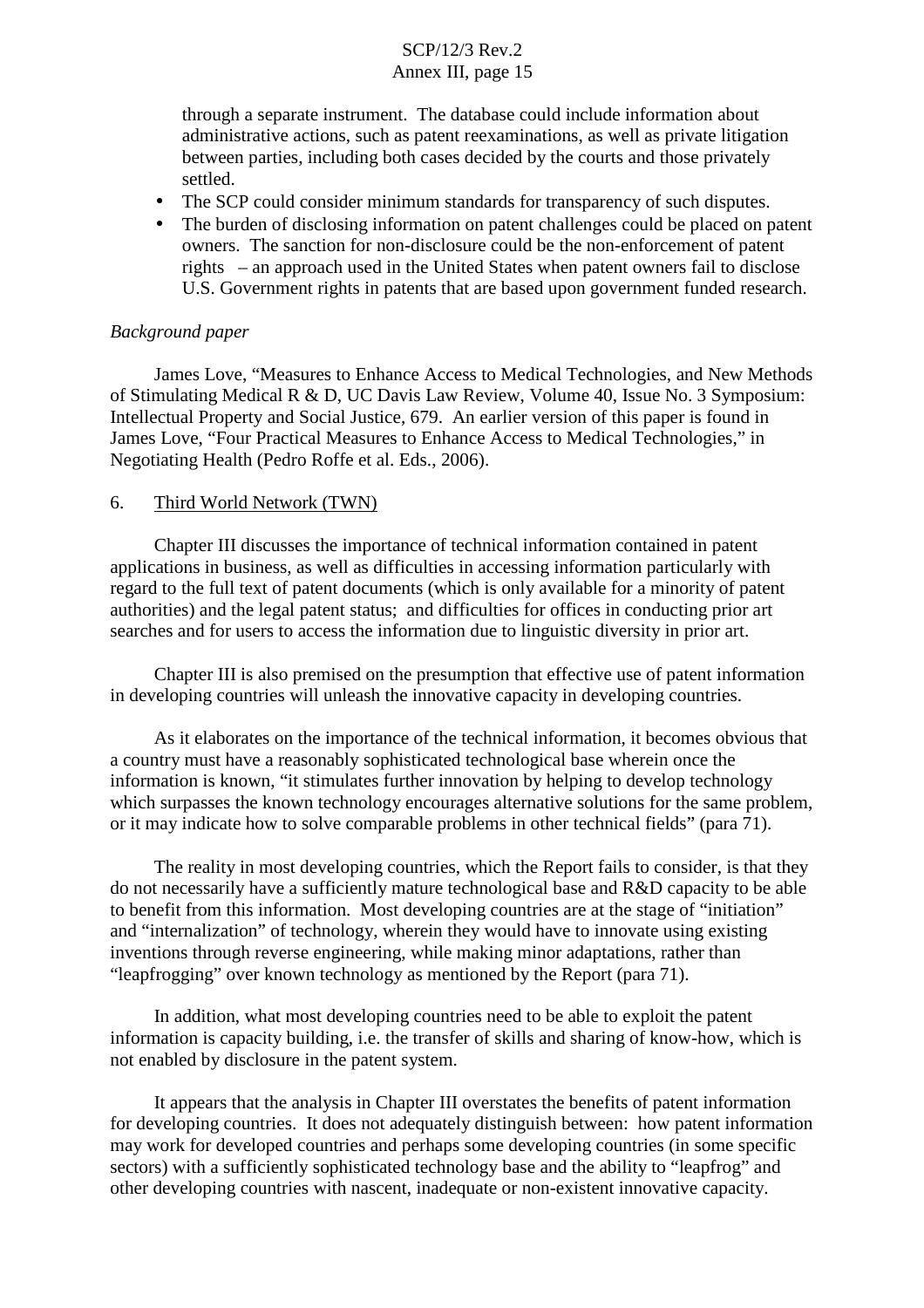## CHAPTER IV. TECHNOLOGY DIFFUSION AND THE PATENT SYSTEM

#### 7. Institute for Trade, Standards and Sustainable Development (ITSSD)

*Paragraph 99*. The ITSSD wishes to share with the SCP its peer-reviewed published research on this subject matter which reflects a stronger linkage than has been indicated.<sup>37</sup> ITSSD research also reflects that, within the US, the creation of a 'rule of law' enabling environment which emphasizes strong recognition and protection of private property rights, including IP, the importance of technology transfer from the public to those private hands most capable of disseminating know-how throughout society, the need for commercialization of basic research and development to achieve such end, and the need to enact laws that encourage and reward the creation of entrepreneurial risk-taking businesses, has resulted in the US becoming the world's innovation and technology leader. Therefore, the ITSSD concludes that emerging and developing country governments should carefully study and evaluate the US system to see which of those elements, individually, or collectively, can work best for their societies. 38

*Paragraph 101*. The ITSSD wishes to share with the SCP its peer-reviewed published research on this subject matter. It reflects that national government inclinations against, and criticisms of, establishing national legislative/regulatory platforms to facilitate greater technology transfer of patented research between publicly-funded research institutions and privately capitalized entities is largely ideological and without empirical foundation. For this reason, some agencies within national governments and officials within national universities tend to focus on the negative aspects of such arrangements to justify their reticence in promoting them.<sup>39</sup>

*Paragraphs 102 and 103*. The ITSSD wishes to share with the SCP its peer-reviewed published research on national technology transfer frameworks that promote the establishment of university licensing programs referred to in both paragraphs 102 and 103. Such research surveys the national innovation and technology transfer systems established by different developed and developing country governments and concludes that innovation and technology transfer has been most successful within those countries that provide for (*in law*) and enforce (*in practice*) strong protection of exclusive private property rights, including patents and licensing contracts. Such research discusses in detail the provisions of the Bayh-Dole Act and the overwhelmingly positive impact that it has had in the marketplace for

<sup>37</sup> *See* Lawrence A. Kogan, *Rediscovering the Value of Intellectual Property Rights: How Brazil's Recognition and Protection of Foreign IPRs Will Stimulate Domestic Innovation and Generate Economic Growth*, International Journal of Economic Development (IJED) Vol. 8, Nos. 1-2 (2006), particularly, Section III. The Tools of Innovation, A. Patent-Based Intellectual Property is Valuable: Intellectual Property is the Key to Innovation, at pp. 137-144 and accompanying endnotes; Section IV, Acquiring the Tools of Innovation, A. Brazil Should Adopt IPR Protections to Attract Foreign Direct Investment: IPR Protections are Important to Foreign Investors, at pp. 157-174 and accompanying endnotes; V. Benefiting From Foreign Direct Investment and IPR, at pp. 224-248, and accompanying endnotes, at: http://www.itssd.org/White%20Papers/ijed-8-1-2-kogan.pdf.

<sup>38</sup> *See* Lawrence A. Kogan and Yelena Bakulina, *How Market-Based Policies Could Spur Biotechnology Growth in Russia*, Washington Legal Foundation Backgrounder (Vol. 23 No. 14, March 21, 2008) at: http://www.itssd.org/Publications/03-21-08balukina.pdf.<br>See, e.g.: Rediscovering the Value of Intellectual Property Rights supra, Section IV. Acquiring

the Tools of Innovation, B. Brazil Should Develop and Efficient National Innovation System, at pp. 174-187 and accompanying endnotes.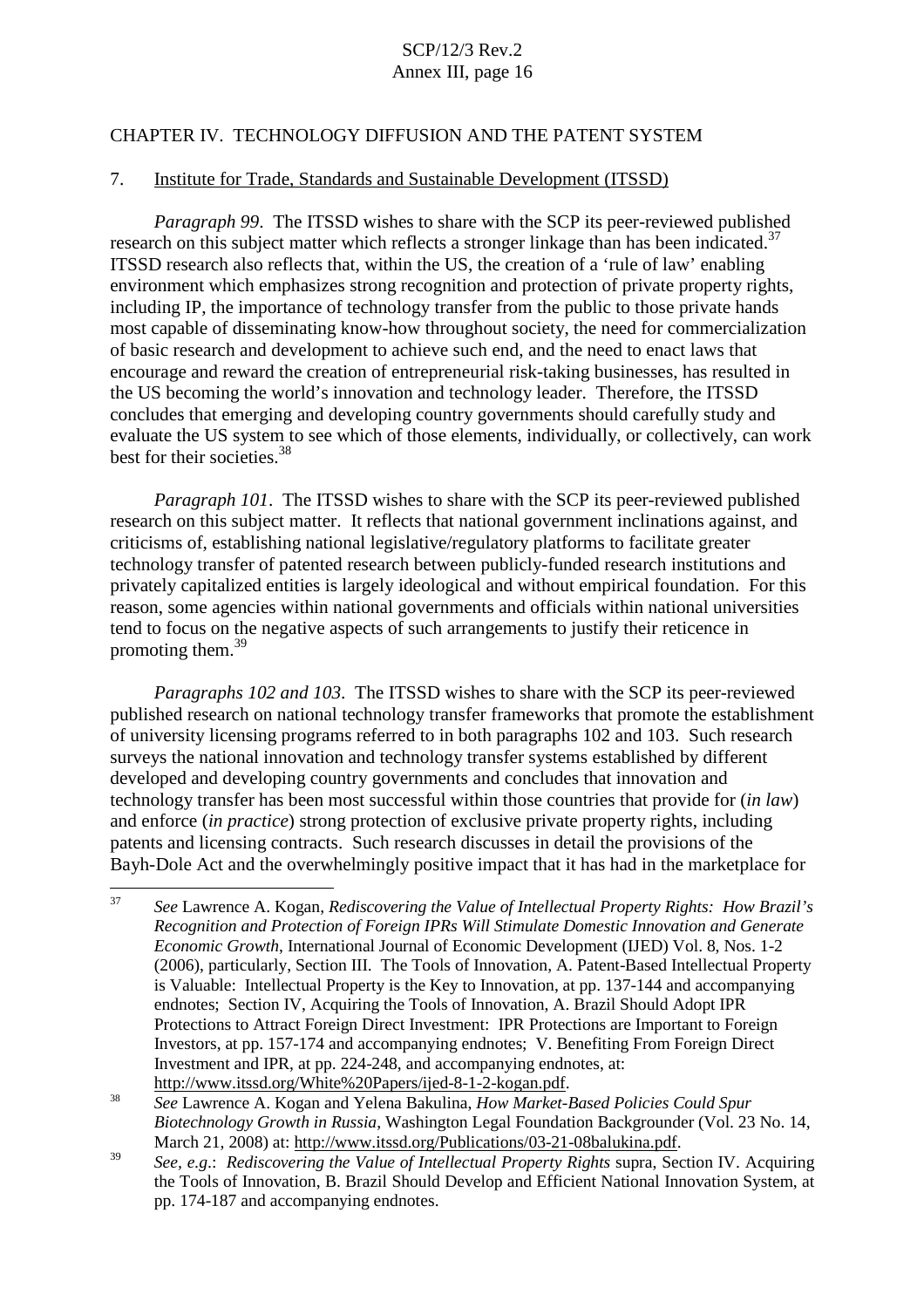innovation. It also compares and contrasts it to mechanisms developed in other countries.<sup>40</sup> At least two emerging/ developed economies have companies that are slowly gaining experience in cross-border licensing of technologies.<sup>41</sup>

The ITSSD wishes to share with the SCP its peer-reviewed published research on developing country R&D and technology transfer efforts as reflected in paragraphs 102 and 103. Such research reflects how a number of developing country governments, despite political and internal government agency policy disagreements, are working overall to strengthen their national patent systems to secure greater innovative rather than adaptive FDI, to secure the spillover benefits that accompany greater innovative FDI, and to show how they are working to comply with their WTO TRIPS obligations. In addition, it reflects that where emerging and/or developing economies are working against such compliance, and are endeavoring to replace it with a new 'universal access to knowledge' (A2K) paradigm, they risk undermining their future by not creating the necessary "legal, political, and developmental environment in which" their citizens and "foreigners are inspired and rewarded for innovating."<sup>42</sup>

Furthermore, ITSSD research reflects that a national innovation system lacking adequate market-based incentives, particularly strong recognized and enforced private property rights, is likely not to provide the best results for least developed countries.<sup>43</sup> ITSSD research has most recently been seriously considered by the legal, business and intellectual communities within the country of India.<sup>44</sup>

*Century*, Presentation at the XXth Annual Forum da Liberdade, Convened by the Instituto de Estudos Empresariais (IEE) in Porto Alegre, Brasil (April 17, 2007) at: http://www.itssd.org/ppt/IPinthe21stCentury.ppt ; Lawrence A. Kogan, *Harnessing Korea Biotech For the Markets: The Importance of IP Protection and Technology Transfer*, Presentation at the BIO Korea 2008 Osong Conference and Exhibition, Osong-Bio Technopolis, Chungbuk, South Korea (October 9, 2008), at: http://www.itssd.org/Harnessing%20Korean%20Biotech%20for%20the%20Markets%20-

<sup>40</sup> *See, e.g*.: *Rediscovering the Value of Intellectual Property Rights* supra, Section IV. Acquiring the Tools of Innovation, B. Brazil Should Develop and Efficient National Innovation System, at pp. 187-224 and accompanying endnotes. *See also*, O. Lee Reed, *Exclusive Private Property is Indispensable to Brazil's Economic Development*, Introduction to *Rediscovering the Value of Intellectual Property Rights* supra, at pp. 5-10, at: http://www.itssd.org/White%20Papers/ijed-8-1-2-reed.pdf . <sup>41</sup> *See* Lawrence A. Kogan, *Rediscovering the Value of Intellectual Property Rights/IP in the 21st*

<sup>&</sup>lt;sup>9</sup>%20LKogan%20presentation%20-%20Track%208%20-%20Oct%209,%202008.ppt .<br>See, e.g.: Rediscovering the Value of Intellectual Property Rights supra, Section VI. Conclusion - Brazil's Conduct Compromises its Ability to Acquire the Tools of Innovation, A. What Other Countries Are Doing to Strengthen IPRs and Their Ability to Innovate, at pp. 283-298 and accompanying endnotes. *See also* Pat Choate, *Brazil's 'Open and Universal Access' Agenda Undermines its Own Technological Future*, Foreword to *Rediscovering the Value of Intellectual Property Rights* supra, at pp. 1-4, at: http://www.itssd.org/White%20Papers/ijed-8-1-2-

choate.pdf. <sup>43</sup> *See* J. Kilama, *Incentive-less Innovation is Not <sup>a</sup> Viable Economic Development Model for LDCs*, Preface to, *Rediscovering the Value of Intellectual Property Rights* supra, at pp. 11-14,

at: http://www.itssd.org/White%20Papers/ijed-8-1-2-kilama.pdf . <sup>44</sup> *See* Lawrence A. Kogan, Rediscovering the Value of Intellectual Property Rights: How Brazil's Recognition and Protection of Foreign IPRs Will Stimulate Domestic Innovation and Generate Economic Growth, Executive Summary (http://www.itssd.org/pdf/ITSSD-BrazilPaper-ExecSummaryI.pdf) published in **Ideas, Innovation and Patents** ICFAI Law Books Division, ICFAI University Press, Andhra Pradesh, India, (C. Sri Krishna, Editor 2008), at pp. 103-133,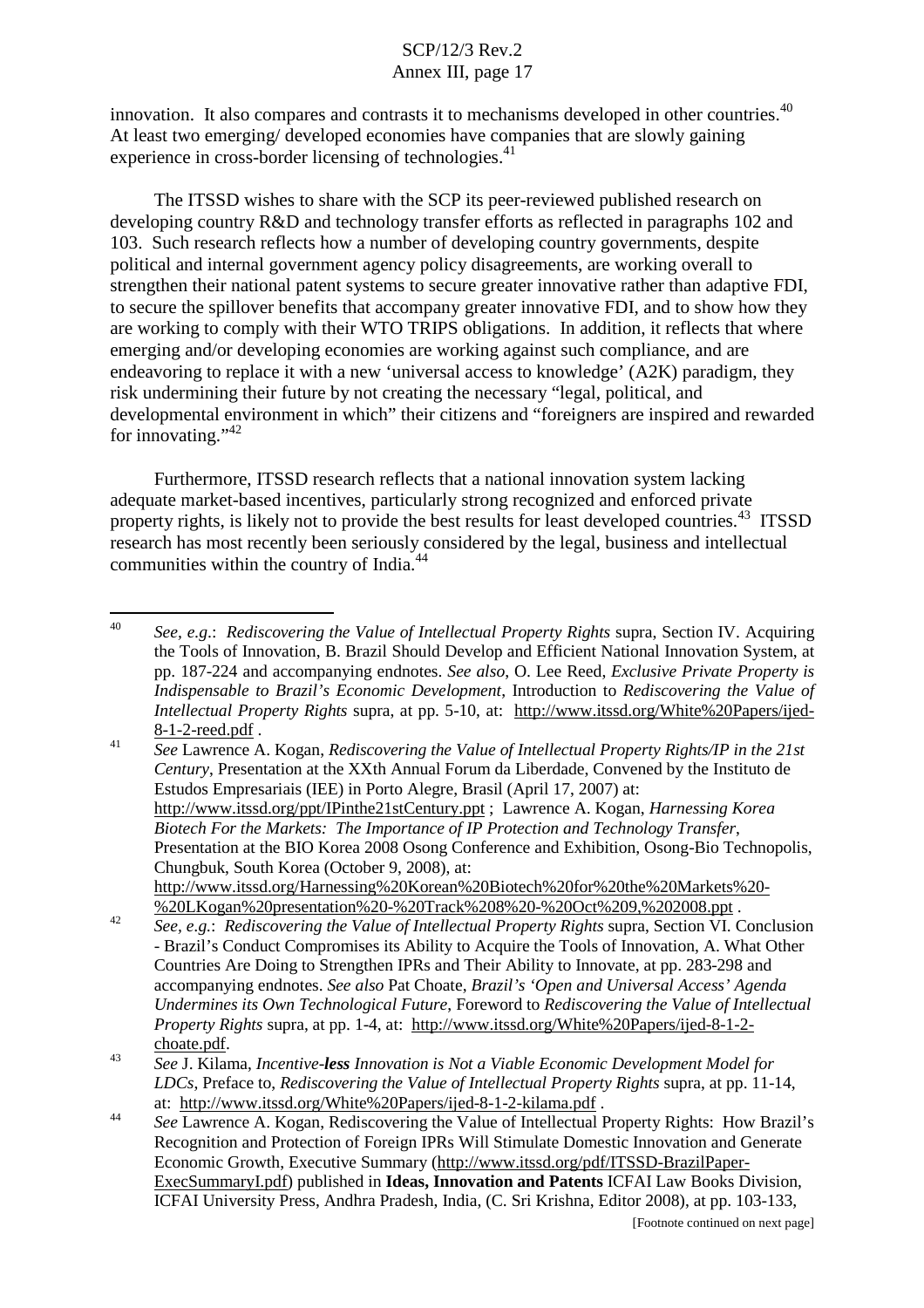*Paragraph 104*. The ITSSD wishes to share with the SCP its peer-reviewed published research and public presentation materials on this subject matter. ITSSD research reflects that depending on how national constitutions define the role of government vis-à-vis individuals and society at large, as well as, the character ('negative' versus 'positive') and scope (exclusive versus nonexclusive) of private property rights, will determine the level of legal recognitioni and protection afforded rights in private tangible and intangible (IP) property. ITSSD research has focused, in part, on the constitutions of the United States, <sup>45</sup> Brazil, <sup>46</sup> Russia<sup>47</sup> and South Korea.<sup>48</sup>

The ITSSD wishes to expand upon the brief discussion in Paragraph 104 of the WIPO Report on the International Patent System (document SCP/12/3) ('the WIPO Report'), in particular, concerning the important role that national constitutions play in defining the nature, scope and treatment of private property, including patents and other forms of intellectual property (IP), vis-à-vis societal interests. International legal experts have concluded that the recognition and protection of private property rights, including IP, largely depends on whether a nation is a common law or civil law jurisdiction, and also, on whether it has adopted a Continental or an Anglo-American form of capitalism as its national economic system.

A review of the analyses set forth below can be quite helpful in understanding why U.S. patent holders, in particular, continue to rely on the United States Constitution and its accompanying Bill of Rights as providing the legal bulwark that requires U.S. political leaders to ensure against the actual or implied 'taking' by foreign governments of U.S. patent and other IP rights on public interest grounds without payment of full, adequate and 'just' compensation. It also elucidates why all national patent rights are *not* created equal.

As a matter of fact, there are relatively few nations and/or regions in the world that are common law jurisdictions which have also adopted the Anglo-American form of capitalism. And, it is also true that there are a growing number of foreign political leaders, national governments, industry competitors and nongovernmental organizations based in and/or operating within civil law jurisdictions that have adopted, embrace or otherwise champion the Continental form of capitalism, or even socialism, and which seek to establish a new

[Footnote continued from previous page]

Preview accessible at: http://www.itssd.org/Ideas,%20Innovations%20and%20Patents%20- %20ICFAI%20Law%20Books%20India%20-%20Red.pdf . <sup>45</sup> *See* Lawrence A. Kogan, Brazil's *IP Opportunism Threatens US Private Property Rights*,

Section III, C. Brazil Aims to 'Take' U.S. Private Property for Brazilian 'Public Use' Without 'Just Compensation', at pp. 102-118 (especially pp.114-118) and accompanying footnotes, at:

http://www.itssd.org/Publications/IAL105-II(frompublisher)[2].pdf .<br>See Lawrence A. Kogan, *Forced Licensing of Drug Patents Reflects 'IP Counterfeiting Efforts On World Stage*, Washington Legal Foundation Legal Backgrounder (Vol. 22 No. 22, June 27, 2007) at:

http://www.itssd.org/Publications/ForcedLicensingofDrugPatentsReflectsIPCounterfeitingEffort sonWorldStage-WLF06-22-07kogan.pdf . <sup>47</sup> *See* Lawrence A. Kogan, *Taking Advantage of IP Protection to Advance Russian Biotech*,

Presentation at the First EurasiaBIO International Congress for Biotechnology, of the Yu.A. Ovchinnikov Russian Society of Biotechnologists, (April 25, 2008) at: http://www.itssd.org/Programs/KoganPresentationEurasiaBIOMoscowConferenceApril2008.ppt

<sup>48</sup> *See* Lawrence A. Kogan, *Harnessing Korea Biotech For the Markets: The Importance of IP Protection and Technology Transfer*, Presentation at the BIO Korea 2008 Osong Conference and Exhibition, Osong-Bio Technopolis, Chungbuk, South Korea, *supra*.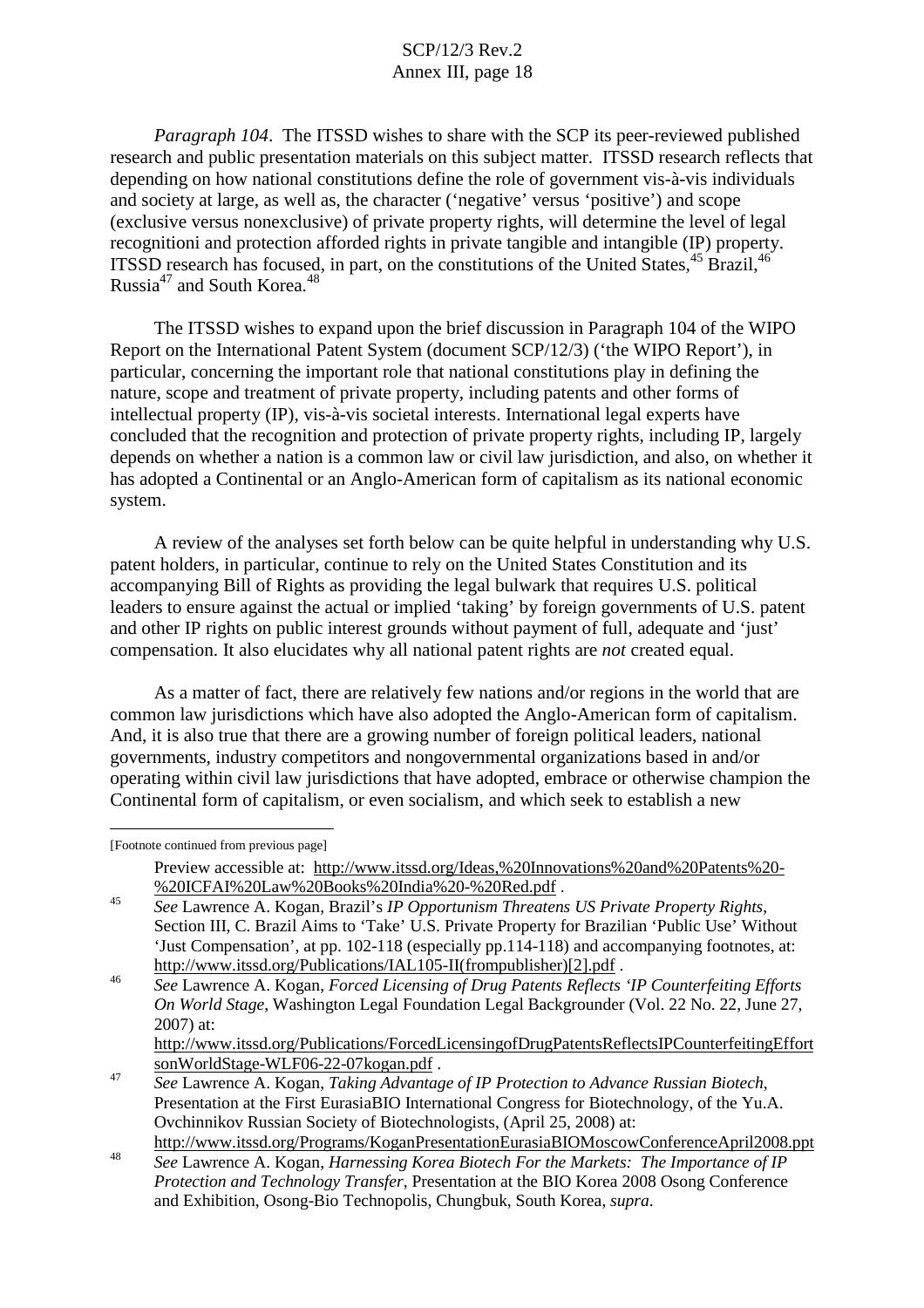international paradigm of universal access to knowledge (A2K). This proposed paradigm calls for a more liberal interpretation of the international agreements the primary purpose of which is to facilitate the greater recognition, protection and enforcement of private IP rights (e.g., the WTO TRIPS Agreement and the WIPO conventions). The ITSSD believes that such paradigm threatens to seriously weaken hard-earned private property rights in inventions and innovations, and along with it, the opportunity for economic and technological advancement in many nations.

The ITSSD wishes to share with the SCP the research that it has assembled below. The ITSSD strongly believes that any updating of the international patent system must recognize and respect the institutional differences that exist between nations. It should also seek to harness from them the most successful forms of economic incentive, consistent with the strong protection of exclusive private property rights, that can generate the greatest opportunities for economic, social and technological advancement. The ITSSD requests that this research be seriously considered by the SCP and incorporated within the WIPO Report.

The important role played by national constitutions as setting forth national 'social organizing systems' that determine the nature, scope and treatment of private property rights, including IP, should not be underestimated. In the words of one international legal expert,

*"In a rule of law country the constitution serves three major objectives*, *all of them having specific and predictable economic consequences.* The constitution has to be the benchmark for all formal laws and regulations; that is, ordinary laws and other rules must be in tune with the basic constitutional principles. The constitution has to protect the rights of individuals from a majority rule. Finally, the constitution has to eliminate or at least substantially contain the discretionary use of power by legislators, bureaucrats and all other public decision-makers. To accomplish these objectives, the constitution has to be both credible and stable.

*"While the concept of the rule of law is rather firmly embedded in the history of Western civilization, different legal systems as well as cultural differences among Western countries have produced different constitutions. And different constitutions have created different behavioral incentives, different transaction costs, and hence the varying attainments of three major objectives*. Ed Meese (2005, pp. 2-3), former United States attorney general, explained a major dissimilarity between Anglo-American and Continental legal traditions as follows: 'The consent of the governed stands in contrast to the will of the majority, a view more current in European democracies. The consent of the governed describes a situation where the people are self-governing in their communities, religions, and social institutions, and into which the government may intrude only with the people's consent... Thus, the limited government is the essential bedrock of the American polity' (emphasis added). $\cdot$ <sup>549</sup>

<sup>49</sup> *See* Svetozar Pejovich and Enrico Colombatto, The Rule of Law and the Economic Functions of the Constitution, Chap. 6, at p. 100, in Law, Informal Rules and Economic Performance: The Case for Common Law, Edward Elgar Pub (August 30, 2008) (permission for citation obtained), Editorial Review on Amazon.com website, at: http://www.amazon.com/Law-Informal-Rules-Economic-Performance/dp/1845428730/ref=sr\_1\_1?ie=UTF8&s=books&qid=1226081580&sr=1-1 .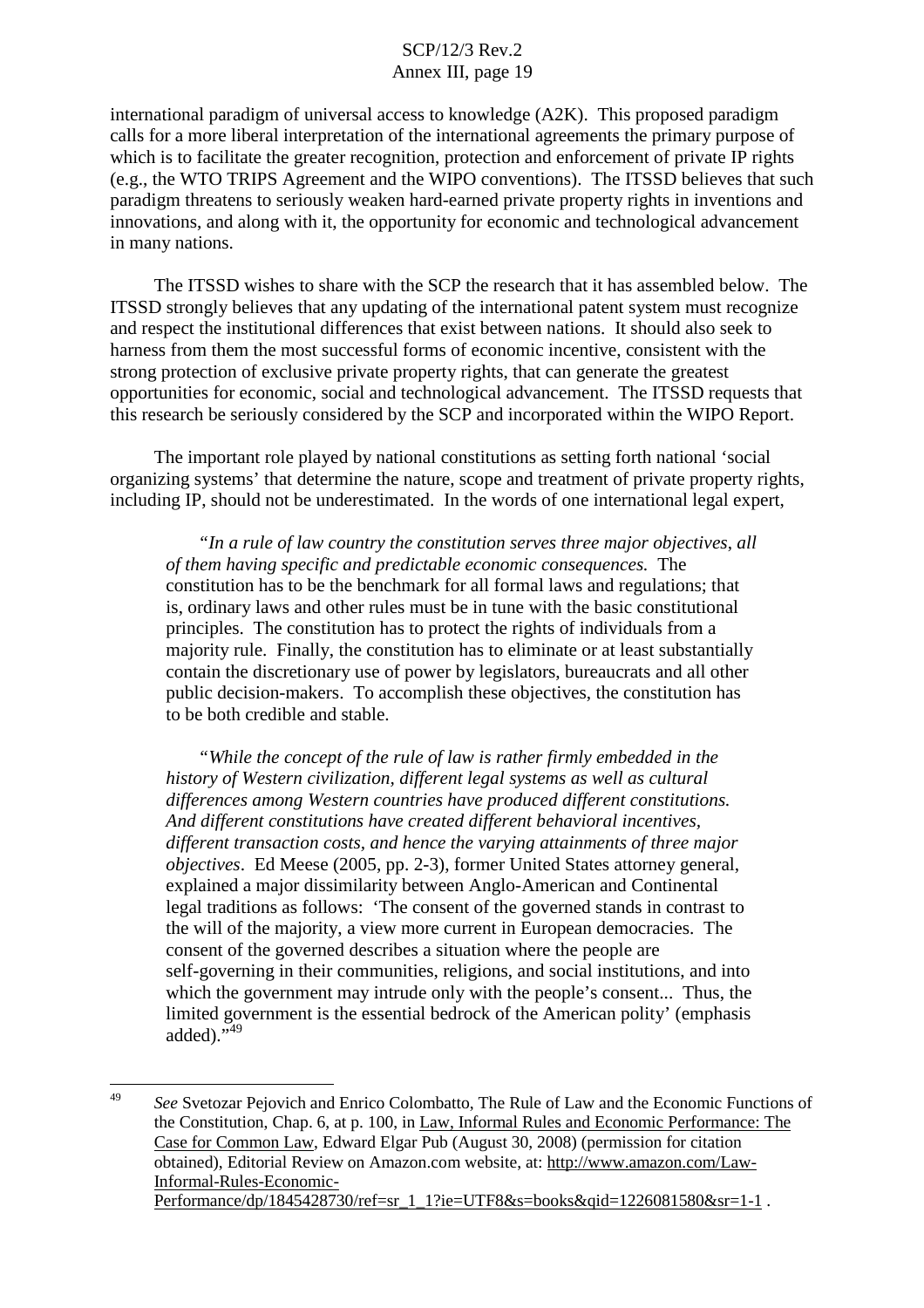In addition, this same expert discusses how these different conceptions of *rule of law* have manifested themselves within the formal political institutions of different civil law and common law jurisdictions generally, and in the treatment of private property rights specifically.

"Common law judges make formal rules. Some are made to adjust the rules to changes in the game; those are spontaneous rules, for which the transaction costs of integrating into the system are low. Common law judges also have the power to contribute to the making of new precedents. Those rules could be in conflict with prevailing informal institutions; that is, they could attenuate the rule of law. However, credible constraints, competitive market for litigation and the independence of judges from other branches of government exert pressures on common law judges to refrain from making rules that are not in tune with prevailing precedents and /or informal institutions. In consequence, the power of common law judges to engage in discretionary law-making, while not eliminated, is constrained. The result is a significant predictability for common law.

"Laws made by parliaments in civil law (and common law) countries have fewer efficiency-friendly constraints. The median voter is an important constraint who often provides legislators with incentives to make inefficient rules. Moreover, the preferences of the median voter translate into majority rule that give more power to the ruling party to impose its concept of social justice on the society as a whole. And those discretionary powers have consequences.

*"While common law emphasizes individualism and private property rights, which translates into an emphasis on the equality of opportunity, civil law stresses social justice and the public interest, which emphasizes desired outcomes*. Thus, the advantage of common law over civil law comes from the predictability (i.e., consistency) of formal rules arising from the linkage with the hand of the past. And that predictability should translate into better economic performance. Let us look into some empirical evidence (emphasis in original)."<sup>50</sup>

Thus, it would seem that, within Europe, private property rights are largely viewed as being consistent with national and regional societal interests. Consequently, private property rights would arguably be more susceptible to override by social interest-prone national and regional parliaments and to reinterpretation by progressive European national and regional courts legislating from the bench.

And, Western economic history, as well, seems to bear this out. Indeed, distinctions in the national treatment of private property rights have been linked to differences between the two forms of classical liberalism that evolved within civil and common law jurisdictions in Europe during and following the Enlightenment era.

"Classical liberalism in England and classical liberalism in Western Europe gave birth to two different legal systems, common law and civil law. And the incentive effects of those two systems are arguably responsible that

<sup>50</sup> Pejovich, *On Liberalism, Capitalism, The Rule of Law, and the Rule of Men*, supra, at p. 17.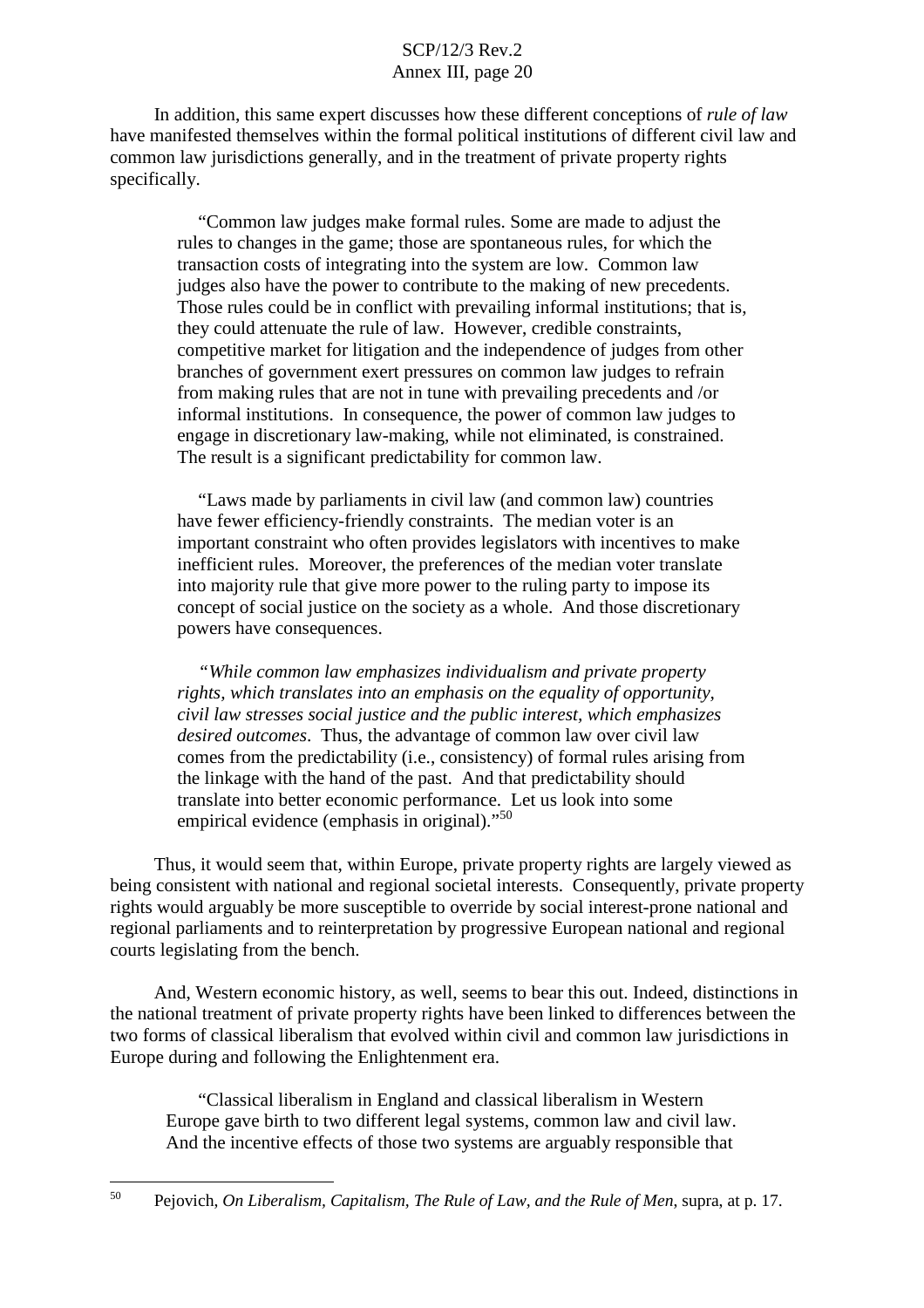the institutionalization of classical liberalism into capitalism has taken different paths in England and continental Europe…Anglo-American capitalism is the institutionalized version of the classical liberalism of England.

"…Classical liberalism in England harbors a strong dose of skepticism about the rulers' foresight and their goodwill. It considers that the primary function of laws and regulations is to support the objectives of interacting individuals rather than to seek specific outcomes.

Classical Liberalism in Western Europe rests on two assumptions: (1) there exists a just society, and (2) human reason is capable of discovering the formal rules required to bring about such society. These two assumptions of the Continental tradition provided both the philosophical raison d'être for the academic community to support social engineering, and the political justification for governments to pursue it. Contrary to the English and American experiences, the role of a powerful state has never been seriously questioned on the European continent. The French Revolution was carried out in the name of a new concept of legitimate centralism enforced by "enlightened" ruling elite. Even two most prominent classical liberals in Europe accepted the state as the watchdog of all individual actions, including those in the economic domain: 'The economic system cannot be left to organize itself' (Eucken 1951, p.93), for 'undiluted capitalism is intolerable' (Roepke 1958, p.119)."<sup>51</sup>

In other words, the 'negative'- 'positive' private property right differential can be expressed in terms of *competing visions* of capitalism: Continental capitalism and Anglo-American capitalism.

*"The political-scientific elite* in the West accept capitalism but not classical capitalism. They argue that a just society could exists [sic] in which people lived in peace and harmony, and that human reason is capable of discovering the institutions and policies required to bring such a society about. *The contrast between their version of capitalism (hereafter: continental capitalism) and Anglo-American capitalism is striking.* Reflecting its skepticism about rulers' foresight and goodwill, classical capitalism considers any outcome to be fair and just as long as it emerges from the process of voluntary interactions under the umbrella of negative rights. In contrast, continental capitalism believes in rulers' foresight and goodwill. It means that continental capitalism does not view the government as a predator requiring the rule of law to tame it. On the contrary, it wants the government to be an active factor in running the economy.

*"Continental capitalism is then more concerned with the desired outcome of economic activities than with the process of voluntary interactions leading to unanticipated results. Terms such as public interest, social justice and other*

<sup>51</sup> See Svetozar (Steve) Pejovich, *On Liberalism, Capitalism, The Rule of Law, and the Rule of Men*, Discussion Paper Prepared for CRCE Conference on the Rule of Law in the Market Economy Slovenia (October 2-4, 2008), at pp. 2-4; Svetozar (Steve) Pejovich, *Capitalism and the Rule of Law: The Case for Common Law* 5 (2007) http://economics.gmu.edu/pboettke/Boettke/workshop/fall07/Pejovich.pdf (permission for citation obtained).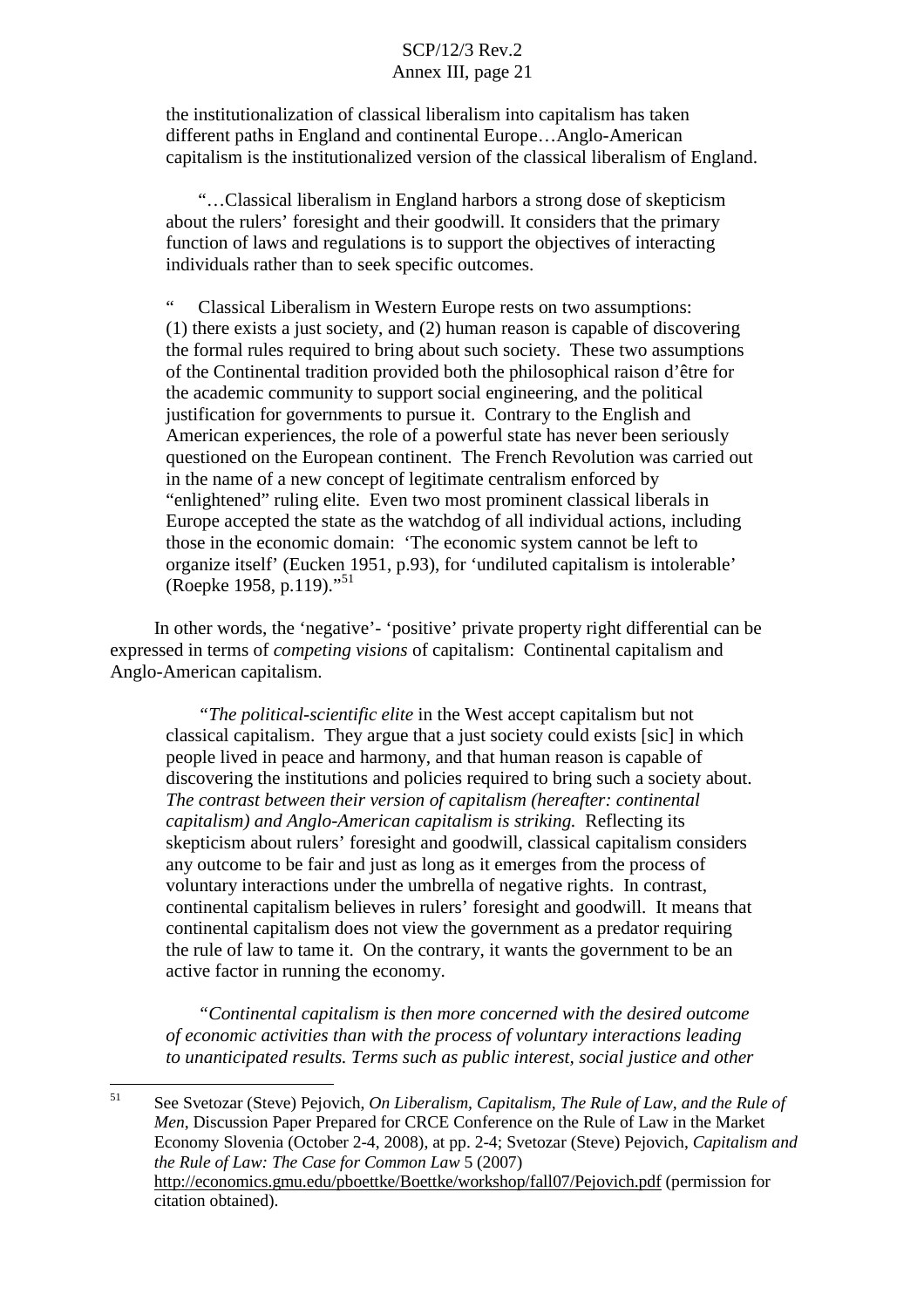*grand-sounding names are used to justify the desired outcome of economic activities.* Whatever term is used to explicate the desired outcome, it is a façade hiding subjective preferences of the political-scientific elite. For example, *German law protects property rights only to the extent that they serve "human dignity" (as if free markets were not doing precisely that) and the German welfare state. Property rights in Italy are also attenuated; the Italian Constitution allows protection of private property insofar as it serves a social function*. Thus, property rights in Germany and Italy neither protect the subjective preferences of their owners nor block legislative and regulatory redistributive measures.

*"The attenuation of private property rights is a mechanism that enables the government to interfere with the right of individuals to seek the best use for the goods they own.* And government's interference with the freedom of choice in competitive markets creates (or recreates) differences between private and social costs. Clearly, the pursuit of subjective preferences of the political scientific elite is costly. And they know it. However, the political scientific elite consider the pursuit of "their concept" of social justice worth the costs." 52

At least one international law expert has shown how these historical and philosophical differences have manifested themselves in law. He has concluded that the constitutional rights of German citizens in private property are, for historical and political reasons, 'positive rights' granted by the state, rather than *a priori* natural 'negative rights' of the people recognized and protected by the state.

"A brief review of German legal and political history is quite revealing. According to Humboldt University law professor Dieter Grimm, the constitutions and bills of rights previously enacted by successive German monarchs were intended to preserve the legitimacy and survival of their dynasties, and little more. As a result, they created "positive" rather than "negative" rights that subsequently failed to endure the political whims of national parliaments and to secure consent from short-term-minded monarchs and unelected bureaucracies."<sup>53</sup>

Germany's legal and political experience with private property rights can be contrasted with America's.

"...One purpose of the American Revolution, therefore, was to strengthen and protect the people's fundamental rights. Consequently, fundamental rights

promulgations that strain transnational legal, economic and political relations).

<sup>52</sup> Svetozar (Steve) Pejovich, *Private Property—A Prerequisite for Classical Capitalism* 12 (2005), http://www.easibulgaria.org/docs/Pejovic.doc (emphasis added). <sup>53</sup> *See* Lawrence A. Kogan, ITSSD, *Europe's Warnings on Climate Change Belie More Nuanced*

*Concerns* (2007) at: http://www.itssd.org/White%Papers/Europe\_sWarningsonClimateChangeBelieMoreNuancedCo ncerns.pdf , referenced in Lawrence A. Kogan, *The Extra-WTO Precautionary Principle: One European 'Fashion' Export the United States Can Do Without*, 17 Temple Political & Civil Rights Law Review 2, 491, 598-604 (Spring 2008), at: http://www.itssd.org/Kogan%2017%5B1%5D.2.pdf (discussing how different national and regional conceptions of private property and government authority can lead to extraterritorial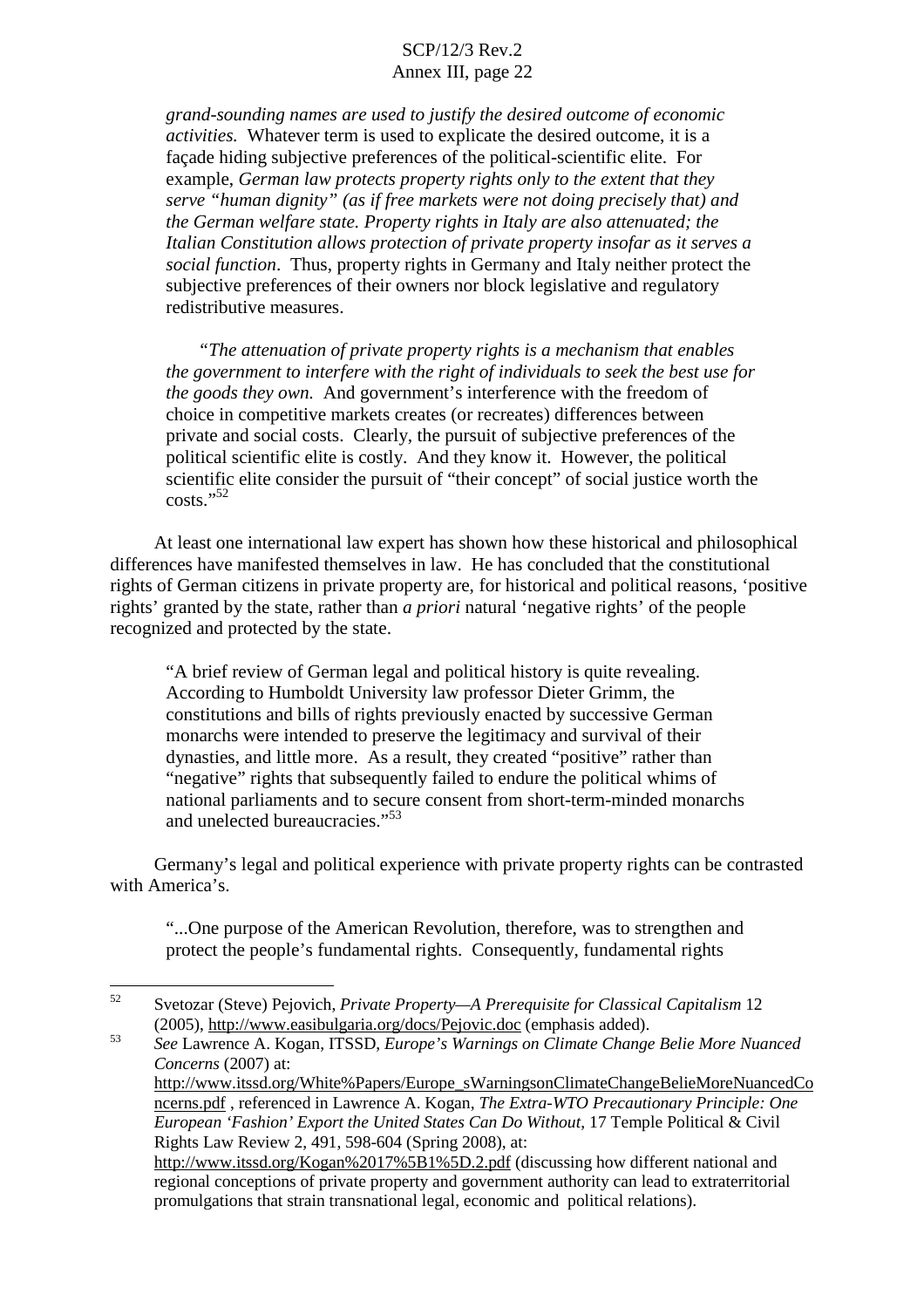"could from the very beginning be negative rights" that served primarily to protect individuals from the government...*In contrast…the inclusion of positive rights in German law can be traced to the fact that European constitutions, unlike the U.S. Constitution, did not establish an entirely new political entity because the nation-state existed before the constitutions emerged. This meant "they never changed the tradition of the state," and part of this saved tradition, especially in Germany, was that "the state always retained the role of being the representative of the higher aspirations of society*" (emphasis  $\alpha$ dded)."

Italy's various constitutions also reflect a similar preference for treating private property rights as 'positive' conditional rights subject to state override.

"Until 1947 the Italian Basic Law was the Statuto…In theory the Statuto was aimed at transferring legislative power from the monarch to Parliament (and safeguard the interests of the bourgeoisie). To compensate for the drive to curb royal discretionary rule-making, *it was acknowledged that the throne would encompass the executive and judicial powers, and act as the guarantor of both law-and-order and individual freedoms*.

"…*Accountability to the people was not part of the game*. Similarly, the Statuto did not aim at uniting the country but rather at shaping a new role for the monarchy, and *providing an attractive institutional framework to lure the elites* of the new regions that the Sardinian king was eager to annex (emphasis added). 55

"… As early as October 1943 the leaders of most anti-fascist parties formally declared the need for a new constitution… [T]he Republican Constitution was conceived as an instrument through which a partially new ruling elite could obtain, hold and share power…Despite acute tensions among the various factions, the elites of those political parties – including the communists – agreed to remove the king and to share power *more or less following democratic rules*…

"… *True enough, these new rules were not going to be submitted to the people for approval*, possibly to save 'the Assembly from the possible embarrassment of having the voters reject the Constitution it had approved, as had occurred in France shortly before.' (Adams and Barile 1953, p.63). Still, leaders across the political spectrum went a long way to persuade the population that such rules were 'just and anti-fascist' and therefore to be shared with no need for further debates or consultation.

"…[This] *explains why this constitution devoted little attention to the protection of the individual against abuse by politicians and bureaucrats*, but made a deliberate effort to fragment power across different layers and

<sup>54</sup> *See* Press Release, Elizabeth Katz, University of Virginia School of Law, *German High Court Has More Power Over Legislature*, Grimm Says (Mar. 9, 2006),

http://www.law.virginia.edu/html/news/2006\_spr/grimm.htm . <sup>55</sup> *See* Svetozar Pejovich and Enrico Colombatto, The Rule of Law and the Economic Functions of the Constitution, Chap. 6, supra at pp. 113-114 (citations omitted).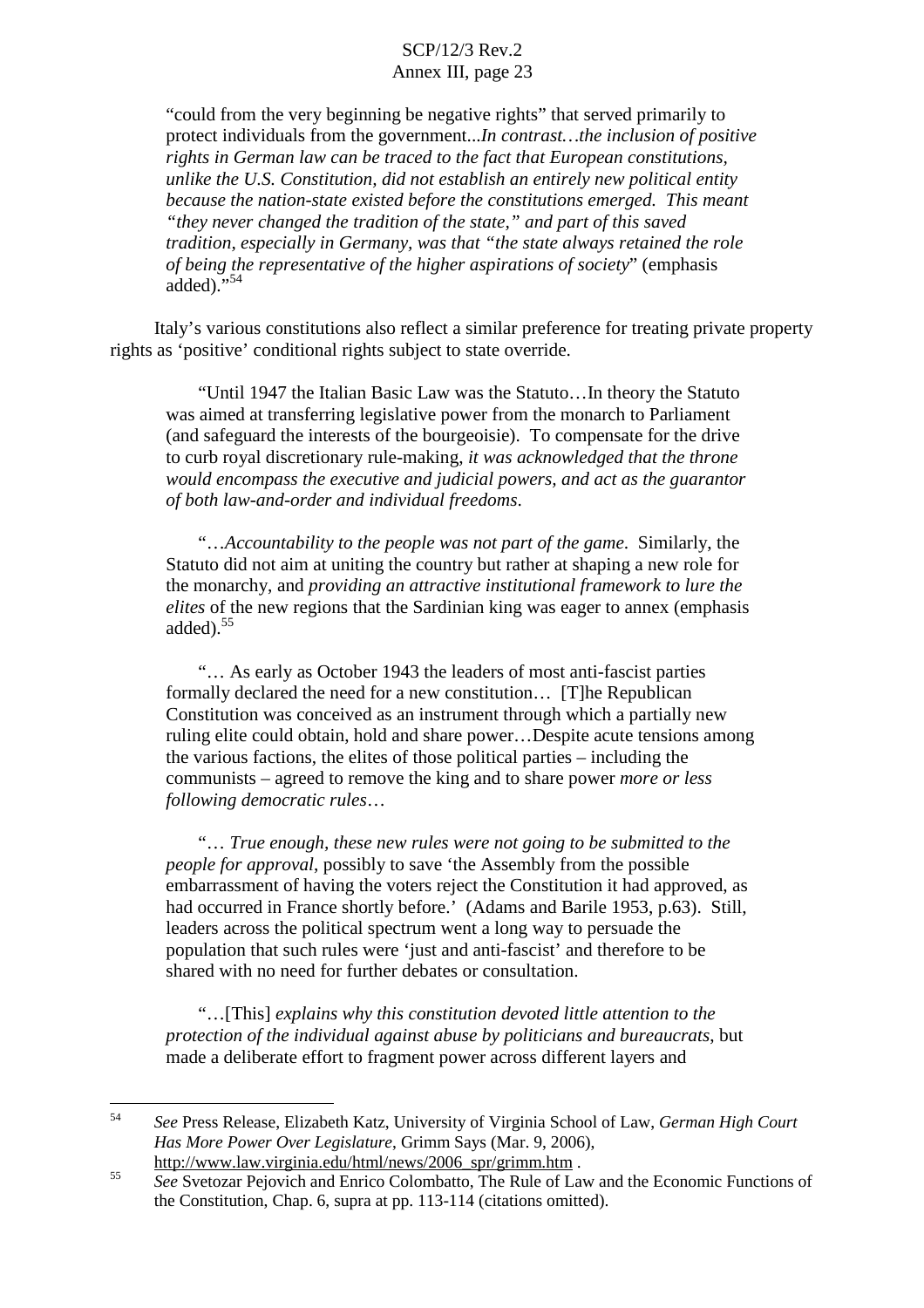jurisdictions, so as to enhance more rent-seeking opportunities for the party members and disperse individual responsibilities.

"…[F]rom a classical-liberal standpoint the Republican Constitution was a partial success as regards the packaging, but a failure in terms of substance. It was a success since it turned out to be a fairly stable super-law... In addition, its rather complex system of checks and balances made sure that nobody could concentrate much power. *On the other hand, success was partial, for it offered only weak protection to individual liberty (freedom from coercion and encroachment by the state)* (emphasis added)." 56

France has similarly treated private property rights as positive conditional rights. Such treatment is currently reflected in recent changes made to the French Constitution that are intended to promote consistency with Europe's regional Aarhus Convention.

"A review of France's constitution is also instructive since it reveals the *current* status of private property rights in Europe. The French Constitution was recently amended in 2005 (for the 19th time since 2000) to include a new environment charter that provides French citizens with the 'positive' "right to live in a balanced healthy environment". The charter contains a series of environmental rights and responsibilities that are consistent with those already found in European regional law. For example, the charter's right of access to environmental information is similar to that provided under the UN's regional Aarhus Convention. The Environment Charter is therefore likely to suspend the requirement of legal 'standing' to enable any member of the public "affected or likely affected by, or having an interest in environmental decision-making" to demand an assessment, and then challenge the potential environmental impacts, of proposed economic activities to be undertaken on privately owned property."<sup>57</sup>

On a broader European regional level, the distinction between 'positive' and 'negative' rights is currently reflected in the European Convention on Human Rights, which apparently provides only an implied right to compensation for the expropriation of property:

"[T]he First Protocol (P1-1) to the European Convention on Human Rights…declares that everyone is "entitled to the peaceful enjoyment of his possessions," and that the state can only take property in the public interest and according to the law, but it fails to tell us what we really want to know: if the state authorizes the taking of our property, how much money will we get? The Protocol itself appears to say nothing on this crucial point… European Court

<sup>56</sup> *Id*., at pp. 116-117. <sup>57</sup> Kogan, *supra*, at p.4. *See also* French Constitution, Environment Charter, Art. 1; *The Need to Act*, Ministere Des Affaires Etrangeres, Republique Francaise Government Portal at: http://www.diplomatie.gouv.fr/en/article-imprim.php3?id\_article=4596 ; David Case, *Liberte, Egalite, Environment? French Constitution Gets a Dash of Green*, Grist Environmental News and Commentary (July 14, 2005) at: http://www.grist.org/news/maindish/2005/07/14/casefrance ; French Constitution, Environment Charter, Art. 7; United Nations Economic Commission for Europe (UN/ECE) "Convention on Access to Information, Public Participation in Decision-Making and Access to Justice in Environmental Matters", done at Aarhus Denmark ('Aarhus Convention') (6/25/98) at: http://www.unece.org/env/pp/documents/cep43e.pdf; Aarhus Convention, Articles 2.4-2.5, 5.3-5.5, and 6.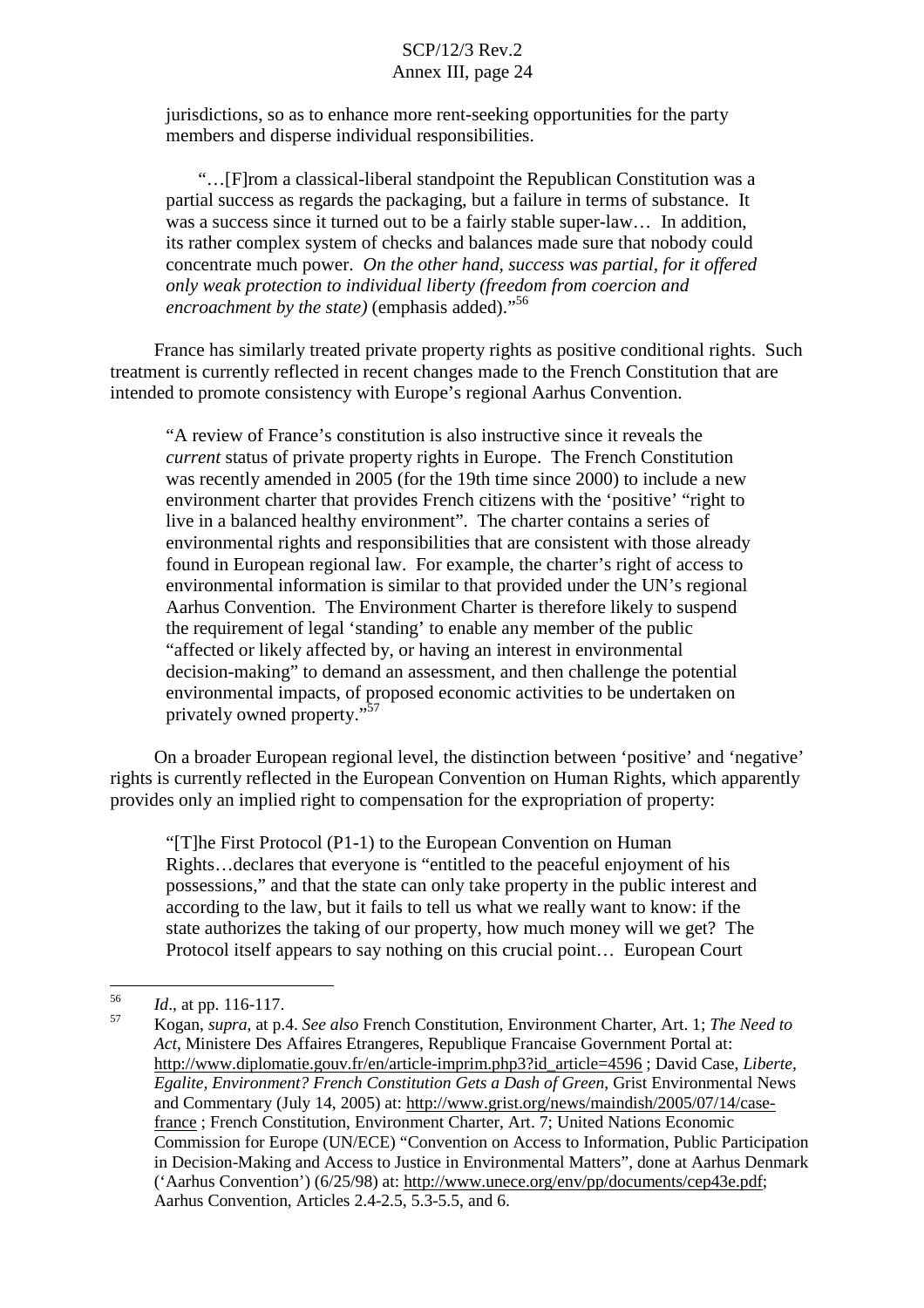of Human Rights['] decisions…on compensation [however,] provide a particularly valuable insight into its views on the right to property… [W]e can now say that *the Protocol contains an implied right to compensation*."<sup>58</sup>

In addition, as this scholar has noted, the lack of an express guarantee of compensation was intentional:

"One of the [European] Council's first tasks was the preparation of a treaty on human rights. It took more time than anticipated, partly due to disagreements over the content of a right to property. In principle, the delegates agreed that the treaty should include a right to property, but they rejected every proposal that contained a reference to compensation, no matter how weakly drawn. They even rejected a prohibition on the "*arbitrary confiscation*" *of property at one point, as some governments feared that it would be interpreted as a guarantee of compensation*. Eventually, the delegates agreed to sign the Convention *without a right to property* but committed themselves to continue negotiations with a view to including such a right in a later treaty. The delegates who opposed a compensation guarantee were concerned that it might compromise plans for ambitious economic and social policies." 59

Also, the text of Article I of the First Protocol to the European Convention for the Protection of Human Rights establishes that the 'positive' conditional nature of private property rights in Europe is, for political as well as historical reasons, highly subject to and consistent with 'collective power' and the 'public interest' – i.e., the 'general will'.

"Every natural or legal person is entitled to the peaceful enjoyment of his possessions. No one shall be deprived of his possessions *except in the public interest and subject to the conditions provided for by law and by the general principles of international law*. *The preceding provisions shall not, however, in any way impair the right of a State to enforce such laws as it deems necessary to control the use of property in accordance with the general interest* or to secure the payment of taxes or other contributions or penalties."<sup>60</sup>

Furthermore, Article 17 of the EU Charter of Fundamental Rights reflects that the scope and extent of individuals' rights to private property are expressly subject to societal interests.

"No one may be deprived of his or her possessions, except in the public interest and in the cases and under the conditions provided for by law, subject to fair compensation being paid in good time for their loss. The use of property may be regulated by law in so far as is necessary for the general interest."<sup>61</sup>

Moreover, such different histories, political institutions and legal instruments also define how "fair compensation" is to be calculated in the event governmental action results in

<sup>58</sup> *See* Tom Allen, *Compensation for Property Under the European Convention on Human Rights*, 28 MICH. J. INT'L. L. 287, 288 (2007) (emphasis added) (citation omitted).<br> *Id.* at 291 (emphasis added).<br> *See* Convention for the Protection of Human Rights and Fundamental Freedoms, art.1

protocol <sup>1</sup> (March 20, 1952), Europe T.S. No. <sup>9</sup> (emphasis added). <sup>61</sup> *See* Charter of Fundamental Rights of the European Union, art.17, <sup>2000</sup> I.J. (C364) 12.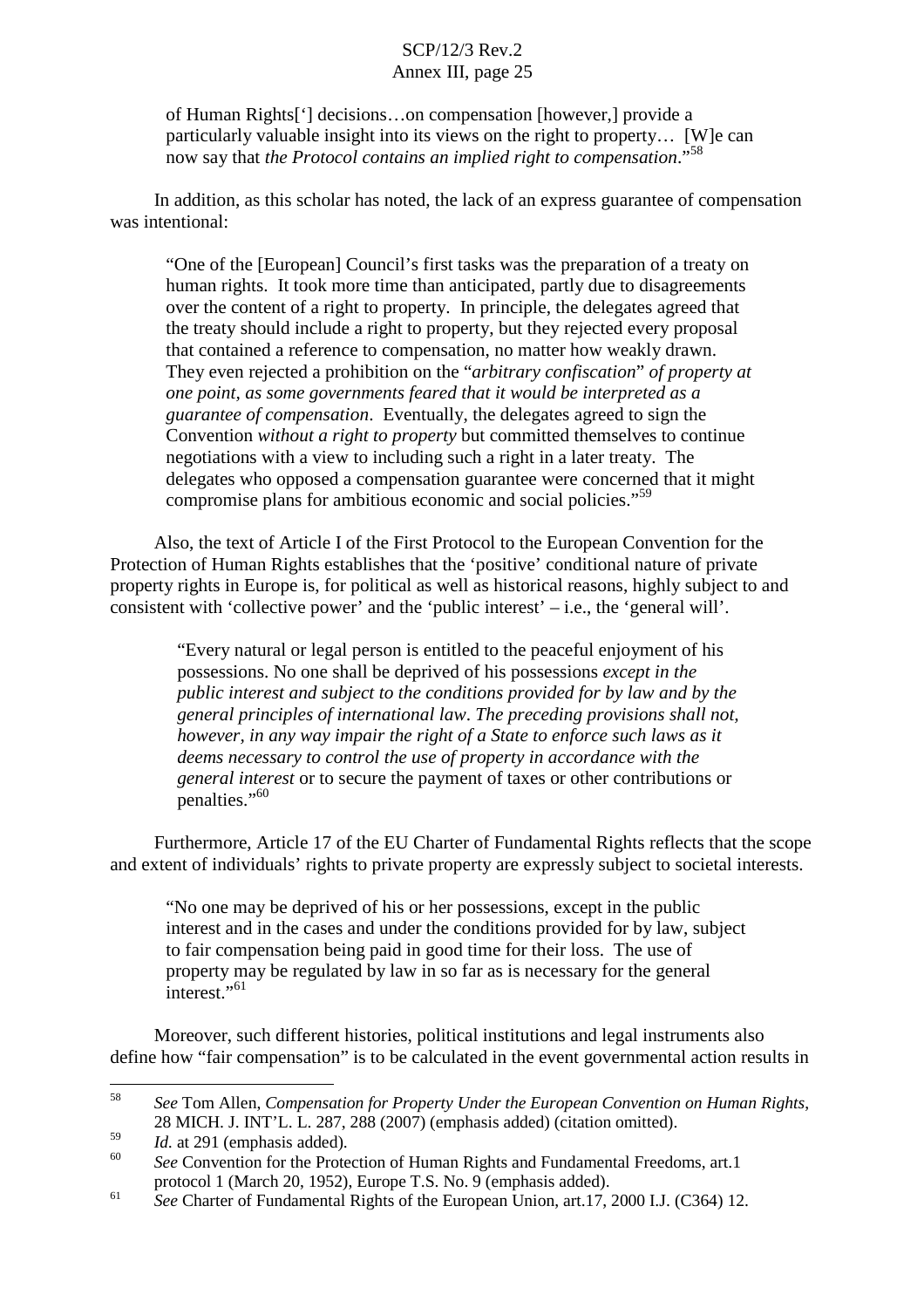a "taking" of private property. According to at least one scholar, the American and European conceptions of private property rights may be distinguished in judicial terms as follows:

"The case law reveals that the Court applies three different conceptions of the P1-1 interest…the legal, economic, and social models…the legal model conceives of the *human rights interest in property in terms of the existing law of the relevant member state*…[T]he legal model does not fit with the integrated theory [of] [t]he economic and the social models [which] concentrate on the *social function of property*...The economic model focuses on *the objective value of the property*; in most cases, the Court assumes that this is *the market value*...the social model reflects the integrated view, as it seeks to identify the values of individual autonomy, dignity, and equality that underpin other Convention rights, but specifically as they relate to *access and control over resources*."<sup>62</sup>

According to one European legal scholar, the collective interest model may be contrasted with the legalist conception model of property rights adopted in the U.S., which may be determined *without* reference to social context:

"[A] *liberal/legalist conception of property puts private interests in opposition to collective power and the public interest:* "Collective forces, under this conception, are clearly external to the protection that property, as an entity, affords." Moreover, *the liberal idea of rights assumes equal stringency for all rights of property, in the sense that all are equally worthy of protection against collective power.* This is what distinguishes it from the conceptual framework of the integrated view, as *it holds that one can determine the content of property without reference to the social context.* The possibility that collective interests exert pressure for a redrawing of the boundaries of individual autonomy does not mean that collective interests define those boundaries."<sup>63</sup>

*Paragraph 105.* The ITSSD wishes to share with the SCP its peer-reviewed published research showing that, although during both the past and present eras, various countries created and pursued industrial and innovation policies in a less than transparent, open and inclusive manner, in the hope of securing for themselves and their citizens a more economically prosperous and socially productive future, the political ends did not and still do not justify the illicit means. Such research leaves policymakers, national and regional government executives and legislators, industry participants and the WIPO secretariat to query whether, considering human nature, the many bold proposals proffered by the various stakeholders involved in the production of WIPO Report and those yet to be released, anything much can be expected to change, especially in the near future.<sup>64</sup>

*Paragraph 111*. The ITSSD agrees that interoperability is a critically important feature of all technologies that can be promoted through carefully drafted technical standards. However, we do not agree that the aim of *all* technical standards is to ensure replacement of particular parts or assemblies of parts. Rather than promote cloning or substitutability, the

<sup>&</sup>lt;sup>62</sup> Allen, supra, at 305-306 (emphasis added).<br> *Id.* at 307 (emphasis added) (internal citations omitted).<br> *See, e.g.: Rediscovering the Value of Intellectual Property Rights* supra, Section II. Brazil Challenges the Established Global IPR Framework, D. Brazil Should Not Rely Upon the History of Industrial Opportunism to Justify its Current Behavior, at pp. 120-136 and accompanying endnotes.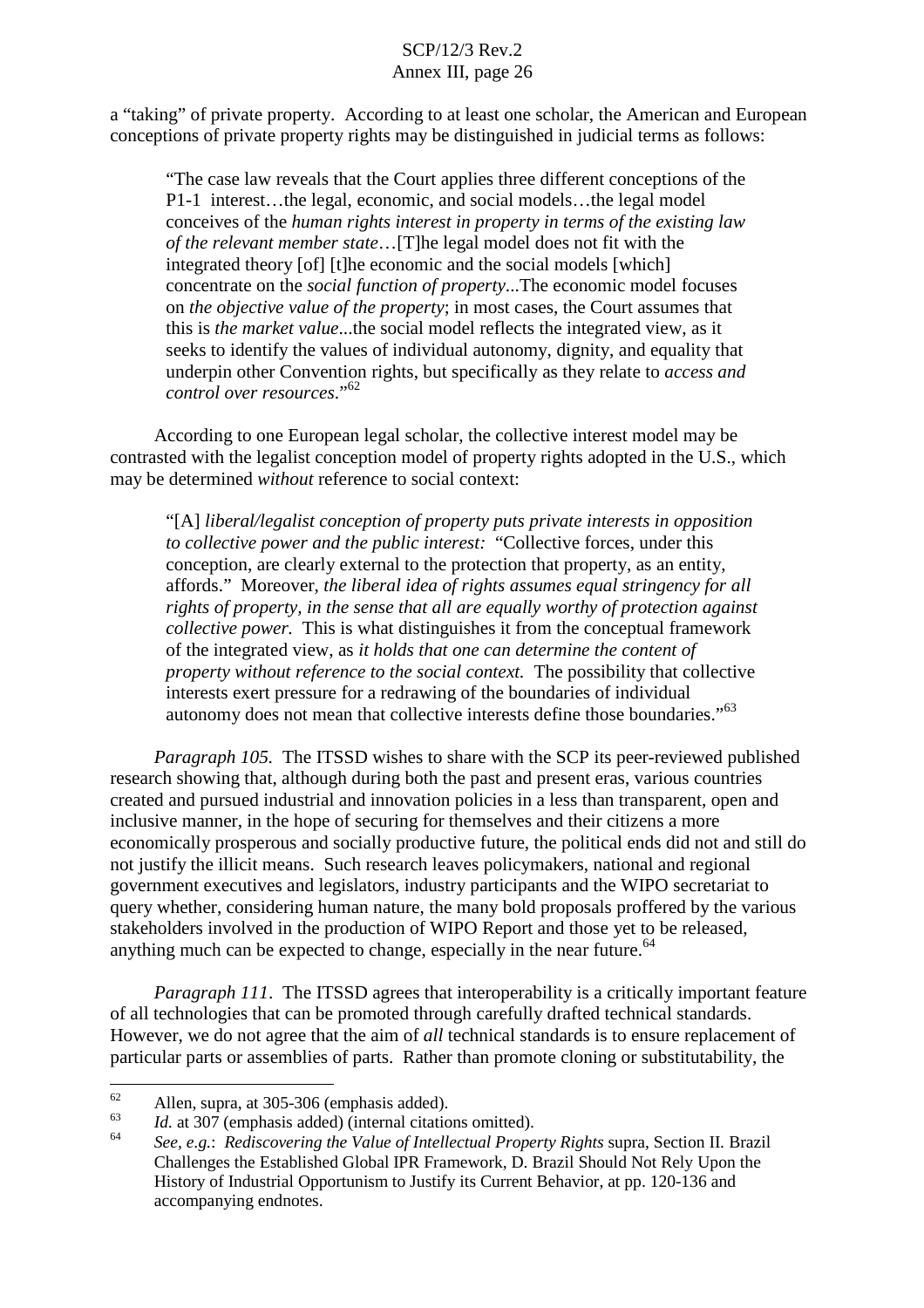primary objective of technical standards related to information and communications technologies (ICT) is *to promote data exchange*. In other words, through the exchange and mutual use of data, ICT standards enable different products to work together while still allowing differentiation that facilitates competition and innovation.

**Paragraph 111** states that, *"Standards create predictability, interoperability and competition between implementations, without imposing homogeneity."*

**Paragraph 112** states that, *"Beyond ensuring interoperability, standards can also contain information…"*

*Paragraphs 111 and 112.* The ITSSD is concerned that these two paragraph excerpts when read together convey the impression that technical standards can *guarantee* interoperability. No standard is perfect. In fact, a standard may be ambiguous in places, or have gaps, leading implementers to consider different technical options to best implement a particular element of the standard. Experience shows that the use of different technological approaches to implementing particular elements can and often does lead to subtle (or not so subtle) conflicts ('bugs') between different and within even individual implementations. And, aside from making choices based purely on technical/technological considerations, an implementer may choose to implement different parts of a standard based on his or her views regarding what is likely to be most appropriate in the marketplace. Needless to say, such choices can lead to interoperability gaps between implementing products. After all, there is often asynchronous evolution of standards and the products that implement them. The point here is not that standards are not useful in achieving interoperability – they are. But they should not be seen as a panacea. The ITSSD wishes to emphasize that there exist other means of achieving interoperability. They include, for example, 'plugfests' and vendors working together, which should not be discounted.

*Paragraph 113.* The ITSSD observes that the definition of 'de facto' standards may be overly narrow and should take into account the broader context in which industry standards arise. At least one commentator has noted that, "A *de facto* standard describes something that the market has overwhelmingly decided that it wants to use in order to achieve the same result as an official standard. Such a de facto standard can deliver a degree of interoperability that is far superior to that achieved by 'de jure' standards, but at a cost: with a *de facto* standard, everything is controlled by a single vendor (or group of vendors)."<sup>65</sup> The ITSSD questions whether the narrowness of the definition within paragraph 113 was intentional or merely an oversight. The ITSSD is aware of certain WIPO member countries' longstanding preference for creating standards in a "'de jure' sphere" in which "the strength of…national votes are able to exert considerable leverage" in the development and harmonization of publicly funded regional standards.<sup>66</sup> In fact, government officials in at least one region of the world have publicly expressed how: 1) "To have one applied standard and one accepted test for each product, process or service is a trade-facilitating objective"; 2) "[T]he success of [their regional] standardisation system is ]related to and] depend[ent] on the commitment of the public authorities to use voluntary standards in support of their [governmental]

<sup>65</sup> See *Microsoft, Adobe and the Murky of World of 'RAND'*, Standards Blog in Consortium Standards Bulletin, Vol V, No. 6 (June 2006) at:

http://www.consortiuminfo.org/bulletins/jun06.php#considerthis .<br>See Greg FitzPatrick, The failure of European ITC standards policy And a possible future? (Report 65/2003), The Swedish ICT Commission (2003) at: http://www.itkommissionen.se/dynamaster/file\_archive/030523/ded7728140c38980efb4e5a0f6 45fcb3/The%20failure%20of%20European%20ITC%20standards%20policy.pdf .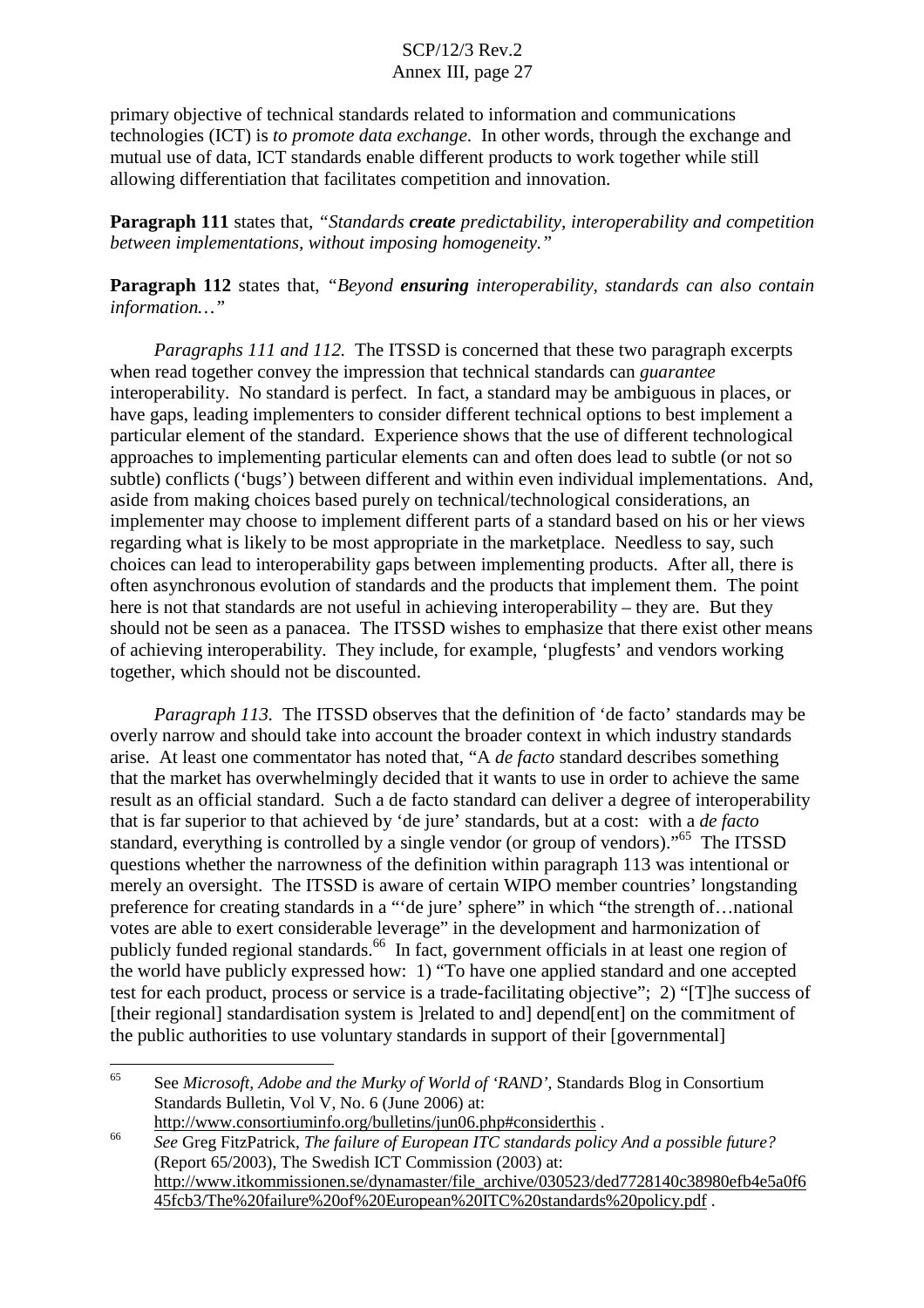policies…embodying a high level of consumer, health and environmental protection"; 3) "Co-operative arrangements with international standards bodies offer a systematic framework to take over international standards and/or to contribute to the international standards making process"; and 4) "Public authorities can make use of public procurement as a powerful tool to promote the usage of accessibility standards."<sup>67</sup>

The ITSSD is also aware that for such countries, 'de jure' standards, were, at first, unable to keep up and compete with consortium-based 'de facto' standards in the realm of internet-related ICT. However, this situation eventually changed as a result of the dotcom bubble of 2000, the creation of pan-regional standards organizations that "have become powerful en bloc actors within their international counterparts", the growing use by such organizations of the OSI (open systems interconnection protocol), and the extensive infighting that had taken place among competing de facto standards organizations mostly based in other countries that were "not prepared to give up potential market lock-in and product leverage by abiding by the dictums of 'impartial' consortiums". The ITSSD observes that, in the eyes of certain experts, "There are signs that the informal standards consortia who saw the light of day with the emergence of the Internet and the World Wide Web, will eventually be absorbed into the de jure process they once rebelled against." 68

In addition, the ITSSD has observed how governments within one region of the world have become steadily involved in promoting the greater use of 'de jure' ICT standards to meet the region's stated public policy goals of providing consumers with greater accessibility to the internet while strengthening the competitiveness of regional and/or national ICT industries.<sup>69</sup>

The ITSSD has also observed how the standards models of large developing economies appear to be similarly favoring the use of 'de jure' over 'de facto' standards with the ultimate purpose of "play[ing] an increasingly important role in setting global standards."<sup>70</sup> It is with

<sup>67</sup> See *European Policy Principles For International Standardisation*, EU Commission, Enterprise and Industry, at: http://ec.europa.eu/enterprise/standards\_policy/international/eur\_policy\_principles/index.htm ; *European policy principles for international standardisation - informal summary*, (referring to the full text SEC (2001) 1296, EU Commission, Enterprise Directorate General, at : http://ec.europa.eu/enterprise/standards\_policy/international/eur\_policy\_principles/doc/index.pd f ; Commission Staff Working Paper – European Policy Principles on International Standardization", SEC (2001) 1296, (7/26/01), par. 26, at p. 10, at : http://ec.europa.eu/enterprise/standards\_policy/international/eur\_policy\_principles/doc/sec2001 \_1296\_en.pdf . <sup>68</sup> *See* Greg FitzPatrick, *The failure of European ITC standards policy And <sup>a</sup> possible future?*, supra. <sup>69</sup> *See* Erkki Liikanen, *Accessibility for All in EU perspective*, Speech Delivered at the

Accessibility for All Conference, Nice, France (Speech 03/161, March 28, 2003), Europa Rapid Press Release at :

http://europa.eu/rapid/pressReleasesAction.do?reference=SPEECH/03/161&format=HTML&ag ed=0&language=EN&guiLanguage=en ; *World Standards Day, 14 October: Global standards for the Global Information Society*, Europa Rapid Press Release (IP/03/1374 , Oct. 13, 2003), at: http://europa.eu/rapid/pressReleasesAction.do?reference=IP/03/1374&format=HTML&aged=0 &language=EN&guiLanguage=en . *See also* Sherry Bolin, The Standards Edge, The Bolin Group (© 2002), Table of Contents, Introduction and Chapter Summaries at:

http://www.thebolingroup.com/book\_contents/TOC\_and\_summaries-standards\_edge.pdf . <sup>70</sup> *See* Richard P. Suttmeier, Xiangkui Yao, and Alex Zixiang Tan, *Standards of Power? Technology, Institutions, and Politics in the Development of China's National Standards Strategy*, The National Bureau of Asian Research (2006) at: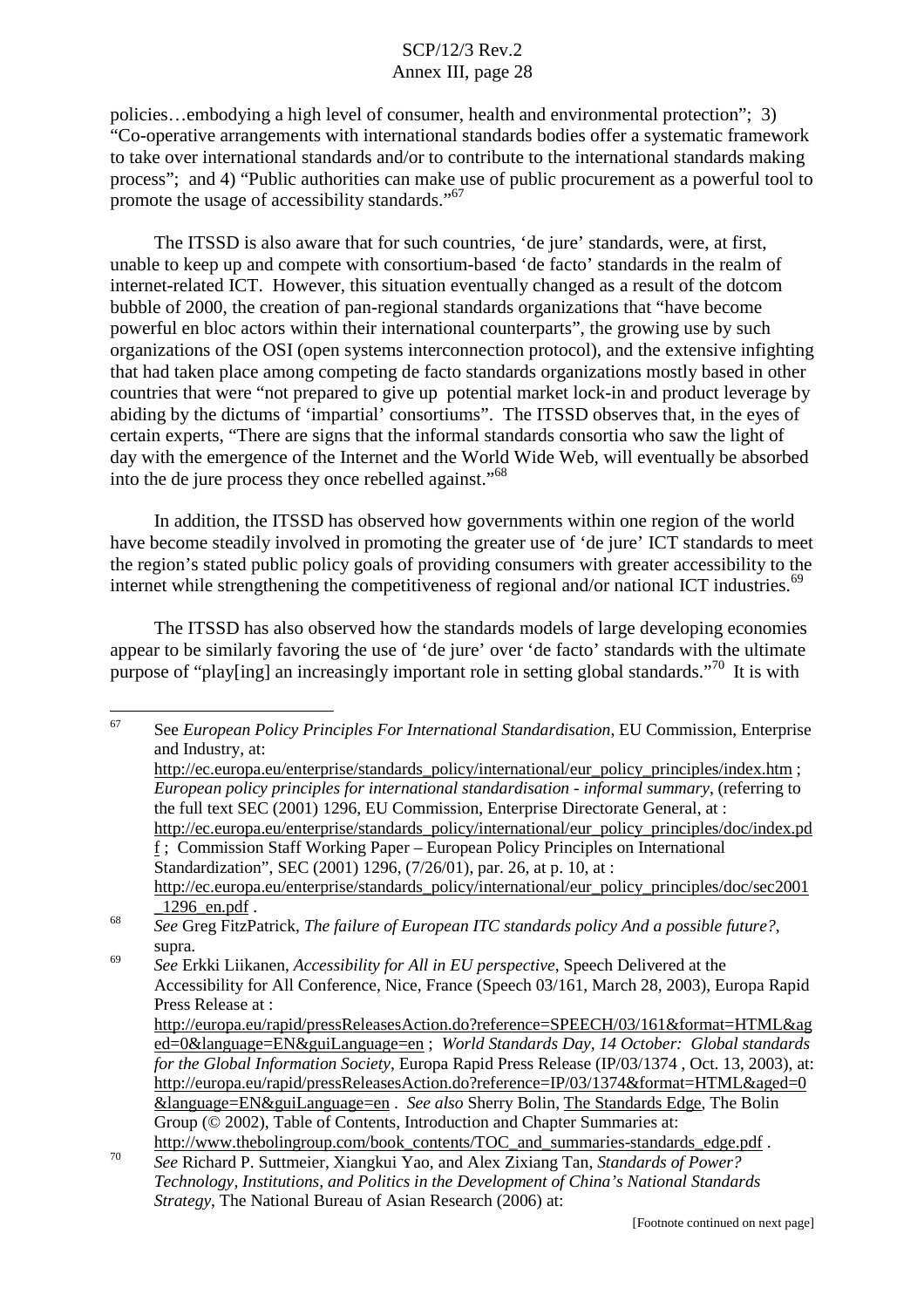this research in mind that the ITSSD questions the extent of the role that governments should play in defining national, regional and international ICT standards.<sup>71</sup> Is it possible that a greater role carved out by governments in this area of standardization will result in the greater use of 'de jure' rather than 'de facto' ICT standards such that the former will eventually overtake and subsume the latter? Therefore, is it not possible that governments will increasingly rely on (and 'from behind the scenes' direct) ostensibly private SSOs and industry members to implement 'de jure' ICT standards consistent with national and/or regional legislation for the purpose of erecting new disguised technical barriers to trade<sup>72</sup> that appear at first glance *not* to have the imprimatur of government involvement?<sup>73</sup>

**Paragraph 119** states that, *"From a policy standpoint, the most essential objective appears to be, while keeping in mind the encouragement of innovation, to strike a balance between the interest of patent holders in exploiting their patents, the producers who want to license and produce the goods covered by the standard at a reasonable price, and the public which seeks the widest possible choice among interoperable products. Some of the main concerns that*

#### [Footnote continued from previous page]

http://chinawto.mofcom.gov.cn/accessory/200702/1171346578955.doc ; *Intellectual Property Right (IPR) Issues in Standardization*, Communication from the People's Republic of China

(G/TBT/W/251) (May 25, 2005) at: http://sms.mofcom.gov.cn/table/0527\_wto\_en.doc.<br>See, e.g., Sherry Bolin, The Nature and Future of ICT Standardization, Presented at the Nature and Future Conference (Dec. 12-13, 2002) at:

http://www.thebolingroup.com/nature\_and\_future\_Conference.pdf .<br>At least one international standards expert has concluded that the Chinese government may have this in mind. "[In] in the fast growing ICT market in China, led by the indigenous innovation strategy, there is a growing risk in the ICT market that Chinese leadership will adopt mandatory Chinese IPR based-standards and over-stringent conformity assessment procedures, which may erect barriers to international trade and raise costs for foreign ICT companies." *See* Xiaomeng Lu*, Standards-Related Barriers to Trade in Chinese ICT Market*, (Sept. 30, 2008), available at: http://ssrn.com/abstract=1271343 . *See also* Prepared Statement of Richard P. Suttmeier, *China's Technology Trap and the Reconstruction of the Chinese National Innovation System*, Presented at the Hearing of China's High Technology US-China Economic and Security Review Commission (April 21-25, 2005) at p. 6, at:

http://www.uscc.gov/hearings/2005hearings/hr05\_04\_21\_22.php . <sup>73</sup> *See* Lawrence A. Kogan, *Discerning the Forest From the Trees: How Governments Use Ostensibly Private and Voluntary Standards to Avoid WTO Culpability*, 2 Global Trade and Customs Journal 9 (2007) at pp. 319-337, at: http://www.itssd.org/GTCJ\_03 offprints%20KOGAN%20-%20Discerning%20the%20Forest%20from%20the%20Trees.pdf.

http://www.nbr.org/publications/specialreport/pdf/SR10.pdf ("China is attempting to develop a national standards strategy that will modernize the Chinese domestic standards regime and bring it into conformity with China's WTO obligations. At the same time China is seeking to utilize its growing technological capabilities and market power to develop technical standards that will enhance the competitiveness of Chinese firms.") *Id*., at p. 1. Arguably, China has learned a great deal about product standardization from the European Union and likely shares with Europe a preference for 'top-down', state-directed economic activity and formal international institutions. *See* Richard P. Suttmeier, and Yao Xiangkui, *China's Post-WTO Technology Policy: Standards, Software and the Changing Nature of Techno-Nationalism*, The National Bureau of Asian Research (2004) at p. 25, at:

http://unpan1.un.org/intradoc/groups/public/documents/APCITY/UNPAN026775.pdf . It is also likely for this reason that China submitted comments to the WTO Technical Barriers to Trade Committee seeking clarification of the relationship between standards and intellectual property. See *Background paper for Chinese Submission to WTO on Intellectual Property Right Issues in Standardization*, Communication from the People's Republic of China, Addendum (G/TBT/W/251/Add.1) (Nov. 9, 2006) at: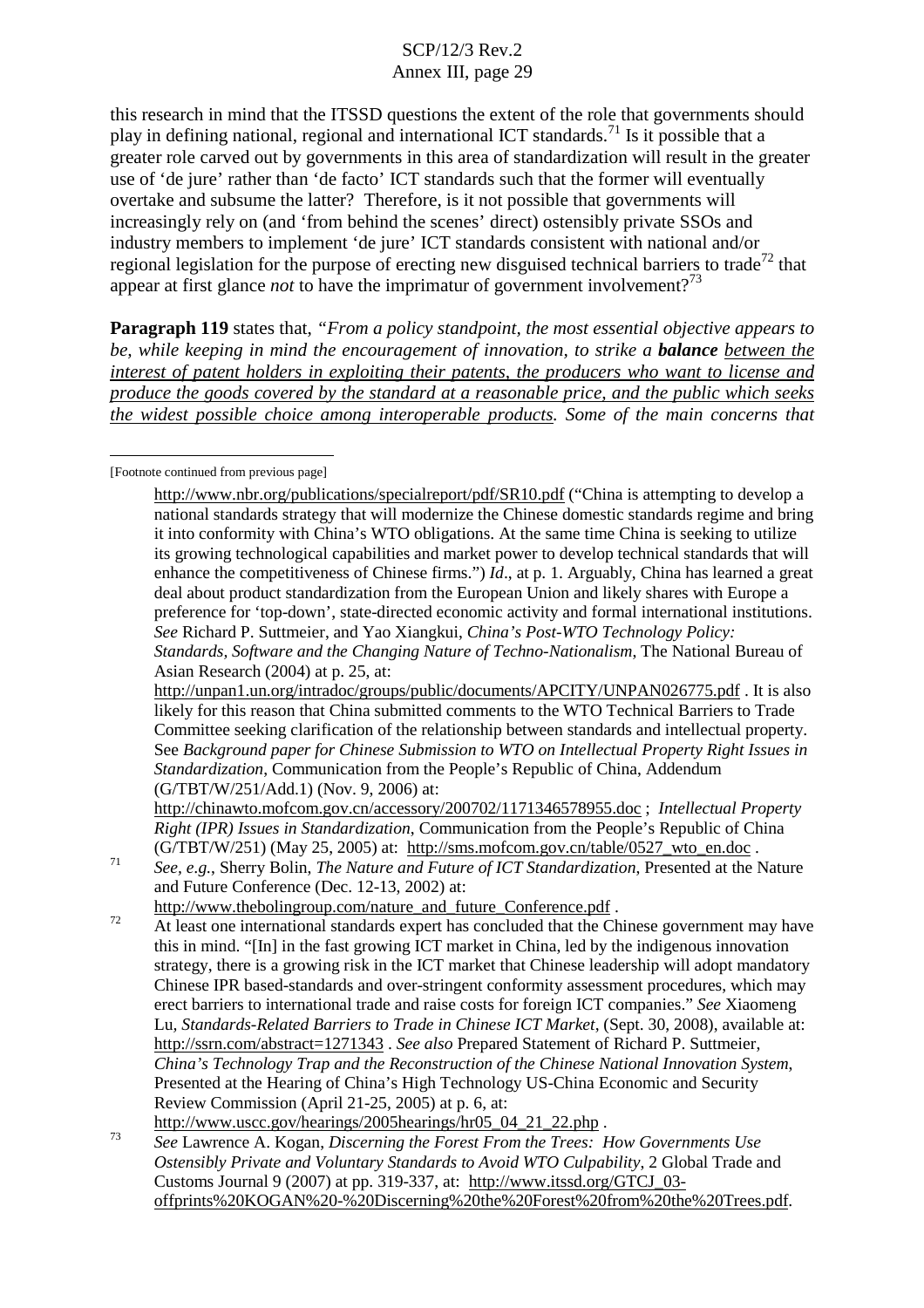*have been put forward as possibly threatening this balance are… Secondly, some competition issues are at the heart of the debate, such as the situation where the patent holder requires a level of royalties that makes it very difficult to produce the standard or leads to a significant impact on the price of the standardized technology…"*

**Paragraph 106** states that, *"Licensing is important for economic development and consumer welfare, as it helps disseminate innovation. But equally important is competition as one of the main driving forces of innovation, and it is thus important to find the right balance between protecting competition and protecting intellectual property rights."*

**Paragraph 37** states that, *"Patent holders are given exclusive rights to prevent others from exploiting the patented inventions and, in return for the exclusive rights, patent holders are required to disclose information relating to the invention. The disclosure of information is an essential element of the patent system. It is the basis of the balance between inventor's interests and those of society."*

**Paragraph 2** states that, *"The fundamental role of the patent system from an economist's perspective is to address market failure and restore the incentives to invest in production of knowledge. The patent system is intended to correct market failure and under-provision of innovative activities by providing innovators with exclusive rights to prevent others from exploiting their inventions without the patentee's consent. To correct the potential inefficiencies of the market power which may be created through exclusive rights, the patent system provides for, among other mechanisms embedded in the system, public disclosure of the patented matter. The disclosure of the technical details of the invention through the patent system expands the public stocks of technical knowledge and creates competition among innovators. A third function of the patent system is to encourage technology transfer by creating tradable property rights to improve the efficiency of knowledge flows."*

*Paragraphs 2, 37, 106 and 119.* The ITSSD would like to share with the SCP its concerns that the reading together of these excerpts from paragraphs 2, 37, 106 and 119 leave the impression that the overall objective of patents and standards is to offset competing interests rather than to ensure the provision of a 'public good'. First, the ITSSD is concerned that this WIPO Report's use of the word 'balance' creates a universal presumption that each of the 'interests' identified above (those of patent holders, producers who want to license, and consumers who seek product choices) are somehow equal in significance and that the satisfaction of such interests equally is somehow necessary to achieve the ultimate *public good*: knowledge that generates economic and social progress, self-sufficiency and wellbeing for 'the many'. Clearly these paragraphs reflect a 'hierarchy of interests' in descending importance: 1) knowledge production; 2) knowledge disclosure/dissemination; and 3) knowledge-embedded technology transfer via licensing and commercialization. They also recognize that knowledge production, knowledge dissemination and technology transfer are dependent upon the establishment of adequate economic incentives for those engaging in costly and risky undertakings. Individuals (both natural and legal) must be encouraged to engage in the costly and risky production and public dissemination of knowledge. The same and/or different individuals must also be rewarded for engaging in costly and risky activities that result in the transfer of technologies incorporating such knowledge (inventions and innovations) to those 'hands' most capable of reducing them to useful manufactured products, processes and/or services that satisfy consumers needs and demands. Consequently, it is quite clear that the economic rights of the patent holder(s) are broader and more extensive than those of the licensee(s) concerned with maximizing its individual contract rights to sell as many of the products/services that it produces as is possible. And, both of these interests are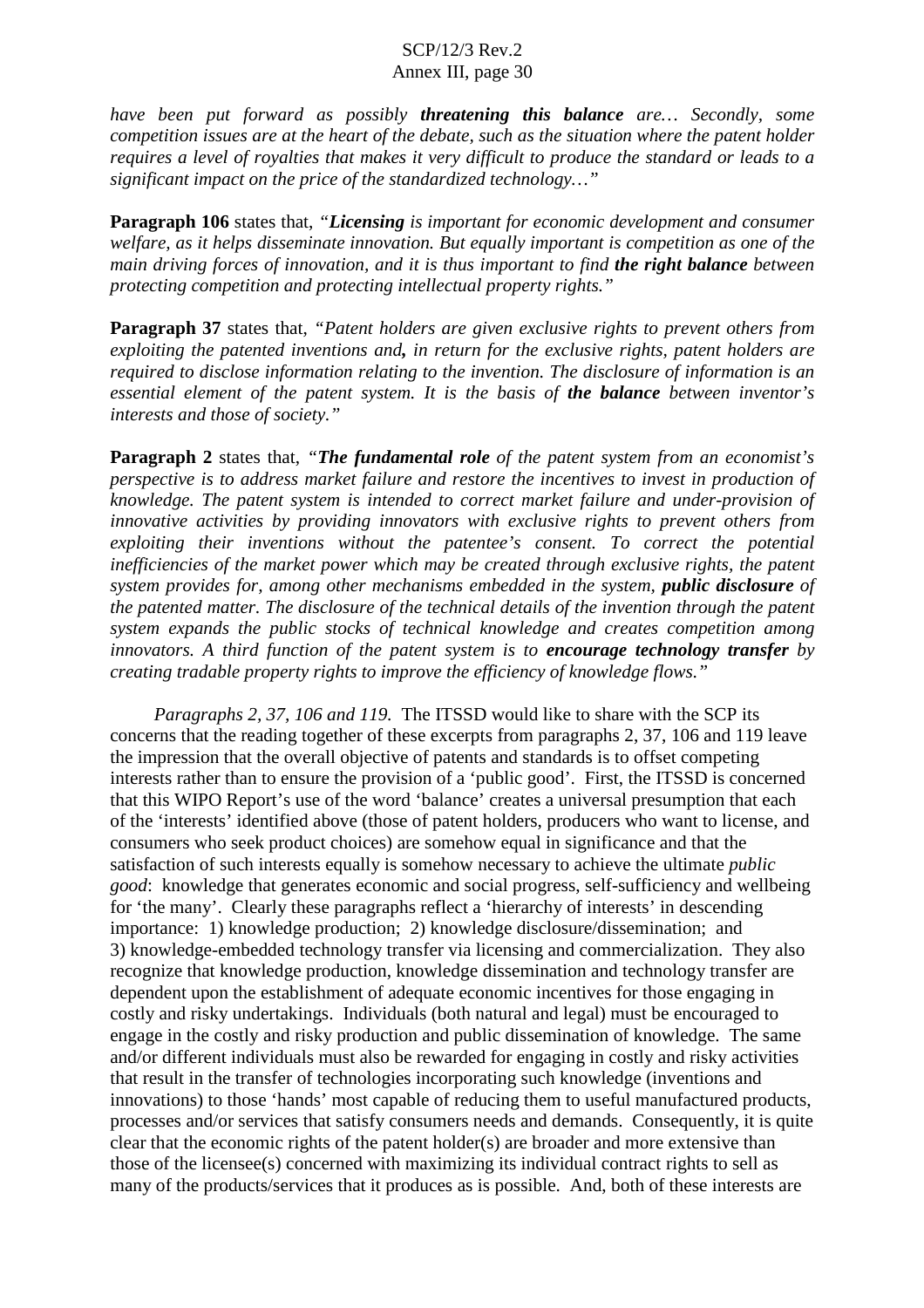more extensive than those of an individual consumer, who holds the ultimate right to purchase or not to purchase the final product or service made available to him/her.

Second, the ITSSD is concerned about how this WIPO Report is effectively positing that the maintenance of such a universally recognizable 'balance' is a justifiable end-in-itself. Arguably, these paragraphs create a second presumption: that any phenomenon or competing 'interest' that disturbs or possibly threatens the initial presumption of a 'balance' must be eliminated or reduced. These and later paragraphs seem to imply that this can occur through various legal or administrative means, including imposition of government-directed pecuniary as well as equitable remedies, and perhaps even penalties, that could lead to the potential loss of otherwise exclusive private property ownership rights, including patents and contract/licensing rights. However, the terms 'balance' and 'right balance', as used above, are subjective terms that are defined differently by different societies. The ultimate question that all national governments should therefore ask themselves is not, how to ensure against a 'threat' to the 'balance' as set forth below, but rather, how to ensure that their societies can acquire the ultimate public good described above.

Third, the ITSSD is concerned about how paragraph 119 concludes that such a 'balance' could be threatened by a situation where the patent holder requires a level of royalties that makes it very difficult to produce the standard or leads to a significant impact on the price of the standardized technology is one that possibly threatening such a 'balance'. This determination is not conditioned, nor the potential remedies triggered, on a finding of illegality and/or otherwise improper (unfair, deceitful or immoral) conduct, such as breach of an SSO policy and agreement to disclose IP before industry lock-in, followed by exploitation of the IP against SSO members.<sup>74</sup> Rather, the 'balance' is deemed threatened merely because an arbitrarily determined threshold level of difficulty has been reached in private contract negotiations undertaken by two or more private parties. Is this a realistic presumption? How does one ascertain the precise 'level of royalties that makes it very difficult to produce the standard' or that 'significantly impacts the price of the standardized technology'? And, which party should be held responsible for making these determinations? SSOs?

It is no wonder why SSO's strive to retain their objectivity and independence. As a result, SSO policies usually instruct members to negotiate among themselves the terms of prospective licenses outside the walls of the SSOs. In addition, SSOs (including consortia) and their members typically agree to employ a flexible RAND/FRAND licensing model that permits each licensor and licensee to negotiate specific terms that are mutually and uniquely suited for their specific situation. For example, some parties will entire into broad cross-licenses while others might enter much more limited cross-licenses. And, other parties will negotiate portfolio licenses, while still others may negotiate patent licenses as part of a larger business transaction. In the standards context, a license is rarely limited to the essential patents associated with a single standard. Rather, such licenses generally encompass a larger portfolio of rights, some of which are not needed to implement the standard, but are viewed as important to the licensee's commercialization plans. Since RAND/FRAND is not rigidly defined it supports all of these different types of negotiations among different parties with different business models. After all, as the jurisprudence reflects, it would be quite difficult to reduce RAND/FRAND to a single universal definition that satisfies all parties.

<sup>74</sup> *See, e.g.*,: *In the Matter of Negotiated Data Solutions LLC* referenced in WIPO Report footnote #40.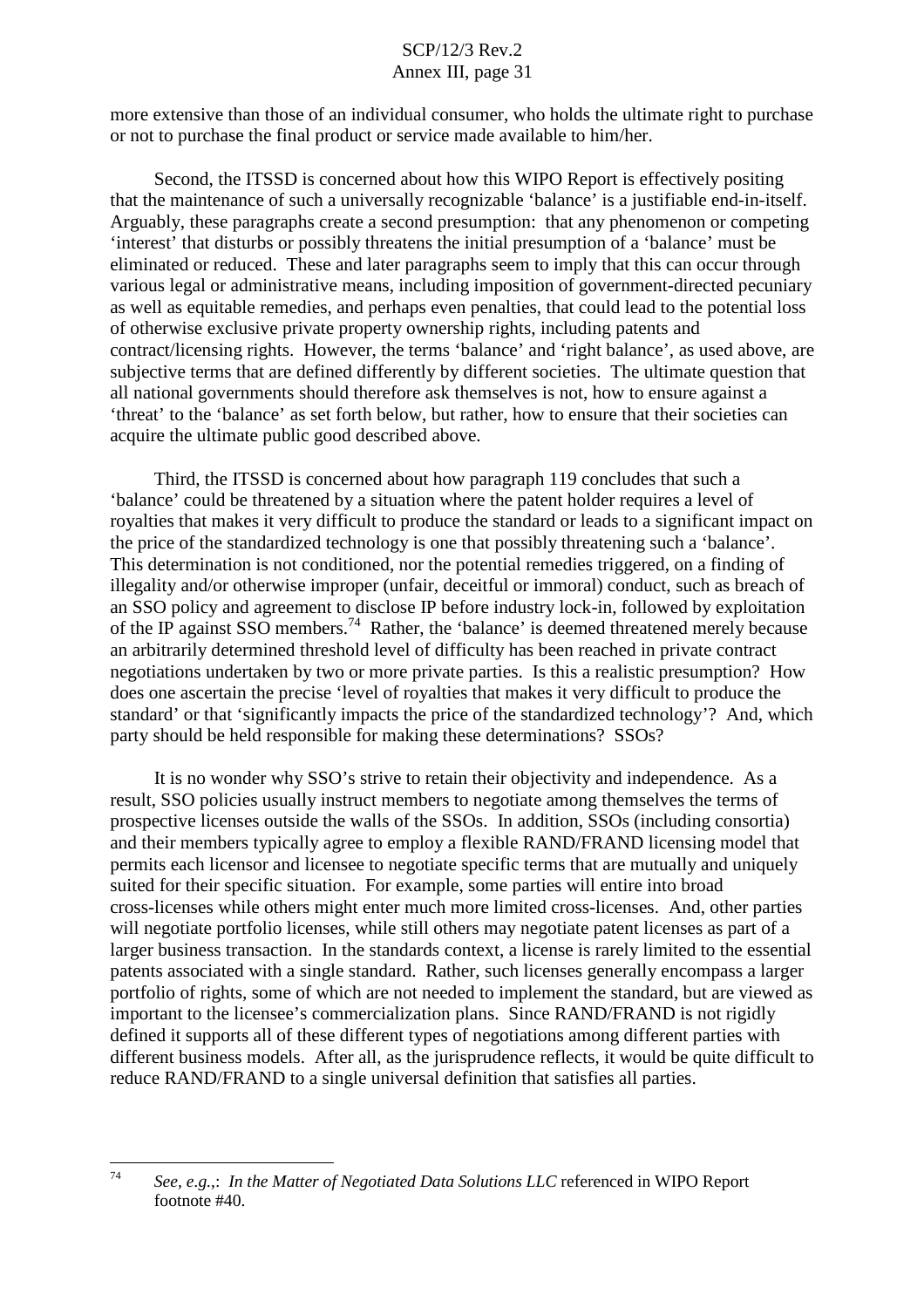And, would it even be desirable for SSOs to work towards reducing RAND/FRAND to a uniform definition? According to one standards expert, the answer is no. In his opinion, it is "the diversity of IPR approaches within standard setting bodies [that] allows these bodies to 'compete' for the business of developing standards based on (among many factors) the power of the applicable IPR policy to attract and hold the interest of key stakeholder participants." 75

Most importantly, the maintenance by most SSOs of a flexible RAND/FRAND model, in effect, reflects recognition and protection of *the fundamental right of every SSO member to freedom of contract*. Freedom of contract rights are especially important to small and medium-sized businesses that file fewer patents on core technologies, for it is they which are most dependent on the exercise of strong IP rights in the marketplace in order to secure a competitive advantage. If they are unable to freely enter into royalty-based licenses with other SSO members on a RAND basis, it is more than possible that they would choose not to participate in the standardization process at all.

In the end, SSOs and consortia should clearly define whatever IPR policies they adopt, and they should be "no less rigorous than those of the ISO, since most consortia operate in the international arena." 76

*Paragraph 120.* The ITSSD agrees that self-regulatory SSO mechanisms such as voluntary patent searches can help to reduce conflicts around IPRs and standards. However, they can be quite expensive, and if mandated by SSOs as a matter of policy, they might even drive down participation in standards bodies. And, if an SSO were to adopt such a policy, how would it, practically speaking, determine, and could it be held legally responsible if it

<sup>75</sup> *See* George T. Willingmyre, Cover Letter to Donald S. Clark, Office of the Secretary, Federal Trade Commission, accompanying Public Comments Prepared by GTW Associates, Inc. in Response to FTC Study entitled *Competition and Intellectual Property Law and Policy in the Knowledge-Based Economy*, (June 14, 2002) accessible at: http://www.ftc.gov/os/comments/intelpropertycomments/index.shtm . *See also Considerations in Assessing a Standards Developing Organization's Intellectual Property Rights Policies in Advance of Participation*, Public Comments Prepared by GTW Associates, Inc., in Response to FTC Study entitled *Competition and Intellectual Property Law and Policy in the Knowledge-Based Economy,* supra, at: http://www.ftc.gov/os/comments/intelpropertycomments/gtwiprarticle1.htm ; *Intellectual Property Rights Policies of Selected Standards Developers* (May 2002), Submission Prepared by GTW Associates, Inc. in Response to FTC Study entitled *Competition and Intellectual Property Law and Policy in the Knowledge-Based Economy,* supra, at: http://www.ftc.gov/os/comments/intelpropertycomments/gtwiprarticle3.htm ; *Intellectual Property Rights Policies of Selected Standards Developers* (Updated Oct. 2004), GTW Associates website, at: http://www.gtwassociates.com/answers/IPRpolicies.html ; *Criteria for the Evaluation of a patent policy for a Standards Setting Organization*, GTW Associates <sup>76</sup> "ISO [P]atent [P]olicy 22 mandates, as a minimum, commitment to reasonable and nondiscriminatory (RAND) licensing by participants. How RAND is implemented is a matter left to the organization, as are any other rules governing IPR. However, the rules must be complete, spelling out the requirements of members, the penalties for non-compliance, and remedies available to members for such non-compliance. Basically, there must be clear assurance that the holder of IPR will not attempt to treat other consortia participants and users of the standard

unfairly." *See* George T. Willingmyre, *Approaches to Influence the IPR Policies and Practices in US and Global Standards Setting* (June 14, 2002), Submission Prepared by GTW Associates, Inc. in Response to FTC Study entitled *Competition and Intellectual Property Law and Policy in the Knowledge-Based Economy,* supra,at:

http://www.ftc.gov/os/comments/intelpropertycomments/gtwiprarticle2.htm.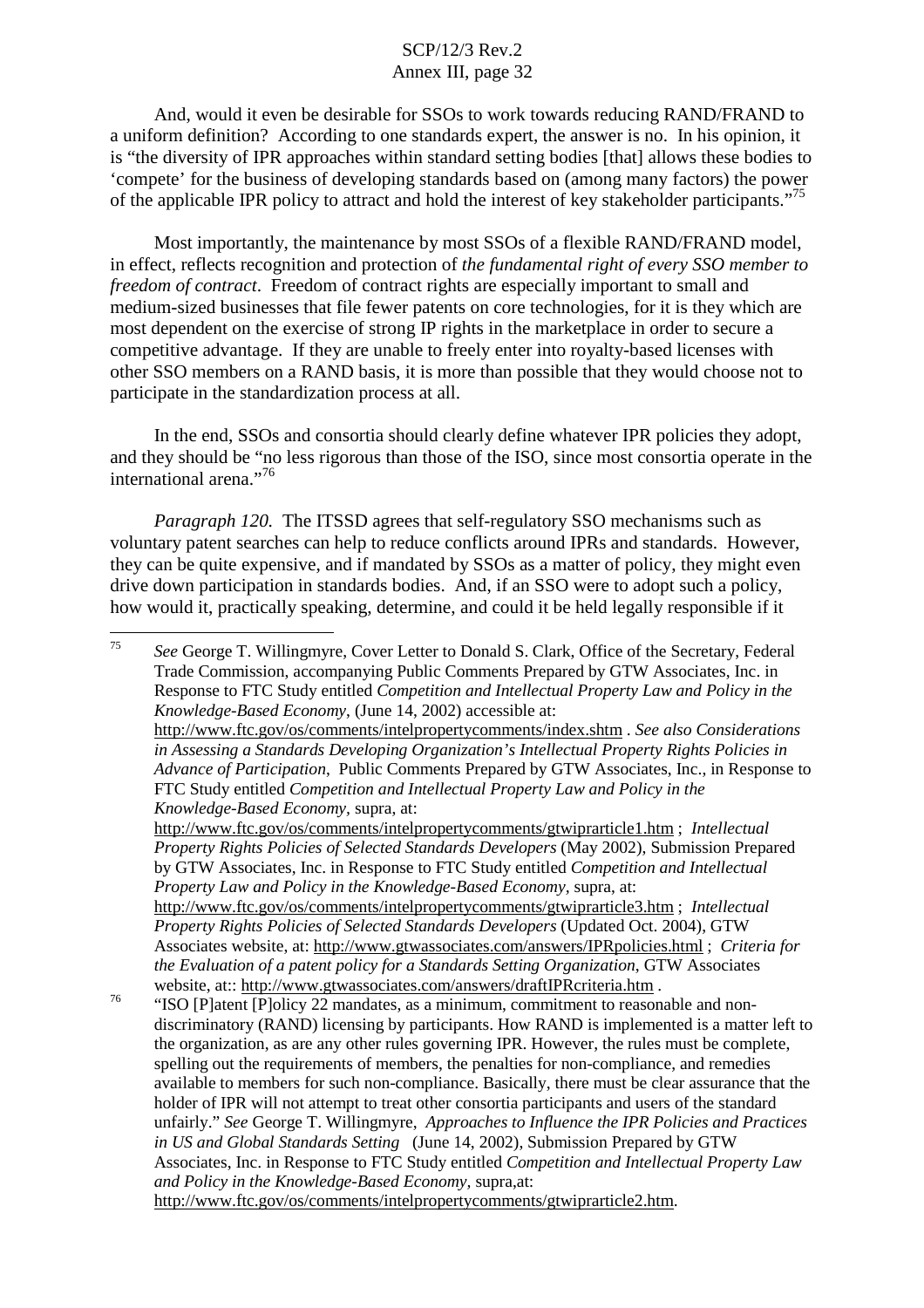determined wrongly, exactly when a patent search should be run, given that the technical scope of a specification often changes over the course of its development?

Furthermore, the ITSSD is concerned that the application of competition law would be available as an option to address alleged member violations of private standards bodies' IPR policies and/or RAND/FRAND commitments. Although legal regimes vary worldwide, in general, a failure to comply with a RAND/FRAND commitment, or a standards body's IPR policy, is actionable under *contract* law. The ITSSD would appreciate greater clarification of the need to employ competition law in such cases where contract remedies are plainly sufficient and the threat of treble damages (common in antitrust statutes) is clearly unnecessary to deter less than egregious conduct. What particular scenarios / instances are the Report's authors troubled by? Conflicts between parties over IPRs and standards most often entail disputes surrounding competing commercial /economic interests in the standard, and nothing more. While competition law may be used by national governments in rare instances to prevent the 'carving up of markets by predatory standards body members (i.e., egregious market conduct), the Report's implied suggestion that competition law could be utilized more generally to resolve purely contractual disputes raises serious concerns. In particular, it would appear that there are WIPO stakeholders who believe that the right to freedom of contract must be constrained at all costs, as could be gleaned from the discussion in Paragraphs 107-108.

*Paragraph 121.* The ITSSD is concerned about how these new definitions promoted by certain organizations have already confused standards developers and implementers as well as the licensing public about a well known concept that has historically been defined and practiced instead in terms of *process*. There are at least two reasons why it is misleading to define an 'open standard' "as a specification whose sole quality is that it is unconditionally and freely available to those who wish to implement it. First, such a definition ignores the right of essential patent holders to decide how they will license their intellectual property. Second, fees may be charged to obtain a copy of an open standard in order to defray standards development costs."  $^{77}$  In other words, "open does not imply free."<sup>78</sup>

"Historically, ANSI and many U.S.-based developers of voluntary consensus standards have used the terms "open" or "openness" to characterize a process that has certain important features. These include: 1) consensus by a group or "consensus body" that includes representatives from materially affected and interested parties; 2) broad-based public review and comment on draft standards; 3) consideration of and response to comments submitted by voting members of the relevant consensus body as well as by the public; 4) incorporation of approved changes into a draft standard; and 5) availability of an appeal by any participant alleging that due process principles were not respected during the standards-development process."<sup>79</sup> While these same features [at least, traditionally, have been] central to the

<sup>77</sup> *See* Patricia Griffin, *Current Attempts to Change Established Definition of "Open" Standards*, ANSI Standardization Activities Critical Issues Paper (May 2005) at: http://publicaa.ansi.org/sites/apdl/Documents/Standards%20Activities/Critical%20Issues%20Pa pers/Griffin%20-%20Open%20Standards%20-%2005-05.doc ; http://publicaa.ansi.org/sites/apdl/Documents/Standards%20Activities/Critical%20Issues%20Pa pers/Open-Stds.pdf . <sup>78</sup> *See* George W. Arnold, *Views on Open Standards and Interoperability* ETSI Conference

<sup>(</sup>May 26, 2005) at:

http://www.etsi.org/website/document/Workshop/SOSInterop/SOSinteropIpresentation04.pdf .<br>See Patricia Griffin, Current Attempts to Change Established Definition of "Open" Standards,

*supra.* Indeed, even Philippe Baechtold, the Head of the WIPO Patent Law Section has noted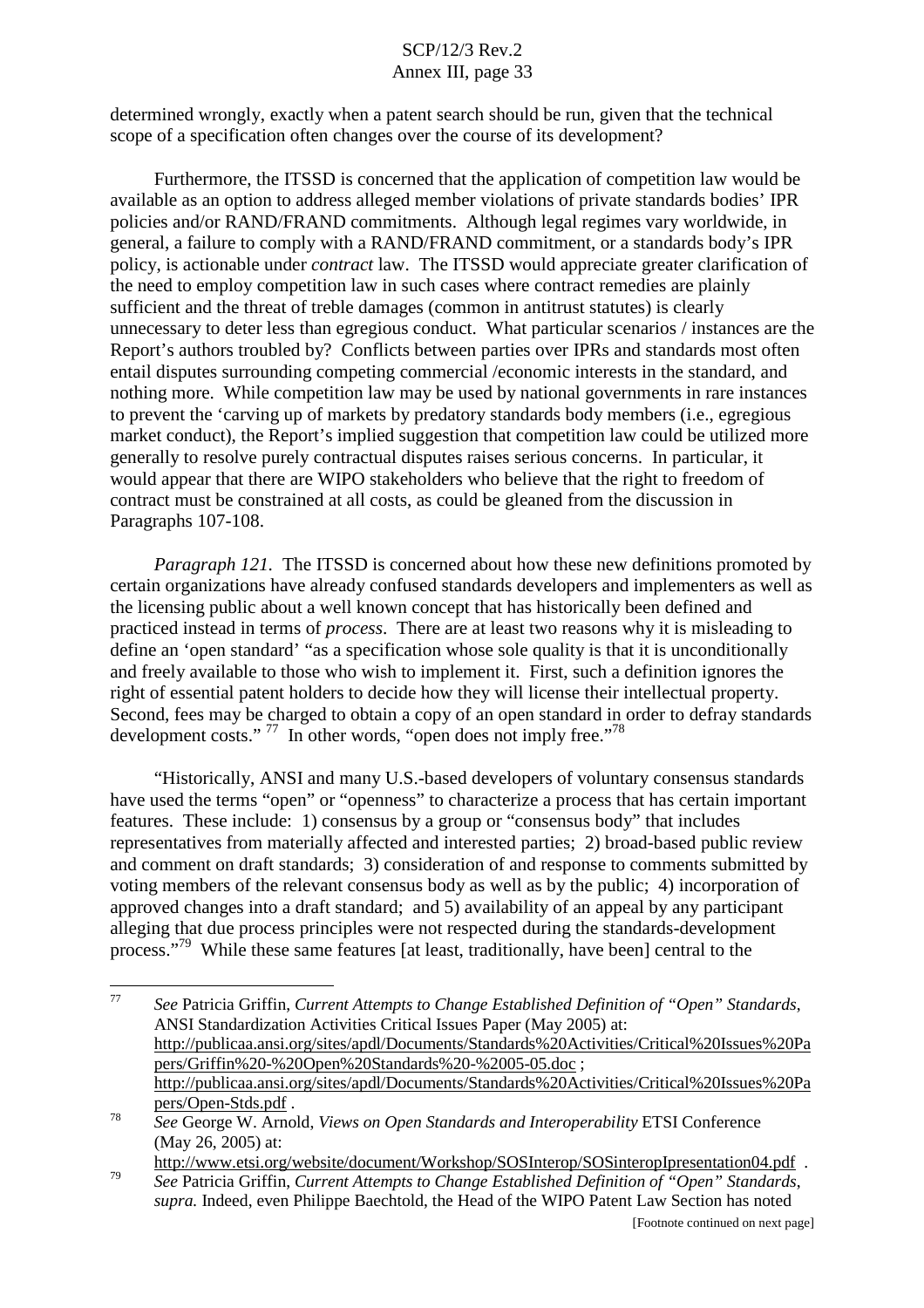policies of well-recognized regional and international standards bodies" such as the International Telecommunication Union (ITU), International Organization for Standardization (ISO), International Electrotechnical Commission (IEC) and the European Telecommunications Standards Institute (ETSI), the ITSSD observes that the definition of 'open standards' has continued to evolve, at least among the international 'de jure' organizations,<sup>80</sup> and even within ANSI.<sup>81</sup> Industry consortia such as the World Wide Web (WC3) Consortium, <sup>82</sup> the Organization for the Advancement of Structured Information Standards (OASIS)<sup>83</sup> and the Internet Engineering Task Force (IETF), <sup>84</sup> on the other hand, have seemed to prefer that their members employ royalty-free patent licensing terms or that they contribute non-patented technologies (or agree to non-assertion of patent claims) to promote such organizations' development of 'open standards'.<sup>85 86 87</sup>

[Footnote continued from previous page]

<sup>80</sup> For example, during July 2008, the Global Standards Collaboration (GSC) revised its definition of 'open standards' to include the following fundamental elements: "…a standard is subject to RAND/FRAND Intellectual Property Right (IPR) policies which do not mandate, but may permit, at the option of the IPR holder, licensing essential intellectual property without compensation, and the standard is published and made available to the general public under reasonable terms (including for reasonable fee or for free)." See *GSC Resolution 13/24 – 'Open Standards'* (document GSC13-CL-31), 13th Global Standards Collaboration (July 17, 2008) at: http://www.itu.int/dms\_pub/itu-t/oth/21/04/T21040000040038MSWE.doc . The GSC is a "venue for the leaders of the Participating Standards Organizations and the ITU to: Freely exchange information on the progress of standards development in the different regions and the state of the global standards development environment; and Collaborate in planning future standards development to gain synergy and to reduce duplication". See *2.0 Scope and Mandate of GSC* - Global Standards Collaboration (GSC) Governing Principles Version 1.4, (Approved Oct. 15, 2007) at: http://www.itu.int/dms\_pub/itu-t/oth/21/02/T21020000010001MSWE.doc . *See also* Dan Bart, *GSC: Standardization Advancing Global Communications*, Summary of Issues and Results From GSC-11 IPR WG (GSC11(06) (Closing \_08\_IPR WG Rpt), at pp.

- 12-13.<br><sup>81</sup> ANSI's definition seems to have expanded to include a RAND royalty component "Promotes" access to essential IPR by implementers without undue financial burden while permitting reasonable license fees and/or other reasonable and non-discriminatory terms". *See* George W.
- Arnold, *Views on Open Standards and Interoperability*, supra, at slide 12.<br>See About the World Wide Web Consortium (W3C), W3C website at:
- 
- http://www.w3.org/Consortium<br>See About OASIS, OASIS website at: http://www.oasis-open.org/who.<br>See Overview of the IETF, IETF website at: http://www.ietf.org/overview.html .<br>See Overview of the IETF, IETF website at: http:
- standards. The goal of this policy is to assure that Recommendations produced under this policy can be implemented on a Royalty-Free (RF) basis. W3C Patent Policy (Feb. 5, 2004) at: http://www.w3.org/Consortium/Patent-Policy-20040205/#sec-Requirements . "As a condition of participating in a Working Group, each participant (W3C Members, W3C Team members, invited experts, and members of the public) shall agree to make available under W3C RF licensing requirements any Essential Claims related to the work of that particular Working Group." *Id*., at *3.1. W3C RF Licensing Requirements for All Working Group Participants*. "With respect to a Recommendation developed under this policy, a W3C Royalty-Free license shall mean a non-assignable, non-sublicensable license to make, have made, use, sell, have sold, offer to sell, import, and distribute and dispose of implementations of the Recommendation that: 1. shall be available to all, worldwide, whether or not they are W3C Members; 2. shall extend

the historic definition of 'open standards': "Open standards are technical specifications that meet criteria of openness in their creation, implementation and use, as defined by SSOs (e.g., under Resolution GSC-10/04)." See Richard Owens and Philippe Baechtold, *IPRs and Standards: Some Issues*, SOS InteropII, Sophia Antipolis (Sept. 20-21, 2005), at: http://www.etsi.org/website/document/workshop/sosinterop/sosinteropiipresentation11.pdf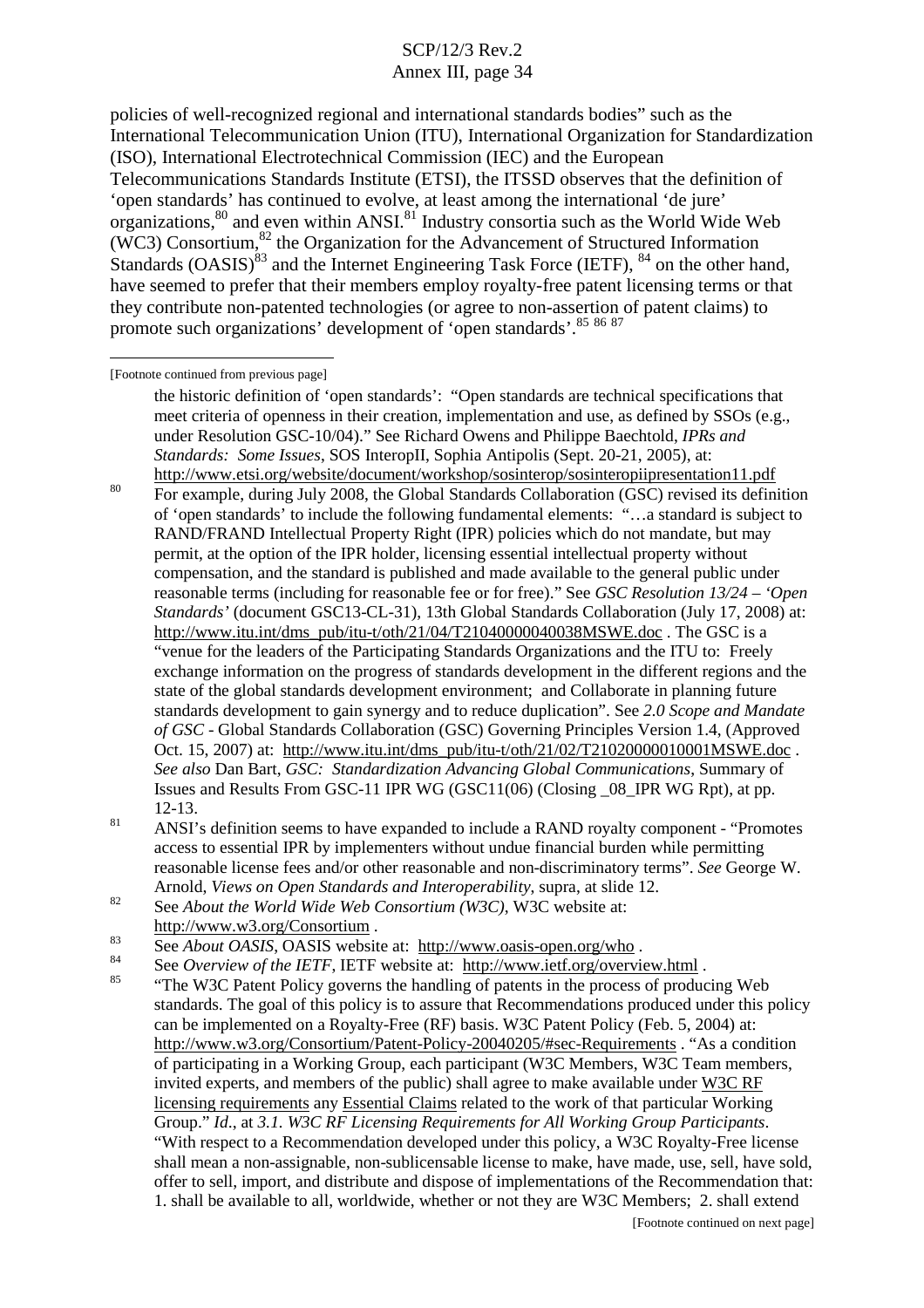The ITSSD questions the rationales set forth in paragraph 121 to justify defining open standards as those with royalty-free access to patent-rich standards. In particular the ITSSD is skeptical that *"society as a whole would benefit from the open and royalty-free access to standards…this model would best ensure interoperability, greater innovation and consumer welfare…where a royalty-free policy is adopted, the benefit of standardization may outweigh the loss of royalty income in certain technologies, simply through greater quantities of a certain product being sold."* The ITSSD is admittedly biased in favor of preserving the rights of IP holders in an open standards environment. As previously discussed, no standards, open or otherwise, can ensure interoperability, given the opportunity for engineering and other conflicts. And it is quite difficult to ensure that higher volume sales of standards-embedded ICT products will always compensate for the loss of royalty income forsaken as the result of a royalty-free RAND contract term or an agreement not to assert patent claims, especially in lean economic times.

*Paragraph 122.* The ITSSD is concerned that the open source software and royalty-free open standards movements, in part, funded by multinational corporations the business models

property in the production of deliverables by OASIS Open (hereafter referred to as OASIS). This Policy applies to all members of OASIS and their Affiliates (as defined below)…To the extent that a Contributor holds a copyright interest in its Contribution, such Contributor grants to OASIS a perpetual, irrevocable, non-exclusive, royalty-free, worldwide copyright license, with the right to directly and indirectly sublicense, to copy, publish, and distribute the Contribution in any way…" See Section 1 Introduction; 5.2 Contributions - Copyright Licenses, OASIS Intellectual Property Rights (IPR) Policy at: http://www.oasisopen.org/who/intellectualproperty.php; http://www.oasis-open.org/who/intellectualproperty-2008-05-02.php . "To permit TC Members and their TC Parties to develop implementations of OASIS Draft Deliverables being developed by a TC, each TC Party represented by a TC Member in a TC, at such time that the TC Member joins the TC, grants to each other TC Party in that TC automatically and without further action on its part, and on an ongoing basis, a limited covenant not to assert any Essential Claims required to implement such OASIS Draft Deliverable and covering making or using (but not selling or otherwise distributing) Licensed Products that implement such OASIS Draft Deliverable…" Id., at *6 Limited Patent Covenant*

<sup>87</sup> "Specifically, it is helpful to indicate whether, upon approval by the IESG for publication as RFCs of the relevant IETF specification(s), all persons will be able to obtain the right to implement, use, distribute and exercise other rights with respect to an Implementing Technology a) under a royalty-free and otherwise reasonable and non-discriminatory license, or b) under a license that contains reasonable and non-discriminatory terms and conditions, including a reasonable royalty or other payment, or c) without the need to obtain a license from the IPR holder." *See* S. Bradner, *6.5. What Licensing Information to Detail in a Disclosure*, RFC 3979 -Intellectual Property Rights in IETF Technology: Best Current Practice, at: http://tools.ietf.org/html/rfc3979 ("This document specifies an Internet Best Current Practices for the Internet Community…") *Id*.

<sup>[</sup>Footnote continued from previous page]

to all Essential Claims owned or controlled by the licensor…4. may be conditioned on a grant of a reciprocal RF license (as defined in this policy) to all Essential Claims owned or controlled by the licensee. A reciprocal license may be required to be available to all, and a reciprocal license may itself be conditioned on a further reciprocal license from all. 5. may not be conditioned on payment of royalties, fees or other consideration…" *Id*., at *5. W3C Royalty-Free (RF) Licensing Requirements.*<br><sup>86</sup> "The OASIS Intellectual Property Rights (IPR) Policy governs the treatment of intellectual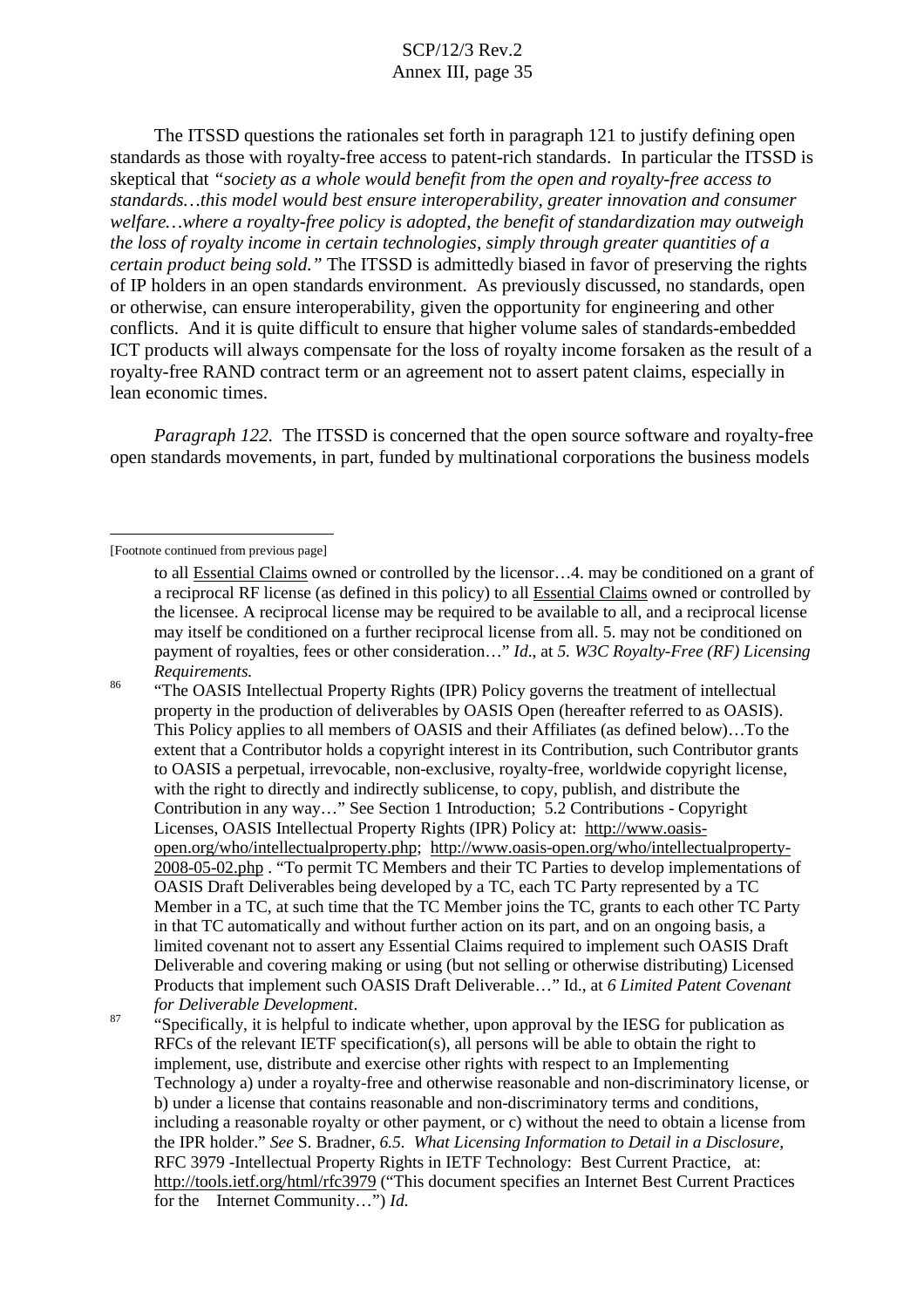of which have evolved from one based on ICT 'products' to one based on ICT 'services', 88 and certain opportunistic national governments, <sup>89</sup> are working together to obscure the differences between these two concepts, in an effort to 'change' (arguably weaken) the longstanding international IP law paradigm from one based on private property rights (patents and copyrights) to one based on 'universal access to knowledge' (A2K)/free know-how. ITSSD research has revealed that such protagonists have employed both utilitarian arguments and moral suasion to persuade national and international governments and policymakers that collaboratively produced and widely shared knowledge is more likely to lead to innovation and technology transfer than under the current patent and copyright systems. Given the extent of such efforts, the ITSSD believes that paragraph 122 should more extensively address the issues underlying why, in the context of ICT, "the notion of "open source"…should not be confused with open standards."<sup>90</sup> Indeed, it is possible that royalty-free copyrighted OSS can operate at the same time as and not conflict with royalty-based patents that may underlie the  $\overline{O}SS.^{91}$ 

#### 8. Knowledge Ecology International (KEI)

Part IV of the WIPO Report on the International Patent System highlights the inherent tensions that exist between patents and standards particularly when the "implementation of a standard calls for the use of technology covered by one or more patents". To some observers, these tensions that routinely arise in the realm of patents and standards can appear as distant and arcane areas with little relevance to the field of international trade. Recent developments in the WTO Technical Barriers to Trade (TBT) Committee, the Internet Governance Forum (IGF) and the increased attention that the WIPO Standing Committee on the Law of Patents

<sup>88</sup> New ICT sector business models have emerged pursuant to which companies sell 'business solutions' that include open source software (OSS) and/or services for OSS. The OSS is given away for free so that other components of an IT solution, *i.e.*, hardware, custom software, and services, can be sold for profit. For example, for-profit services may include solutions consulting, maintenance, support, or system integration. <sup>89</sup> See *Rediscovering the Value of Intellectual Property Rights*, supra, at II. Brazil Challenges the

Established IPR Framework, B. Brazil Actively Promotes a New International Paradigm of 'Open Source'/ 'Universal Access to Knowledge (A2K'), at pp. 72-101 and accompanying

endnotes. These companies include IBM, SUN, Linux, Red Hat and Novell.<br><sup>90</sup> "Open ICT standards can be implemented using OS, but ..."Open source"and "open standards"are NOT the same thing." See Richard Owens and Philippe Baechtold, *IPRs and Standards: Some Issues*, supra at Slide 4.<br><sup>91</sup> The contracts entered into between companies and customers cover solutions and services that

often include the OSS or require the customer to download certain OSS (free of charge) from the internet. *Although no royalty is charged for use of the copyrighted OSS, such free use is circumscribed by a license with enforceable terms and conditions* that is usually embedded as a file within the software itself.

Yet, it should also be pointed that, although the authors of the OSS do not charge the companies which give away the OSS to sell services any royalties for the use of the OSS, it does not preclude other  $3<sup>rd</sup>$  parties entities that might have patents infringed by the OSS from requiring the OSS authors and their recipients of OSS to take a patent license. Patent licenses offered by parties other than the OSS's authors or distributors do not conflict with OSS licenses. As a result many standards developed under a RAND/FRAND regime are implemented in OSS today. There are notable examples in which commercial implementations of RAND/FRAND-based standards have been widely adopted despite a well-known need to accept third party patent licenses. (See for example Open SSL.) Solutions and service providers can be expected to compensate patent holders when OSS including patented technology is required by the solutions or service contract.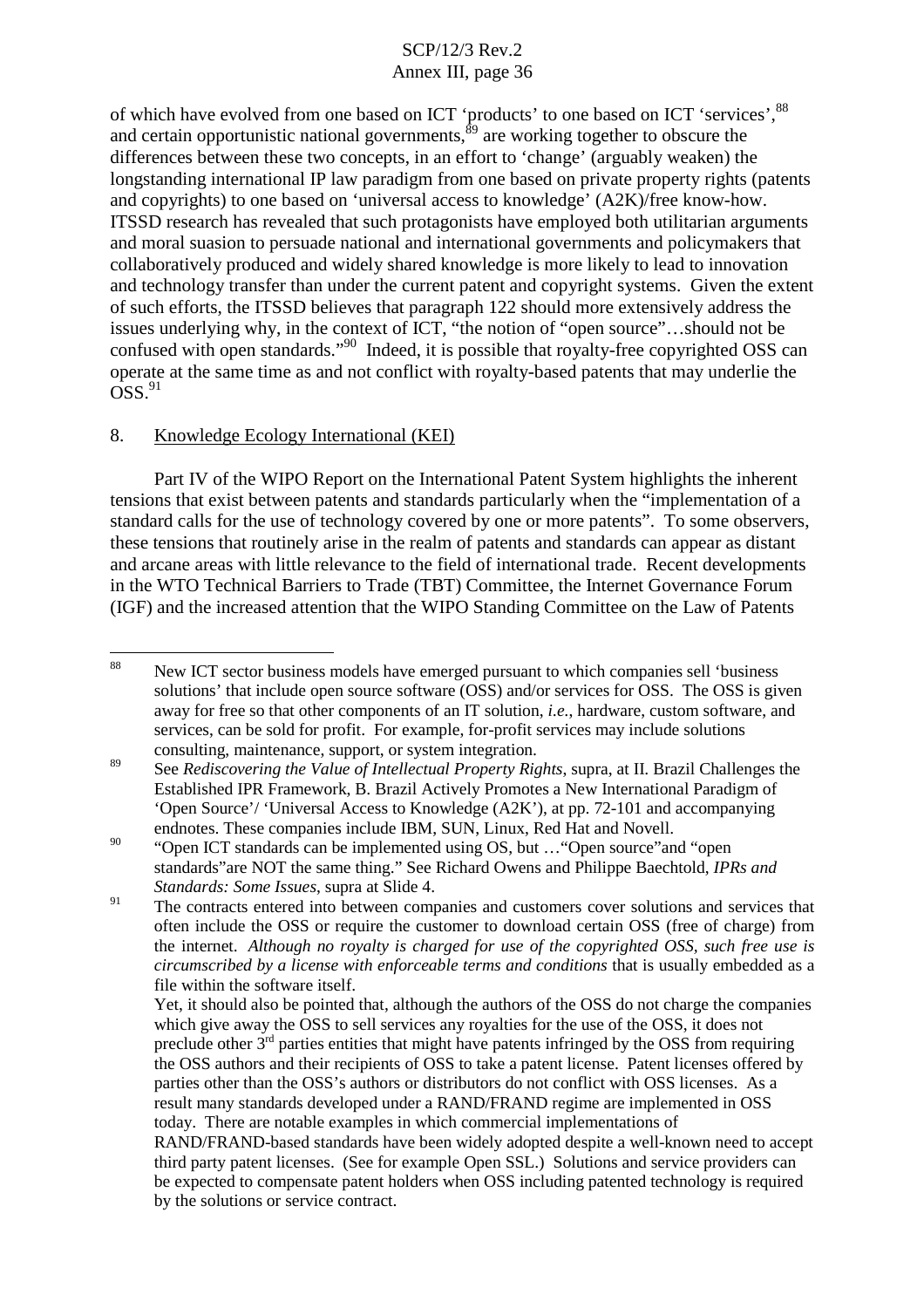(SCP) has paid to patents and standards illustrate both the relevance and the importance of this topic.

Beginning with the WIPO Working Group on Reform of the Patent Cooperation Treaty meeting in May 2004, KEI has underscored the problems faced by standard setting organizations (SSOs) with respect to the disclosure of relevant patent claims.

Standard setting organizations have a legitimate interest in knowing before they adopt a standard if it will be free of patents, or if the patents relating to the standard will be licensed on reasonable terms. Increasingly this is a global problem. The Internet Engineering Task Force (IETF), the World Wide Web Consortium (w3c) and other bodies create global standards. They should know the entire global patent landscape before they act. At present there is no global framework that requires patent owners to disclose patents relevant to the standard.

In establishing standards for new technologies, protocols and platforms, it is generally the case that a standard setting organization (SSO) seeks disclosure of patent claims essential to the working of the relevant field of technology. If there exist relevant patent claims, the SSO will either (a) choose a different standard not encumbered by the patent, or (b) ask the patent owner to agree not to enforce existing or future patent claims against those implementing the standard, (c) request the patent holder to license the patent on a royalty-free basis, or (d) seek a commitment by the patent owner to license on reasonable and non-discriminatory (RAND) terms.

Patent owners are not currently required to disclose such patent claims, except in limited circumstances in some countries. For example, in the United States and some other countries, there is an expectation that patent owners must sometimes disclose patent claims when they are members of the body adopting the standard. This obligation is inadequate, however, because it does not exist in some countries, or to patent owners who are not active in the standard setting process.

The WIPO report highlights that tensions can arise between patents and standards with respect to the disclosure of patents "which become apparent when the implementation of a standard calls for the use of technology covered by one or more patents." As the International Bureau has noted, current competition and legal remedies may not be enough to solve the inherent tensions that routinely arise in the realm of patents and standards. Reiterating our call at the 12th session of the WIPO SCP, WIPO should consider if the current systems of providing constructive notice regarding patent status to standards making bodies is working well in a global economy. WIPO should also consider whether or not it can facilitate global disclosures of patents on proposed standards, including a possible an instrument on patents and standards that would address both the issue of disclosure and remedies to non-disclosure, not only for members of standards-making organizations, but extending to third parties as well.

KEI notes that issues concerning standards are increasingly global concerns, involving goods and services that move in international trade across borders.

One issue that is very important and highlighted in the WIPO report concerns the disclosure (and non-disclosure) of patents relevant to the implementation of a proposed standard. When goods move in international trade, the systems for such disclosure cannot be based upon the laws of a single country, and there is a strong rationale for global norm-setting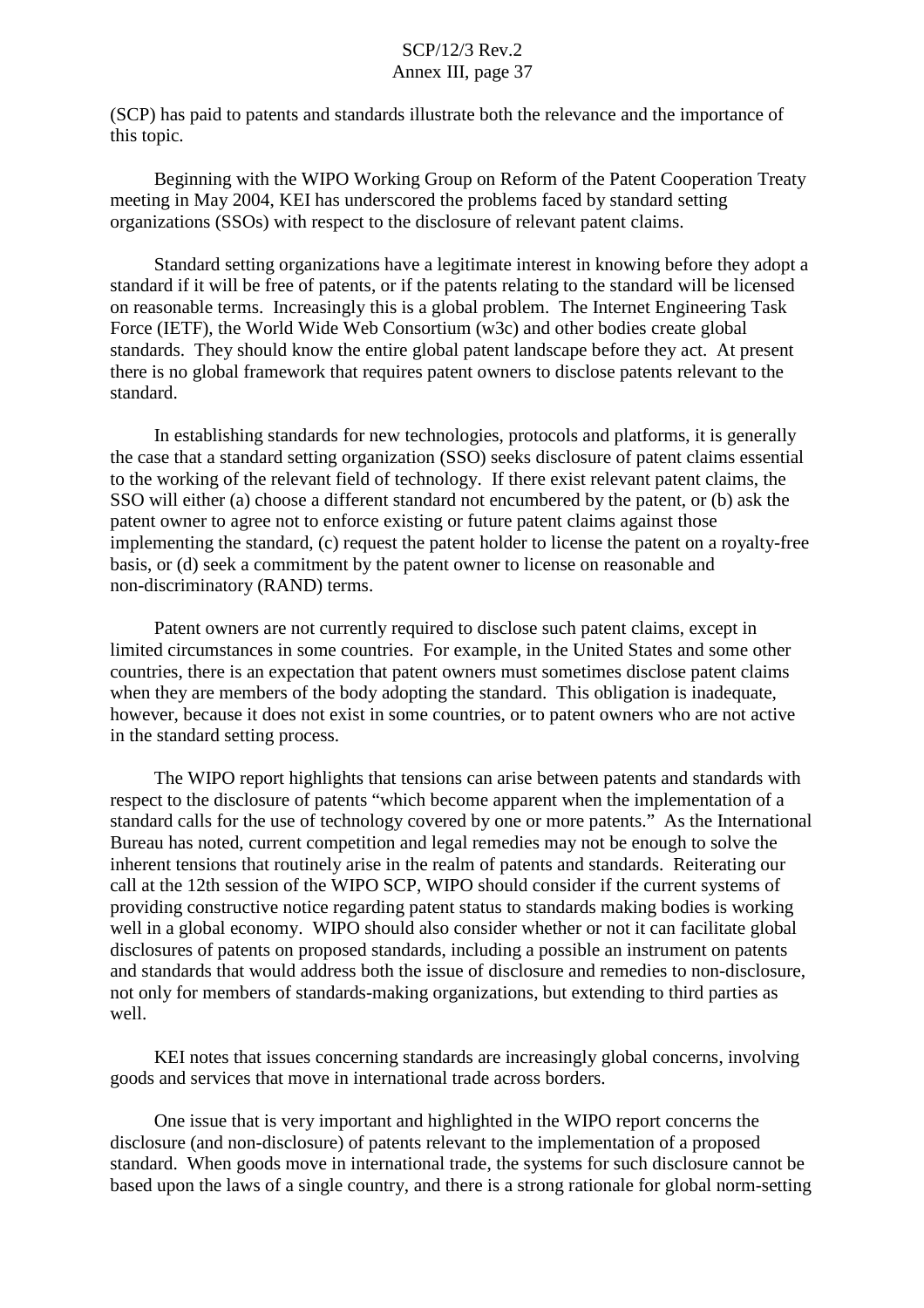in this area. Companies and patent owners who operate in good faith do not rely upon patent ambushes.

We note that many businesses believe that the current systems for disclosure are inadequate, in part because they do not extend outside of the membership of standard-setting bodies, and the disclosures that are made are often deliberately not helpful. Issues of standards are increasingly important for vast areas of the modern economy, including of course information, computing and telecommunications technologies and services, as well many other many other areas, such as certain energy and environmental technologies, and important elements of transportation technologies, to mention a few.

In March 2005, a multi stakeholder group proposed a treaty on access to knowledge. This included a mechanism for managing disclosures on patents relevant to proposed standards.

"Part 6.1 and 6.2 of May 10, 2005 Draft proposal for a Treaty on Access to Knowledge

Part 6 - Promotion of Open Standards

Article 6-1 - Committee on Open Standards

A committee on open standards (COS) shall be established.

Article 6-2 - Disclosure obligations for patents relating to standards development organizations.

(a) The COS shall establish a process and criteria for a Standards Development Organization (SDO) to request a managed disclosure of relevant patent claims for standards relevant to a knowledge good or service. To make such a request, the SDO must be global, with a membership that is open to any party, and the qualifying open standard must:

#### VERSION 1

- (i) be adopted and maintained by a not-for-profit organization, and with ongoing development based upon an open decision-making procedure available to all interested parties (consensus or majority decision);
- (ii) be published, with the specification of the standard available either freely or at a nominal charge, with permissible to all to copy, distribute and use it for no fee or at a nominal fee; and
- (iii) the intellectual property aspects of the standard, including the relevant patents or data, shall be made irrevocably available on a royalty-free basis; and
- (iv) there are no constraints on the re-use of the standard.

#### VERSION 2

(i) be published without restriction (e.g., potential implementers are not restricted from accessing the standard) in electronic or tangible form, and in sufficient detail to enable a complete understanding of the standard's scope and purpose;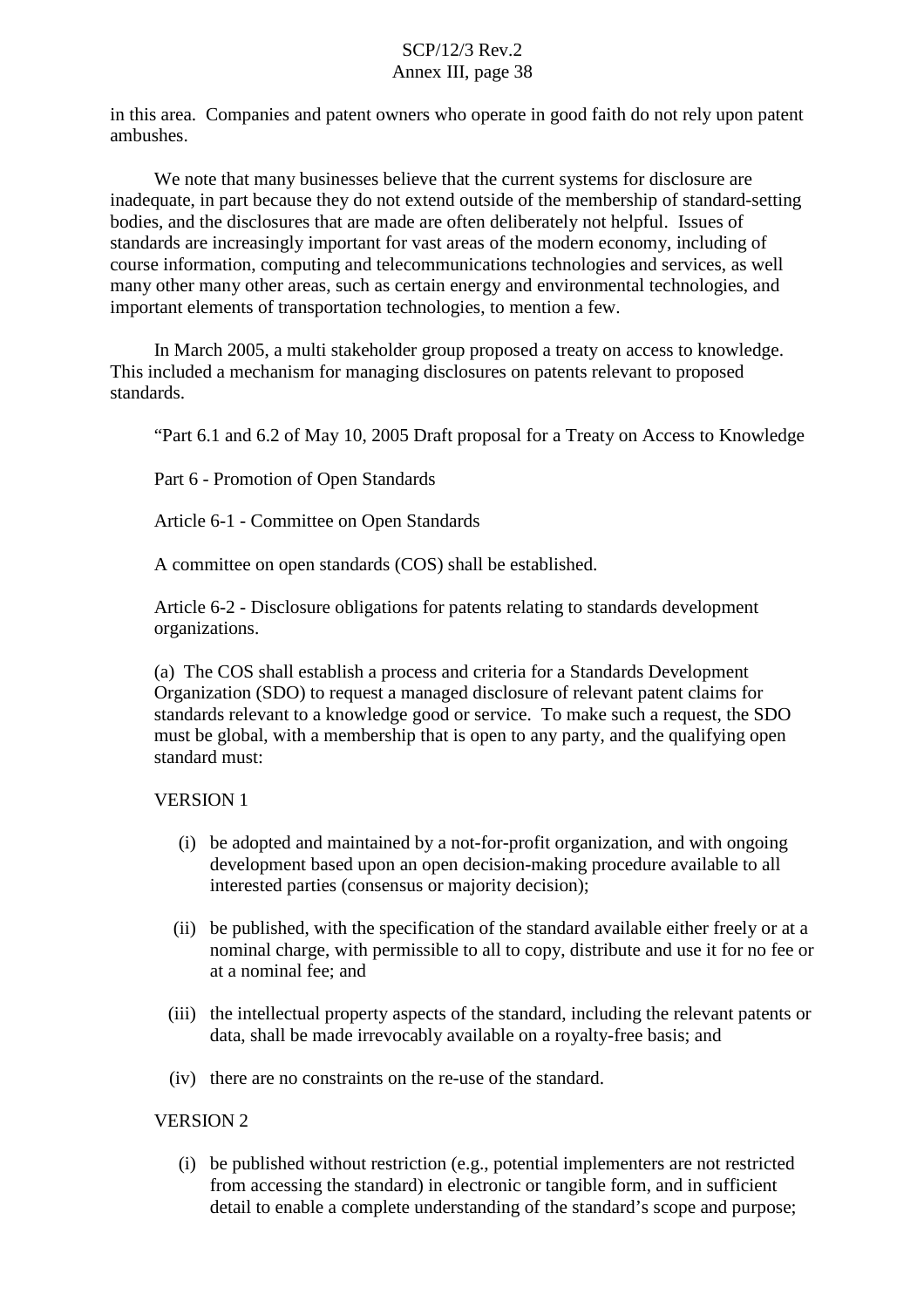- (ii) be publicly available without cost or for a reasonable non-discriminatory fee for adoption and implementation by any interested party;
- (iii) Any patent or data rights necessary to implement the standards are made available by those developing the specification to all implementers on reasonable and non-discriminatory (RAND) terms (either with or without payment of a reasonable royalty or fee); and
- (iv) The process to develop, maintain, approve, or ratify the standard is by consensus, in a market-driven standards-setting organization that is open to all interested and qualified participants.
- (b) The request for a managed disclosure process shall include the following:
	- (i) A description of the SDO
	- (ii) An initial specification of the standard, including the expected applications for the standard,
	- (iii) The benefits to the public of the development of the standard,
	- (iv) Disclosures of patents relevant to the proposed standard that are not responsive to the requirements to be specific with regard to the relevance of the patent to the proposed standard shall be rejected.

(c) Members agree that a patent holder that fails to make constructive disclosures of relevant patent claims will be prevented from enforcing the patent against the implementation of the open standard."

#### *Recommendations and Suggestions*

- The SCP should gather information and evidence regarding state practice in terms of obligations to disclose patents on proposed standards.
- To facilitate the information gathering process, the SCP should develop a questionnaire for WIPO member states.
- Innovative businesses and consumers should be given a forum on the WIPO web page to share their views on the adequacy of the current systems of managing disclosures.
- The SCP should consider a disclosure mechanism based upon the one proposed in the March 10, 2005 draft of the stakeholder proposal for an access to knowledge treaty.

## 9. Third World Network (TWN)

## *Licensing and the Transfer of Technology*

In para 99, in an attempt to try and justify patents encouraging technology transfer and FDI, the Report states in a convoluted manner that although "there is not much evidence", research says that patents and enforcement measures "encourage technology transfer but that it is only one among many other factors influencing such a transfer, which include the size of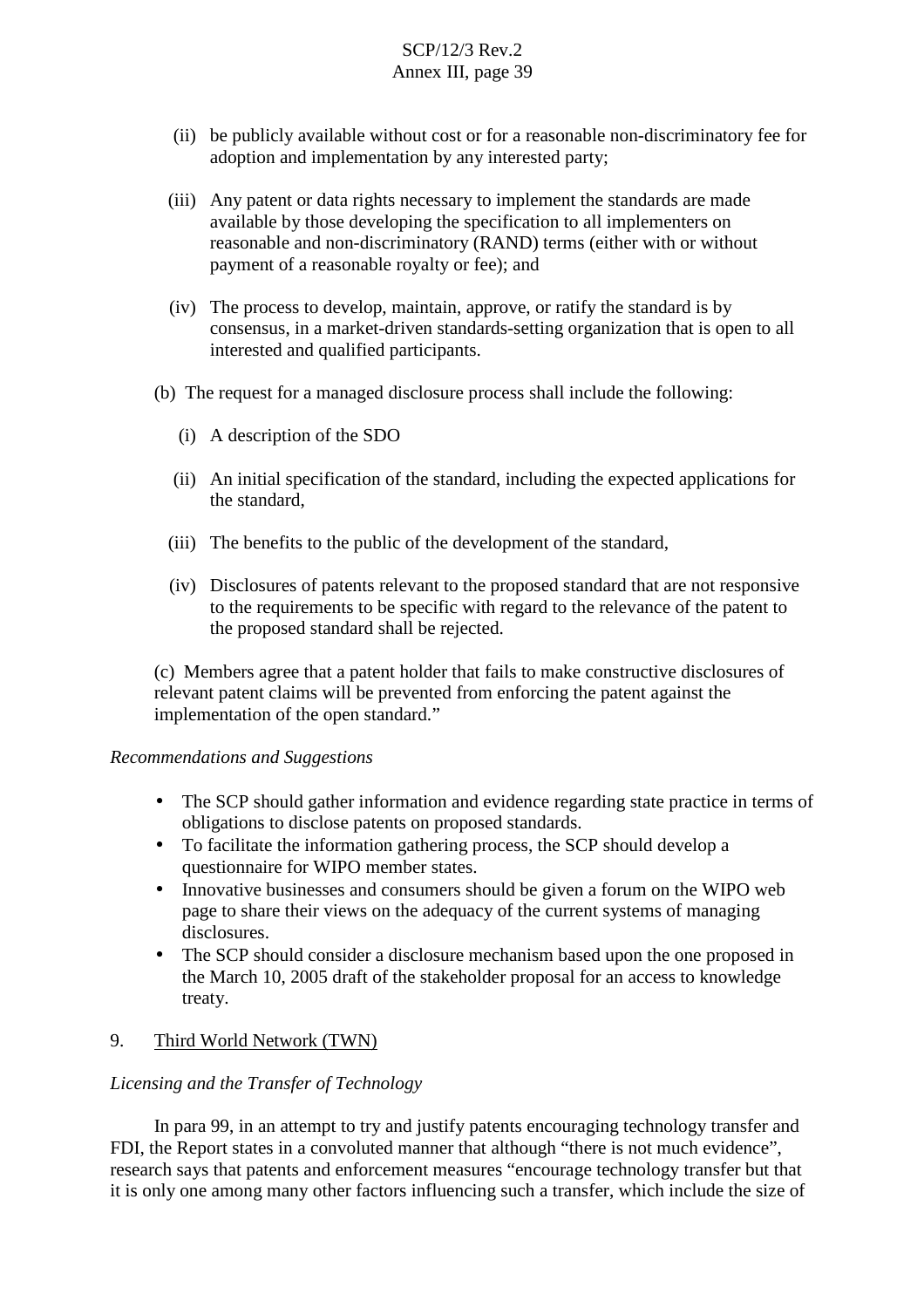the market, the faculty to absorb technology, financial incentives and the existing infrastructure, among others".

If there is no hard evidence making a positive link between patents and technology transfer and FDI, and if "patents" is only one of the many factors, then the positive link between patents and technology transfer and FDI is non-existent.

It is noteworthy that CIPR has stated that, "If the question is addressed in terms of what factors are most important in determining foreign investment, it is quite common for IPRs to be omitted altogether.<sup>92</sup>

The Report does recognize that too strong patent protection in particular in the early stage of industrialization when learning takes place through reverse engineering and duplicative imitation, or an abuse of such rights, may also hinder technology transfer and increase the cost of licences. The Report would benefit from a further elaboration on this point, of which there is growing evidence.

As mentioned above (see comment on Chapter II) discussion on the role of patents in transfer of technology is incomplete without evidence being presented on how the nowindustrialized countries acquired technology and what type of patent policies they adopted when they were in the process of development; and the role of reverse engineering and imitation in enhancing local capacity in the now-industrialized countries, east asian economies (e.g. Japan, Korea and Taiwan)<sup>93</sup> as well as in developing countries such as India which has an enviable pharmaceutical industry.

The Report also focuses on voluntary licensing agreements as one means of transferring technology. Of course the assumption here is that patent holders are willing to license technology on favorable terms to developing countries. The Report needs to present conclusive empirical evidence, to support its assertion, since there is evidence to the contrary.

Developing countries, which have the capacity to absorb technology often, find it difficult to obtain such licences on favorable terms as they are seen as potential competitors. A concrete example on this point is the abovementioned study conducted by Watal of the effect of IPRs on technology transfer, in the case of India, in the context of the Montreal Protocol.

In addition most developing countries do not have sufficiently mature anti-competitive structures to deal with abuses of patent rights effectively. But the Report does not elaborate on this point in para 106-108.

The Chapter also avoids discussion on the role of compulsory license in accessing technology, especially when a patent holder refuses to license the use of a technology on fair and reasonable terms. The Report should elaborate on the use of compulsory licence to access technologies e.g. the grounds on which CL can be issued, the provisions available in the TRIPS Agreement on this matter etc; examples of countries or courts that have used or threatened to use compulsory licensing to access to technologies or to deal with anti-

 $^{92}$  CIPR, p. 27

See e.g. Nagesh Kumar, "Intellectual Property Rights, Technology and Economic Development: Experiences of Asian Countries", Study paper prepared for the UK Commission on IPRs, available at http://www.iprcommission.org/graphic/documents/study\_papers.htm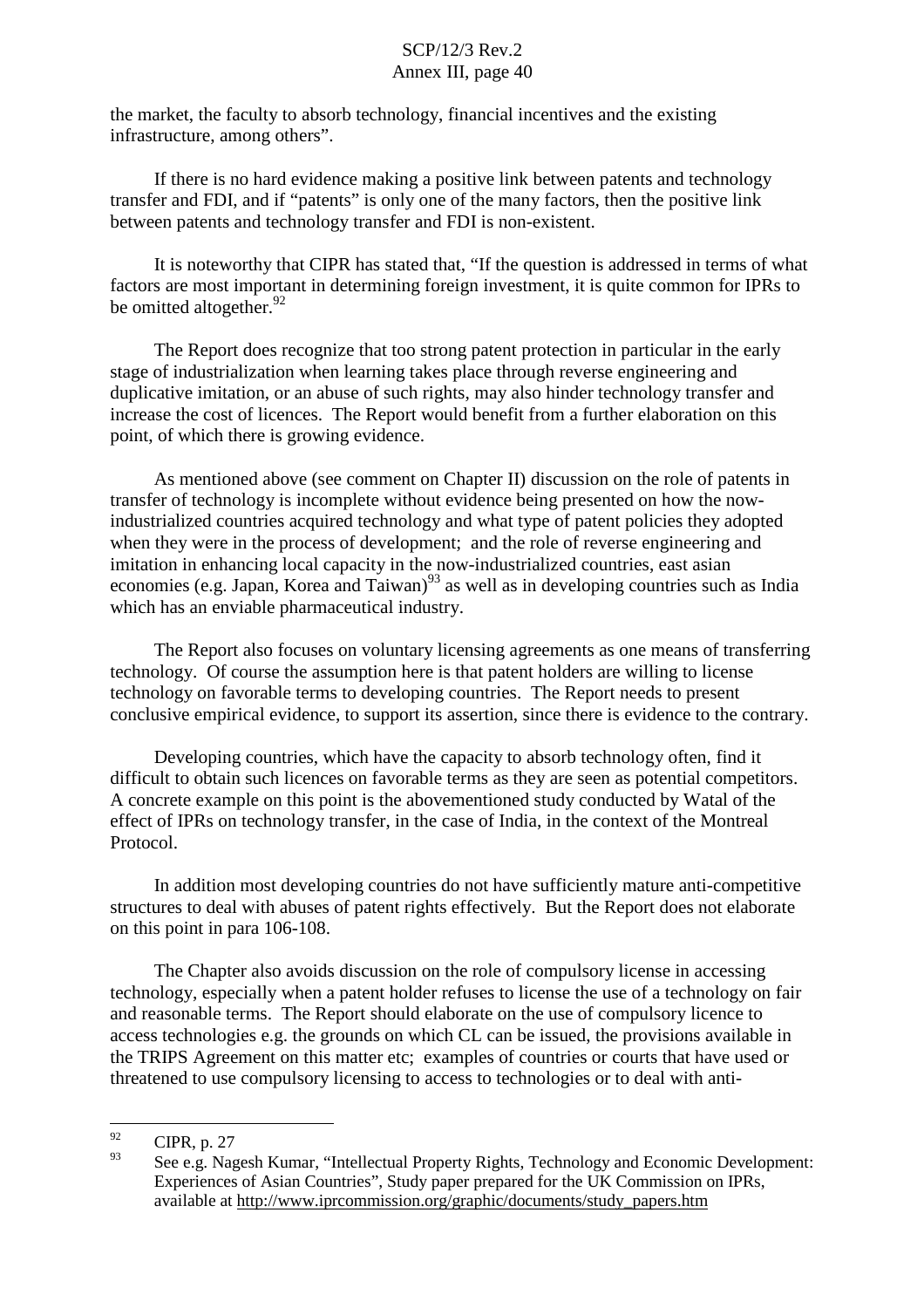competitive practices. For such examples see KEI Research Note 2007:2 on "Recent examples of the use of compulsory licenses on patents".

## *Standards*

The issue of "Standards" is discussed in para 111 to 122 of the WIPO report.

The report has rightly identified that early disclosure of patents can help the better functioning of the standardization process. However, the report does not articulate the current behavior prevailing among industry participants where patents are strategically used by firms to avoid early disclosure of "essential" patents pending during the process of standard setting. Further, a review of the patent disclosure and licensing policies adopted by standard-setting organizations would reveal that most standard-setting organization do not provide coherent set of norms concerning the time of disclosure, identification of "essential" patents, reasons for optional licensing (i.e. royalty free, F/RAND etc.). There is also no compelling reason why royalty free licensing should not be made mandatory when some industry consortiums in the area of ICT have opted for the same.

The report also fails to mention the special concerns of developing countries in relation to patents and standards including China's proposal to the WTO Technical Barriers to Trade Committee.<sup>94</sup> Developing country manufacturers, who are generally downstream implementers of technical standards, often find themselves in a perpetual trap due to the effects of royalty staking and patent ambush. Thus the Report should discuss the concerns of developing country and its industries in relation to patents and standards.

While the report spells out that countries can adopt measures in the nature of limitations and exceptions, compulsory licensing or limitations on enforcement of patent rights, special problems may accrue when products involving technical standards are traded across borders and the countries laws do not provide for such remedies. The report also does not discuss the possible limitation on the very grant of patents in some areas of technologies available under article 27.1 of TRIPS. The report also does not discuss how differences in the application of competition laws within different jurisdictions in cases involving misuse of patents or other problems concerning patents in technical standards by both standard participants and third parties can create problems of legitimacy for international technical standardization process.<sup>95</sup>

## *Collaborative Research Projects: Public Private Collaboration*

The WIPO patent report in para 130-132 presents the US Bayh Dole Act of 1980 (BD) as a possible means for technology diffusion. However, there needs to be more in-depth

http://europa.eu/rapid/pressReleasesAction.do?reference=SPEECH/08/317

<sup>&</sup>lt;sup>94</sup> See proposal submitted by China in the WTO TBT committee (IPR Issues in Standardization – G/TBT/W/251 and G/TBT/W/251/Add.1)

<sup>&</sup>lt;sup>95</sup> For example, consider the recent decision of US CAFC in Rambus Inc v. FTC (2008) Available at: http://pacer.cadc.uscourts.gov/common/opinions/200804/07-1086-1112217.pdf. The FTC has gone in appeal. A similar case is pending with the European Competition Commission- See, ECC Press Release (2007) Available at:

http://europa.eu/rapid/pressReleasesAction.do?reference=MEMO/07/330&format=HTML&age d=0&language=EN&guiLanguage=en. Following recent pro-open standards advocacy by the European Competition Commission, the results in application of competition laws to patents may show greater degree of diversion. See for example ECC press release (2008) in support of open standards Available at: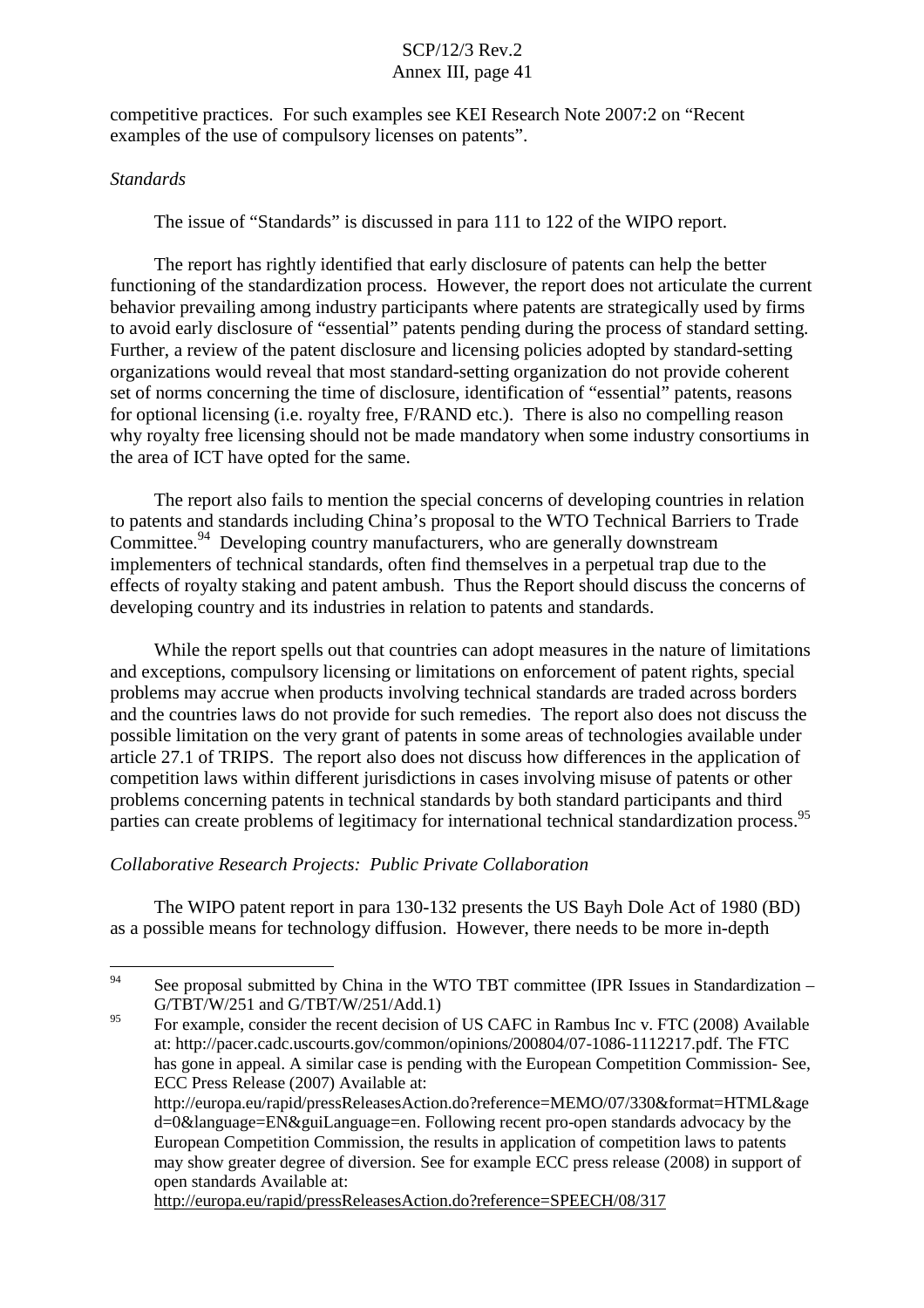analysis of whether this is indeed the case. A recent paper, which should be thoroughly, studied for purposes of this report states:

"Although universities can and do patent much more in the post-BD era than they did previously, neither overall trends in post-BD patenting and licensing nor individual case studies of commercialized technologies show that BD facilitated technology transfer and commercialization. Empirical research suggests that among the few academic patents and lisenses that resulted in commercial products, a significant share (including some of the most prominent revenue generators) could have been effectively transferred by placed in the public domain or licensed non-exclusively".<sup>96</sup>

In addition, under the topic of Public Private Collaboration, only the example of BD is given, which the report itself admits has its own pitfalls, and yet it concludes by saying that "Experience shows, however that the successful development of new products often requires a certain form of cooperation between the public and private sectors" and that "In order to achieve such results, it may be argued that funding for research projects run by the public private partnerships in developing countries should be increased". The Report fails to provide examples of the successful public private models in developing countries to support its contention that funding for such models should be increased.

The report hopes that allowing patents on research coming out of the academia and public funded research would create incentives for building local technical know-how and scientific expertise that could encourage domestic production in various industries. The basis for this hope is not clear noting there is very weak evidence that that BD has even worked in the US in terms of facilitating technology transfer and commercialization, (and such evidence is also not presented in the WIPO report).

The report also fails to explain why technology diffusion is not faster through publications since historically most of the economic contributions of public sector research institutions have occurred without patents through dissemination of knowledge, discoveries and technologies by means of journal publications, presentations at conferences and training of students.<sup>97</sup>

The report also does not address the increasing problems of patenting of upstream research tools and platforms that have resulted due to BD.<sup>98</sup>

The report takes a market oriented approach towards outcomes of public funded research. This notion has been questioned time and again and many commentators are of the view that this market oriented view promoted through extensive patenting has failed to further

<sup>96</sup> So AD, Sampat BN, Rai AK, Cook-Deegan R, Reichman JH, et al (2008) Is Bayh-Dole good for developing countries? Lessons from the US experience. PLoS Biol 6 (10): e262.doi:10.1371/journal.pbio.0060262

 $^{97}$  So AD, Sampat BN, Rai AK, Cook-Deegan R, Reichman JH, et al (2008) Is Bayh-Dole good for developing countries? Lessons from the US experience. PLoS Biol 6 (10): e262.doi:10.1371/journal.pbio.0060262

<sup>98</sup> So AD, Sampat BN, Rai AK, Cook-Deegan R, Reichman JH, et al (2008) Is Bayh-Dole good for developing countries? Lessons from the US experience. PLoS Biol 6 (10): e262.doi:10.1371/journal.pbio.0060262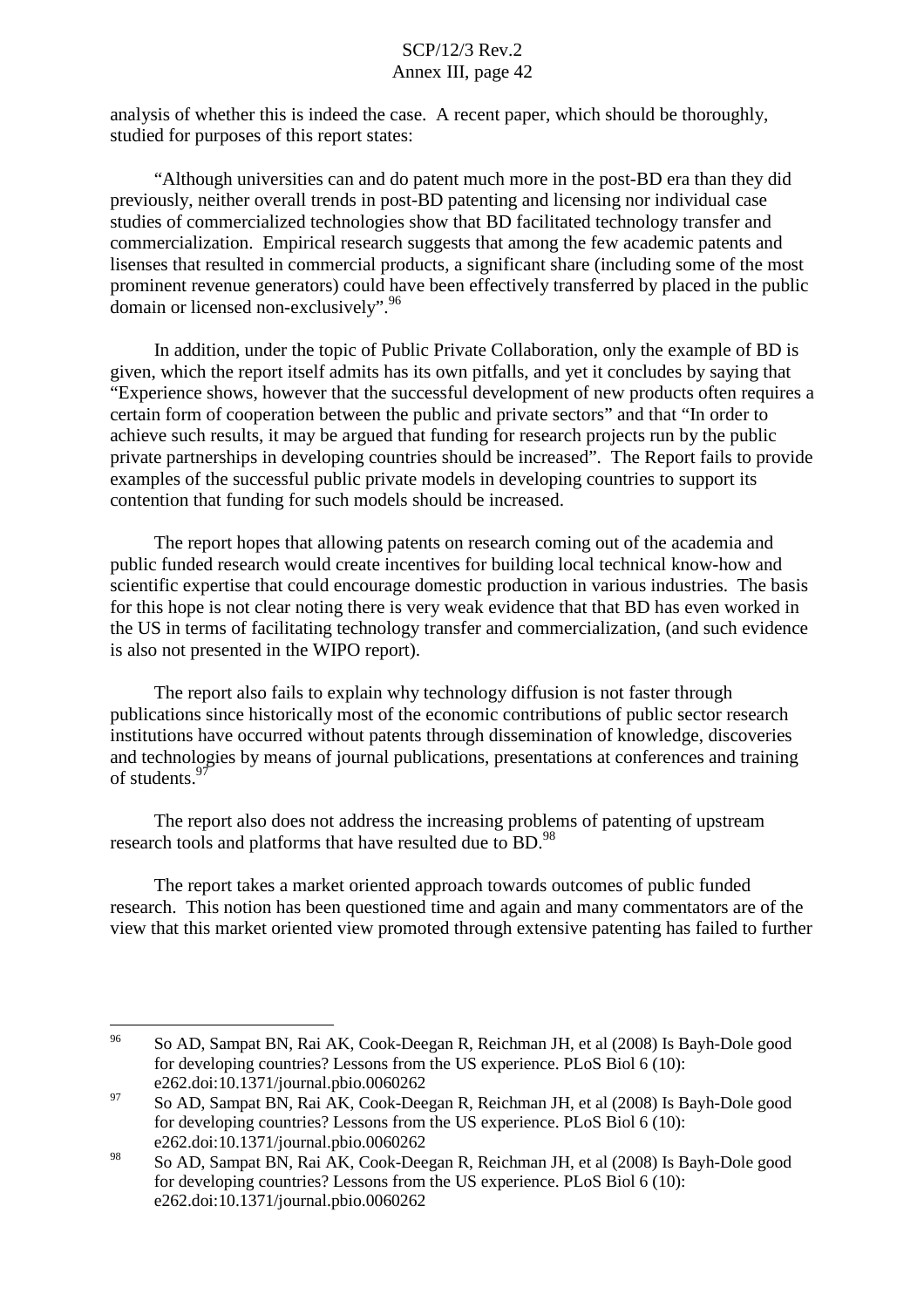basic science and innovative research and has deterred scientists from fundamental research to applied technologies.<sup>99</sup>

CHAPTER V. THE CURRENT MULTILATERAL FRAMEWORK

## 10. Canada

- *(e) Administrative Cooperation*
	- *(i) International Patent Classification*

*Para. 154*, second sentence: consideration should be given to substitute the eighth edition of the IPC by the ninth, which enters into force on January 1, 2009 and will thus be the "current" edition when the report is adopted/published next March.

## *(ii) The Budapest Treaty*

*Paras. 155 to 157*: the Budapest Treaty is the only treaty mentioned in part V where the report does not specify the number of contracting parties. For the sake of being thorough, it could be mentioned that there are 71 contracting parties.

## *(f) International Filing and Processing System*

*Para.* 159, fourth line: the number of contracting parties to the PCT is 139, not 138.

# 11. Third World Network (TWN)

## *Existing International Instruments*

In para 133 of the report, the issue of stringent "working requirement" for patents prior to the Paris Convention (1883) is mentioned. However, it does not explain the rationale behind imposing stricter working requirements by the then industrializing nations. Studies have claimed that local working is part of the fundamental obligations of the patentee and thus cannot be dispensed with.<sup>100</sup> The WIPO report should bring out proper legal and contextual facts concerning the issue of local working as it is linked to the efficiency argument of a grant of patent.

# *Patent Cooperation Treaty*

Issues concerning the Patent Cooperation Treaty (para 158-166) as an efficient system for patent filings are questionable in the light of problems connected to demand management and quality of patents applied through PCT and granted by national offices. It is noteworthy that an overly low threshold of novelty and inventive step criterion followed in many jurisdictions has created an artificial demand.

<sup>99</sup> David Mowery, Richard Nelson, Bhaven Sampat, Arvids Ziedonis "Ivory Tower and Industrial Innovation: University–Industry Technology Transfer Before and After Bayh-Dole" *Stanford*

*University Press* Stanford.<br><sup>100</sup> Micheal Halewood, Regulating Patent Holders: Local Working Requirements and Compulsory Licensing at International Law, Osgoode Hall Law Journal, Vol. 35 No.2 p. 245 (1997). Available at: http://www.ohlj.ca/archive/articles/35\_2\_halewood.pdf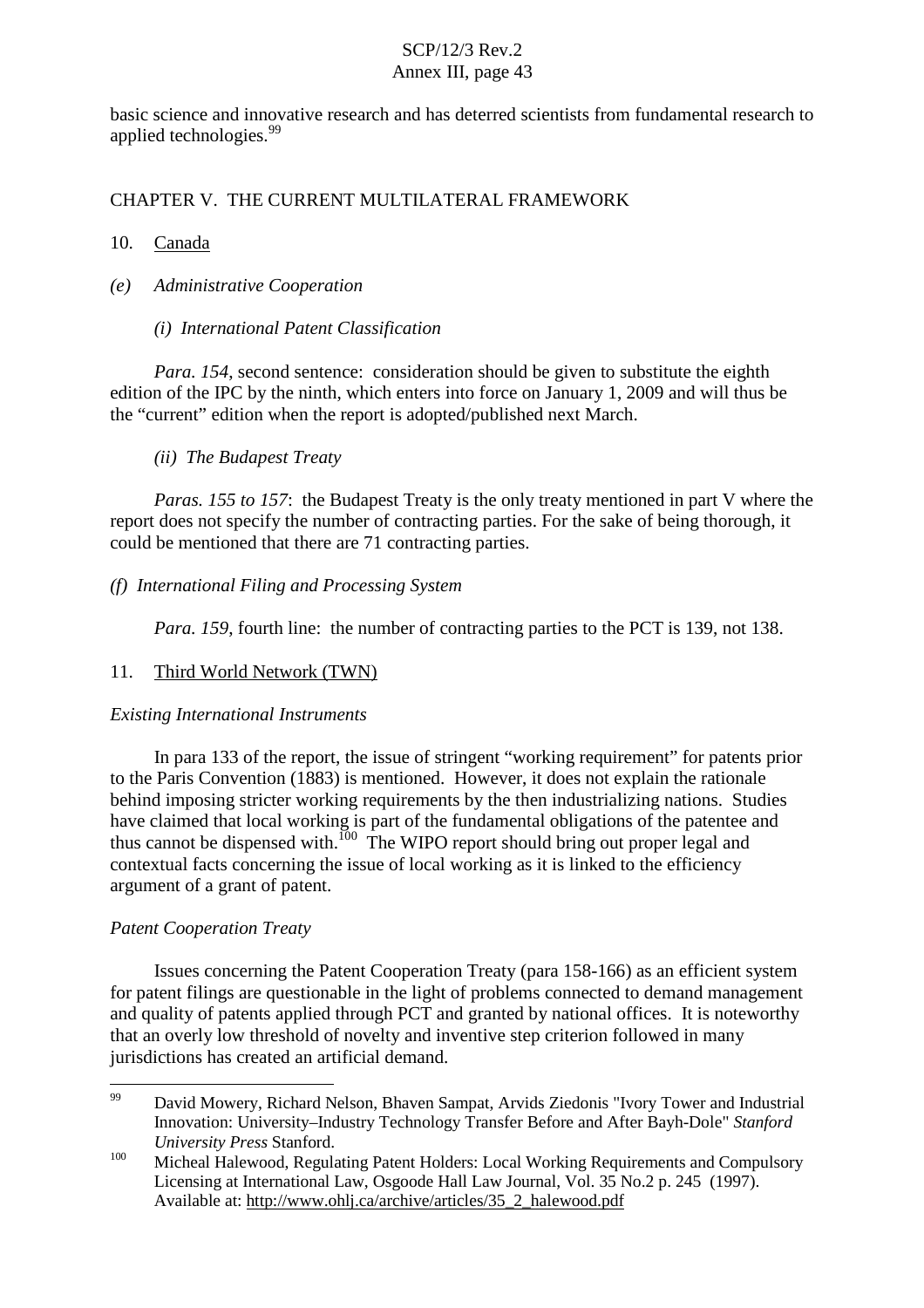The success of the PCT should not be solely based on the number of contracting parties, or the surge in patent applications for international patent filings, but must be based on more constructive parameters like quality and value of such patents applied and granted.<sup>101</sup> The patent system must not encourage strategic patenting by making filings easier, more affordable and by making enforcement easier.<sup>102</sup> Such practices may chill innovation and competition in complex fields of technology. <sup>103</sup> Thus the question remains - has PCT contributed to it since greater filing may lead to patent thickets and in turn endorse strategic patenting activities thereby having a chilling effect on innovation?

The Report should also explore the impact of joining PCT on the number of patent applications received in a developing country. As noted in para 47-52 the most intensive users of the PCT system tend to be a select group of developed countries. Thus if by joining the PCT, a developing country finds itself having to deal with many more patent applications (made by foreign patent holders), this will create even more access problems for such a country (which it would not have to deal with if it did not join the PCT), in addition to having adequate examination structures to deal with the increase in patent applications.

## CHAPTER VI. PATENT SYSTEMS AND EXISTING FORMS OF COOPERATION

### 12. Congo

### *Exceptions and Limitations to the Rights*

Concerning the limits of non-voluntary licences, the beneficiary of the licence may not, without the consent of the patent owner, grant any third party permission to perform any of the acts that he is authorized to perform under the non-voluntary licence. A non-voluntary licence may be transferred together with the establishment of the beneficiary of the non-voluntary licence or with the portion of his establishment that exploits the patented invention. No such transfer shall be valid without the authorization of the civil court.

#### 13. Institute for Trade, Standards and Sustainable Development (ITSSD)

*Paragraph 252* draws the general conclusion that computer software innovation has *"special characteristics"* and is actually *not* innovative in nature, that consumers need for and depend on information and communication technologies to remain 'inherently connected' with each other, and that, *"In order to communicate and share information and files, interoperability needs to be preserved among programs, systems and network components"* (presumably at all costs). In other words, this paragraph emphasizes the consumer interests as being *the* most important of those in the 'hierarchy of interests' previously discussed in connection with the concept of 'interest balancing' identified in paragraphs 2, 37, 106 and 119. Thus, it is implied that the grant of exclusive private patent rights can only get in the

<sup>&</sup>lt;sup>101</sup> Dominique Guellec and Bruno van Pottelsberghe de la Potterie, Application, Grants and the

Value of Patents, Published in *Economic Letters*, 69(1) 2000.<br>
D Harhoff, Strategic Patenting and Patent Policy, Presentation Prepared for the EC-BEPA Workshop on EU Patent Policy – Brussels, September 19th, 2007. Available at: http://ec.europa.eu/dgs/policy\_advisers/docs/strategic\_patenting\_Harhoff.pdf

<sup>&</sup>lt;sup>103</sup> James Bessan, Strategic Patenting of Complex Technologies, Available at: http://www.researchoninnovation.org/thicket.pdf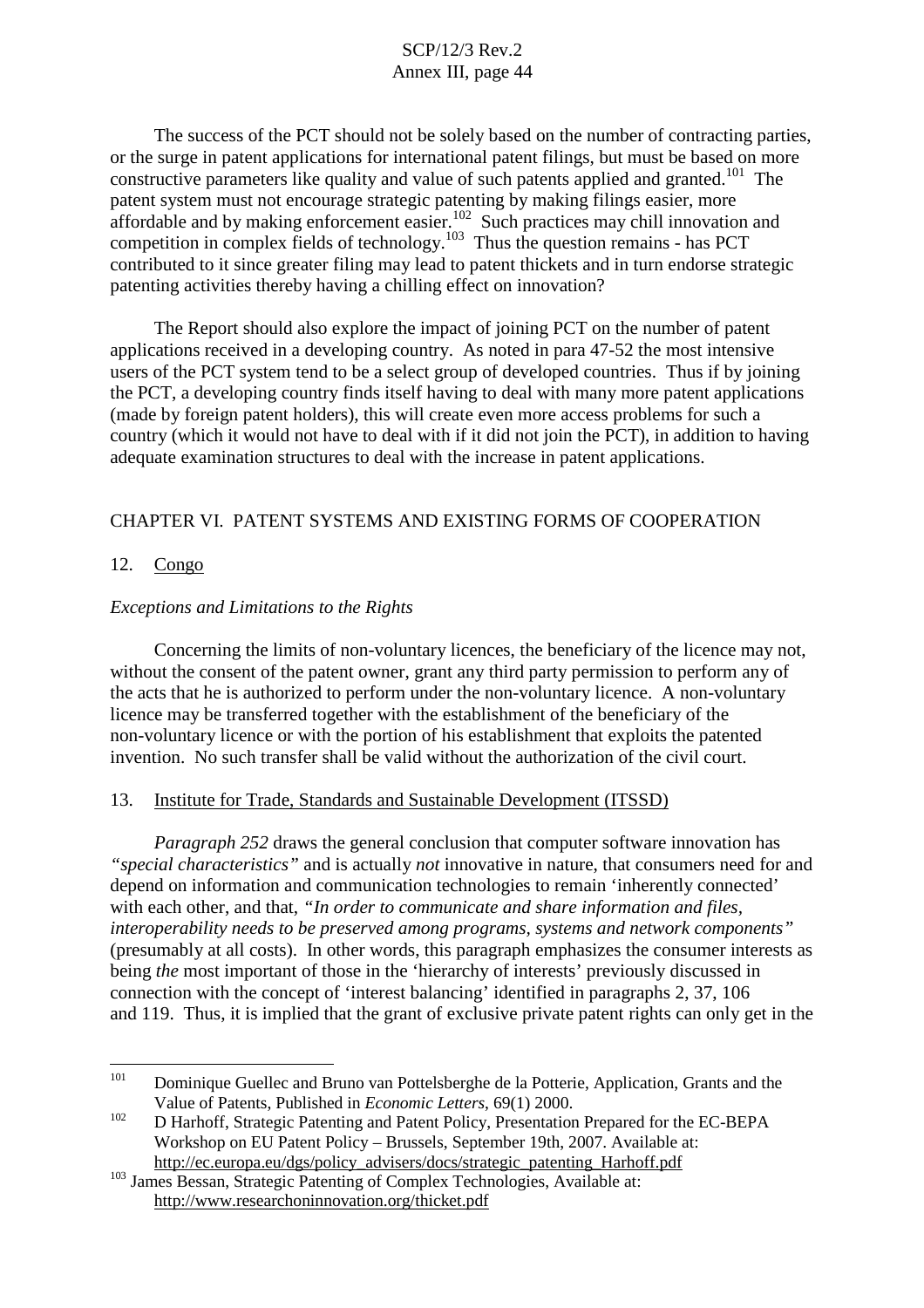way of promoting interoperability, consumer interconnectivity and competition within society at large.

The ITSSD believes that the making of these statements in the absence of a definition of 'special characteristics' may lead stakeholders to reach unproven conclusions. Indeed, one could argue that there are certain 'special' characteristics' of computer software which are equally, or perhaps, more applicable to digital engineering relating to computer and electronics hardware.

*Paragraph 252* also states that, "*In other words, the value of a good or service depends on the number of users of that good or service (network effect).*" This is clearly a reference to an antitrust concept that has been used to address the theoretical impact (a market failure that could occur as the result of) that the exercise of a patent could have on competition in 'network industries'. The ITSSD wishes to share with the SCP its preliminary research on 'network effect'. First, network industries include not only computer software, but also "communications, the Internet, computer hardware, commercial intermediaries, payment systems, and financial markets."<sup>104</sup> Second, according to at least one expert, [n]etwork effects derive from benefits that consumers receive when other consumers consume network goods"  $(i.e., they derive mutual benefits).$ <sup>105</sup> "To obtain mutual benefits from consumption, it is necessary for there to be coordination between consumer decisions."<sup>106</sup> "The network effects argument predicts that market failure will occur if consumers cannot coordinate their consumption decisions. Advocates of regulatory intervention believe that consumers may not be able to capture the full benefits of networks. The problem with this argument [however,] is that it *assumes* that there is an absence of consumer coordination." <sup>107</sup> The pessimistic view is that transaction costs [e.g., patent monopoly costs] prevent consumers from coordination, thus leading to externalities and market failure."<sup>108</sup> "In [such an] environment, firms [can] gain competitive advantage that provides extra incentives for anticompetitive behavior, including monopolization and exclusion."<sup>109</sup> Notwithstanding this view, which many experts seem to hold, this commentator believes that such conclusions are invalid. In fact, he argues that by employing antitrust (anti-competition) policies to correct 'network externalities' regulators will adversely impact both competition and innovation.<sup>110</sup>

Third, in order for the network effects argument in favor of governmental intervention to be persuasive in the context of patents, one must assume that only dominant firms are able to obtain patents in the relevant field of technology (which is emphatically not the case in the

<sup>104</sup> *See* Daniel F. Spulber, *Consumer Coordination in the Small and in the Large: Implications For Antitrust in Markets with Network Effects*, 4 Journal of Competition Law and Economics

<sup>(2008),</sup> pp. 1-56, 2, available at SSRN: <u>http://ssrn.com/abstract=1146442</u>.<br>
106 *Id.*, at p. 2.<br>
106 *Id.*, at p. 5.<br>
108 *Id.*, at p. 3.<br>
108 *Id.*, at p. 5.<br>
109 *Id.*, at p. 4.<br>
109 *Id.*, at p. 4.<br>
109 *Id.*, at p. 4 with network effects. In particular, the presence of network effects is said to restrain innovation by incumbent firms and to lead to exclusionary behavior. Also, it is alleged that network effects create conditions for natural monopoly and that as a consequence incumbent firms may be able to deter entry and monopolize markets. I demonstrate that these arguments are based on flawed economic analysis. Network effects do not constitute a major market failure. Antitrust policy that is based on correcting "network externalities" is likely to impact adversely both competition and innovation. There is no economic basis for heightened antitrust scrutiny in markets with network effects." *Id*., at p. 8.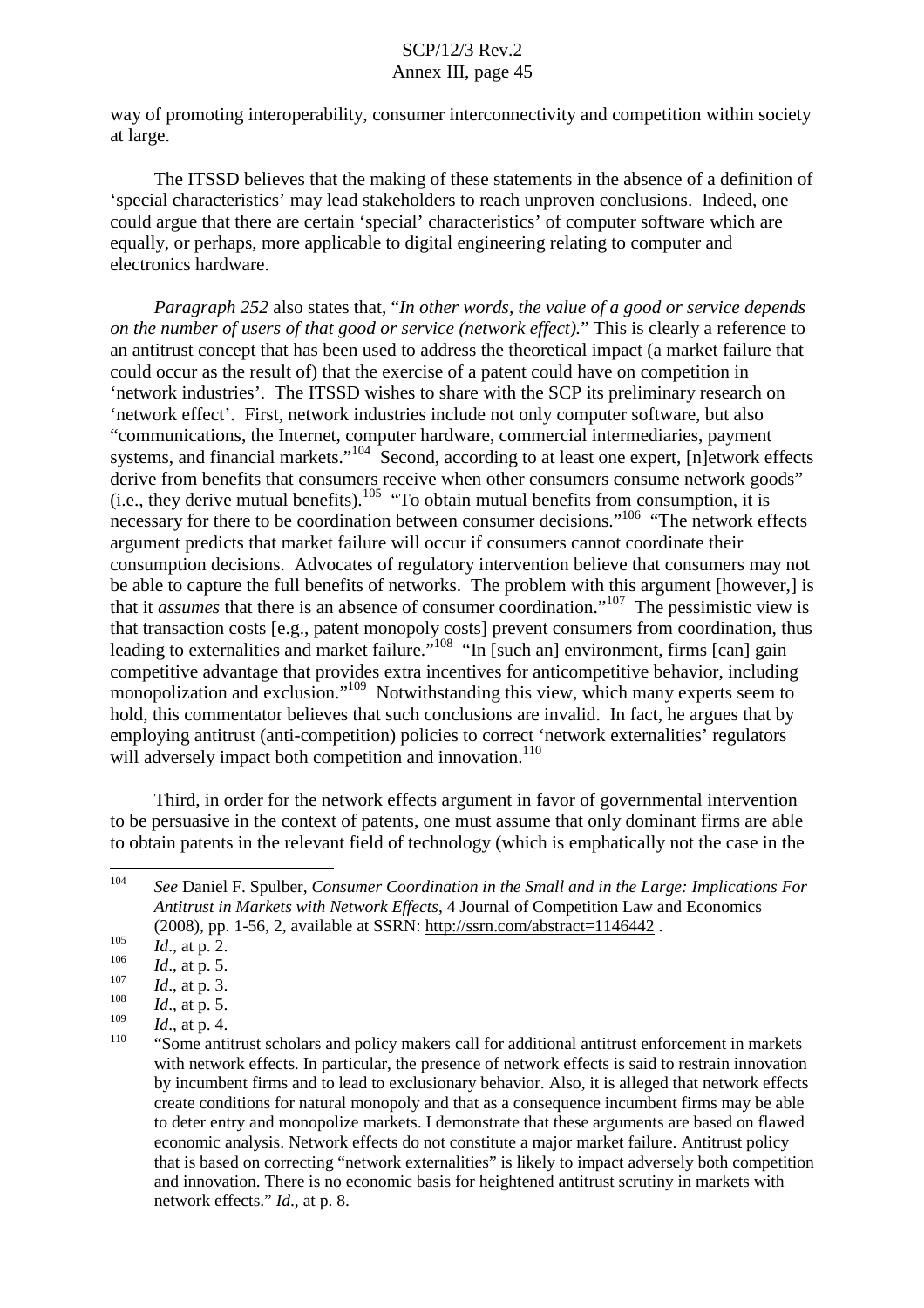area of software). While it is true that patents held by the dominant firm may enhance its market power, other patents held by would-be competitors will constrain the options available to a dominant firm, tending to its diminish market power. Thus, the competitive effect of patentability in the field may either increase or decrease the contestability of the market.

Fourth, the "natural monopoly" and "network effects" arguments are neither unique to software nor particularly relevant to the question of patentability. If the SCP insists on retaining a reference to network effects within the WIPO Report, the ITSSD requests that a more detailed explanation of their relevance to patentability and computer software be prepared.

### 14. Latin American Association of Pharmaceutical Industries (ALIFAR)

#### *Prior art – Novelty – Inventive step – Grace period, para 210.*

The criteria for evaluating novelty (prior art) and inventive step are among the main flexibilities of the patent system in the TRIPS Agreement. The definition which each national law provides for these patentability requirements and criteria applied by industrial property offices demonstrates the inappropriateness of establishing uniform standards which limit the margins for maneuver of countries in evaluating and granting patents.

Low standard patents do not promote innovation or development but, on the other hand, avoid others using and manufacturing inventions which are simple obvious modifications of available technologies.

The same is true of the grace period linked to the requirement of novelty and prior art.

#### *Quality, para 241*

The patent system was devised to reward inventive capacity, stimulate progress and promote innovation. The inventor's contribution to society and the need to recover the investment in the generation of his invention serve as the underlying justification for the system.

However, the achievement of the main objectives has been distorted owing to problems with the management and design of the system. This is translated in the form of a reduction in the standards of non-obviousness or inventive step applied in the examination of the grant of patents, with the result that patents of low quality and broad scope are being granted.

Thousands of patents are granted for commonplace developments and it should be asked whether this exponential growth in the number of patent applications filed each year is evidence of the increasing importance of knowledge assets in the modern economy or are the result of the slackness of a system which has relaxed its requirements. The implications of the system include:

(a) industrial property offices have a wealth of cases to resolve, which largely surpasses its capacities and resources. This situation may lead to the flawed examination of applications or to the same steps taken by a number of offices in developed countries being followed, in the belief that the examination which they are conducting is a guarantee of solidity.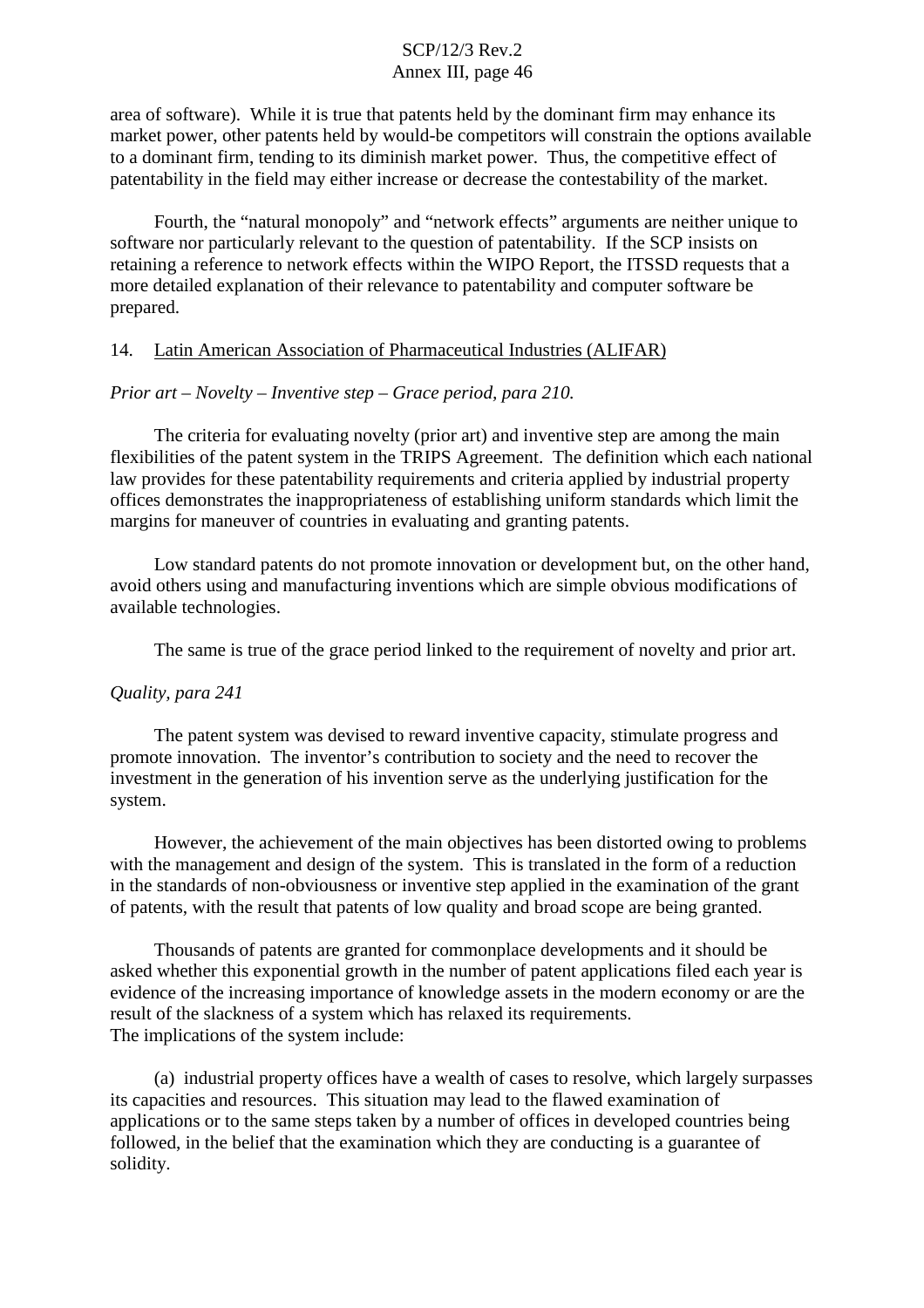(b) commonplace patents may play an important role in hampering competition, extending the life of patents close to expiry or affecting the commercialization of products in the public domain.

(c) commonplace patents are in many cases the cause of "the tangle of patents" which may constitute an obstacle to the progress of research.

The problem arises when the lax criteria and flawed examination apply in certain areas of particular social and economic impact, as is the case in the pharmaceutical industry. Even where the patent may be weak or questionable, the economic capacity of certain firms will allow them to use patents aggressively in order to exclude from the market especially small and medium-sized producers who lack the resources to meet expenses and prolonged disputes.

The application of the ISO standard may wrongly be assumed to be a presumption of the validity of the patents granted, where the standard applies only to the procedure and has no relation to the quality of the examination.

### 15. Third World Network (TWN)

#### *Search and Examination*

The issue of search and examination is discussed in para 181-197. The report states in para 181 that search and examination thus ensure that granted patents meet *a priori* the requirements prescribed under the applicable law and as a consequence, patent owners and third parties will enjoy more legal certainty in patent rights. However, this paradigm has come under recent challenge. It is noted by patent experts that the patent system fails to provide sufficient notice since the boundaries of the patents applied/granted are often unclear.<sup>111</sup> The report does not consider this paradigm involved in inefficiencies created by arguably a patent system that generates incentives for litigation rather than innovation.

In para 188, the WIPO report states "countries with full search and examination systems have been increasingly posing the same question because of their increasing backlogs". The problem really is the trend in developed countries in relaxing the criteria, standards or practise of granting patents. The number of patents tripled from 1983 to 2002 (from 62 000 to 177 000) accompanied by a proliferation of patent awards of dubious merit for example "inventions" that are not new or are trivially obvious.<sup>112</sup> According to Jaffe and Lerner, the US PTO has become so overtaxed and its incentives so skewed to granting patents that the tests for novelty and non-obviousness have become largely non-operative. Thus the main issue should be to deal with the source of the problem and tighten the patentability criteria.

Further, if the concern for not adopting stringent patentability criterion is due to the time taken for examination and pendency of applications, then there is sufficient evidence from the recent past which has pointed out that a more stringent examination process does not lengthen the pendency period.<sup>113</sup>

<sup>&</sup>lt;sup>111</sup> Bessen and Meurer, Patent Failure: How Judges, Bureaucrats and Lawyers put Innovators at

Risk". Princeton University Press (2008).<br>
Jaffe, A. and Lerner, J. (2004), "Innovation and its Discontents", Princeton University Press<br>
Petebual and DeAngele, Ayerses Pendency and Examination Freezy, A Quaying Theor

<sup>113</sup> Batabyal and DeAngelo, Average Pendency and Examination Errors: A Queuing Theoretic Analysis, (2007). Available at: http://papers.ssrn.com/sol3/papers.cfm?abstract\_id=983817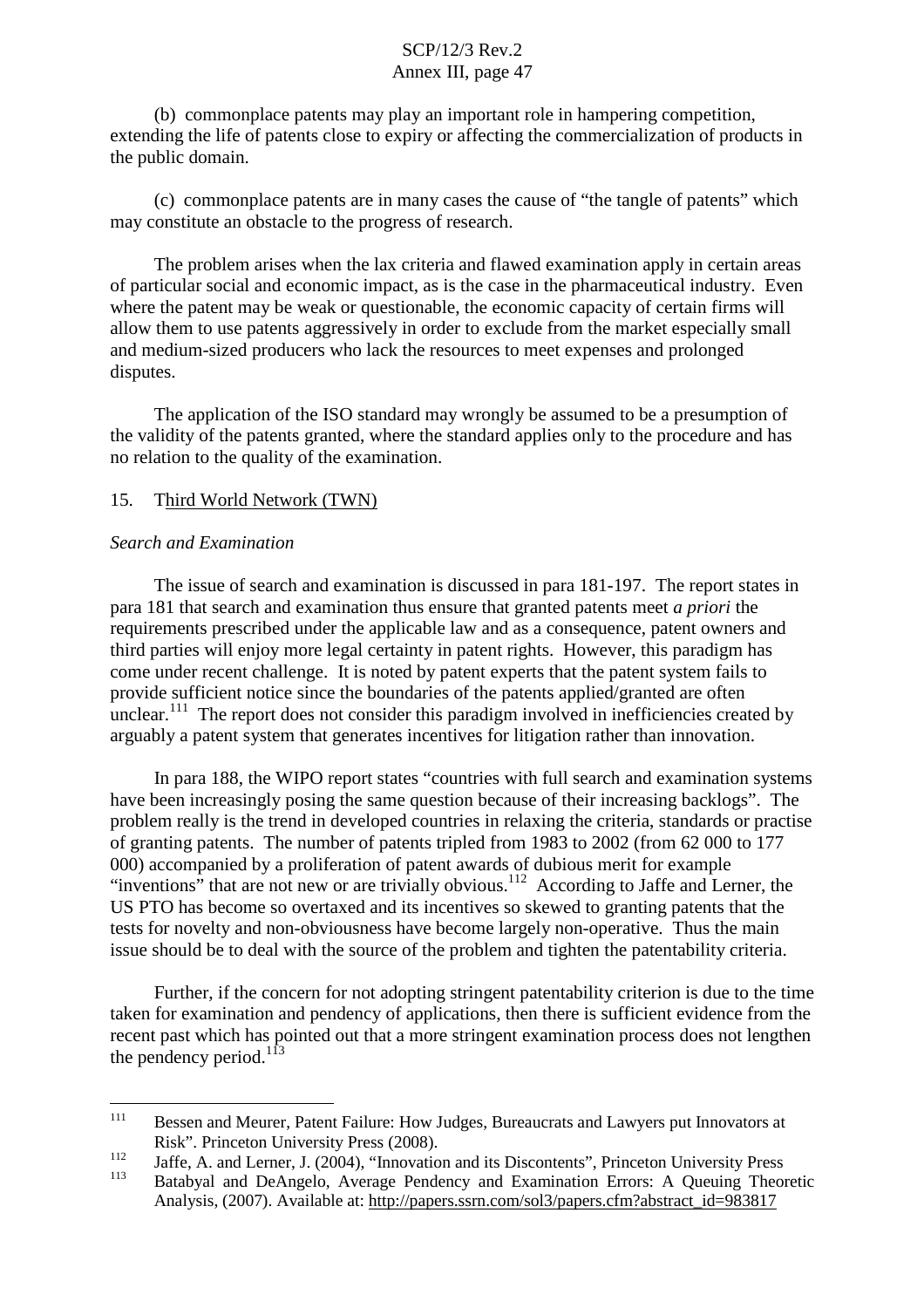The report states that there is "evidence to suggest that, in many cases, applications for the same invention are being examined multiple times by different patent offices. Consequently, countries are increasingly seeking for international cooperation." Although there be may some duplication, there is a sound reason for it i.e. that the examination should be done according to a country's patentability criterion which in turn should reflect the country's level of development and priorities. Thus duplication should not be seen as an efficiency issue.

#### *Inventive step*

Concerning the level of inventive step criterion (para 217-220), the report is of the opinion that "the concrete application of the inventive step requirement is quite complex and it cannot be simply limited to a debate on a "high" level of inventive step versus a "low" level of inventive step (para 220). However, such debate does make sense when the inventive step criterion adopted by a country's patent system has a potential to exclude or include certain category of patents.<sup>114</sup> Further recent decisions rendered by the US Supreme Court has come out heavily on the loose criterion of non-obviousness employed by the US patent office and has suggested corrective measures.<sup>115</sup> There is sufficient evidence to the effect that a low level of inventive step (non-obviousness) can inhibit competition, which the current report has not taken into consideration. 116

### CHAPTER VII. SUPPORT STRUCTURES FOR THE PATENT SYSTEM

#### 16. Congo

Professional secrecy should be extended to people skilled in the art who are industrial property agents or patent examiners. Patent examiners are competent to receive information that is sufficient for producing a specification.

#### 17. Intellectual Property Institute of Canada (IPIC)

#### *Introduction*

The Intellectual Property Institute of Canada (IPIC) is the professional association of patent agents, trade-mark agents, and lawyers practicing in all areas of intellectual property law. Our membership totals more than 1,700 individuals, consisting of practitioners in law firms and agencies of all sizes, sole practitioners, in-house corporate intellectual property professionals, government personnel, and academics. Our members represent small and large businesses throughout Canada, Canadian universities and other institutions with intellectual property rights (e.g. patents, trade-marks, copyright and industrial designs) in Canada or elsewhere, and foreign organisations who do business in Canada, using their intellectual property rights.

<sup>&</sup>lt;sup>114</sup> See for example, section 3(d) of the Indian Patents Act, 1970. This section excludes certain forms of inventions if the mere discovery of known substance shall not be patented unless they differ significantly in properties with regard to "efficacy".<br>
See KSR v. Teleflex, 550 U.S. 127 S. Ct. 1727, 82 U.S.P.Q.2d 1385 (2007).<br>
See US Federal Trade Commission, To Promote Innovation: The Proper Balance of

Competition and Patent Law and Policy (2003). Available at: http://www.ftc.gov/os/2003/10/innovationrpt.pdf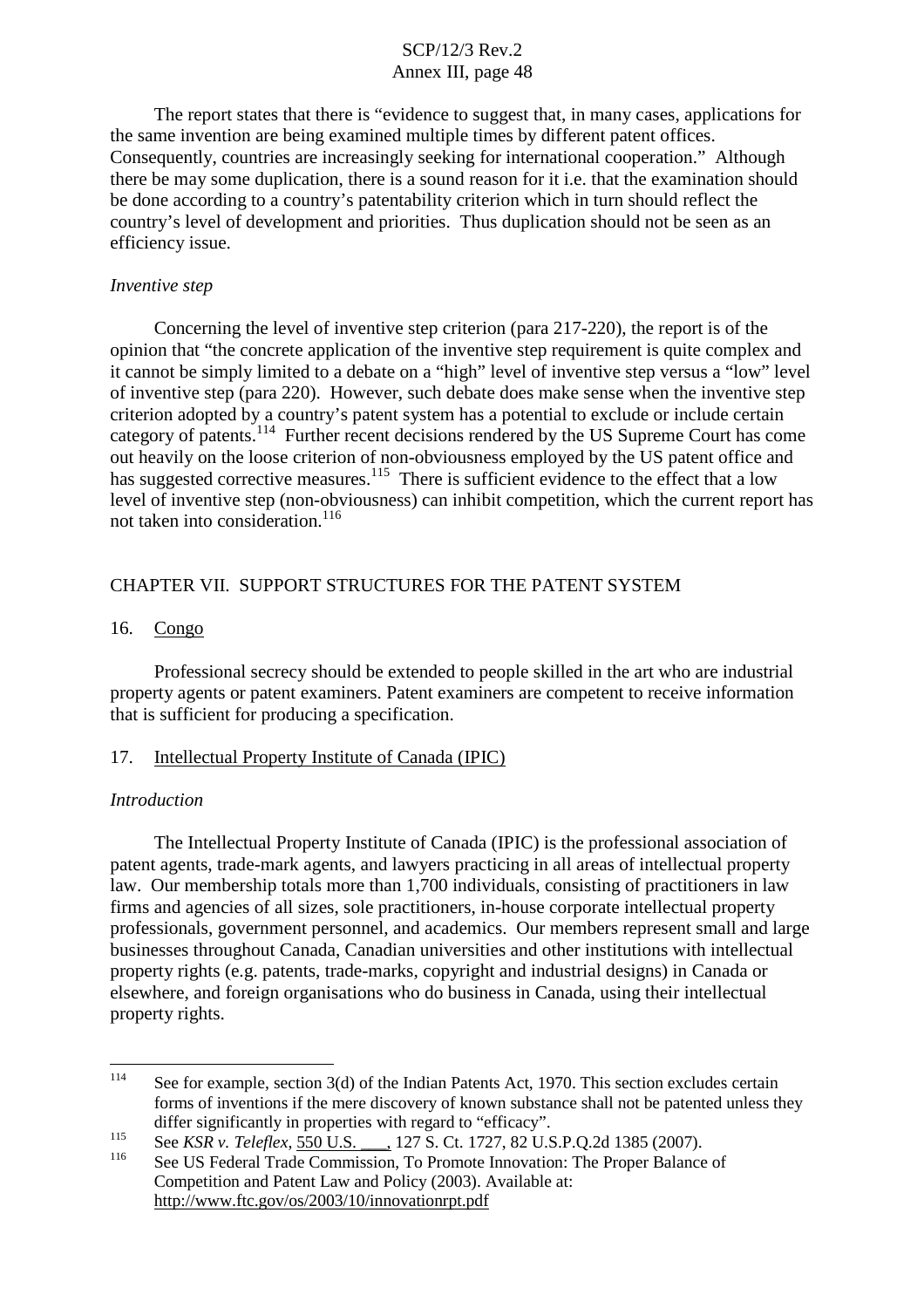During the September 2008 Assemblies of the Members States of the World Intellectual Property Organization, IPIC was granted the status of national non-governmental organization observer. Previously, IPIC has attended, by invitation, meetings of the Standing Committee on the Law of Patents (SCP).

IPIC is grateful for the opportunity to provide comments on SCP/12/3 and on the future work of the SCP. This report focuses on one aspect of the support structures for the patent system: professional privilege (section VII (b) of SCP/12/3). We note and welcome the decision of the Committee to mandate the WIPO Secretariat to establish a preliminary study on the issue of client-attorney privilege (as reported in SCP/12/4). IPIC has been aware for some time of the difficulties caused by the lack of uniformity of privilege for patent agents, not only within a national group of practitioners but also internationally, and has noted with concern the trend of recent Court decisions to limit the scope of privilege available for IP practitioners. This trend threatens to undermine the effective management and enforcement of IP rights, to the detriment of the IP system itself.

IPIC has done extensive research on this topic and we provide below brief excerpts of this research. We would be pleased to provide more detailed information if it can be of assistance to the SCP. We hope that our comments will be useful to the Secretariat and to the SCP.

#### *Privilege for Trade-mark Agents in Canada*

A detailed analysis in support of privilege for trade-mark agents in Canada was prepared in 2001 at the request of IPIC by a senior Canadian practitioner, Mr. James Fogo.<sup>117</sup> In his report, Mr. Fogo notes that the advice given by trade-mark agents in the course of advising a client in securing and protecting a trade-mark registration is akin to advice given by lawyers. In fact, the advice of a trade-mark agent might well be the very same advice that a lawyer would give. However, while the lawyer's communications are privileged, the trademark agent's are not.

This problem was solved in the United Kingdom, Australia and New Zealand by statutes that have accorded professional privilege to trade-mark agents. In the U.K., prior to the passing of this legislation, one notable decision remarked upon the lack of privilege for trade-mark agents as follows:

"It does seem to me to be a little odd and possibly perverse, that if a trade mark agent is entitled to advise a client in relation to certain legal matters and to conduct certain legal proceedings on his behalf, the same privilege should not apply as would certainly apply in a case where the advice was being given and the proceedings were being conducted by a solicitor."<sup>118</sup>

It is important to note that this lack of privilege may even extend to lawyer-agents. There have been at least two decisions in Canada where the courts have found that solicitor-client privilege exists when members of a firm are acting as solicitors, but "not when acting as trade-mark agents".119

<sup>&</sup>lt;sup>117</sup> Privilege for Communications with Trade-mark Agents Resident in Canada and Listed under Rule 21 of the Trade-mark Regulations 1996, by James G. Fogo, September 2001

<sup>118</sup> *Dormueuil Trade Mark* [1983] R.P.C. 131

<sup>119</sup> *Visa International Service Association v. Visa Travel International Ltd*., 74 C.P.R. (2d) 243; *Rentokill Group Ltd. v. Barrigar & Oyen,* 75 C.P.R. (2d) 10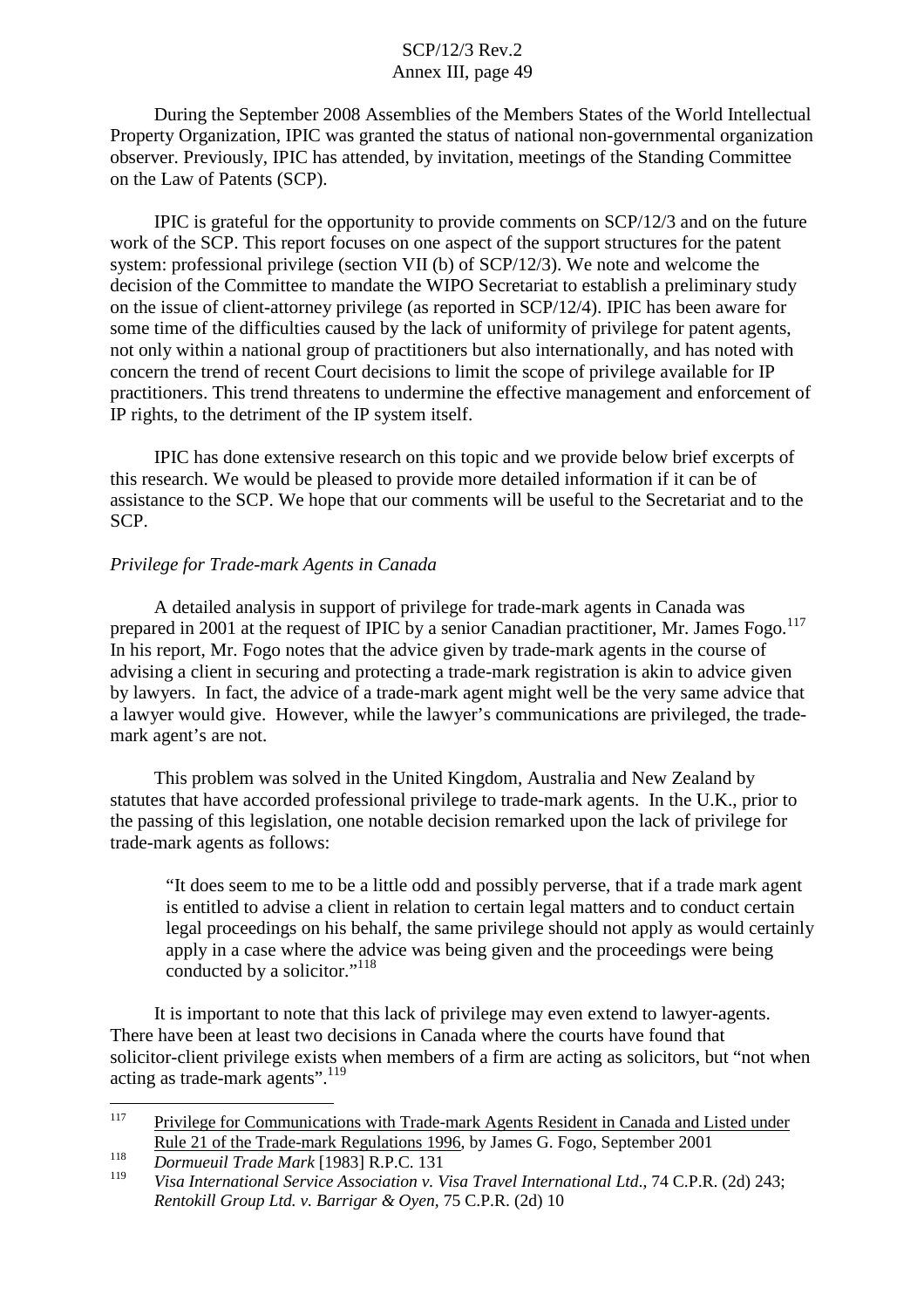Ultimately, the lack of privilege is a problem for the client. A client must be able to freely disclose information to an agent of his choice and to obtain advice which the client wishes to be confidential. The government allows trade-mark agents to perform certain duties under the *Trade-marks Act*. The client should be able to use the services of such agents without putting confidential information at risk of disclosure.

Mr. Fogo in his conclusion astutely observes that by providing statutory privilege to trade-mark agents, Canada will then be brought into line with leading intellectual property nations.

#### *Privilege for Patent Agents in Canada*

Support for professional privilege for patent agents in Canada is well developed and was researched by a senior practitioner at the request of IPIC, Mr. William Hayhurst.<sup>120</sup> In his report submitted in 2001, Mr. Hayhurst discusses the anomaly that a client who needs advice on matters relating to inventions and patents does not enjoy privilege for communications with a patent agent who is qualified to provide the necessary advice.<sup>121</sup> The same client would be guaranteed privilege for the identical communications if dealing with a lawyer who is unfamiliar with patent law and practice and inexperienced in applying these to the relevant technologies.

The United Kingdom, Australia, New Zealand and other jurisdictions have enacted statutory rights of professional privilege for communications with patent agents and patent attorneys. Even in the United States, where no statutory protection has yet been granted, communications from a patent agent have been found to be privileged under a common law doctrine.

A client's patent protection in Canada can be hindered by the lack of professional privilege for patent agents. An inventor seeking advice may be reluctant in communicating certain information to a non-lawyer Canadian patent agent, with the concern that the communications becomes admissible as evidence should litigation arise. Such a lack of full and frank disclosure may prevent the patent agent from giving reliable and sound advice.

The lack of uniform standards on privilege and on the recognition of privilege in different countries affects the rights of clients, and the choices available to them. For example, in the U.K., where privilege attaches to correspondence with patent agents, clients have been warned that caution must be exercised in dealing with Canadian patent agents because correspondence with them is not privileged. For some clients, the right of privilege between agent and client can be of such vital importance that it can easily outweigh the convenience of consulting a local practitioner.

To obtain legal advice from a patent agent, the same conditions should apply as those associated with solicitor-client privilege: the client must be able to consult freely and in

<sup>&</sup>lt;sup>120</sup> Privilege for Communications with Registered Patent Agents who are Residents in Canada. by William Hayhurst, Q.C., July 24 2001

<sup>121</sup> Section 15(a) of the *Patent Rules*, SOR/96-423, provides that the Commissioner shall enter on the register of patent agents "… the name of any resident of Canada who has demonstrated a good knowledge of Canadian patent law and practice by passing the qualifying examinations for patent agents relating to patent law and practice"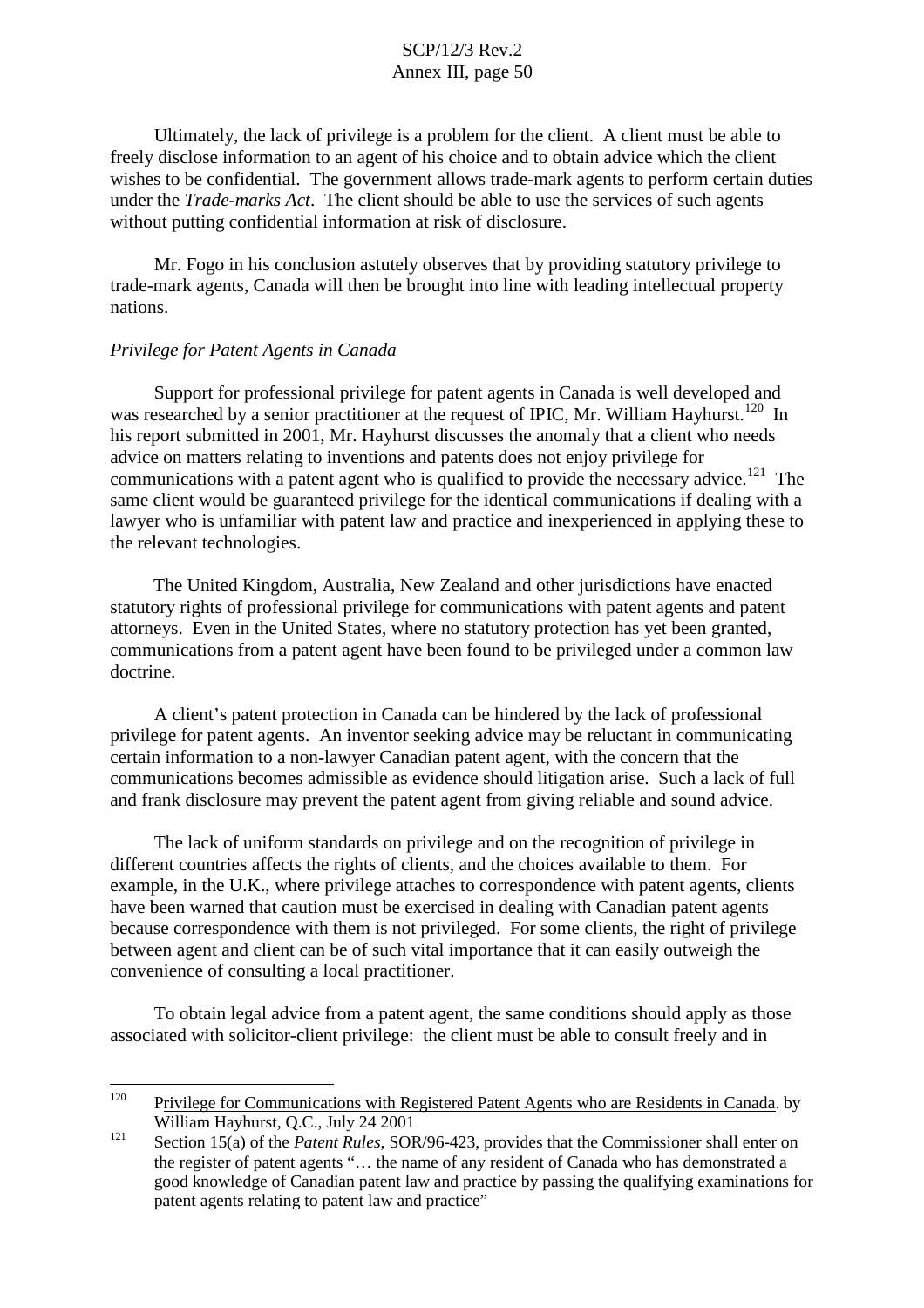confidence. At present, patent agents in Canada can give their clients an assurance of confidentiality, but not an assurance of privilege.

Mr. Hayhurst provides reasoned implementation proposals and consideration of their results, concluding that providing statutory privilege for patent agents in Canada will benefit users of the patent system and strengthen the international position of the profession.

### *Canadian Law on Privilege for Patent and Trade-mark Agents*

Numerous Canadian court decisions have held that communications between patent or trade-mark agents and their clients are not privileged. In a paper presented at the WIPO-AIPPI Conference on Client Privilege in Intellectual Property Professional Advice in May 2008, Steven B. Garland and Glen Kurokawa provided an extensive analysis of the jurisprudence significant to Canadian practitioners.<sup>122</sup> Below is a summary of this analysis.

The origin of the Canadian approach stems from the old English case *Moseley v. Victoria Rubber Co.* (1886), 3 R.P.C. 351, 55 L.T. 482 (High Court of Justice, Chancery Division) ["*Moseley*"], which held that "communications between a man and his patent agent are not privileged." The judge in the Moseley case also had cause to note that any communications made to a solicitor acting in his capacity as a patent agent were not privileged.

It is informative to the present discussion to note that the U.K. and Canadian approaches to agent privilege, while having the same origins, have since taken decidedly different paths. Whereas in the United Kingdom there is now a statutory provision of privilege to agent-client communications pursuant to section 280 of the U.K. *Copyright, Designs, and Patents Act*, in Canada there is no such statutory provision. Canada has no equivalent judicially recognized privilege provision for agents either. In fact, the Canadian judicial approach to privilege for agents has been shown to enable parties to reach through the Canadian patent system to pierce the privilege that has been afforded to a client by the U.K. patent system. For example, in *Lilly Icos LLC v. Pfizer Ireland Pharmaceuticals* (2006), 55 C.P.R. (4th) 457*,* the Federal Court concluded that communications between the inventors and their U.K. patent attorneys were not privileged and were required to be produced in the Canadian litigation, despite the fact that they were considered privileged in the U.K. under Section 280 of the U.K. *Copyright, Designs and Patents Act 1988,* where the communications took place. The Canadian Court stated that judicial comity between countries does not require Canada to recognize a privilege not established in Canada.

In the United States, while Courts generally respect and apply a privilege that attaches to communications as a result of foreign law practice, U.S. Courts have also decided that, where no applicable privilege exists between a foreign agent and his client, none shall be recognized in the U.S. proceedings (*Bristol-Myers Squibb Co. v. Rhone-Poulenc Rorer Inc.,* 52 U.S.P.Q. 2d 1897, 188 F.R.D. 189 (U.S.District Court, Southern New York, 1999) ["*Rhone-Poulenc*"]).

The present lack of harmony in countries' approaches to privilege rights for clients of agents would appear to permit erosion of the privilege rights across borders. In Canada as will be shown below, Courts have consistently held that communications between agents and

<sup>&</sup>lt;sup>122</sup> Intellectual Property Advisor-Client Privileged Communications: Canada and Other Jurisdictions by Steven B. Garland and Glen Kurokawa, May 2008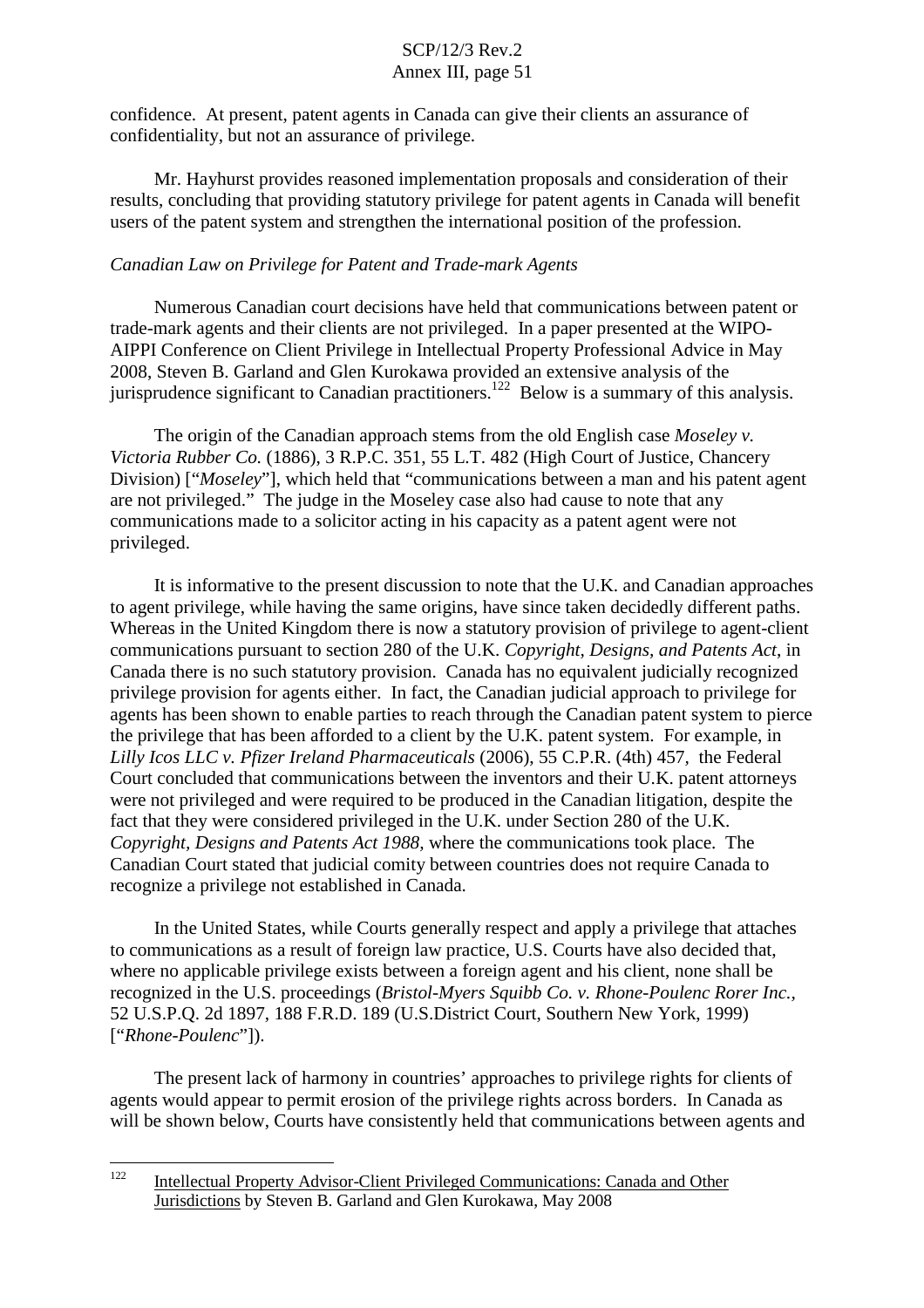their clients are not privileged. It is apparently not within the auspices of Canadian Courts, either through the mechanisms of judicial comity or otherwise, to render decisions that take the global nature of the patent system into account where privilege is concerned.

One of the leading Canadian decisions on the privilege is that of the Federal Court of Appeal in *Lumonics Research Ltd. v. Gould et al.* (1983), 70 C.P.R. (2d) 11 (Federal Court of Appeal) ["*Lumonics Research*"], in which the Court ruled that professional legal privilege does not extend to communications between patent agents and their clients for the sole reason that patent agents are not members of the legal profession. It should be noted that this decision was rendered despite the fact that registered Canadian patent agents, lawyers or not, are the only people qualified under the Canadian *Patent Act* and *Rules* to represent clients before the Canadian Intellectual Property Office. While the Court's comments were directed to patent agents, the decision applies equally to trade-mark agents (see, for example, *Rentokil Group Ltd. v. Barrigar &Oyen* (1983), 75 C.P.R. (2d) 10 (Federal Court, Trial Division) and *Visa International Service Assn. v. VisaTravel International Ltd.* (1983), 74 C.P.R. (2d) 243 (Federal Court, Trial Division)).

It was held in *Procter & Gamble Co. v. Calgon Interamerican Corporation et al.* (1980), 48 C.P.R. (2d) 63 (Federal Court, Trial Division) ["*Procter & Gamble*"] that in order to assert privilege, the legal advisor with whom the plaintiff communicated must have been professionally qualified to advise it in respect of Canadian law (*United States of America v. Mammoth Oil Co.*, [1925] 2 D.L.R. 966, 28 O.W.N. 22 (Ont. C.A.). It was held that while such communication with a qualified employee is as privileged as if with a qualified private practitioner, any such lawyer must have been qualified to practice law in Canada as a barrister and solicitor, not as a patent agent.

While privilege *can* attach to patent or trade-mark agent communications in appropriate circumstances, most particularly by way of the litigation privilege (see, for example, *ABC Extrusion Co. v. Signtech Inc.* (1990), 33 C.P.R. (3d) 474 (Federal Court, Trial Division)) the Federal Court of Canada has consistently found that communications between clients and agents *per se* are not protected by privilege as per lawyer-client communications (for further examples see also *Sperry Corporation v. John Deere Ltd. et al.* (1984), 82 C.P.R. (2d) 1 (Federal Court, Trial Division); *Scientific Games, Inc. v. Pollard Banknote Ltd.* (1997), 76 C.P.R. (3d) 22 (Federal Court, Trial Division); and *Whirlpool Corp. v. Camco Inc.* (1997), 72 C.P.R. (3d) 444 (Federal Court, Trial Division)).

Equally troubling are the number of Canadian decisions that have held that privilege will not necessarily extend to communications between a client and a lawyer who is also a patent or trade-mark agent where that person is acting in his or her capacity as an agent and not as a lawyer. In these situations, the court will look at what "hat" the lawyer is wearing at the time the advice is provided. If in fact the lawyer is found by the Court to be acting in his or her capacity as a patent agent, or trade-mark agent, and not as a lawyer, then the communications may not be privileged. See, for example, *Montreal Fast Print (1975) Ltd. v. Polylok Corporation* (1983), 74 C.P.R. (2d) 34 (Federal Court, Trial Division) ["*Montreal Fast Print*"], reconsidering or rehearing refused by (1983), 75 C.P.R. (2d) 95 (Federal Court, Trial Division). Very recently, Madam Justice Snider of the Federal Court confirmed this view.

The Canadian Federal Court of Appeal has also ruled that communications from an inhouse counsel who is also a patent agent will be privileged only where the in-house counsel is acting in his capacity as a lawyer in *IBM Canada Ltd. v. Xerox of Canada Ltd. et al.* (1977), 32 C.P.R. (2d) 205 (Federal Court of Appeal).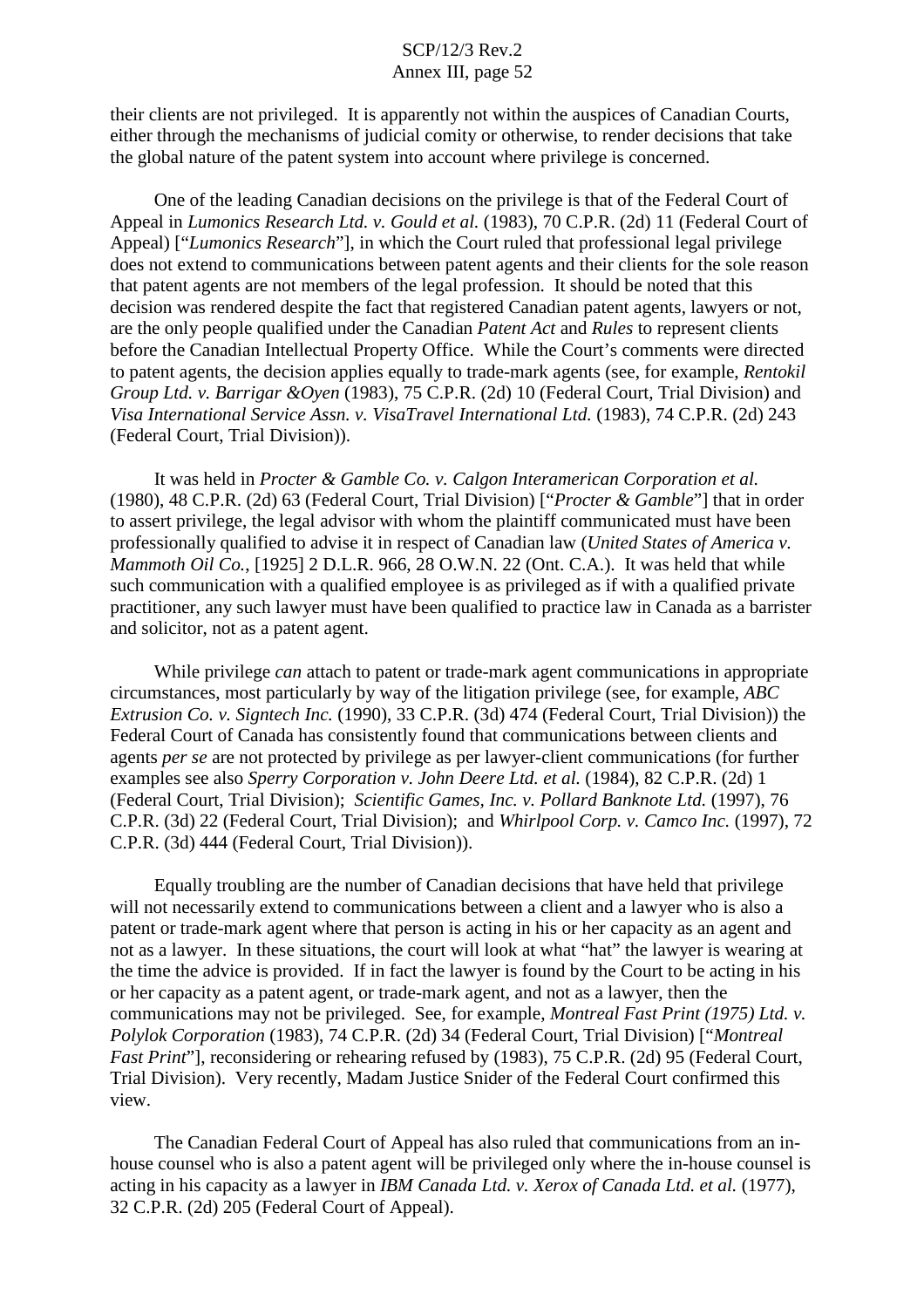Several cases decided in the provincial Courts of Canada have also held likewise. In *Sunwell Engineering Co. v. Mogilevsky* (1986), 9 C.P.R. (3d) 479 (Ontario Supreme Court), it was stated that although it is not uncommon for one person to be both a solicitor and patent agent, where that situation arises it is necessary to determine whether the communication between the solicitor and the client involves the solicitor *qua* solicitor or *qua* patent agent.

The Federal Court of Appeal in *Lumonics Research supra*, in implicitly acknowledging that patent agents provide legal advice stated:

… all confidential communications made to or from a member of the legal profession for the purpose of obtaining legal advice or assistance are privileged, whether or not those communications relate to the kind of legal advice or assistance that are normally given by patent agents. Legal advice does not cease to be legal advice merely because it relates to proceedings in the Patent Office. Those proceedings normally raise legal issues; for that reason, when the assistance of a solicitor is sought with respect to such proceedings, what is sought is, in effect, legal advice and assistance. And, this, in spite of the fact that a solicitor, as such, cannot represent an applicant in proceedings before the Patent Office.

Nevertheless, this dichotomy in approach with respect to lawyers who are also agents does exist in Canada and has resulted in courts in the past concluding that certain communications between a lawyer and a client were required to be produced.

The law on whether communications between clients and non-lawyer agents working in law firms are subject to privilege is also uncertain. In *Whirlpool Corp. v. Camco Inc.* (1997), 72 C.P.R. (3d) 444 (Federal Court, Trial Division), Teitelbaum J. of the Federal Court noted:

The fact that a patent agent was part of a firm that also carries on business as barristers and solicitors and as patent agents under the same name is not material. Just as Mr. Justice Mahoney determined at page 65 in *Calgon*, *supra*, the correspondence at issue in the case at bar is directed to and from one of the patent agents rather than one of the lawyers in the firm.

In *Procter & Gamble Co., supra*, correspondence directed to and from one of the patent agents, rather than a lawyer, of the law firm was held not to be privileged. Similarly, in *Montreal Fast Print, supra*, patent agents were not able to assert privilege over their communications despite working for a law firm because they were acting solely in their capacity as patent agents.

Adding to the level of uncertainty in Canada, the approach may not be absolute. In *Group Tremca Inc. v. Techno-Bloc Inc.* (1998), [1998] F.C.J. No. 1458 (Federal Court, Trial Division), affirmed by (1999), [1999] F.C.J. No. 1813 (Federal Court of Appeal) and leave to appeal refused by (2000), 2000 CarswellNat 1723 (Supreme Court of Canada), the Court apparently viewed the relationship with the patent agent as a relationship by extension with the firm of solicitors for whom the patent agent worked, thereby attracting privilege.

It is certainly possible that information obtained from an IP advisor's file could be used in support of an adverse order against the IP owner, or a defendant, on the issue of costs. Such was the result in the Canadian case of *Stamicarbon B.V. v. Urea Casale S.A.* (2002), 17 C.P.R. (4th) 377 (Federal Court of Appeal), leave to appeal refused by (2002), 2002 CarswellNat 2821 (Supreme Court of Canada) where the defendant patentee in an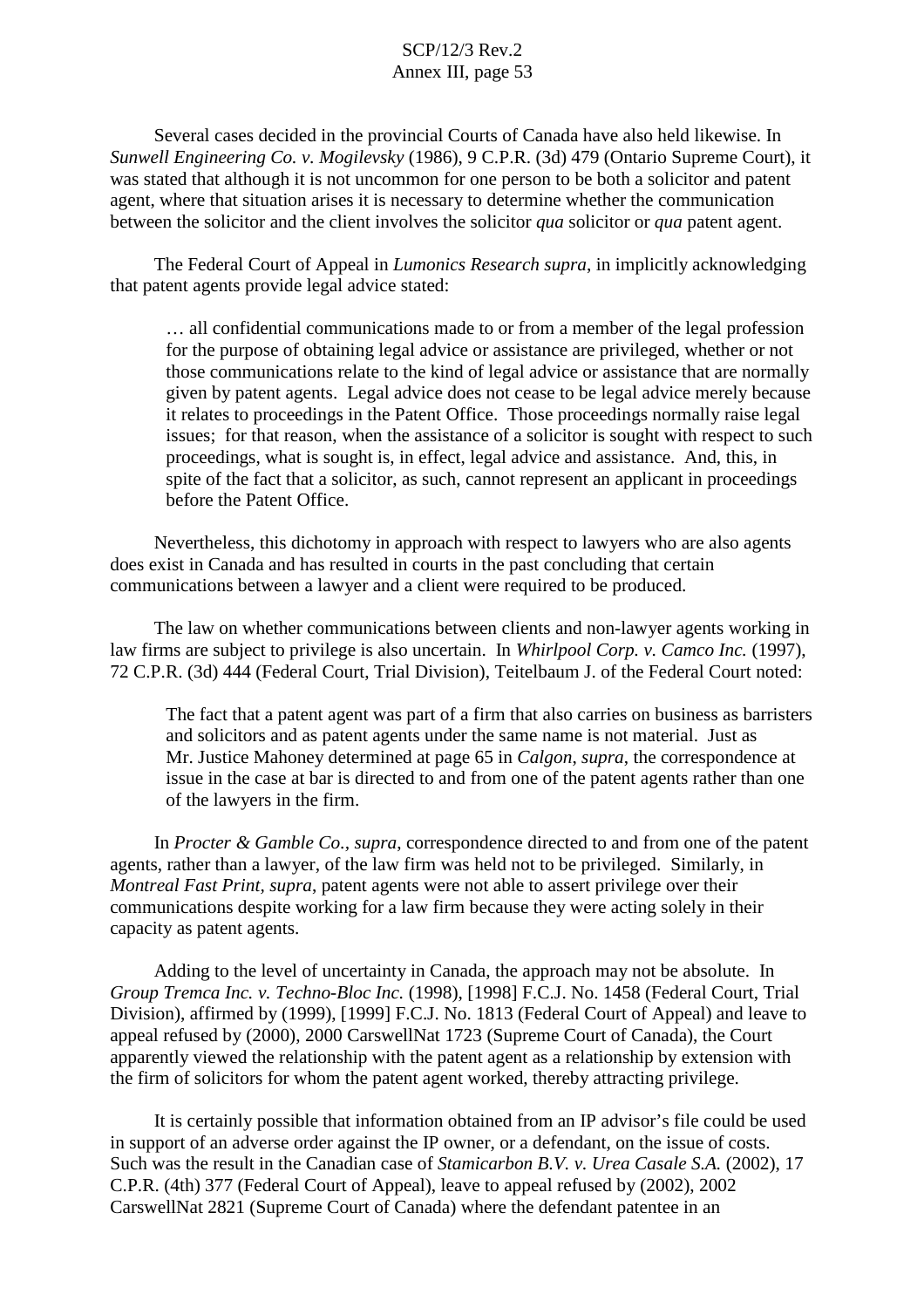impeachment action was forced to disclose communications between the company and its non-lawyer Canadian patent agent. The plaintiff succeeded in obtaining summary judgment at the trial level and the patent agent's files were relied upon in obtaining a partial award of solicitor and client costs against the patentee. Although the defendant successfully appealed the order on the merits (such that the order for costs was also reversed), *Stamicarbon* is an example of how intellectual property remedies can be affected by a lack of privilege.

#### *Privilege as it Applies to the Property Right Itself*

Regarding situations in which agents are sought for advice, the process of securing intellectual property rights is a matter of information management. In the case of patents, information is gleaned not only through the quasi-adversarial efforts of an intellectual property office to sanction what is patentable, but also by the cooperative efforts of the inventor and his agent both before the patent is applied for and during the application process. In a world where intellectual property offices are clearly experiencing workload challenges, it seems appropriate that a worldwide intellectual property system should promote mechanisms that foster cooperation between the inventor and his patent agent to carve out and advocate for the scope of monopoly to which the inventor truly has a right; no more and no less.

With a patent being developed as a result of information, and being attackable in an adversarial process based on information, it seems appropriate that barriers to a full and frank discussion of information pertinent to the patentability of the proposed invention itself should be removed wherever possible.

It has been shown that the exchange of information between an inventor and his patent agent, where privilege does not apply, can be used in a manner adverse to the inventor. While on one hand this would appear to promote the utilization of all rational means for ascertaining truth during the adversarial process (as expressed in *M. (A.) v. Ryan* (1997), [1997] 1 S.C.R. 157 (Supreme Court of Canada)), the lack of privilege has very clear and disparaging implications where intellectual property formation and assessment are concerned. Without privilege, there is a very real danger that relevant information will not be exchanged, discussion based on the information will not be had, and as a result, that a patent will be granted and foisted upon the public that may be misrepresentative of the scope of protection to which the inventor truly has a right— either too broad or too narrow.

In the adversarial context, where there is no privilege, the motive to examine and respect the boundaries of a patent right through full and frank discussion with an agent is contrary to the interests of the investigating party. As a result, it is all too easy to give too wide a berth to the patent (affording more scope to the patent than is truly deserved), or alternatively unwittingly crossing its boundaries (leading to unintended and costly litigation). In other words, the discussion respecting the boundary of the patent is simply not had, so the patent boundary remains unvetted or unearned, to the detriment of the public interest.

With the more recent advent of various forms of IP markets. IP is increasingly being treated throughout the world as a unique form of property, as opposed to purely a singledimensional defensive legal right. In the SCP report, the Secretariat discusses the creation of an IP marketplace. Of course, the idea of IP as property that can efficiently attract capital and other resources to an underlying endeavor depends on the systems that support it. For patents, a system such as harmonized privilege promotes certainty because it promotes efforts by the inventor and his agent to invest in creating deserved patent rights. Deserved patent rights in turn promote market efficiencies, enabling capital to freely flow to the patent rights and their underlying endeavors.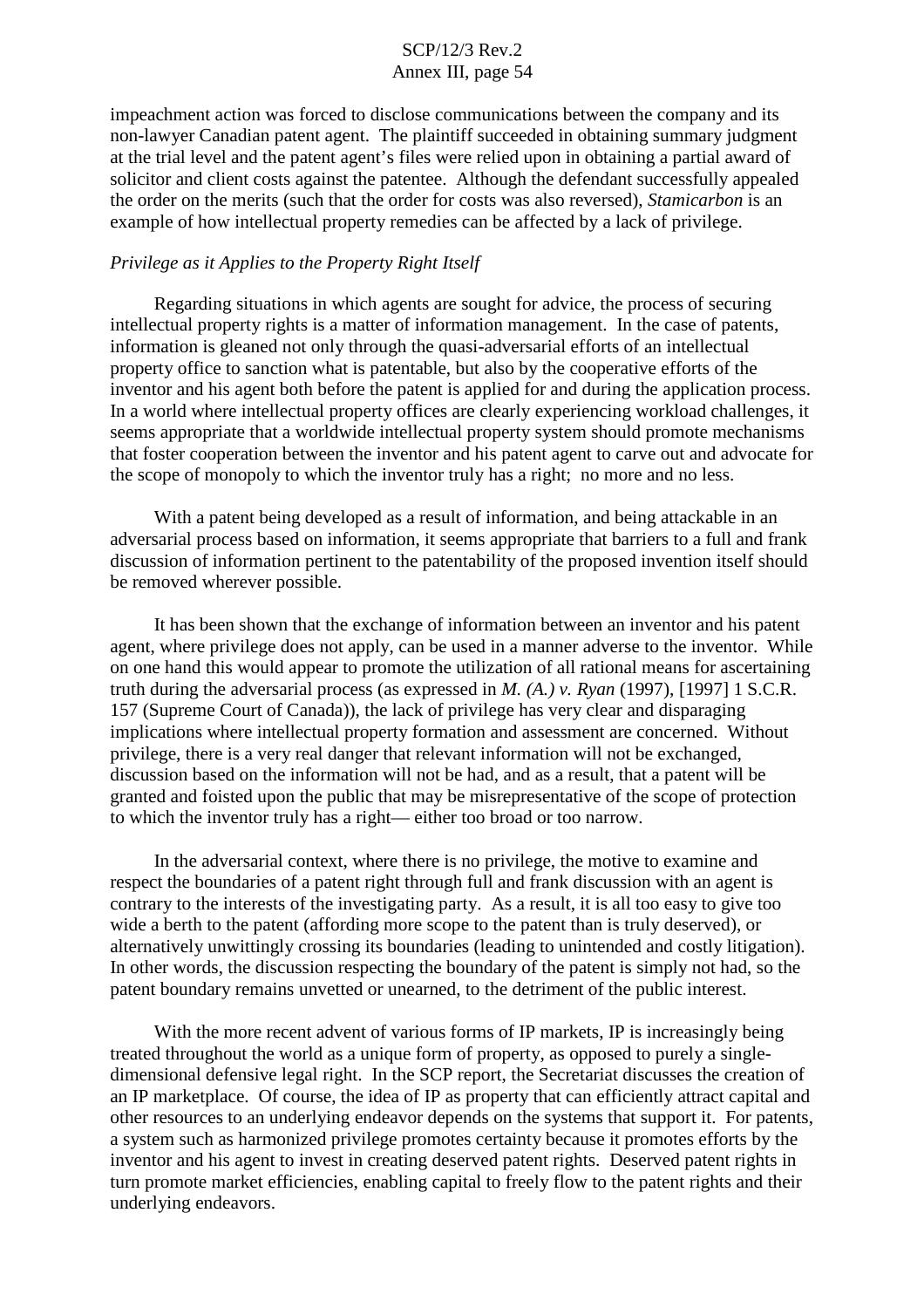Where there is no general global harmony on privilege, the pursuit of patent rights and therefore allocation of the world's capital could easily be distorted in favor of those countries that recognize class privilege (i.e. a more certain patent right), rather than in favor of the underlying market opportunity.

*Support for Legislative Change to Introduce Statutory Privilege in Canada for Patent and Trade-mark Agents*

There is widespread support in Canada for statutory protection from disclosure of confidential communications between clients and their patent or trade-mark agents. Organizations expressing this support do so for a number of reasons, chief of which are:

- To allow clients to have a frank and open discussion with their agent.
- To ensure that Canadian companies are not disadvantaged when entering litigation in other jurisdictions.
- To ensure that foreign companies investing, performing R&D and obtaining IP protection in Canada do not see their IP (including their non-Canadian IP) placed at risk for doing so.

IPIC has been promoting for a number of years the idea of statutory protection for confidential communications. In doing this work, IPIC members have met with a number of organizations to discuss the issue. These organizations have expressed concern with the current state of affairs. To persuade the government to adopt legislation, these organizations have written to IPIC or to the Minister of Industry or have responded to a public consultation held by the Government of Canada.

For example, John P. Molloy, President and CEO of PARTEQ (technology transfer arm of Queen's University) wrote in a letter to the Minister of Industry on December 4, 2006:

"Protection of communication is critical for successful litigation in intellectual property. If we must live in fear of litigation because our communication is not privileged, then we (do) not have equivalent protection of our intellectual property to that which a U.S. university would enjoy for the same patent."

And Thomas d'Aquino, President and CEO of the Canadian Council of Chief Executives, wrote in a letter to the Minister of Industry on February 24, 2003:

"The lack of such privilege in Canada appears to undermine the competitiveness of Canadian-based enterprises, either by exposing them to greater risks in litigation than would be faced by companies in other countries or by forcing them to pay higher fees to engage patent and trademark agents outside Canada who do enjoy privileged communications."

As shown below, organizations having formally expressed their support represent a diverse cross-section of the Canadian economy: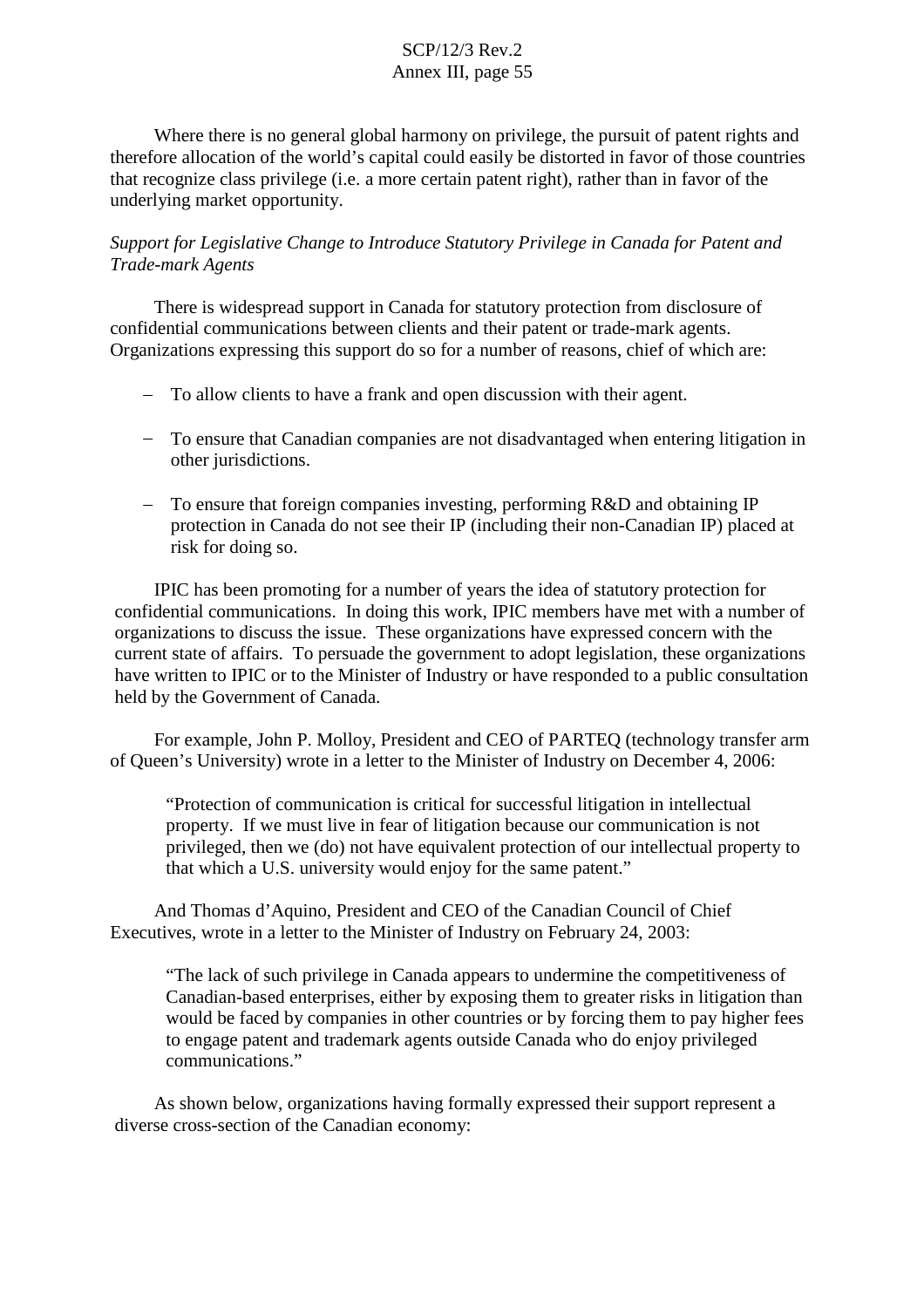- *Business associations:*
	- o Canadian Chamber of Commerce
	- o Canadian Council of Chief Executives (represents the CEOs of the 150 largest corporations)
	- o Canadian Federation of Independent Business (represents over 100,000 small and medium businesses)
	- o Canadian Chemical Producers' Association
	- o Aerospace Industries Association of Canada (represents companies such as Bombardier and Pratt & Whitney Canada)
	- o Ottawa Centre for Research and Innovation (represents high technology companies in the national capital area)
- *Universities:*
	- o University Health Network (Toronto area hospitals associated with universities)
	- o PARTEQ (technology transfer office of Queen's University)
	- o University-Industry Liaison Office of the University of British Columbia

#### • *Corporations:*

- o Nortel
- o DuPont Canada
- o IBM Canada
- o OncoGenex Pharmaceuticals
- o And a number of small and medium businesses
- *General Law and IP firms:*
	- o Lang Michener
	- o Ogilvy Renault
	- o Stikeman Elliott
	- o Gowling Lafleur Henderson
	- o Heenan Blaikie
	- o Miller Thomson
	- o Smart & Biggar
- o Blake, Cassels & Graydon
- o Sim & McBurney
- o Bereskin & Parr
- o Ridout & Maybee
- o L'Espérance & Martineau
- o Kirby Eades Gales Baker
- o Shapiro Cohen

#### *Conclusion*

IPIC believes that professional privilege is an important part of a well functioning patent (and trade-mark) system. Unfortunately, as we have explained in this submission, IPIC is in a position to make this observation because of the absence of privilege in Canada. We are hopeful that the situation will eventually be corrected given the level of support for a solution to this problem. Meanwhile, because of the importance of privilege and of the international nature of the patent system, we strongly encourage the Standing Committee on the Law of Patents to continue examining this issue and to seek harmonization among member states in support of the protection of confidential client-agent communications. IPIC would be pleased to assist in this work.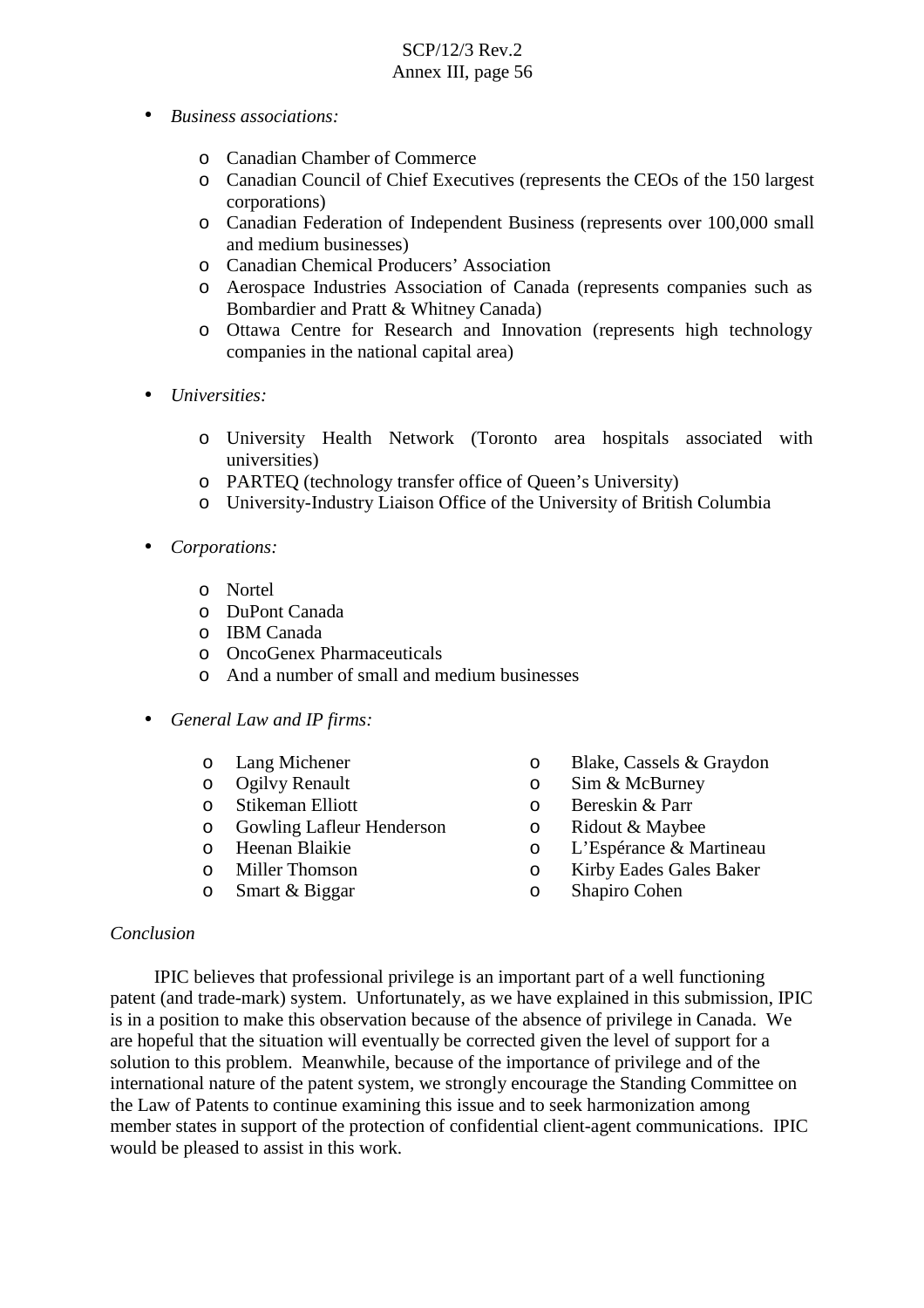### 18. International Association for the Protection of Intellectual Property (AIPPI)

*AIPPI Submission to WIPO on WIPO Report SCP/12/3 – Privilege; protection against disclosure of communications relating to 'Intellectual Property Professional Advice', including Privilege*

This Submission is in response to the invitation by WIPO by letter dated 24 July, 2008 of the then Deputy Director General, Francis Gurry. In the context of this Submission, that invitation relates to the Professional Privilege section of SCP/12/3.

The invitation by WIPO and the making of this Submission have a substantial previous history including AIPPI's proposal to WIPO for a treaty to be established on 'Intellectual Property Adviser Privilege' by letter to WIPO dated 26 July, 2005. That proposal was put forward by AIPPI as a working paper for consideration by WIPO as part of any further study of the topic, to be made by WIPO.

AIPPI refers to that Submission generally and in particular as to the urgency which now applies to this topic. What was urgent then is no less urgent now. AIPPI considers that an even greater case for urgency can be made now than applied then.

A further part of that history is the WIPO/AIPPI Conference on Client Privilege in Intellectual Property Professional Advice (CPIPPA) held in Geneva in May 2008 (http://www.wipo.int/meetings/en/details.jsp?meeting\_id=15183). The papers submitted in that Conference are relied upon by AIPPI in making this Submission.

Many of the points established in that Conference are reflected in this Submission. We refer here in particular to the establishment of the following points but they are not exhaustive.

- There is an urgent need for harmonisation of national laws and the making of national laws to achieve protection against IP professional advice being forcibly disclosed.
- Private and public interests are aligned in support of providing Privilege or equivalent protection against such disclosure.
- There is also an urgent need to study national laws on employed lawyers ie those employed by companies (also called 'in-house lawyers') and patent attorneys employed by companies having Privilege or equivalent protection (as they already do in many countries) against forcible disclosure of their IP advice to their employers. (This issue is not dealt with by this Submission; it is the subject of investigation and study to be carried out by a Special Committee of AIPPI.)
- *1. Context*
- 1.1 The Standing Committee on the law of Patents (SCP) is considering subjects for detailed study by WIPO. WIPO has invited submissions by third parties on the SCP Report – SCP/12/3. One of the subjects of that Report being considered for detailed study is Professional Privilege. AIPPI thanks WIPO (and through WIPO, the Member States) for the opportunity of making this Submission.
- 1.2 'Privilege' refers to the right of the client of an IP professional adviser not to have to disclose communications to and from that professional and third parties, relating to the obtaining and giving of advice by that professional to the client. Not all countries have Privilege. Many have other forms of protection against a person having to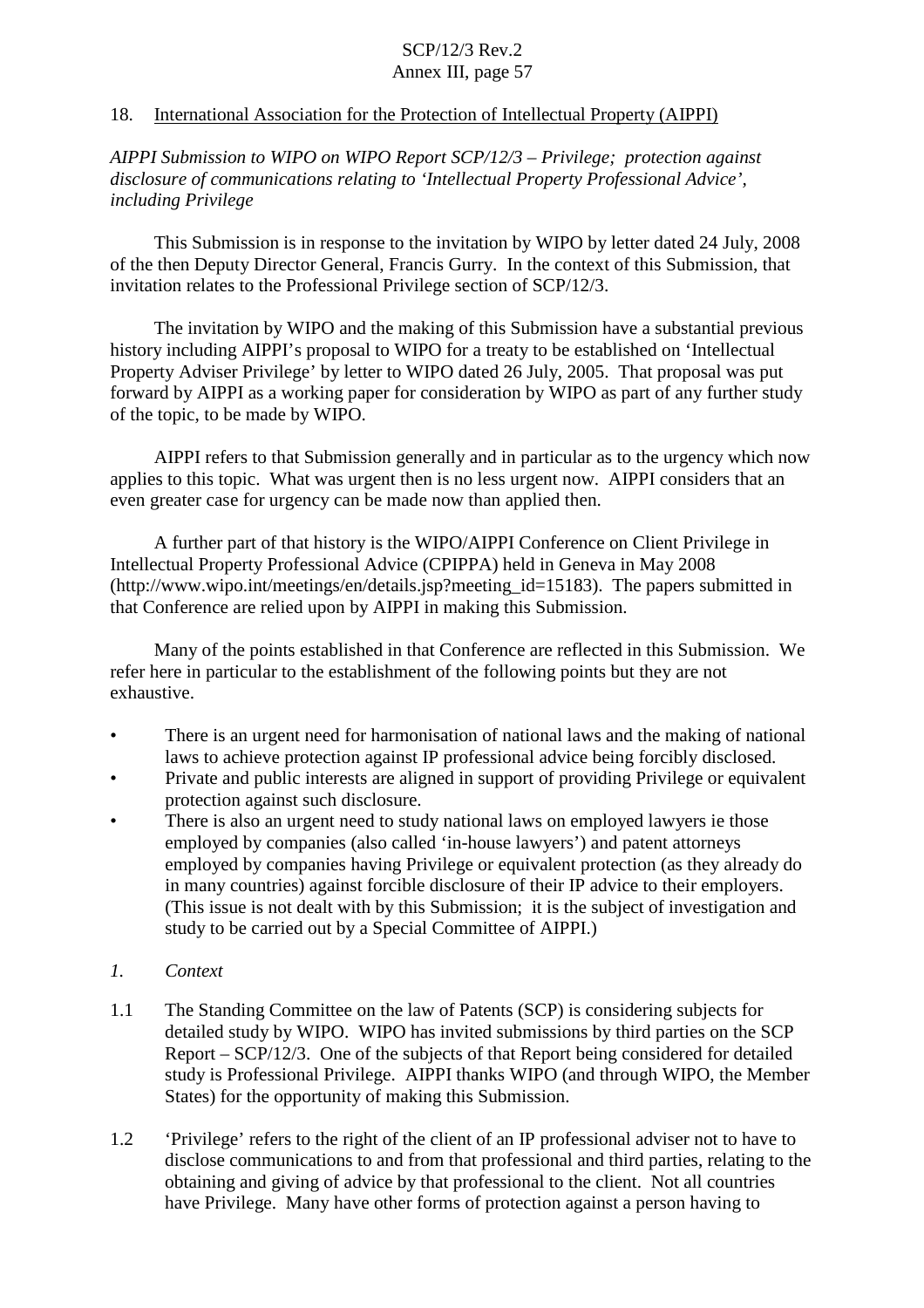disclose their professional advice on intellectual property – viz professional secrecy or confidentiality. This point was reported in the Professional Privilege section of SCP/12/3.

- 1.3 Thus, work on the subject of 'Privilege' must reach out to the important and urgent need to resolve problems around the lack of harmony in national laws or the lack of national laws, and the mechanisms which apply to or should be applied for protection from disclosure of IP professional advice, generally.
- 1.4 This Submission applies to all forms of protection against disclosure of professional IP advice. So it includes not only the right of persons not to have to disclose their IP professional advice but also the effective facility which persons may have in a particular country which makes any attempt to force disclosure by the client practically worthless viz professional secrecy in France. To incorporate both aspects of protection (ie than 'Privilege' is alone), we use the acronym 'RFND' which means 'right or effective facility for non-disclosure' of professional IP advice, in whatever form it may be.
- *2. Summary and Principal Submission*
- 2.1 The present status of RFND and of national laws which fail to provide protection against persons having to disclose their IP professional advice, are at the heart of the problems which now apply.
- 2.2 The need which exists for creation of harmonised national laws on such protection is primarily one affecting the users of intellectual property but it also affects creators, developers, and those who market IP and the products and processes to which the IP relates.
- 2.3 There is also a need for action to support countries which do provide protection against disclosure but whose national laws in effect fail to achieve their intended effect, at the international level.
- 2.4 National protection from disclosure of communications between clients and their IP advisers in relation to and including IP advice, is widespread around the world.
- 2.5 The promotion and development of IP around the world involves transmission of IP advice obtained nationally (and documents incorporating or relating to that advice), to other IP advisers.
- 2.6 Where such IP advice is transmitted internationally, the effect of the national law of any country from which the advice originates is frequently not recognised overseas and thus, the communications protected nationally, not only lose their national protection, but they then have no protection against disclosure whether national or international.
- 2.7 As clients need to transmit IP communications internationally (eg in rationalising their advice from one country to another), the national law of each country needs international support if it is to be effective both nationally and internationally.
- 2.8 Any countries which presently do not protect IP professional advice from disclosure should be encouraged to apply such protection nationally, to obtain in their own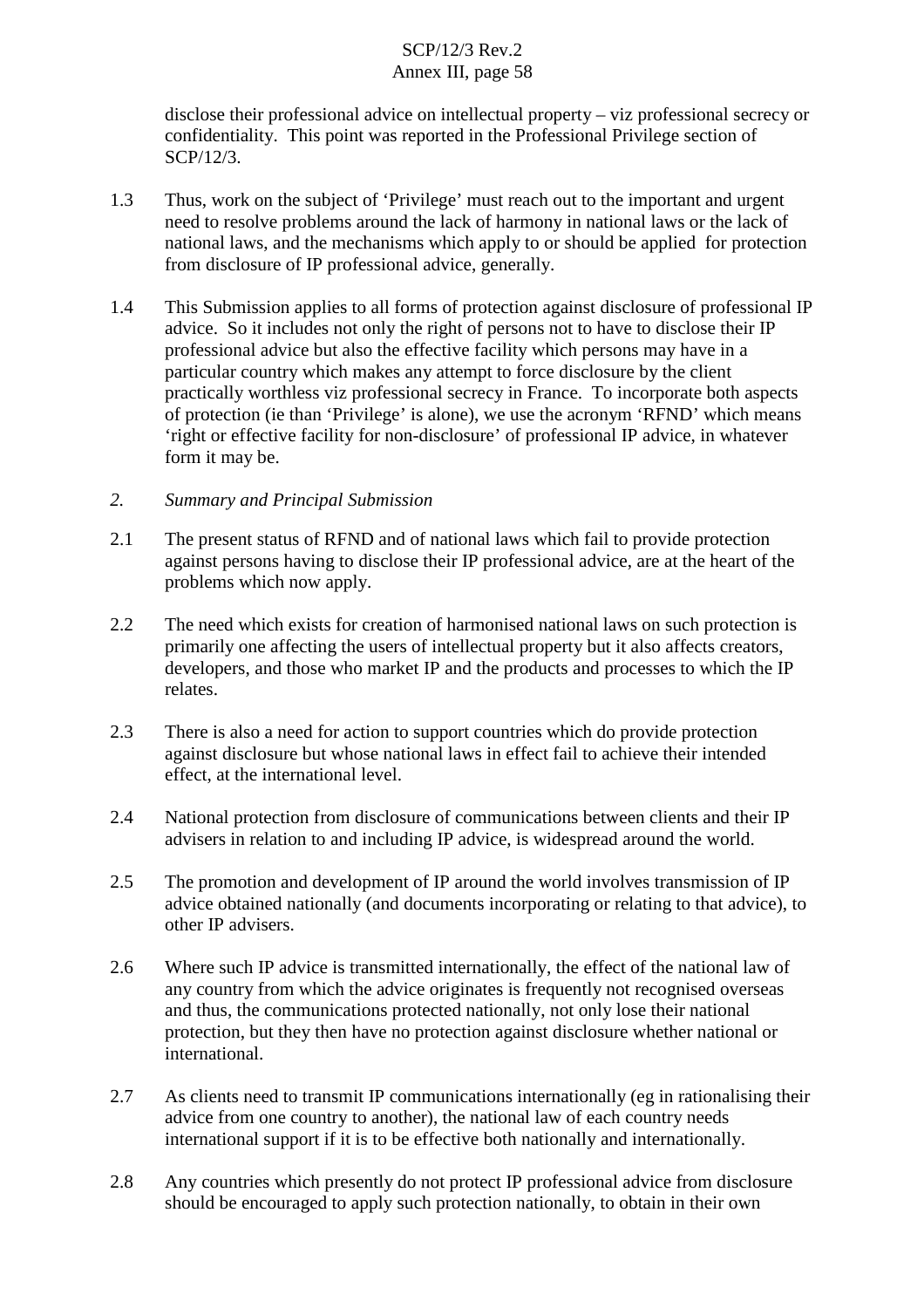countries the benefits recognised by those countries which provide such protection nationally. Those benefits include the client obtaining the best advice and the law being enforced by the correct advice being given to and applied by the client. A positive effect of 'best advice' can be reflected in the quality of the drafting of documents involved in registered IP. The matters referred to in this paragraph are where private and public interests are in this context, aligned.

- 2.9 For these reasons, AIPPI submits that it is essential that WIPO be mandated to study in detail, and urgently so, how harmonised national laws with international support can be made to achieve for IP professional advice, national and international protection from forcible disclosure.
- *3. 'Professional Privilege' in paragraphs 258-261 of the SCP/12/3 Report*
- 3.1 The Report acknowledges in 260 that Privilege may be lost (in effect as described above). In 259, the Report acknowledges that protection from disclosure may take a form other than Privilege per se. Therefore, other forms of protection (viz professional secrecy) may likewise not be applied overseas and may be lost. The Report thus acknowledges the shortcomings of national laws and the effective discounting of national laws by non-recognition of national laws for Privilege and other forms of protection from disclosure, internationally.
- 3.2 It is these two problems (lack of recognition of national laws and inadequate national laws) which either alone or together produce the failure to meet the needs of users of the national and international systems of IP for protection against disclosure, in relation to their IP professional advice.
- *4. Further considerations in support of WIPO being mandated by the Member States to engage urgently in detailed study of RFND.*
- 4.1 AIPPI urges the Member States to treat detailed study of RFND as a matter to be studied urgently by WIPO for the following further reasons.
- 4.2 In effect, the lack of international harmonisation of laws to support RFND (in particular the lack of application of minimum standards) means that in particular cases (some of which have been litigated and thus this point is proven), national laws have been found to be ineffective in relation to IP professional advisers who are overseas. Here when we refer to the need for support of effective "national laws", we mean, of course, the laws of particular Member States.
- 4.3 National laws have also been found by litigation to be less than is required to be fully effective locally (viz Australia). In Australia and Canada, the major pharmaceutical company Pfizer litigated in effect seeking to have recognised in those countries, protection from disclosure of documents relating to advice it obtained from an employee patent attorney in the UK. Notwithstanding that the documents were privileged from disclosure in the UK, the respective courts decided that the documents were not protected from disclosure in Australia and Canada. These cases are more fully described in the Canadian and Australian papers submitted in the WIPO Conference on Privilege in May 2008 (the citation for which is stated above).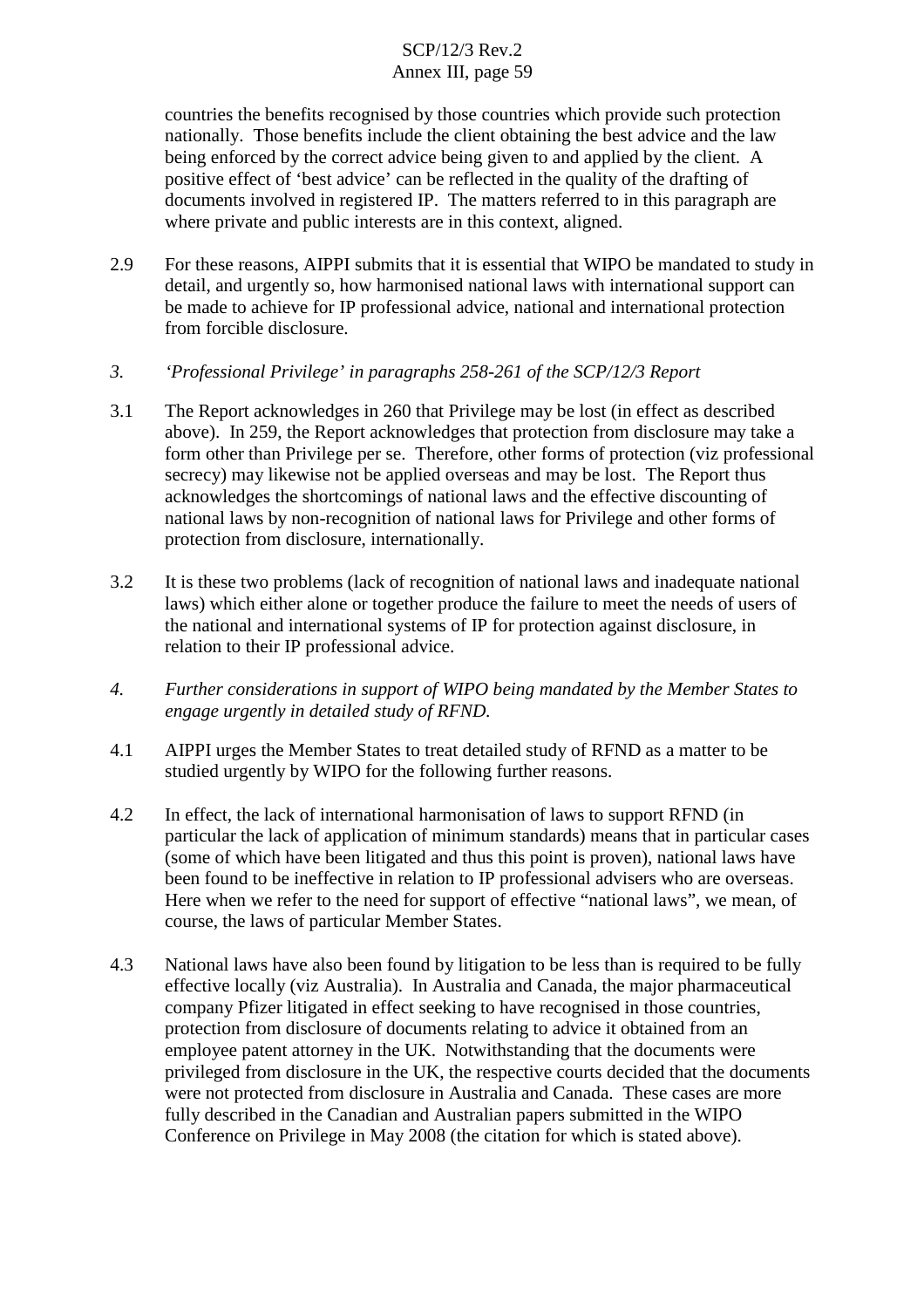- 4.4 These outcomes are contrary not only to the basic objectives of national laws but also the objectives of the Paris Convention (effective transfer of technology) and the need for trade in the subjects of IP.
- 4.5 Where the right of non-disclosure or the effective facility of non-disclosure is applied by national law of particular countries, the reasons given for their existence are usually similar from country to country. Such national laws are well-intended to serve the social and economic objectives of the particular country. If it happens to be a country which is a signatory of the Paris Convention (and most are), the RFND in place there in effect supports international transfer of technology and trade.
- 4.6 Ownership of IP frequently involves international registration of IP and international trade which follows from the obtaining of registered intellectual property rights in more than one country. Owners of such IP in many cases (ie companies) have legal duties to rationalise the advice which they obtain where there are differences in the advice received.
- 4.7 Even assuming that the IP rights being obtained or being enforced from one country to another are essentially the same, the national law positions on (for example) registrability, scope, construction, validity and infringement are often different. IP claimants or owners *per force* have to accept those differences but they need to establish whether the differences are for substantial reasons and not just caused (for example) by misunderstandings or lack of instructions. The need for IP legal advice taking into account the differences (including in advice) from one country to another, is obviously one which has to be met. The persons involved frequently need to transmit their advice in relation to the one country to the IP professional advisers they have in another country, in meeting that need.
- 4.8 The loss of national effectiveness of RFND occurs for various reasons but they include most frequently that the qualifications of the IP professional in the one country are not recognised in another country as supporting the client/IP professional relationship which attracts Privilege in the first country.
- 4.9 Thus the good intentions of the national laws are lost because clients realising the risks referred to in the previous paragraph, cannot make full disclosure to their professionals for fear that their communications (or sensitivities relating to those) may be published. It is not surprising that clients adapt their commercial behaviour to avoid the risks (see Section 6 below). However, that behaviour is negative to what the national law intended to encourage – ie full disclosure between clients and their IP professional advisers.
- *5. Why detailed analysis by WIPO of RFND is required*
- 5.1 Thus far the analysis made by WIPO as reflected in the SCP/12/3, has not (reportedly) reached out to a number of issues vital to solving the problems involved in this context. AIPPI foresees the need for detailed study of substantial issues to work out how to resolve the problems. AIPPI fully realises that WIPO itself will by the process of analysis come up against problems that AIPPI itself has not yet realised. Thus, any identification of the problems to be resolved by study at this stage cannot be complete.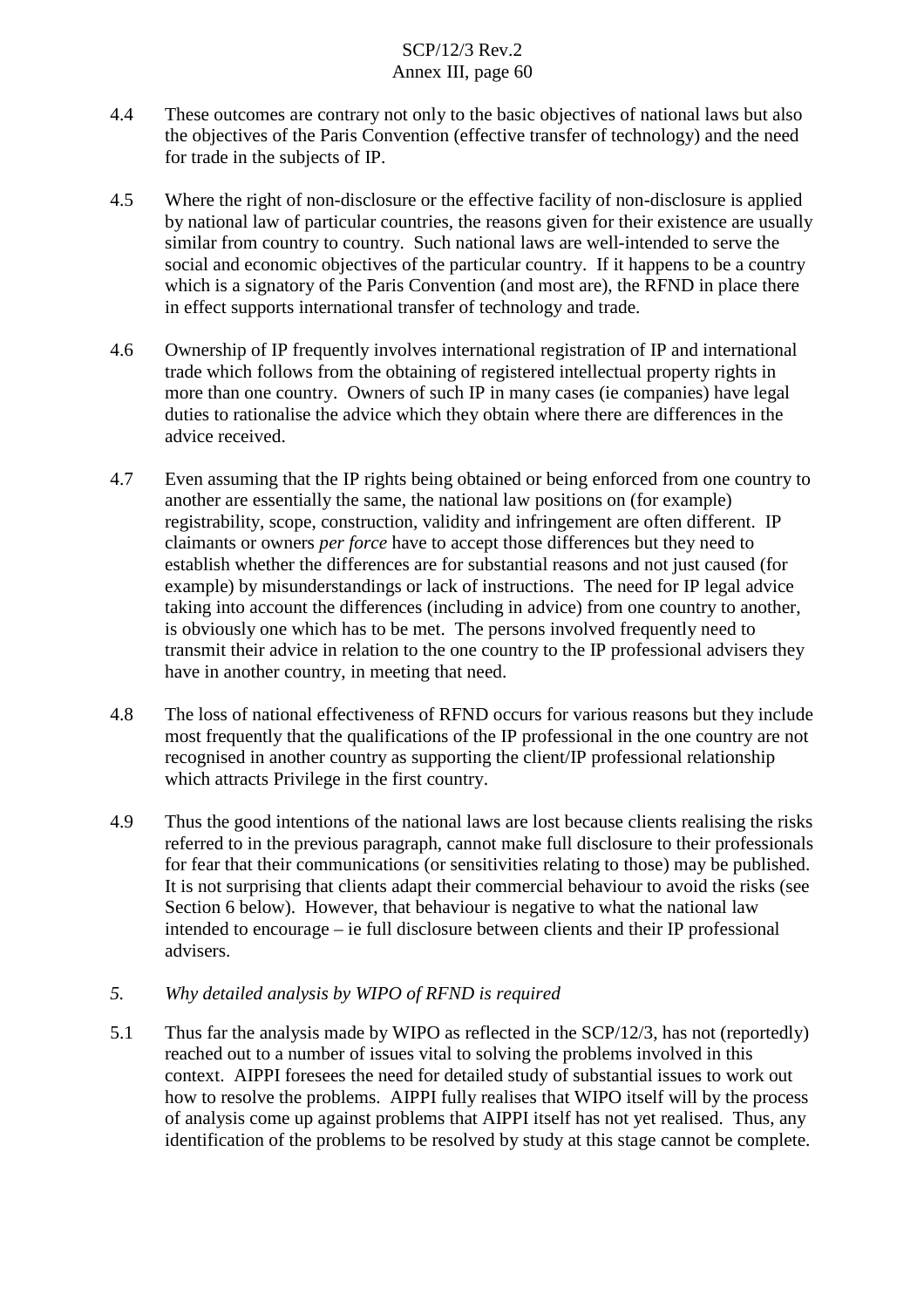- 5.2 AIPPI foresees the following matters (among others) to be pursued in detailed studies.
	- (1) Can the differences between common law and civil law countries in relation to RFND be dealt with by a consensus on minimum standards, in a way which is practical to harmonise national laws of those countries on non-disclosure of IP professional advice.
	- (2) Assuming that protection against disclosure is to apply to such IP professional advice, to what in particular should it apply, how should that be described and thus, what is the acceptable minimum scope of such protection.
	- (3) How should the minimum standards required be described so that they appeal to and can be adopted by those countries which do not as yet provide protection by RFND.
	- (4) How should the qualifications of IP professional advisers be defined so as to fit the circumstances of as many countries as possible both as to their internal requirements and as to how they see their recognition of IP professional advisers overseas.
	- (5) Can a workable number of Member States embrace (as many have already) the need for RFND to promote for their social and economic benefit, full disclosure as between IP professional advisers and their clients, by adopting minimum standards for protection of IP advice against disclosure.
	- (6) What is the appropriate way to proceed treaty or other form of international instrument.
- *6. In conclusion*
- 6.1 AIPPI observes that it is impossible to quantify the cost to national economies of practices and devices now employed each day by clients and their IP professional advisers to overcome the shortcomings of national laws and international arrangements in this context. Those practices and devices are well known to IP professional advisers around the world. They include – never putting advice on sensitive topics in writing. Lack of communication is at odds with full disclosure. As well, this leaves clients well short of what they really need for certainty and for proof of responsibility of the advisers for the advice upon which the clients then act.
- 6.2 Thousands of hours of professional time are involved in trying to decide what is or what is not subject to RFND and the consequences of disclosure or non-disclosure of data which is potentially subject to RFND. These matters have to be resolved per force and are frequently an expensive diversion from resolving the essential issues which are important to the client and the public such as – entitlement, scope, validity and infringement of particular IP. Clients have had to litigate issues in trying to resolve what is and is not subject to RFND. This is not resolving what the clients and the public essentially need to know.
- 6.3 By analogy with a railway, the lack of certainty and the lack of harmony around the subject of protection from disclosure of IP professional advice means that users of the IP systems both nationally and internationally, incur enormous expense in relation to resolving issues that are not on the main line to what those users and the public need. This work in effect involves clients in expensive sidings.
- 6.4 IP professional advisers have empirical experience of clients who have simply decided not to trade or not to pursue enforcement in particular countries because that would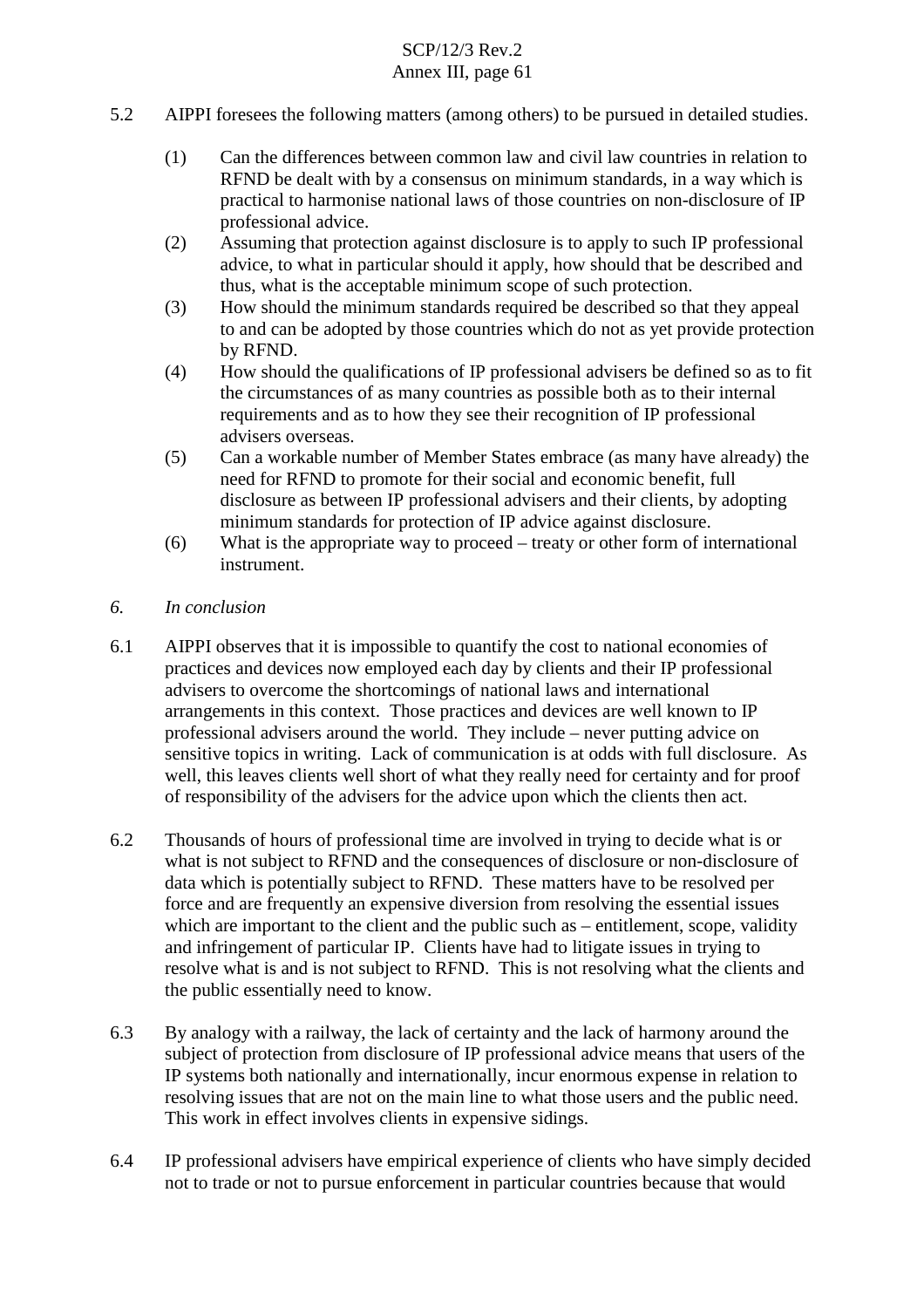risk disclosure of advice obtained in another country through lack of recognition of RFND in the particular country.

6.5 AIPPI commends to WIPO and the Member States its support of WIPO being mandated to analyse the problems and potential solutions to the differences between national laws on protection from disclosure of IP professional advice, in order for appropriate minimum standards to be developed and harmonisation of national laws to occur.

## 19. International Chamber of Commerce (ICC)

## *I. The WIPO/AIPPI Conference on 22-23 May 2008*

1. Client privilege in intellectual property advice was the subject of a conference held at the World Intellectual Property Organisation in Geneva on 22-23 May 2008. ICC commends WIPO for hosting (with  $\widehat{AIPPI}^{123}$ ) this conference; it was an outstanding exercise in consultation by an intergovernmental organisation.

2. Delegates to the Conference heard presentations on the subject of client privilege from all over the world. It was clear that client privilege required international attention. Sections II to VI of this paper set out the background as it emerged from the Conference; Section VII sets out the problems that were identified at the Conference; and Section VIII sets out ICC's recommendation for dealing with the problems, i.e. that WIPO should commence work on an International Treaty.

## *II. Privilege in common-law countries*

3. Client privilege is a necessary counterbalance to "discovery" (alternatively, "disclosure") in common-law countries, such as UK, USA, Australia, Canada, India, and Malaysia. In these countries Courts have long had extensive powers, which they routinely use, to require parties to any litigation to produce documents;  $124$  such production is called "discovery". These powers extend to the discovery of the documents of professional advisers such as doctors; a party may be expected to relieve his doctor of the obligation of professional secrecy and to supply medical records to the Court. However, in general the Court is not allowed to order discovery of the communications between a party and his legal adviser (neither in relation to the trial nor in relation to matters preceding the trial<sup>125</sup>). Such communications are, in short, "privileged". Nor is the Court in general  $1^{26}$  allowed to draw an adverse inference from a party's decision not to waive privilege.

4. According privilege to communications between clients and legal advisers is in the interests of justice; it is a public good. If a client presents his legal adviser with all the facts relevant to his proposed course of action and if the legal adviser can present the client with his opinions frankly and in writing, then the probability that the client will act lawfully and avoid

<sup>&</sup>lt;sup>123</sup> The International Association for the Protection of Intellectual Property.<br>
In recent years, electronic records have been included.<br>
<sup>125</sup> Take the example of a patent infringement action. The communications between and his legal adviser about their proposed conduct of the action are not discoverable, nor are the communications between him and the legal adviser who drafted the patent application, probably long before any infringement action was specifically contemplated.<br>An exception formerly existed in USA in relation to triple damages for patent infringement, but

this exception has been recently narrowed.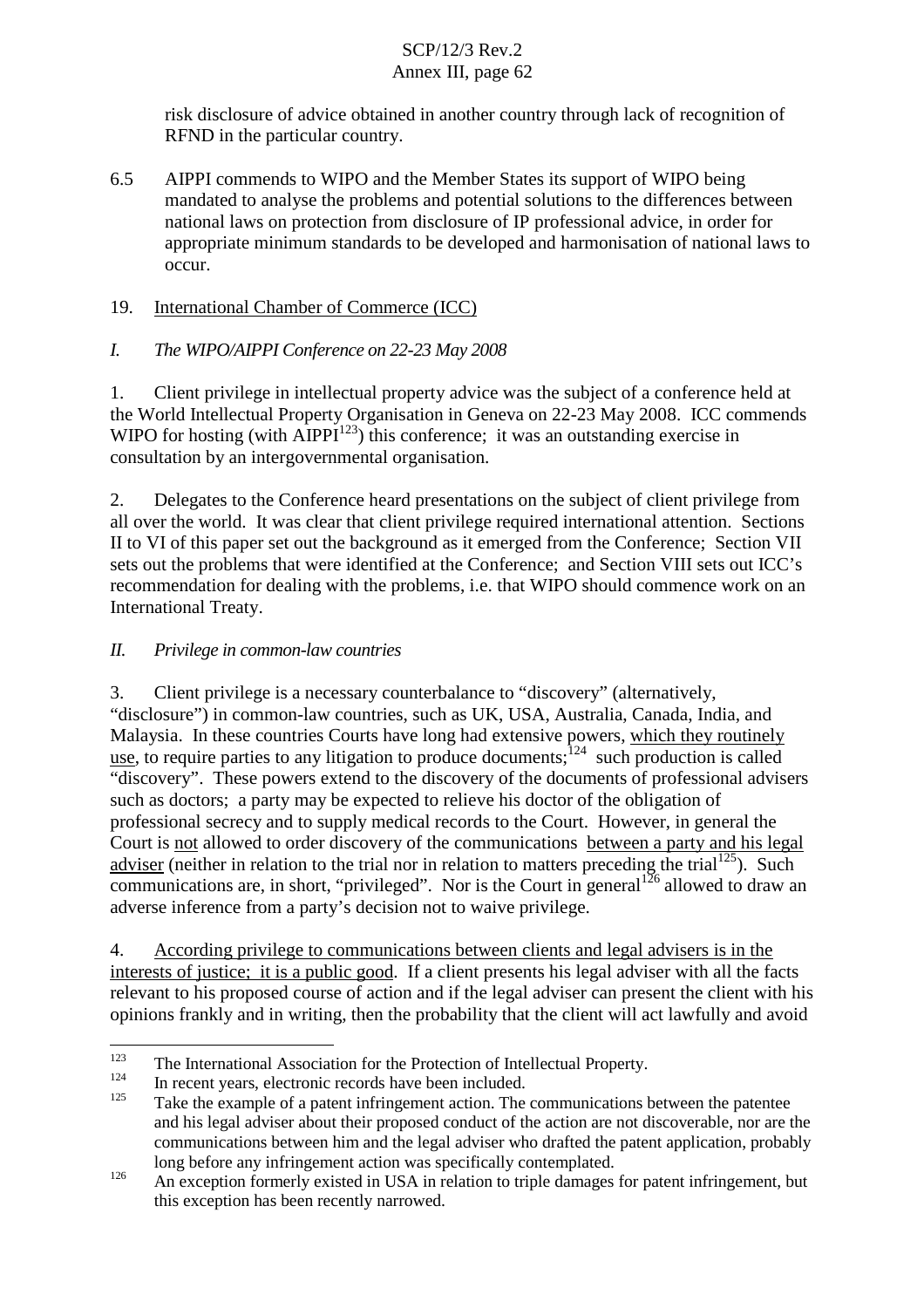litigation is increased. If, however, the client and legal adviser fear that these communications might later be exposed in Court (i.e. if there is doubt about privilege) then they will tend to be inhibited, incomplete, implicit, and oral. This means that the client is more likely to act unlawfully and therefore to become involved in litigation; moreover, if he does not receive explicit, recorded legal advice based on full information, he is in truth not getting what he has paid for.

5. The privilege system generally works well for matters falling entirely within a single common-law jurisdiction.<sup>127</sup> For instance, in a patent litigation in the UK, the advice of a UK solicitor, barrister, or patent attorney given at any time to the claimant on the validity of his UK patent or given to the defendant on his infringement of a UK patent is unquestionably privileged. Each of these legal professions is regulated so that their members have an obligation to the Courts which override their duty to serve their clients. Therefore, privilege cannot serve as a cover for dishonesty by the client. (Communications between a client and an unregulated legal adviser<sup>128</sup> are not privileged.)

## *III. IP is unusually international*

6. IP is uniquely international both legally and commercially. Under various international and regional Conventions -

(i) copyright protection is accorded to a work internationally regardless of the state of origin of the work;

(ii) the filing of a patent, trade mark, or registered design application in one country establishes a right of priority to the grant of such rights in others; and

(iii) various regional and international systems exist for applying for intellectual property rights (e.g. PCT, EPC, Madrid, OHIM).

These arrangements go back to the 19th century, indicating how long IP has been globalised. Moreover, substantive IP law is remarkably uniform across the world as a result of deliberate imitation and of formal harmonisation by international and regional treaties. It would be rare for a substantial company not to seek patents for a significant invention in at least four states selected from the G7 countries, and pharmaceutical companies routinely apply for patents in very many states. Likewise, companies frequently launch new brands internationally. In this case, the "standard" procedure is for the company to select the brand from a number of possibilities after an international "clearance" (or "availability") search of third-party trade marks, and then to file its own trade mark applications internationally. The distribution of books, music, and motion pictures under the protection of copyright has long been an international business, in recent years modified and extended by the Internet.

7. Companies' activities are now more global than ever. More and more frequently, IP litigations on essentially the same subject matter occur in parallel in two or more states.

<sup>&</sup>lt;sup>127</sup> An exception is Canada, specifically in relation to IP matters.<br><sup>128</sup> Whether the giving of legal advice by unregulated persons is allowed at all varies from country to country (in UK it generally is); but privilege is always restricted to the clients of regulated persons.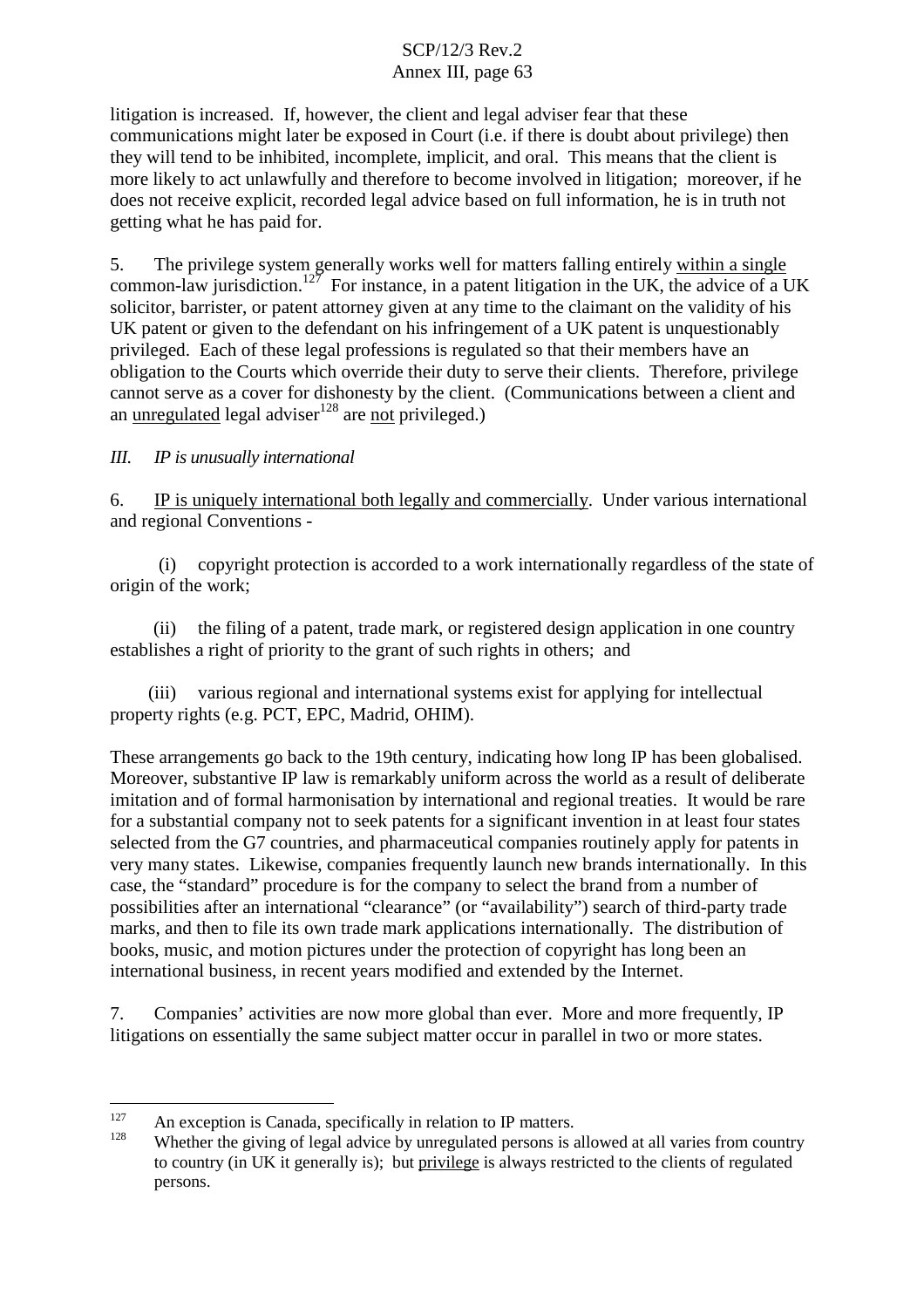### *IV. IP is unusual in that legal advice is routinely given by legal advisers who are not "lawyers"*

8. Few "lawyers" (as the term is generally understood<sup>129</sup>) have the scientific and/or engineering knowledge that would be necessary for them to achieve competence in patent work. As a result, in many countries there are legal advisers known as "patent attorneys"<sup>130</sup> or "patent agents" who leave University with a science or engineering degree and then complete examinations in intellectual property and related law. In some countries, there are also "trade mark agents" or "trade mark attorneys" qualified by examination. Usually the legal training of patent and trade mark agents and attorneys is more international in scope than that of "lawyers".

9. These professions undoubtedly consist of "legal advisers", although the term "lawyer" is usually not applied to them.<sup>131</sup> The existence of these professions (at least one is 100 years old) is a response to the needs of clients. The members of these professions are not ancillary to "lawyers" (in contrast to paralegals), and take ultimate responsibility for the work they do. In many countries, such professions are the principal source of advice on applying for patents, registered trade marks, and registered designs, and a major source of advice on a range of other matters as set out in Section V below.

*V. The scope of IP advice given, whether by "lawyers" or other, "non lawyer" legal advisers, is broad and often "mission-critical" for companies*

10. IP advisers, regardless of their training and title, cover a wide range of legal matters. For instance, "non-lawyer" patent attorneys and agents do not advise purely on applying for patents – indeed, they would often be negligent if they did so. Examples of the advice that clients need and of the importance of privilege to clients are as follows:-

(i) Company researchers obtain some technical results which they think have commercial prospects. They and commercial management would like to secure patent protection. To the extent legal privilege is effective, their legal adviser can engage in challenging and productive discussion, playing devil's advocate and anticipating objections to patentability from Patent Offices and third parties. At the end of this discussion, the adviser may conclude that there is a valid monopoly of useful commercial scope to be had, and then proceed to file patent applications in territories of commercial interest. However, if there is no privilege, such productive discussion is inhibited by the fear that in a later litigation views recorded unclearly or in partial ignorance, or taken out of context, will be used to attack the validity of the patent. According privilege in these circumstances increases the likelihood of a quality submission to the relevant Patent Office and of the grant of a quality patent, both of which are in the public interest.

To the extent privilege is effective, a legal adviser may say in writing to a company, "I think that if you make product X, then your competitor A would probably win if he sued you for infringement of his patent no 123456." This explicit, recorded advice makes it

<sup>&</sup>lt;sup>129</sup> In this paper, "lawyer" is used as it was at the conference referred to in paragraph 1, to mean US "attorneys", UK "barristers" and "solicitors", French "avocats", German "Rechtsanwälte, and the like.<br><sup>130</sup> Examples of countries with "patent attorneys" of this sort include UK, Germany, Australia, and

Japan, and also there are "European Patent Attorneys" before the European Patent Office; but USA reserves the term "patent attorney" for "lawyers" with additional qualification.<br>
Including in UK, *despite* the use of "lawyer" to cover "patent attorneys" and "trade mark

attorneys" as well as "solicitors" and "barristers" in the UK Legal Services Act 2007!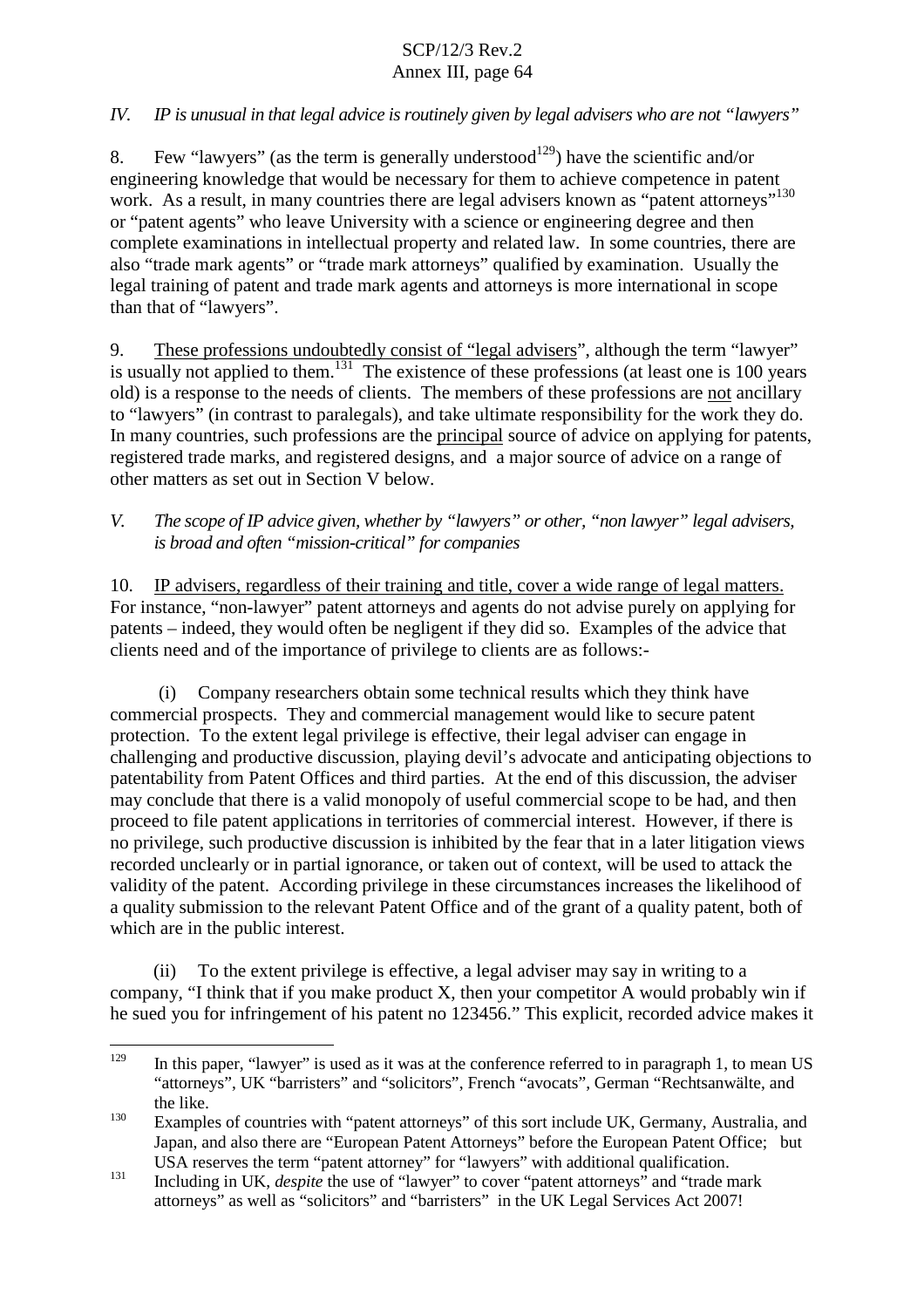more likely that the company will not make product X, or else will seek a licence from A. If such explicit, recorded advice cannot be given without fear that it would prejudice the client in the event that the advice is not acted on, then it will not be given, and the risk of litigation is increased.

(iii) By analogy with (i) and (ii), legal advisers may have to express views on the validity and infringement of other intellectual property rights, both registered ones (ie ones which are applied for at Offices) and ones which do not require registration. These rights include registered trade marks,  $^{132}$  registered designs, copyright and performing rights, unregistered design right, rights in semiconductor topography, database extraction rights, and Plant Breeder's rights.

(iv) Legal advice may be needed also on –

(a) the law relating to *ownership* of intellectual property rights;

(b) the law of *confidence* or "trade secrets" (secret technical knowhow being commercially akin to an intellectual property right, and this law also being relevant to patent validity in some cases);

(c) the laws of *passing-off, unfair competition, domain names, and geographical indications* which complement the law of registered trade marks;

(d) the law of *contract* in relation to assignment and licensing of intellectual property rights and technical know how;

(e) *competition (anti-trust) law* relating to contracts on intellectual property rights and abuse of a dominant position, together with provisions in IP statutes themselves relating to abuse of IP rights and compulsory licensing; and

(f) the *criminal* law relating to intellectual property right infringement.

*VI. Problems with privilege in IP that occur*

11. At the conference referred to in paragraph 1, the problems that arise were authoritatively and extensively discussed, and are summarised below.

*(A) Litigation in a common-law country where one of the parties is from another commonlaw country (or has a relevant establishment there).*

12. The current "best practice" (as in US litigation) is for the Court in the country where the litigation occurs to respect any privilege that exists in another common-law country. However, this still requires the expense of a "mini-trial" to establish the precise scope of advice which is privileged in the other country.

<sup>&</sup>lt;sup>132</sup> Paragraph 6, last paragraph gives more detail on trade marks. Note that if a legal adviser, advising on whether a proposed new brand infringes third-party trade mark rights, fears to give his advice explicitly and in writing lest it is later discovered, then the risk of a brand being launched which results in a litigation is increased.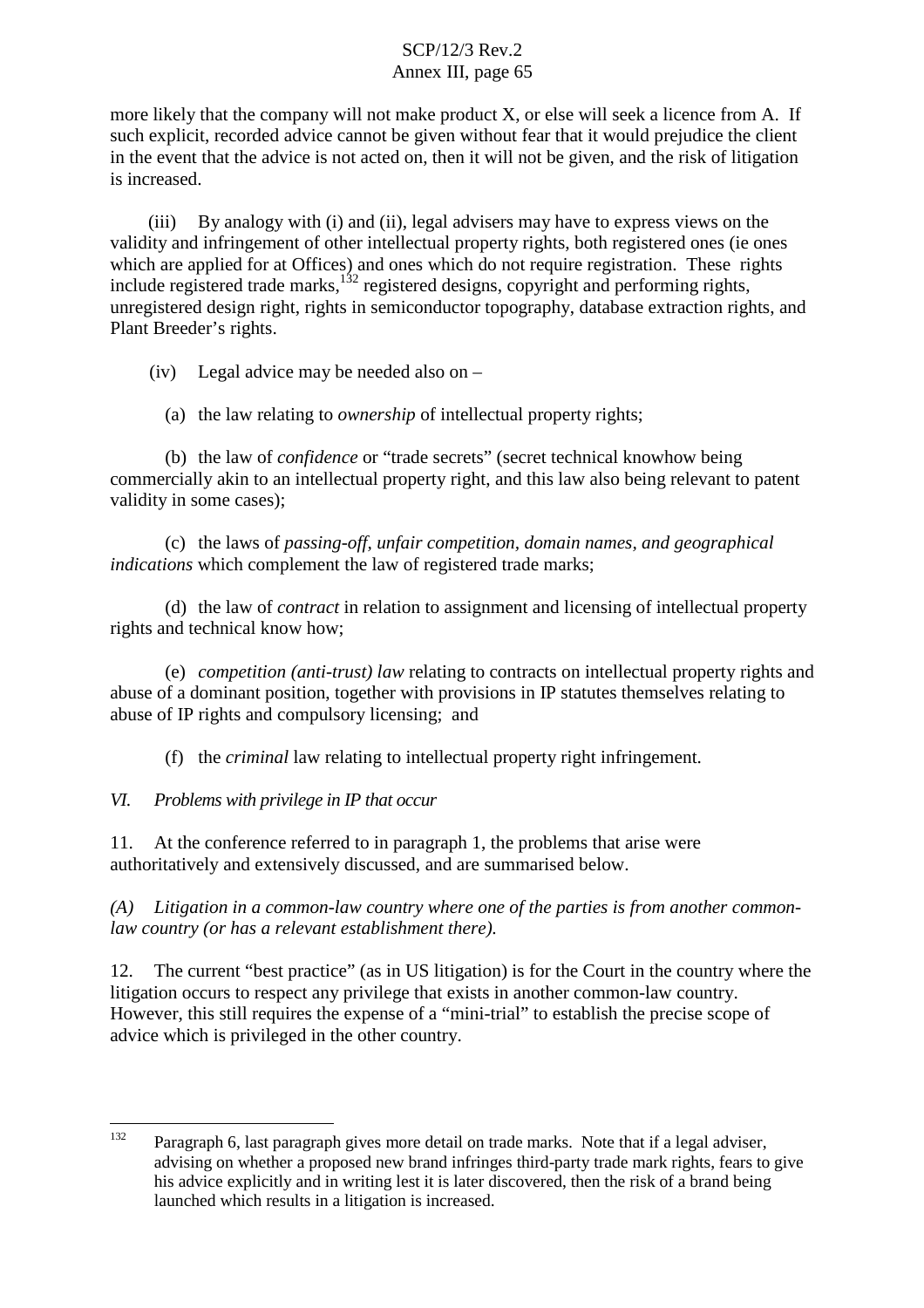13. Australian and Canadian Courts have taken a narrower view than US Courts<sup>133</sup> so that UK litigants have been faced with disclosing UK documents (in practice for all the world to see) that a UK or US Court would not have seen.

*(B) Litigation in a common-law country where one of the parties is from a civil-law country (or has a relevant establishment there).*

14. The party from the civil law country is generally at an unjustifiable disadvantage because (without a tradition of discovery) civil-law countries do not have an established law of privilege as distinct from professional secrecy. Therefore as, the result of an expensive "mini-trial" on privilege in USA (one of the parties being a French company), documents were discoverable because the French law was silent on privilege. However, it is clear that a French Court would in practice not have seen these documents.

# *(C) IP infringement actions in civil-law EU countries.*

15. Recently, "discovery" in relation to defendants has been in effect "exported" from UK to civil-law countries through the EU IP Enforcement Directive. The Directive is now being aggressively used in some EU civil-law countries. However, the Directive did not counterbalance the requirement for discovery with provisions on privilege. This will inevitably lead to problems similar to those described under heading *(B)* above.

## *(D) In-house IP advisers*

16. All major companies have in-house legal advisers. In-house legal advisers are in possession of background information that no external adviser has and are therefore able to advise their employers of legal opportunities and also to warn them of legal risks, both of these with a precision and confidence that external advisers cannot have.<sup>134</sup> They are in a position to encourage or challenge their employer/client in a way that external advisers are not. For instance, an internal legal adviser handling a company's patent applications may be aware, as an external adviser would not be, of the true significance of a technical achievement despite the lesser impression it might first make on some one not experienced in the relevant technical field; conversely, he may be aware of prior art in the field, even without performing a search, that makes an alleged invention unpatentable. Likewise, in-house trade mark advisers are in a uniquely good position to liaise with business people and to understand the marketplace.

17. Companies choose to have in-house legal advisers not just for any cost savings which they may make but because they are the most effective for certain tasks. Pharmaceutical companies, and others, are so reliant for their continued existence on patents that their inhouse IP advisers are key to their business.

18. There are some countries (e.g. USA, UK, Netherlands) where in-house legal advisers and private practice legal advisers are on the same lists and subject to the same disciplinary regulation. The Courts in these countries allow the client/employers of in-house legal advisers to benefit from privilege in the same way as if they used external legal advisers. This

<sup>&</sup>lt;sup>133</sup> Australia is taking action to remedy the situation.<br><sup>134</sup> This is not to say external advisers are not essential. For instance, the in-house advisers in country A commonly use private practice in country B to file and prosecute patent, trade mark, and design applications there. Also, in-house advisers frequently choose to instruct outside advisers on litigations.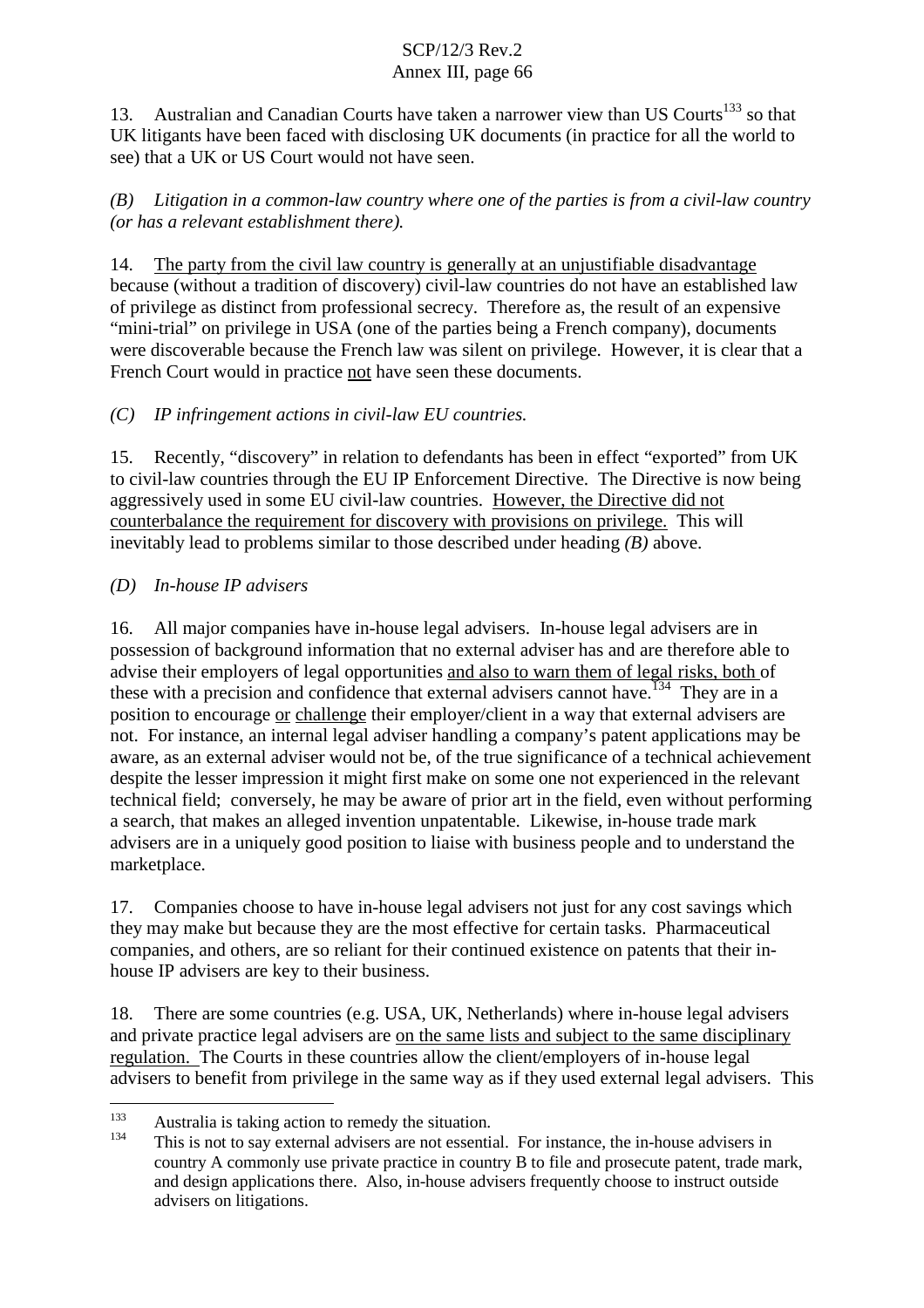is because the disciplinary regulation requires them to be "independent" of their employers in having an obligation to the Courts which overrides their duty to their employer/clients. (An instance of this is that they may not lie to the Court or Patent Offices even on their client/employer's instruction.) An international organisation which privileges communications with in-house advisers is the European Patent Office; this is justified because all European Patent Attorneys (EPAs) are on the same list and subject to the same disciplinary regulation whether they are in-house or in private practice.

19. However, in some other countries (e.g. France and Germany), in-house legal advisers are on different lists and/or independence is not presumed. To anticipate ICC's recommendations below, it does not seem practical for an International Treaty to dictate how countries should regulate their own local legal professions. However, clients justifiably fear that a Court in a country where local in-house advisers are presumed *not* to be independent will refuse to respect the privilege of clients of foreign in-house advisers who *are* recognized as being independent in their own jurisdictions (e.g. UK and US legal advisers and European Patent Attorneys).<sup>135</sup>

## *VII. The overall impact on IP-intensive international business*

20. Intellectual property underpins much of modern business, and business is more international than ever. Companies wish to keep out of Court if they can, and for this they desire legal advice on intellectual property matters on an international scale. If, however, companies do have to engage in Court actions on IP, they wish the Court to focus on the substantive issues of intellectual property law.

21. In contrast, at present, companies are –

(i) inhibited from taking IP legal advice from the best people, especially in writing and especially in certain jurisdictions,

(ii) inhibited from justifiably litigating against infringers of their IP in certain jurisdictions,

(iii) inhibited from setting up research and development facilities in countries where inventors' communications with local IP advisers are not privileged, <sup>136</sup>

(iv) inhibited from using in-house IP advisers where these are more effective, and

(v) forced in the course of litigation into expensive "mini-trials" on privilege which delay any consideration of the proper and central issues of IP infringement and validity.

<sup>&</sup>lt;sup>135</sup> In principle, as well as (A) to (D), there is a fifth area of possible concern, (E) International enforcement, though we are not aware of any actual cases. Suppose a company gets an award of damages in country A against a company resident in country B because the latter company had infringed the first company's patent by exporting product to country A. Suppose then that the infringing company has no assets in country A, so that the patentee seeks to enforce the judgement in country B. If the Court in country B considers that legal advice that would have been privileged in country B was discovered in the course of the action in country A, it might, depending on the relevant international treaties, consider that the trial in country A had been unfair and refuse to enforce the judgement.<br>
One of the companies at the conference referred to in paragraph 1 made this point publicly.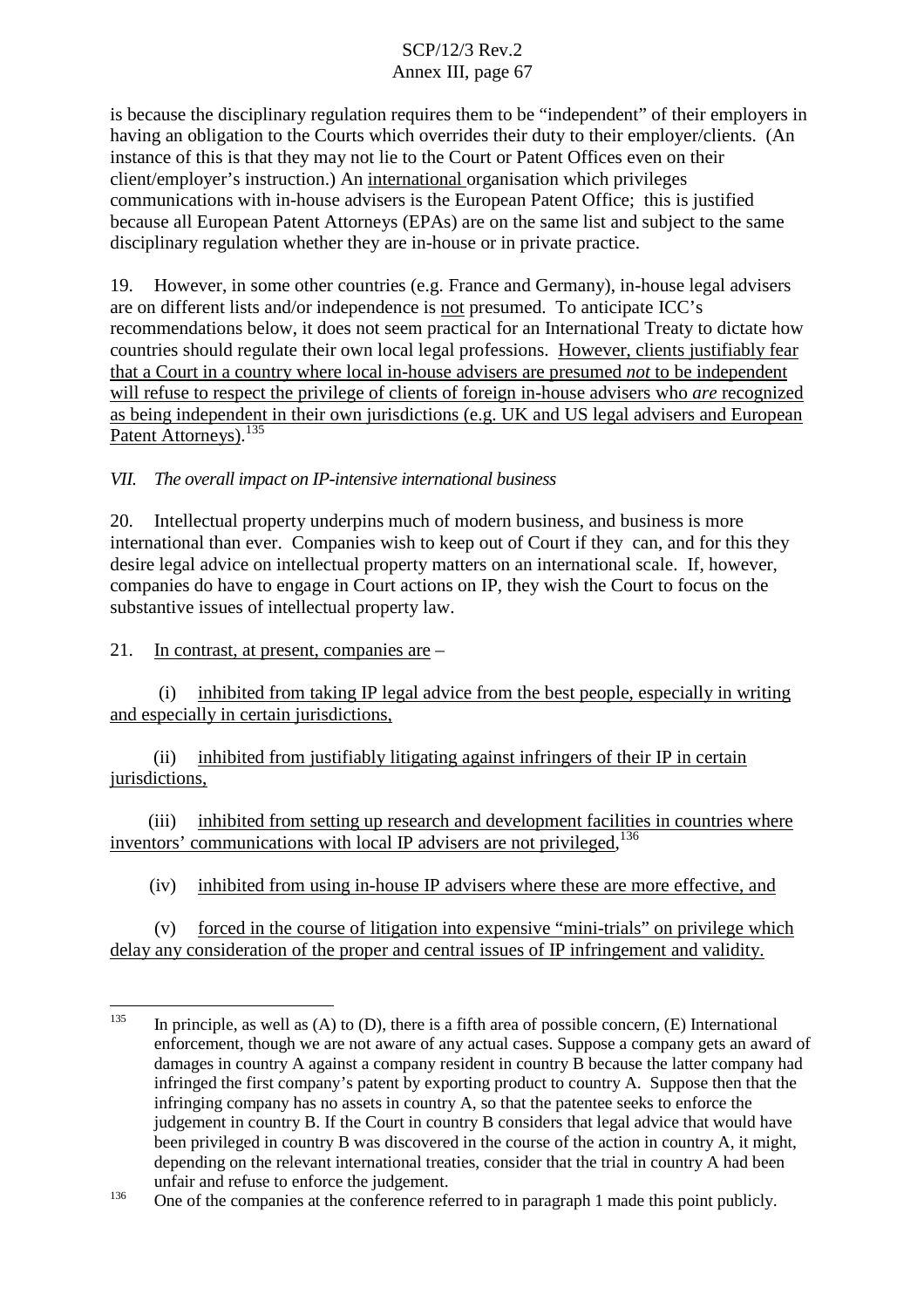## *VIII. ICC's recommended solution to these problems*

22. While ICC welcomes the unilateral action that some states such as Australia are taking to remedy these problems, it believes that an effective solution on a reasonable timescale requires leadership from WIPO. Accordingly, ICC recommends that -

(i) A WIPO Treaty should require each Contracting State<sup>137</sup> to specify categories of adviser whose clients benefit from privilege before the State's Courts, intellectual property offices, tribunals, and investigators. These should be all such local general lawyers and local specialist IP advisers as the State considers to be adequately regulated, plus (in the case of EPC members) locally-resident EPAs (both private practice and in-house).

(ii) Within each Contracting State, the following communications from or to the specified categories of adviser should be privileged (together with documents, material, and information preparatory to or otherwise related to such communications):

> 'Communications as to any matter relating to any invention, design, technical information, trade secret, trade mark, geographical indication, domain name, literary or artistic work, performance, software, plant variety, database, or semiconductor topography, or relating to passing of  $f^{138}$  or unfair competition.'

(iii) Each Contracting State's Courts, intellectual property offices, tribunals, and investigators should respect the privilege of communications as defined in (ii) (plus preparatory/related documents, material, and information) from or to advisers specified under (i) by other States (both private practice and in-house), and in any case from or to EPAs resident in EPC States (both private practice and in-house).

23. Note in the ICC proposal the special status that is proposed for European Patent Attorneys (EPAs). A high and increasing proportion of IP advisers in the EPC states are *in practice* EPAs as well as possibly having local national qualifications. Therefore, even if the governments of EPC member states are uneasy about the sufficiency of regulation of certain *local* IP advisers, and therefore do not want to specify them under (i), much of the existing problem will be solved by the specification of locally-resident EPAs under (i) together with the requirement relating to EPAs under (iii).

## 20. Latin American Association of Pharmaceutical Industries (ALIFAR)

## *Support structures for the patent system, Para. 254*

The training of human resources should be directly related to the degree of development of the countries which receive training. The information provided should be broad and sufficiently diverse so that each country possesses the necessary knowledge and tools to interpret the international rules and agreements as well as deciding their own criteria for evaluating and granting patents.

<sup>&</sup>lt;sup>137</sup> For simplicity, we use the word "State" here while appreciating that international forms of accession may be additionally desirable, especially if a European patent litigation system comes into existence.<br>
"Passing-off" is a term used to some common-law jurisdictions, and corresponds to some

aspects of unfair competition in other jurisdictions.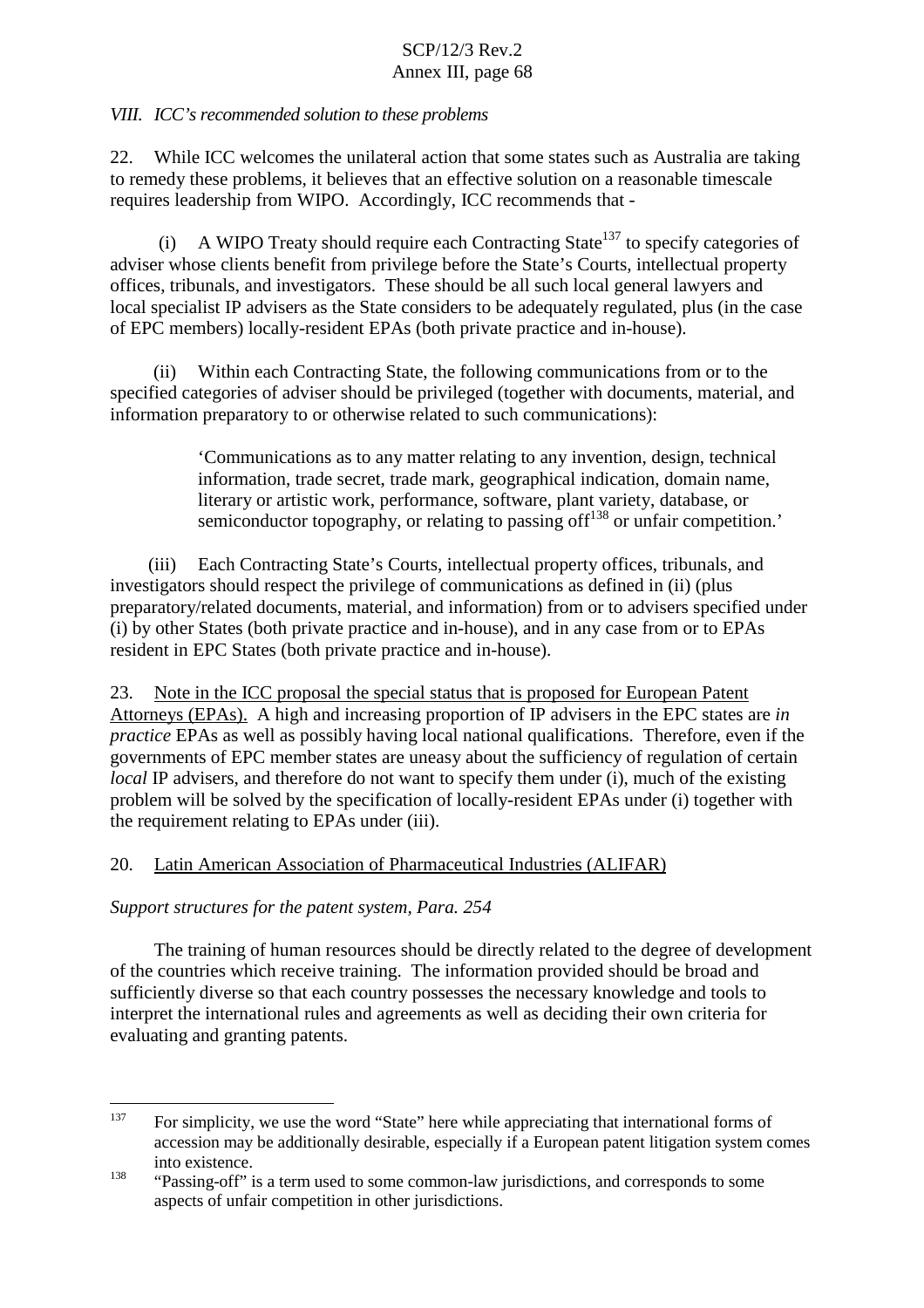These guidelines should be followed both in the training of examiners and in training programs for judges and other actors involved (universities, society).

The uniformity of rules may be contrary to the needs and degrees of development of many countries.

## CHAPTER VIII. PERCEIVED THREATS TO THE EFFECTIVENESS OF PATENTS AS INCENTIVES TO INNOVATION

### 21. Third World Network (TWN)

The WIPO report states that problems created by the friction in the patent system due to emerging technologies shall be solved in the near future as "past experiences suggest that, with the development of technology from a cutting-edge stage to a more mature stage, questions relating to the applications of patent law on that technology would gradually be clarified and legal certainty and predictability would increase due to convergence of practices and case law". But this remains an open-ended question as the issue of legal certainty of the patent system is increasingly under challenge.<sup>139</sup> Further a "one size fits all" approach to the patent system is wrongly conceived and presents fundamental flaws in determining the right degree of incentives needed based on the nature of technology, markets, innovation dynamics etc. It is anticipated that the patent system will evolve into two types, one that protects the traditional subject matters (chemical, mechanical and other inventions), and new subject matters will need some soft incentives.<sup>140</sup> In this regard, it is commendable that the WIPO report asks a very pertinent question, i.e. "…whether the current patent law is an appropriate mechanism to foster innovation in a specific new technological area?"

The report states that use of patents as financial devices have led to the phenomenon of "patent trolls". However, the report does not take a critical look at the issue. It does not say why patent trolls emerge in the first place- where the report would probably want to enquire if they have emerged due to unwarranted reliance placed on the patent system? Third World Network (TWN). There is increasing evidence to the effect that trolls inhibit innovation and competition and are thus antithesis to welfare and create inefficiencies.<sup>141</sup> Even a recent Supreme Court decision in the United States has come out heavily on the functioning of trolls.<sup>142</sup> Further it is witnessed that such patent trolls are engaged in forum shopping to get favourable judgments from specific courts within a jurisdiction.<sup>143</sup>

Although the report identifies patent litigation as one of the threats to the perceived effectiveness of the patent system, it presumes that it is a natural outcome of the patent system. It fails to ask critical questions concerning the efficiencies lost due to the litigation

<sup>&</sup>lt;sup>139</sup> Bessen and Meurer, Patent Failure: How Judges, Bureaucrats and Lawyers put Innovators at

Risk". Princeton University Press (2008).<br>
140 See European Patent Office, Scenarios for the Future (2007).<br>
141 Magliocca, Blackberries and Barnyards: Patent Trolls and the Perils of Innovation, Notre Dame Law Review (2007). Available at: http://papers.ssrn.com/sol3/papers.cfm?abstract\_id=921252#

<sup>142</sup>

<sup>&</sup>lt;sup>142</sup> *eBay Inc v. MercExchange, L.L.C.*, 547 U.S. 388 (2006).<br><sup>143</sup> See Techdirt, Why Patent Trolls Worldwide Love Marshall –Texas, Available at: http://www.techdirt.com/articles/20060203/0332207.shtml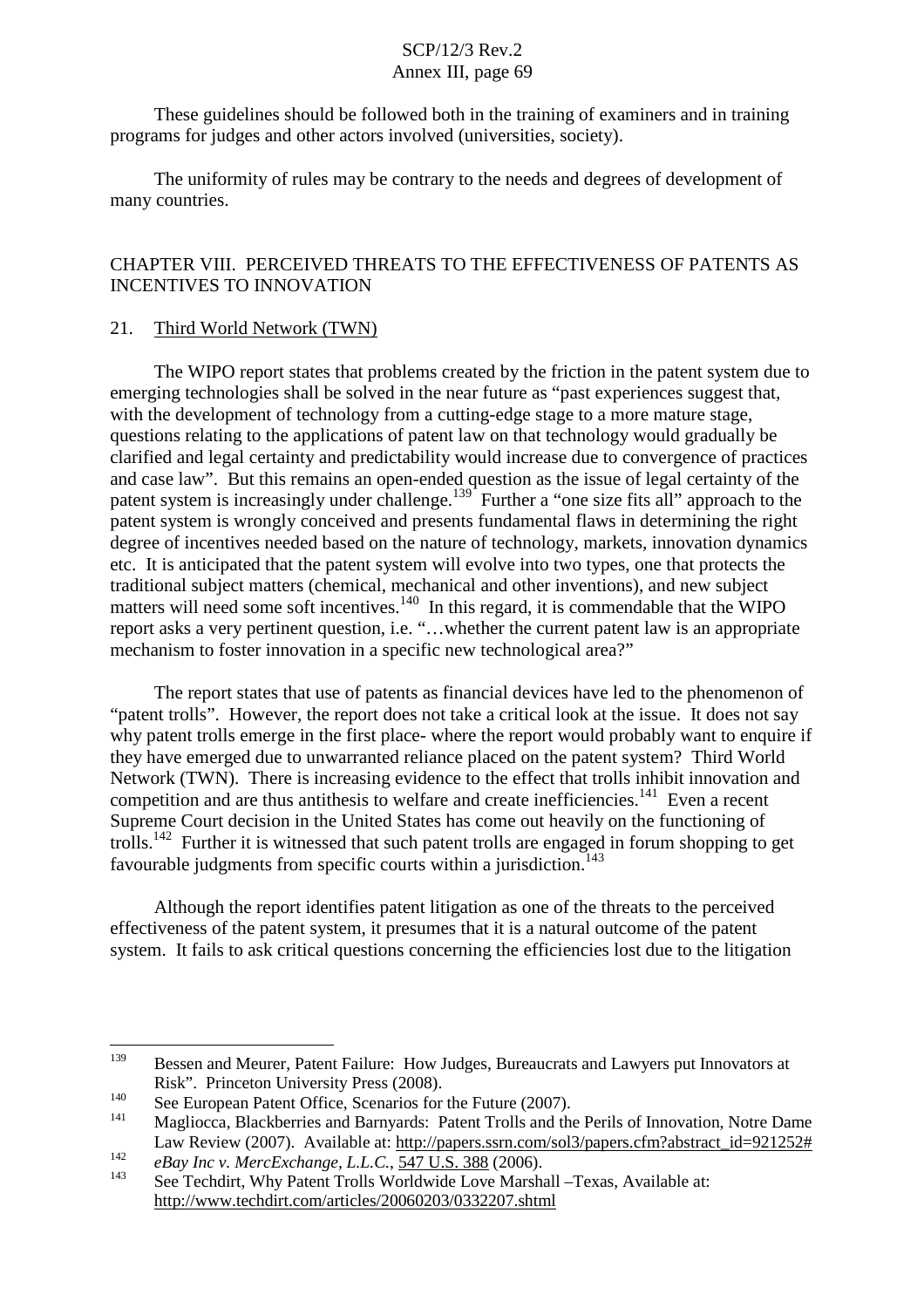model and issues concerning opportunistic and anti-competitive patent litigation.<sup>144</sup> Some lawsuits could have been avoided by restricting certain subject matter like software and business methods from the purview of the patent system. Patent thickets leads to the tragedy of anti-commons in many technology markets, primarily in the area of biotechnology inventions. While cross licensing and patent pools are ex post measures to arrive at solutions, ex ante measure can involve use of pre-grant flexibilities in the form of higher degree of patentability criterion and excluding certain subject matter from the patent system- which the report does not take into consideration. Thus more efficient solutions to the problems posed by patent thickets should naturally emphasize on pre-grant use of patent thresholds.

## CHAPTER IX. THE INNOVATION INCENTIVE IN THE CONTEXT OF PUBLIC POLICY ORIECTIVES

#### 22. Canada

*Para 293*, last sentence re: pilot landscapes: The report mentions pilot landscapes projects undertaken by WIPO in collaboration with the WHO in the area of public health. Could the Bureau expand on such initiative and, if possible, provide a link to this work or more information on this project?

### *(b) Biological Diversity and Traditional Knowledge*

In general, Canada would suggest the addition of "fair and equitable" wherever the term "equitable sharing of benefits" appears as this is consistent with CBD language (for example page 81, para 295: "and fair and equitable sharing of benefits arising from the utilization of genetic resources," to the first line, as well as "fair and equitable benefit sharing" further on in this paragraph).

*Para 294*, first bullet: In regards to "legal definitions", could the Bureau clarify which legal definitions they are referring to? (i.e. the CBD definition of genetic resources? definition of patentable subject matter?). Canada would be grateful for further clarification on the object of this bullet.

*Para 294*, regarding the second bullet: The patent system is designed to only reward novel and non-obvious innovations, not knowledge already in the public domain. While patent prosecution cannot guarantee defect-free patents, there are several available mechanisms to challenge the validity of unduly granted patents (e.g. re-examination, opposition, court challenges). Proposals to establish TK databases would greatly reduce the likelihood of anticipated patents being granted by providing patent examiners with additional sources of potential prior art.

*Para* 297: While there is comprehensive measure of "disclosure requirement" proposals, there is no mention of other proposals that have been put forward in various international fora to deal with genetic resources and access and benefit-sharing, including proposals calling for the establishment of a database on genetic resources to facilitate the task

<sup>144</sup> Meurer, Controlling Opportunistic and Anticompetitive Intellectual Property Litigation, Available at: Boston College Law Review (2003). Available at: http://papers.ssrn.com/sol3/papers.cfm?abstract\_id=361760.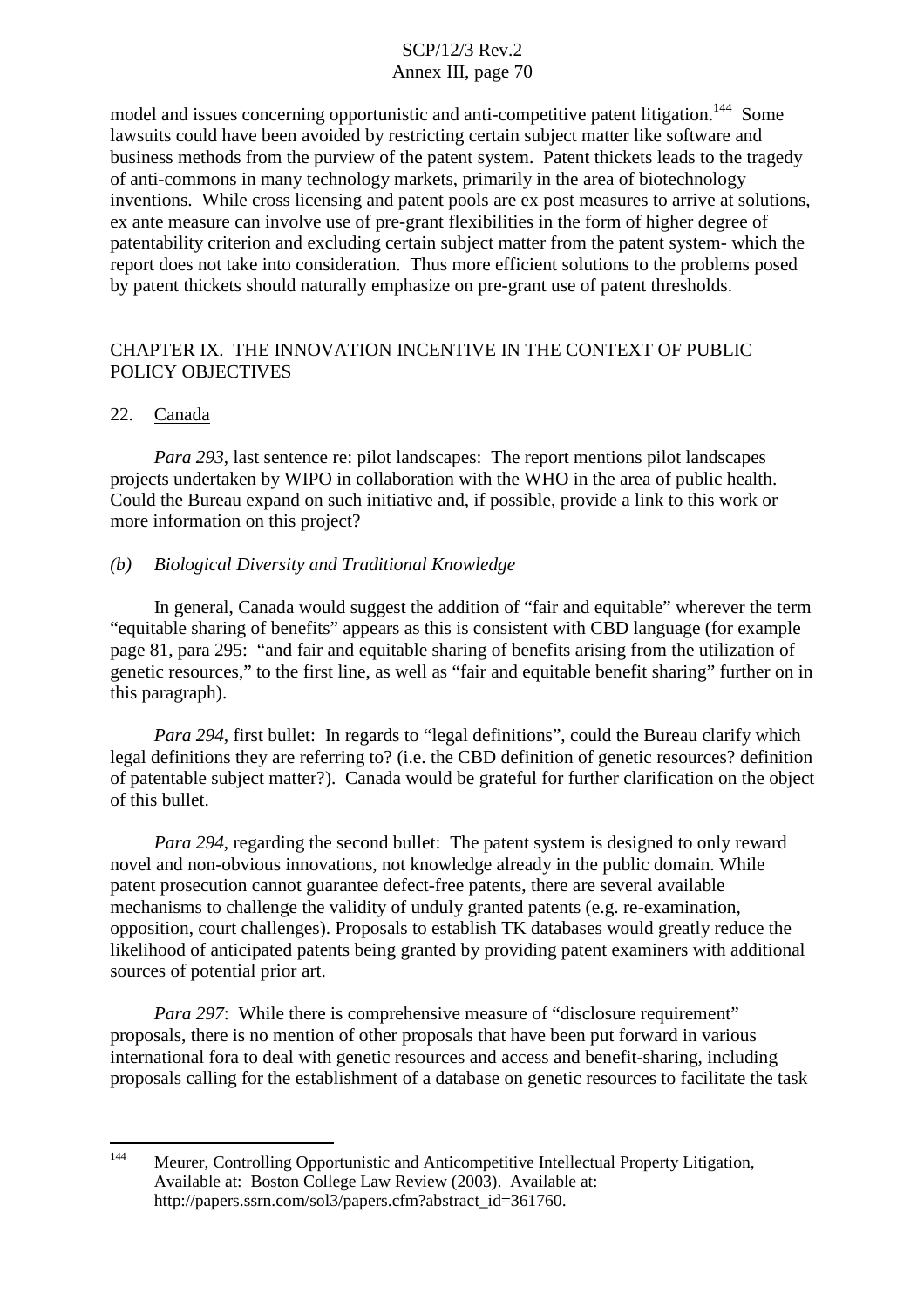of patent examiners in their prior art searches, the use of contracts between users and providers of genetic resources and material transfer agreements.

*Para* 296: The term "TK" is a term of art that potentially captures a vast range of subjects. Work by WIPO highlights the fact that there is no internationally agreed upon definition of TK. The lack of a clear understanding as to what is meant by the term TK raises a number of potential issues. For example, when the document discusses the possible links between the grant or exercise of patent rights with GRs and associated TK, is a link also being made to TCEs, including TCEs that may already be protected by copyright laws?

#### *(c) Ethics*

*Para 302*, bullet 2: this bullet is drawing an analogy between the consent of prior informed consent (PIC) of human subjects in bioethics and PIC under article 15.5 of the Convention on Biological Diversity, which refers to the consent of Contracting parties to the CBD. The two seem very different given that the PIC obligation under the CBD is not for individuals but rather for countries.

#### 23. Latin American Association of Pharmaceutical Industries (ALIFAR)

#### *Incentives for innovation and general public policy objectives. para. 286*

The debate on the impact of intellectual property protection on access to healthcare being conducted at the World Health Organization (WHO), the TRIPS Council Declaration of August 30, 2003 and the WIPO Development Agenda promoted by a group of countries demonstrate the difficulties generated by intellectual property in certain sensitive sectors of technology. Healthcare appears to be the area where the use of the available flexibilities appears to be most necessary, instead of harmonizing rules which involve new and more rigorous standards of benefit to rights holders and which may affect access to healthcare in certain countries.

#### 24. Third World Network (TWN)

The WIPO report is ineffective and inept in its accounting of the conflicts between the IP system and issues of public interests and tensions that have arisen as a result of the patent system (which developing countries had to adopt because of the TRIPS Agreement) and its impact on the achievement of public policy objectives in the area of health, knowledge, biodiversity, agriculture etc.

For example when discussing health, it ignores the issues of why the public welfare impact of the patent system is most critically under scrutiny in the field of public health. It makes no mention of the high prices of medicines that patients have had to deal with as a result of the patent system (harmonized under TRIPS Agreement) for example, at one point the brand name HIV/AIDS costs US\$10,000 per person per year, i.e. beyond the reach of most patients. It was only after the entry of generic medicines from India (which could produce as a result of no patent protection) did the prices of the medicines drop to about US\$ 350 per person per year. As more competitors entered the market, the price of HIV/AIDs medicines dropped to about US\$ 200. As a result of this competition, the brand name companies also reduced the prices of medicines. The availability of generic medicines is one of the reasons for the increased number of patients receiving treatment. Of course the problem of high prices of medicines is now seen in relation to  $2<sup>nd</sup>$  and  $3<sup>rd</sup>$  line ARV treatment, medicines for cancer, diabetes and other diseases.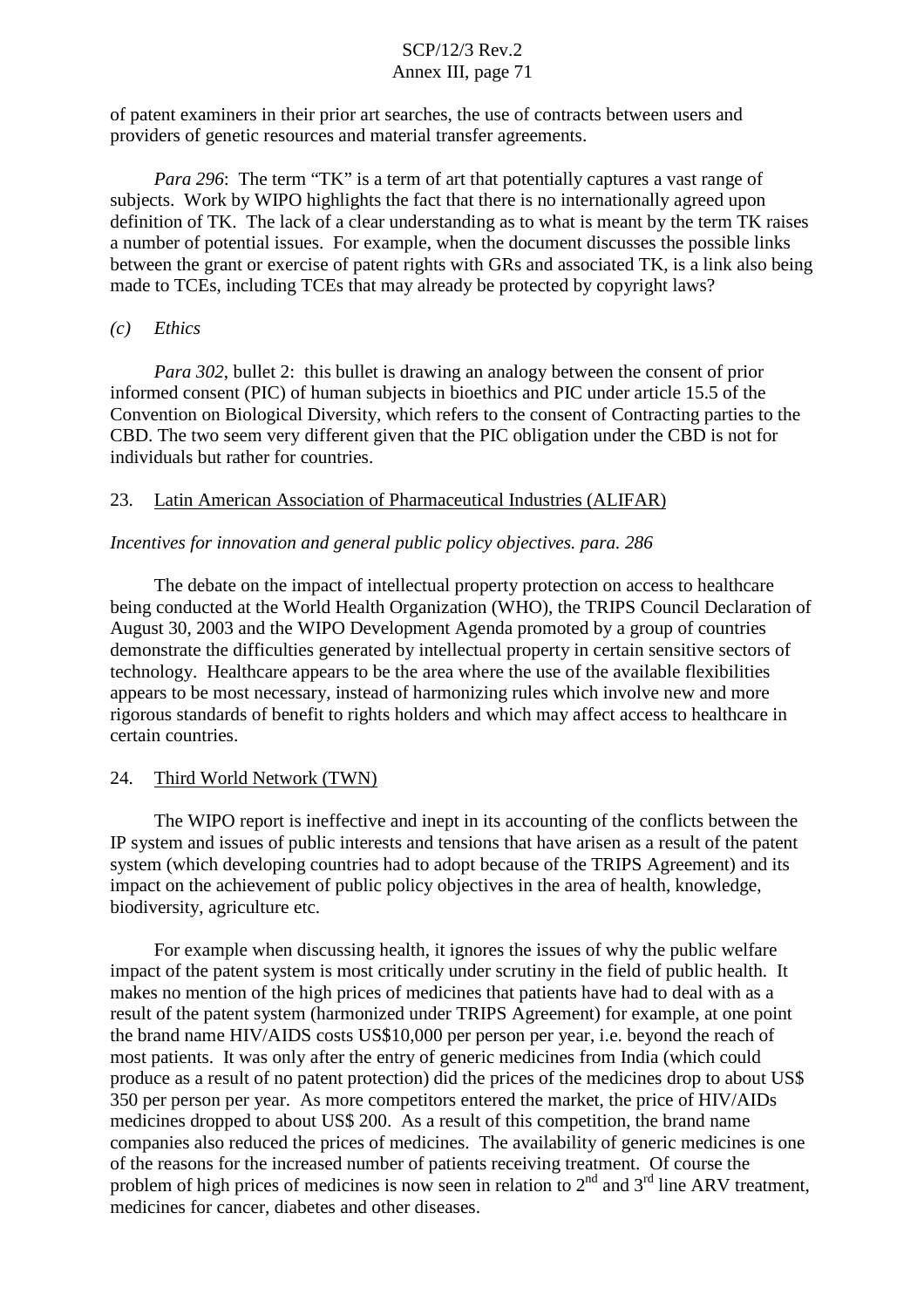The Report also makes no mention of how pressures are placed by developed country governments as well as by the industry on developing countries that wish to make use of flexibilities that are available. Of course this questions the whole rationale for having patent system since valid measures to improve access, are repeatedly denied in the context of developing countries. These pressures and tensions over affordability of medicines as a result of patents in developing countries eventually led to the adoption of the Doha Declaration of TRIPS and public health. But once again the Report disregards the existence of this groundbreaking political statement of WTO members.

Even where the Report mentions the August 2003 Decision (and the TRIPS amendment), the Report pays no heed to the initial frictions and eventual compromises that led to Decision. The report also disregards the many questions raised about the effectiveness of the August Decision (and the TRIPS amendment) in providing swift access to affordable medicines to developing countries. 145

The WIPO Report also does not report on the use of flexibilities such as compulsory licences by developing countries, its positive impact in promoting access (despite the availability of some evidence) $146$  and the reactions of developed countries.  $147$ 

Finally in the area of health there is also the problem of the patent system only being an incentive promoting research in the health problems of developed countries while ignoring the R&D needs of the developing countries thus resulting in a 10/90 gap. Once again this is also not explicitly addressed in para 291-293.

In para 294 – 302, the issue of patenting of life science research as well as genetic resources (including plants and animals) is reduced to a question of ethics and accommodating the different value systems. Economic and social considerations that arise

<sup>&</sup>lt;sup>145</sup> See MSF document, The WTO Decision on Compulsory Licensing: Does it Enable Import of Medicines for Developing countries with Grave Public Health Problems? (2008), Available at: http://www.kommers.se/upload/Analysarkiv/Arbetsomr%C3%A5den/WTO/Handel%20och%2 0skydd%20f%C3%B6r%20immateriella%20r%C3%A4ttigheter%20- %20TRIPS/Rapport%20The\_WTO\_decision\_on\_compulsory\_licensing.pdf

<sup>146</sup> See e.g. Khor, M., "Malaysia's Experience in Increasing Access to Antiretroviral Drugs: Exercising the 'Government Use' Option", Intellectual Property rights Series No. 9 available at http://www.twnside.org.sg/IP\_IPRS.htm; Khor, Martin., "Patents, Compulsory license and Access to medicines (February 2007) available at http://www.twnside.org.sg/pos.htm; Oh, Cecilia, & Musungu, Sisule, "The use of flexibilities in TRIPS by developing countries: can they promote access to medicines?" available at http://www.who.int/intellectualproperty/studies/en/; KEI Research Note 2007:2 on "Recent examples of the use of compulsory licenses on patents" available at www.keionline.org; See also The Ministry of Public Health And The National Health Security Office Thailand (February 2008), "The 10 burning questions regarding the Government Use of Patents on the four anti-cancer drugs in Thailand" available at http://eng.moph.go.th/, The Ministry of Public Health And The National Health Security Office Thailand (February 2007),Facts and Evidences on the 10 Burning Issues Related to the Government Use of Patents on Three Patented Essential Drugs in Thailand available at http://eng.moph.go.th

 $147$  See e.g., threats by European Commissioner over issue of compulsory license by Thailand and pressures by the United States. See, http://www.twnside.org.sg/title2/health.info/2008/twnhealthinfo20080402.htm; See also http://www.cptech.org/ip/health/cl/recent-examples.html#Brazil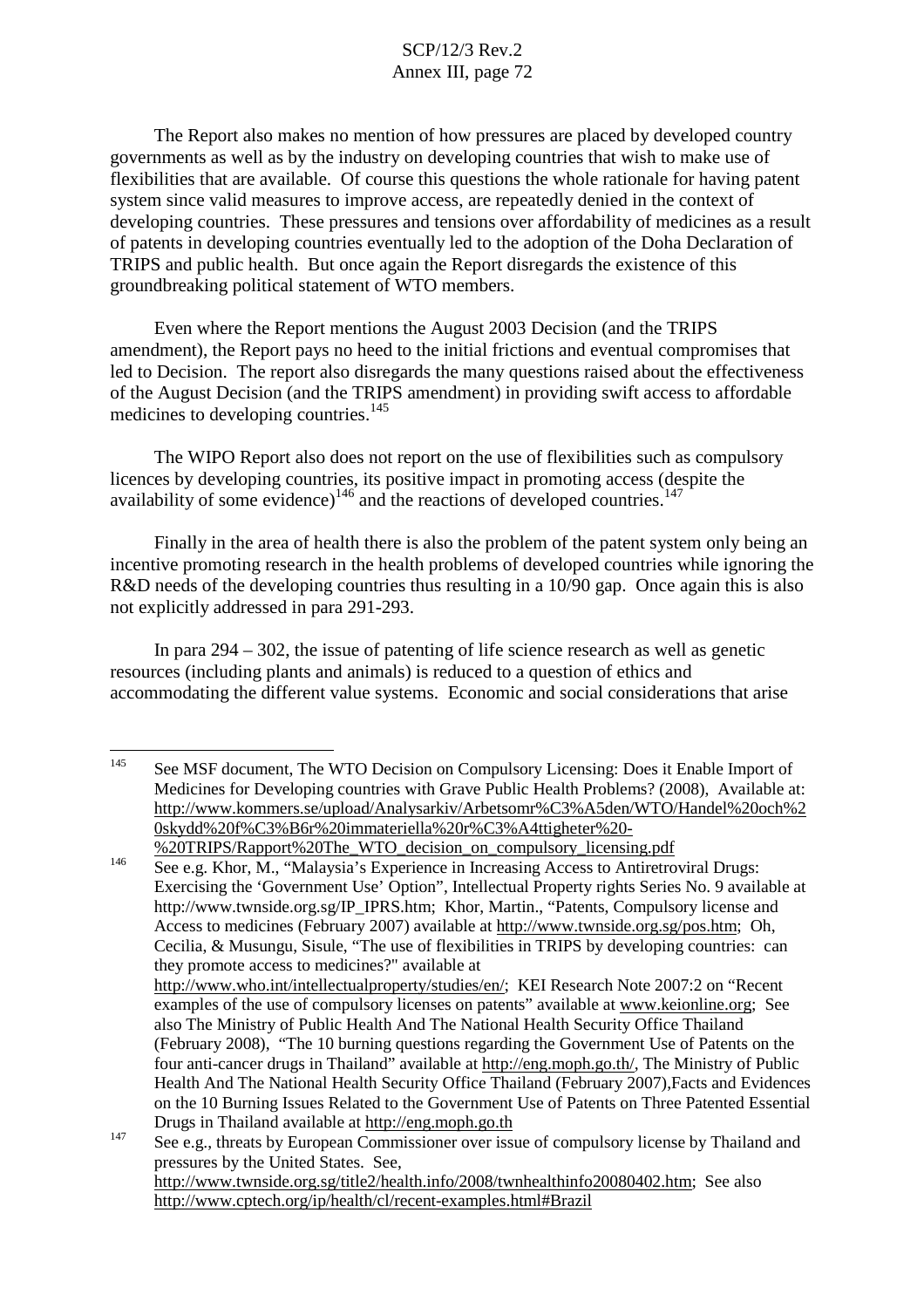from the patenting of life forms particularly for developing countries are not discussed despite much concrete evidence on this issue.<sup>148</sup>

There are many studies to date that show countless patent claims (some of them extraordinarily broad) over seeds, genes, plants, proteins and other life forms.<sup>149</sup> According to an ActionAid study,<sup>150</sup> techniques to decode and identify the best plant genes are accelerating and the biotechnology industry is racing to map the genomes of the world's staple food crops with a view to patenting the vital and most interesting genes. The study also states that "Only 10 per cent of seed is bought commercially in the developing world and many poor farmers buy seed only once in five years…We believe the right to livelihood--a basic human right--is threatened by patents on life in food and agriculture. Our analysis is that these patents pose a threat to farmers' livelihoods and global food security. They may decrease farmers' access to affordable seed, reduce efforts in public plant breeding, increase the loss of genetic diversity and prevent traditional forms of seed and plant sharing."

In some countries farmers are already being prosecuted for alleged violation of IPRs. A study by the Center of Food Safety<sup>151</sup> shows how American farmers have been impacted by litigation arising from the use (some of it unintentional) of patented genetically engineered crops produced by Monsanto. The report noted at that time that Monsanto had filed lawsuits against 147 American farmers for the use of genetically engineered crops and the company had a staff of 75 devoted solely to investigating and prosecuting farmers. According to estimates then, Monsanto had been awarded over \$15 million for judgments granted in their favour with the largest recorded single payment received from one farmer being US\$3,052,800. This trend in developed countries may be replicated in developing countries.

It is also significant to note that the beginning of the  $21<sup>st</sup>$  century has seen significant concentration of control over the seed industry due to the various mergers and acquisitions. According to a report by ETC in October 2007,<sup>152</sup> around 57% of the commercial seed market worldwide, which is worth US\$13, 014 million is owned by 10 multinationals companies. The report further states that the market share of the top 10 seed companies is even greater i.e. at 66% when looking at the proprietary seed market (i.e. brand names commercial seed subject to intellectual property). In fact the top 4 companies account for over half (51%) of the total proprietary seed market.

In the context of climate technologies, it is worth noting a recent report by the ETC Group<sup>153</sup> that reveals that the world's largest seed and agrochemical corporations are claiming patents on genes in plants that will be able to withstand environmental stresses such as

<sup>148</sup> See e.g. ActionAid (1999), "Crops and Robbers: Biopiracy and the Patenting of Staple Food Crops"; Centre for Food Safety (2005), Report on "Monsanto vs US Farmers"; ETC Group, (October 2007), "The World's Top 10 Seed Companies - 2006", www.etcgroup.org; ETC Group, (May/June 2008) by the ETC Group (Action Group on Erosion, Technology and Concentration) on "Patenting the "Climate Genes" And Capturing the Climate Agenda", www.etcgroup.org; See also http://www.no-patents-on-seeds.org/

<sup>149&</sup>lt;br>
150<br>
ActionAid (1999), "Crops and Robbers: Biopiracy and the Patenting of Staple Food Crops"<br>
151<br>
152 ETC Group, (October 2007), "The World's Top 10 Seed Companies - 2006",

www.etcgroup.org

<sup>&</sup>lt;sup>153</sup> ETC Group, (May/June 2008) by the ETC Group (Action Group on Erosion, Technology and Concentration) on "Patenting the "Climate Genes" And Capturing the Climate Agenda", www.etcgroup.org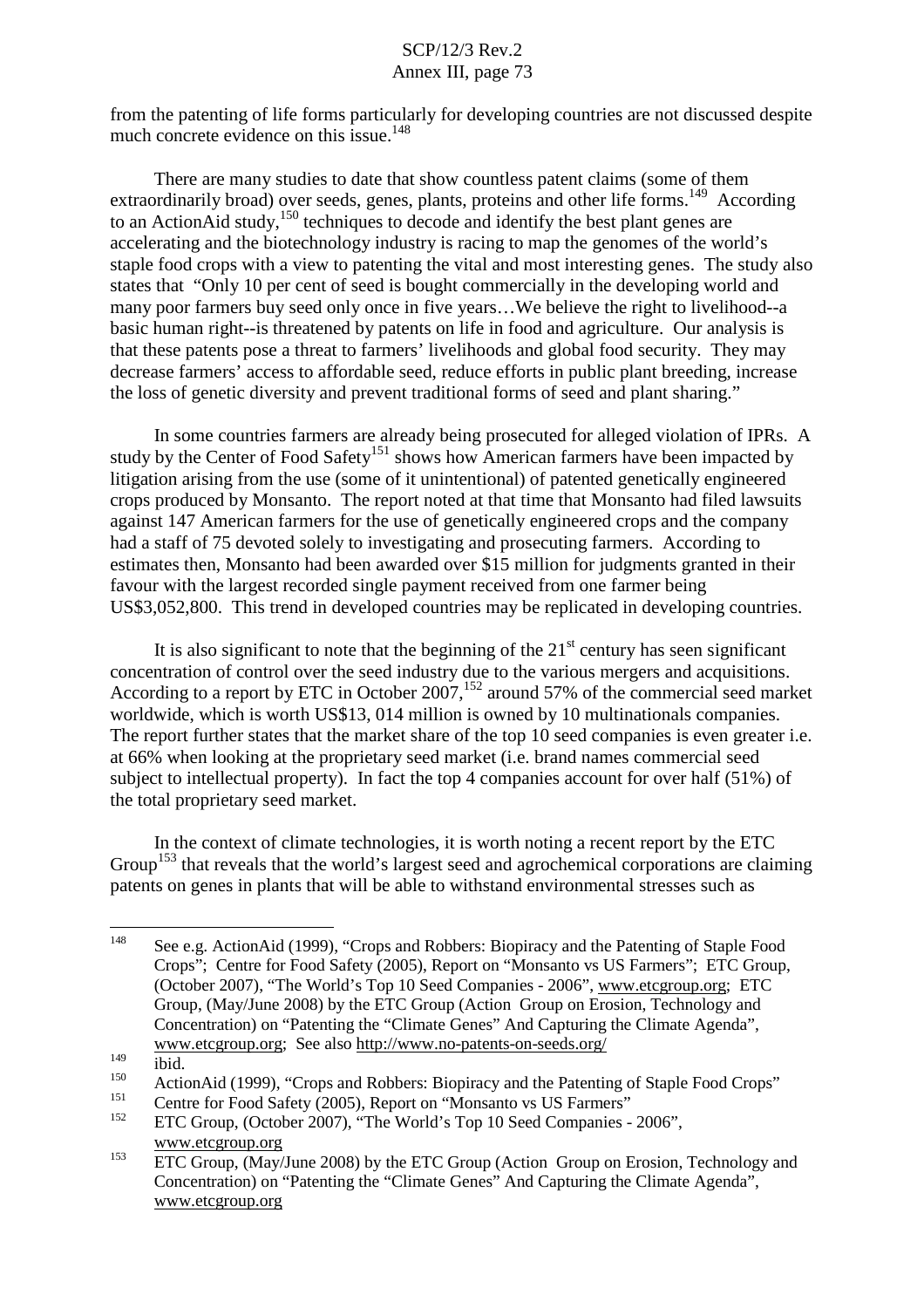# SCP/12/3 Rev.2 Annex III, page 74

drought, heat, cold, floods etc. There are about 532 patent documents filed by corporations on "climate ready" genes at patent offices around the world. According to the report "The Gene Giants are staking patent claims on genes related to environmental stresses – not just those in a single engineered plant species – but also to substantially similar genetic sequence in virtually all engineered food crops". It further states that these proprietary technologies will ultimately "concentrate corporate power, drive up costs, inhibit independent research, and further undermine the rights of farmers to save and exchange seeds".

The issues of patenting of life science research and genetic resources have to be explored in the context of its impact on access to such resources by developing countries to achieve public policy objectives such as the right to food, access to climate technologies, access to seeds, plant and animal varieties etc. This issue should also be addressed taking into account the implications of the current trend of mergers, which result in a concentration of patent portfolio in the hands of a new multinational companies.

In this regard the WIPO report must also mention the review of Article 27.3(b) and the relevant proposals and WTO documents on this issue.

## CHAPTER X. DEVELOPMENT RELATED CONCERNS

#### 25. Canada

*Para 305*: The Development Agenda consists of 45 recommendations; is the Bureau including the establishment of the CDIP as a recommendation?

*Para* 311: Last sentence regarding the international patent system: While discussions are on-going as to whether or not the international patent system should be used to support the objectives of the CBD, this paragraph presumes that there is a link between the patent system and biodiversity and that the use of the patent system is necessary.

*Para 315*: Canada has some concern with the sentence "The first question is whether the current, or any future, international patent system could be compatible with national policy objectives", this paragraph suggests that there is currently incompatibility between the international patent system and national policy objectives. It would be better to state: "The first question is whether or not the current, or any future, international patent system could be considered incompatible with national policy objectives."

#### 26. Third World Network (TWN)

In para 306, the WIPO report states that "The patent system was created as a mechanism to promote technological development, diffusion and transfer of technology and private investment flows" and that the "The international patent system is aiming at achieving or at least facilitating those goals at the international levels".

Under the comment on Chapter II, several observations have been made with regard to the patent system and its relationship to technology transfer and investment flows. The WIPO report must take into account these observations and avoid making unqualified statement such as in para 306. It is not just that there is concern that the international patent system runs counter to national development, but the link between patents and technology transfer and development in developing countries as well as investment flows to developing countries is weak. Instead if one were to better understand the economic development of the now-